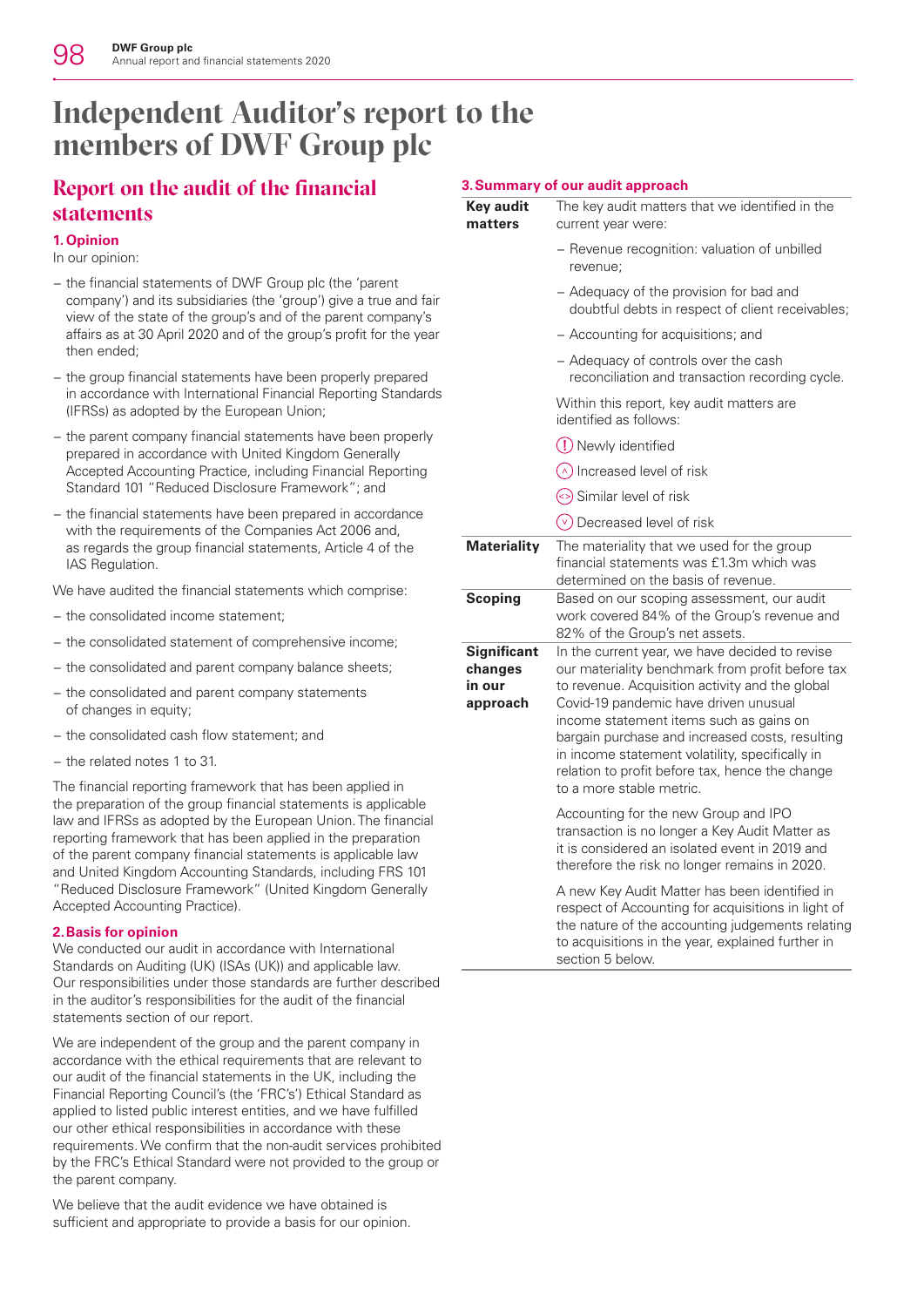## **4.Conclusions relating to going concern, principal risks and viability statement**

#### **4.1. Going concern**

We have reviewed the directors' statement in note 1.3 to the financial statements about whether they considered it appropriate to adopt the going concern basis of accounting in preparing them and their identification of any material uncertainties to the group's and company's ability to continue to do so over a period of at least twelve months from the date of approval of the financial statements.

We considered as part of our risk assessment the nature of the group, its business model and related risks including where relevant the impact of the Covid-19 pandemic and Brexit, the requirements of the applicable financial reporting framework and the system of internal control. We evaluated the directors' assessment of the group's ability to continue as a going concern, including challenging the underlying data and key assumptions used to make the assessment, and evaluated the directors' plans for future actions in relation to their going concern assessment.

We are required to state whether we have anything material to add or draw attention to in relation to that statement required by Listing Rule 9.8.6R(3) and report if the statement is materially inconsistent with our knowledge obtained in the audit.

### **4.2. Principal risks and viability statement**

Based solely on reading the directors' statements and considering whether they were consistent with the knowledge we obtained in the course of the audit, including the knowledge obtained in the evaluation of the directors' assessment of the group's and the company's ability to continue as a going concern, we are required to state whether we have anything material to add or draw attention to in relation to:

- − the disclosures on pages 46 and 47 that describe the principal risks, procedures to identify emerging risks, and an explanation of how these are being managed or mitigated;
- − the directors' confirmation on page 48 that they have carried out a robust assessment of the principal and emerging risks facing the group, including those that would threaten its business model, future performance, solvency or liquidity; or
- − the directors' explanation on pages 48 and 49 as to how they have assessed the prospects of the group, over what period they have done so and why they consider that period to be appropriate, and their statement as to whether they have a reasonable expectation that the group will be able to continue in operation and meet its liabilities as they fall due over the period of their assessment, including any related disclosures drawing attention to any necessary qualifications or assumptions.

We are also required to report whether the directors' statement relating to the prospects of the group required by Listing Rule 9.8.6R(3) is materially inconsistent with our knowledge obtained in the audit.

### **5.Key audit matters**

Key audit matters are those matters that, in our professional judgement, were of most significance in our audit of the financial statements of the current period and include the most significant assessed risks of material misstatement (whether or not due to fraud) that we identified. These matters included those which had the greatest effect on: the overall audit strategy, the allocation of resources in the audit; and directing the efforts of the engagement team.

These matters were addressed in the context of our audit of the financial statements as a whole, and in forming our opinion thereon, and we do not provide a separate opinion on these matters.

### **Going concern is the basis of preparation of the financial statements that assumes an entity will remain in operation for a period of at least 12 months from the date of approval of the financial statements.**

We confirm that we have nothing material to report, add or draw attention to in respect of these matters.

## **Viability means the ability of the group to continue over the time horizon considered appropriate by the directors.**

We confirm that we have nothing material to report, add or draw attention to in respect of these matters.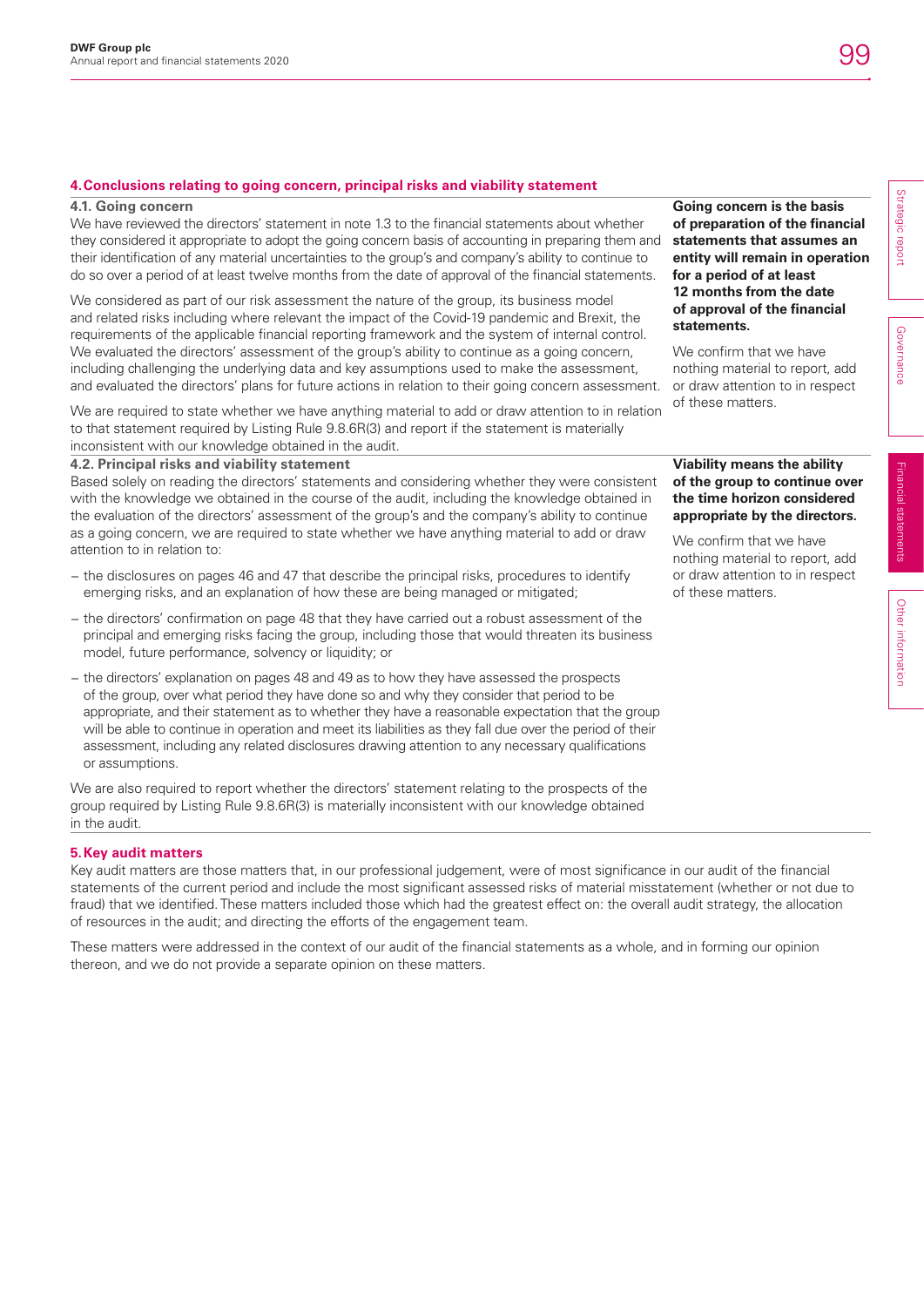# **Independent Auditor's report to the members of DWF Group plc continued**

## **5.1. Revenue recognition: valuation of unbilled revenue**

| <b>Key audit</b><br>matter                    | Revenue represents the fair value of the consideration receivable in respect of professional services provided<br>during the year.                                                                                                                                                                                                                                                                                                                                                                                                                                                                                                                                                                                                                                                                                                              |
|-----------------------------------------------|-------------------------------------------------------------------------------------------------------------------------------------------------------------------------------------------------------------------------------------------------------------------------------------------------------------------------------------------------------------------------------------------------------------------------------------------------------------------------------------------------------------------------------------------------------------------------------------------------------------------------------------------------------------------------------------------------------------------------------------------------------------------------------------------------------------------------------------------------|
| description                                   | Revenue is a significant balance within the income statement totalling £356,612,000 (2019: £317,221,000).<br>Unbilled revenue included within trade and other receivables totals £64,379,000 (2018: £53,996,000) (See<br>note 15 in the financial statements). The Group's accounting policy for revenue is included at 1.15 within the<br>accounting policies and the unbilled revenue element is also disclosed within the key sources of estimation<br>uncertainty within note 1.24 in the financial statements.                                                                                                                                                                                                                                                                                                                             |
|                                               | The unbilled revenue valuation process involves profiling the population of client engagements ("matters") and<br>applying a series of tests and parameters to identify those matters requiring a provision. There are also some<br>matters valued at fair value being the amount expected to be recovered based on the gross carrying amount<br>in unbilled revenue, which could be based on agreed hourly rates, fixed fees or historic client recovery rates<br>based on the previous 12 months of billing. We therefore identified as a key audit matter, a risk of material<br>misstatement, whether due to fraud or error, relating to the valuation of non-contingent unbilled revenue which<br>is valued on a line by line basis through fee earner input. This is because there is a higher degree of subjectivity<br>in this process. |
| How the scope<br>of our audit<br>responded to | To assess the adequacy of the valuation of the unbilled revenue balance, we disaggregated the unbilled<br>revenue balance and challenged management's assumptions specifically around the risk described above and<br>performed the following procedures:                                                                                                                                                                                                                                                                                                                                                                                                                                                                                                                                                                                       |
| the key audit<br>matter                       | - obtained an understanding of the relevant controls over the unbilled income valuation processes;                                                                                                                                                                                                                                                                                                                                                                                                                                                                                                                                                                                                                                                                                                                                              |
|                                               | - reviewed management's paper which set out the application of the methodology;                                                                                                                                                                                                                                                                                                                                                                                                                                                                                                                                                                                                                                                                                                                                                                 |
|                                               | - reviewed policies adopted by management for consistent application and compliance with IFRS principles;                                                                                                                                                                                                                                                                                                                                                                                                                                                                                                                                                                                                                                                                                                                                       |
|                                               | - tested the accuracy and completeness of management's calculation of the year end unbilled income balance<br>by reviewing each of the inputs;                                                                                                                                                                                                                                                                                                                                                                                                                                                                                                                                                                                                                                                                                                  |
|                                               | - compared actual recovery rates for prior year unbilled revenue balances in order to assess the accuracy of<br>management's historical estimates;                                                                                                                                                                                                                                                                                                                                                                                                                                                                                                                                                                                                                                                                                              |
|                                               | - performed detailed substantive testing of valuations by reference to post year end billings and/or<br>engagement letters and/or discussion with legal staff independent of the finance function;                                                                                                                                                                                                                                                                                                                                                                                                                                                                                                                                                                                                                                              |
|                                               | - reviewed the presentation and disclosure of unbilled income within the financial statements and checked to<br>IFRS standards.                                                                                                                                                                                                                                                                                                                                                                                                                                                                                                                                                                                                                                                                                                                 |
|                                               | Key observations We concluded that the judgements made by management in calculating the unbilled revenue are reasonable<br>based on the audit evidence obtained.                                                                                                                                                                                                                                                                                                                                                                                                                                                                                                                                                                                                                                                                                |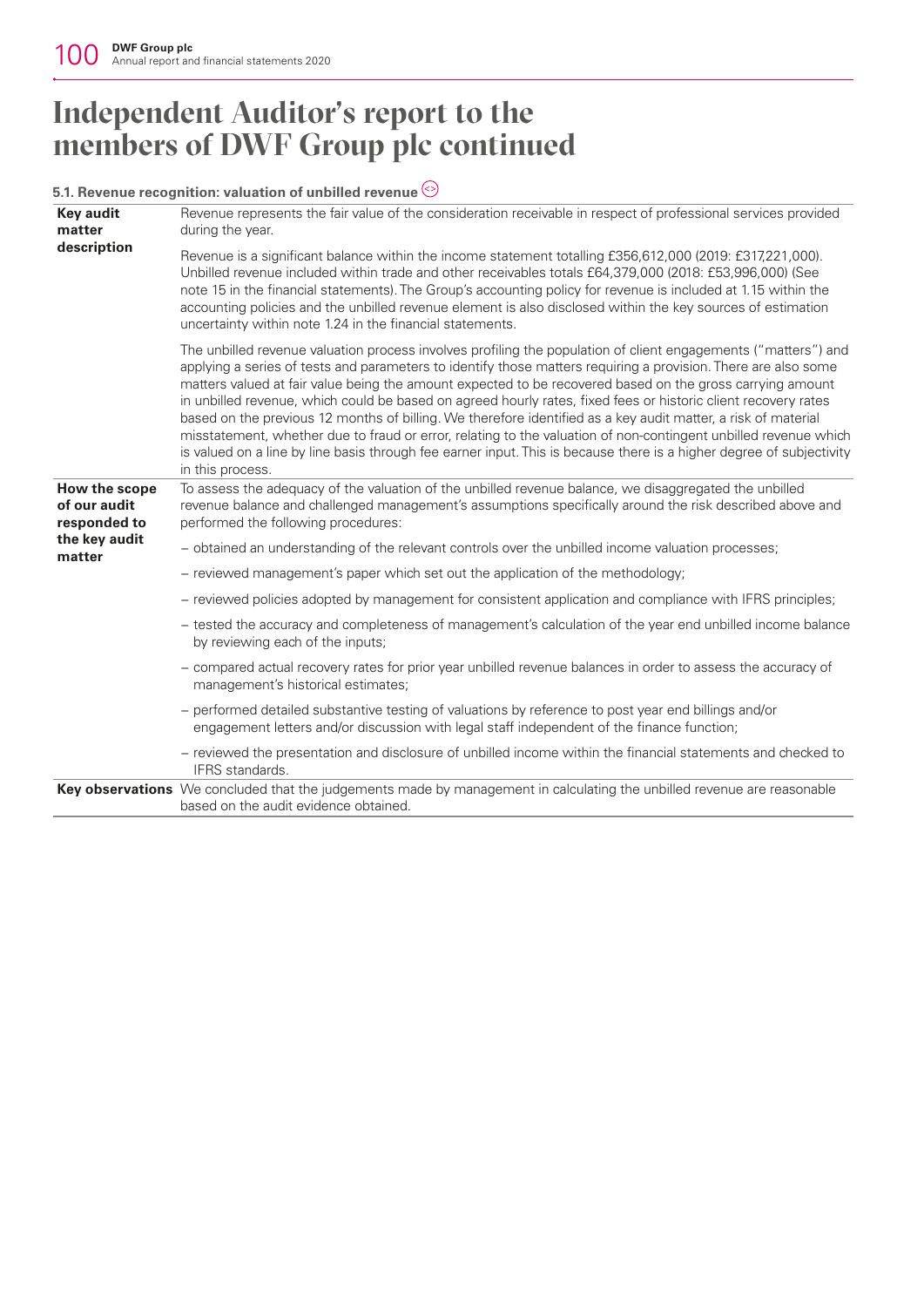Strategic report

Strategic report

Governance

Governance

Financial statements

Financial statements

Other information

Other information

|                                            | 5.2. Adequacy of the provision for bad and doubtful debts in respect of client receivables $\odot$                                                                                                                                                                                                                                                                                                                                                                                                                                                                                                                                                                                                        |
|--------------------------------------------|-----------------------------------------------------------------------------------------------------------------------------------------------------------------------------------------------------------------------------------------------------------------------------------------------------------------------------------------------------------------------------------------------------------------------------------------------------------------------------------------------------------------------------------------------------------------------------------------------------------------------------------------------------------------------------------------------------------|
| <b>Key audit</b><br>matter<br>description  | Client receivables are a significant element of the balance sheet totalling £108,727,000 (2018: £86,022,000).<br>The allowance for doubtful receivables totals £11,871,000 (2018: £6,534,000) (See note 15 in the financial<br>statements). The Group's accounting policy for financial assets is included at 1.10 within the accounting policies<br>in the financial statements and the allowance for doubtful debts is also disclosed within the key sources<br>of estimation uncertainty within note 1.24 in the financial statements.                                                                                                                                                                 |
|                                            | Management judgement is required in determining the level of provisioning required for overdue<br>trade receivables.                                                                                                                                                                                                                                                                                                                                                                                                                                                                                                                                                                                      |
|                                            | The key judgements are around the continued appropriateness of management's policy based on the<br>ageing and recovery trends of debt balances, as well as the completeness of any specific provisions made.<br>Assessing the recoverability of this asset is a key audit matter and therefore focus is on the adequacy of the<br>provision for non-recovery.                                                                                                                                                                                                                                                                                                                                             |
| How the scope                              | To assess the adequacy of the receivables provisioning policy, we have performed the following:                                                                                                                                                                                                                                                                                                                                                                                                                                                                                                                                                                                                           |
| of our audit<br>responded to               | - reviewed management's paper which set out the application of the methodology;                                                                                                                                                                                                                                                                                                                                                                                                                                                                                                                                                                                                                           |
| the key audit                              | - obtained an understanding of the controls over the billing cycle;                                                                                                                                                                                                                                                                                                                                                                                                                                                                                                                                                                                                                                       |
| matter                                     | - challenged the adequacy of the provision by reference to the age and composition of the individual client and<br>sector debts:                                                                                                                                                                                                                                                                                                                                                                                                                                                                                                                                                                          |
|                                            | - re-performed management's provision calculations including sampling and tracing the correct ageing of the<br>data behind the calculation and checking that the policy is being uniformly applied across all business units;                                                                                                                                                                                                                                                                                                                                                                                                                                                                             |
|                                            | - performed detailed testing on a sample of trade receivables by sending out debtor confirmations; and                                                                                                                                                                                                                                                                                                                                                                                                                                                                                                                                                                                                    |
|                                            | - performed detailed testing on a sample of overdue trade receivables balances as at the year end for cash<br>received subsequently.                                                                                                                                                                                                                                                                                                                                                                                                                                                                                                                                                                      |
|                                            | Key observations We concluded that the allowance for doubtful debts provision are appropriate and reasonable based on the<br>audit evidence obtained.                                                                                                                                                                                                                                                                                                                                                                                                                                                                                                                                                     |
| 5.3. Accounting for acquisitions $\bigcup$ |                                                                                                                                                                                                                                                                                                                                                                                                                                                                                                                                                                                                                                                                                                           |
| <b>Key audit</b><br>matter<br>description  | There are a number of key judgements in this area. Assessing the fair value of the assets and liabilities<br>acquired, including any previously unrecognised intangibles is a key audit matter. The judgements around<br>acquisitions are noted within note 10 in the financial statements. The accounting treatment applied to the<br>consideration paid, in particular around whether this is treated as compensation rather than consideration,<br>especially with regards to the acquisition made in Spain, is also a key area of judgement. Another key area<br>of judgement is the determination of the acquisition date, which is a relevant factor for acquisitions made<br>in Spain and the USA. |
|                                            | As noted above, a key judgement relates to the determination of acquisition date. We challenged<br>management's assessments on all acquisitions completed in the period and noted a difference in relation<br>to the Rousaud Costas Duran S.L.P acquisition, subsequently corrected by management.                                                                                                                                                                                                                                                                                                                                                                                                        |
| How the scope                              | To assess the adequacy of the accounting for acquisitions, we have performed the following:                                                                                                                                                                                                                                                                                                                                                                                                                                                                                                                                                                                                               |
| of our audit<br>responded to               | - involved a team of valuation specialists to review the valuation of intangibles;                                                                                                                                                                                                                                                                                                                                                                                                                                                                                                                                                                                                                        |
| the key audit                              | - obtained an understanding of relevant controls around accounting for acquisitions;                                                                                                                                                                                                                                                                                                                                                                                                                                                                                                                                                                                                                      |
| matter                                     | - performed opening balance testing on a sample of balance sheet items;                                                                                                                                                                                                                                                                                                                                                                                                                                                                                                                                                                                                                                   |
|                                            | - performed detailed testing on the fair value adjustments posted by management by tracing to supporting<br>documentation;                                                                                                                                                                                                                                                                                                                                                                                                                                                                                                                                                                                |
|                                            | - reviewed management's considerations around determination of acquisition dates;                                                                                                                                                                                                                                                                                                                                                                                                                                                                                                                                                                                                                         |
|                                            | - reviewed management's considerations around the split of consideration and compensation; and                                                                                                                                                                                                                                                                                                                                                                                                                                                                                                                                                                                                            |
|                                            | - reviewed the presentation and disclosure within the financial statements of the various acquisitions.<br>Key observations We concluded that accounting for acquisitions is appropriate.                                                                                                                                                                                                                                                                                                                                                                                                                                                                                                                 |
|                                            |                                                                                                                                                                                                                                                                                                                                                                                                                                                                                                                                                                                                                                                                                                           |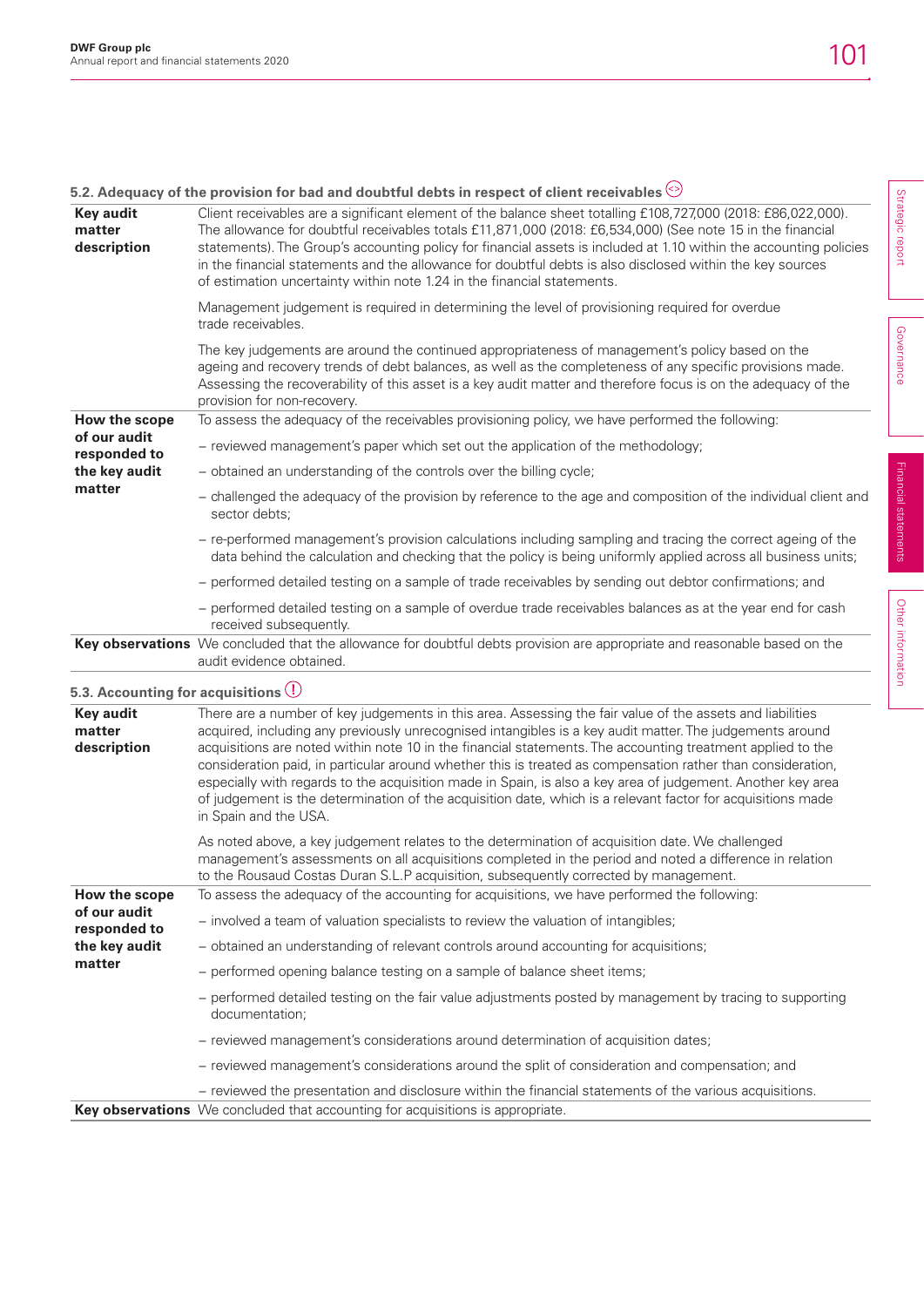# **Independent Auditor's report to the members of DWF Group plc continued**

#### **5.4. Adequacy of controls over the cash reconciliation and transaction recording cycle Key audit matter description** For a business of its size and sector, the cash transactions and number of bank accounts within the Group are substantial. The Group is subject to detailed rules over handling of both client and the group's cash as a requirement of its regulation by the Solicitors Regulation Authority. We have noted from previous years' audits that the process and controls within this area do not operate as effectively as they should and therefore this area is deemed to be a key audit matter and also a risk of fraud. In the past we have made a number of recommendations in relation to the cash controls in place. Management have implemented some of those recommendations and have improved the cash control function during the year. The cash and cash equivalents total £28,727,000 (2019: £10,822,000) as set out in Note 16 in the financial statements. The Group's accounting policy for non-derivative financial instruments is included at 1.7 within the accounting policies in the financial statements. **How the scope of our audit responded to the key audit matter** To assess the adequacy of cash reconciliation and processing cycle, we have performed the following: − obtained an understanding of the treasury cycle; − tested the reconciliation of total cash per the trial balance to supporting documentation in the form of bank reconciliations; − performed sample testing on the reconciling items by agreeing a sample of items to supporting documentation; − agreed the bank balances to the bank statement at the year end date; − agreed the bank balances to the bank balance confirmation at the year end date; and − evaluate implementation of improvements made to the cash control function **Key observations** We concluded that the value of cash and cash equivalents are appropriate. We have continued making recommendations in relation to cash controls, specifically with regards to improvements which are yet to be fully implemented.

### **6.Our application of materiality**

## **6.1. Materiality**

We define materiality as the magnitude of misstatement in the financial statements that makes it probable that the economic decisions of a reasonably knowledgeable person would be changed or influenced. We use materiality both in planning the scope of our audit work and in evaluating the results of our work.

Based on our professional judgement, we determined materiality for the financial statements as a whole as follows:

| Group financial statements                                                                                                                                                                                                                                                                                                                                                                                                                                                                                                                                                                                                            | Parent company financial statements                                                                                                                                                                                                                                                                                                     |
|---------------------------------------------------------------------------------------------------------------------------------------------------------------------------------------------------------------------------------------------------------------------------------------------------------------------------------------------------------------------------------------------------------------------------------------------------------------------------------------------------------------------------------------------------------------------------------------------------------------------------------------|-----------------------------------------------------------------------------------------------------------------------------------------------------------------------------------------------------------------------------------------------------------------------------------------------------------------------------------------|
| £1,300,000 (2019: £1,200,000)                                                                                                                                                                                                                                                                                                                                                                                                                                                                                                                                                                                                         | £500,000 (2019: £480,000)                                                                                                                                                                                                                                                                                                               |
| 0.8% of revenue (2019: 4.6% of adjusted                                                                                                                                                                                                                                                                                                                                                                                                                                                                                                                                                                                               | 3% of net assets (2% of total assets)                                                                                                                                                                                                                                                                                                   |
|                                                                                                                                                                                                                                                                                                                                                                                                                                                                                                                                                                                                                                       | This has been capped at 55% of Group<br>performance materiality being £500,000                                                                                                                                                                                                                                                          |
| Revenue is the benchmark used for materiality as<br>it is considered the critical performance measure<br>of the Group and considered a stable metric<br>when compared to other relevant benchmarks.<br>In the current year, we have decided to revise<br>our materiality benchmark from profit before<br>tax to revenue. Acquisition activity and the<br>global Covid-19 pandemic have driven unusual<br>income statement items such as gains on<br>bargain purchase and increased costs, resulting<br>in income statement volatility, specifically in<br>relation to profit before tax, hence the change<br>to a more stable metric. | The entity's primary operation is to act as<br>the holding company of the Group. The key<br>balances held are intercompany balances and<br>the investments balance. As such net assets<br>have been taken as the benchmark for materiality.<br>We have decided to increase the percentage<br>by 1% to reflect the nature of the entity. |
|                                                                                                                                                                                                                                                                                                                                                                                                                                                                                                                                                                                                                                       | pre-tax profit)                                                                                                                                                                                                                                                                                                                         |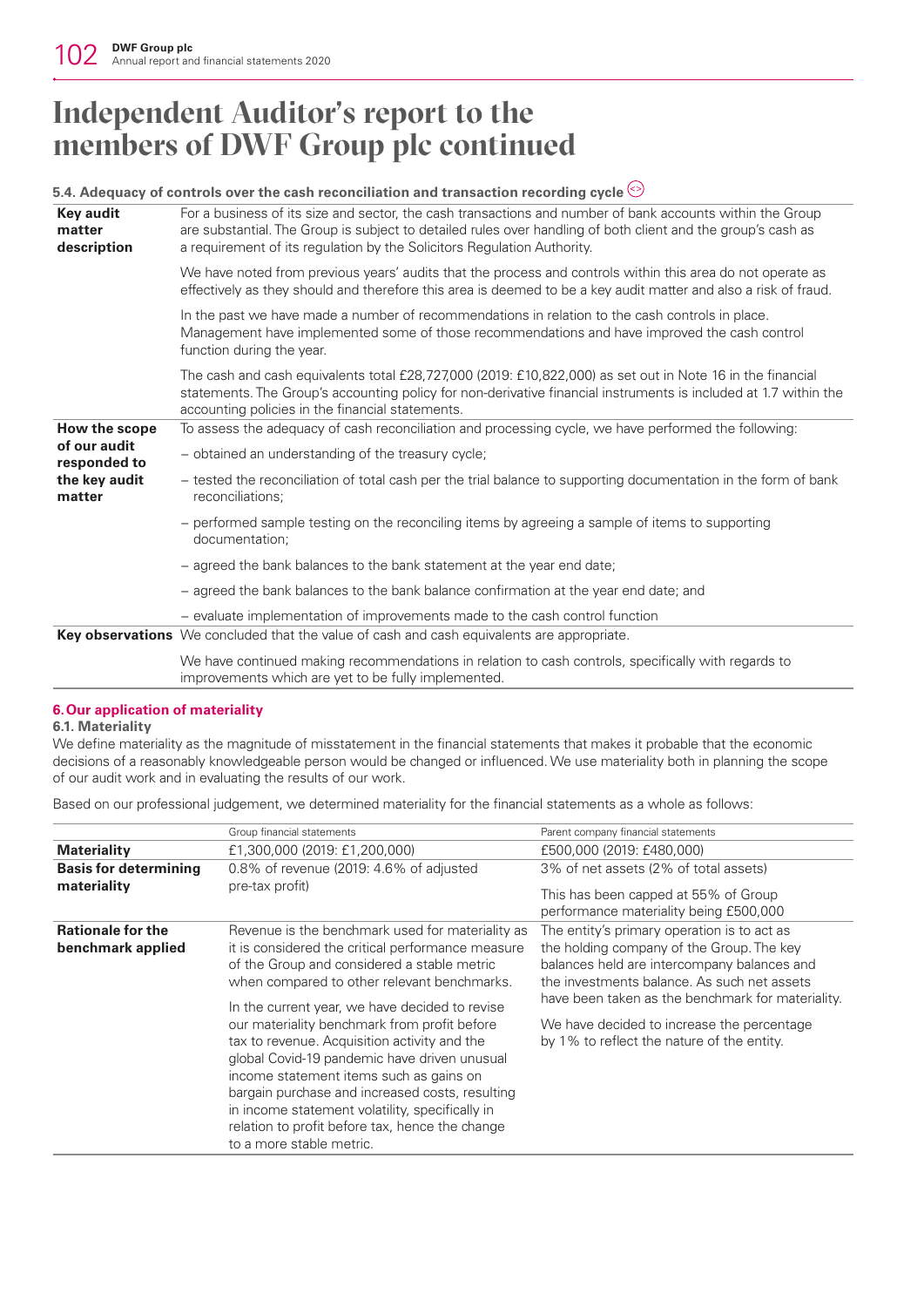

## **6.2. Performance materiality**

We set performance materiality at a level lower than materiality to reduce the probability that, in aggregate, uncorrected and undetected misstatements exceed the materiality for the financial statements as a whole. Group performance materiality was set at 70% of group materiality for the 2020 audit (2019: 70%). In determining performance materiality, we considered factors including: our risk assessment and our assessment of the group's overall control environment and our past experience of the audit, which has indicated a lower number of corrected and uncorrected misstatements identified than in prior periods. There have been no material changes to the business and operations are mature and stable.

## **6.3. Error reporting threshold**

We agreed with the Audit Committee that we would report to the Committee all audit differences in excess of £65,000 (2019: £59,000), as well as differences below that threshold that, in our view, warranted reporting on qualitative grounds. We also report to the Audit Committee on disclosure matters that we identified when assessing the overall presentation of the financial statements.

## **7. An overview of the scope of our audit**

## **7.1. Identification and scoping of components**

Our Group audit was scoped by obtaining an understanding of the Group and its environment, including Group-wide controls, and assessing the risks of material misstatement at the Group level. Based on that assessment, we focussed our Group audit scope primarily on the audit work of three components being the UK, Australia and the newly acquired business in Spain. The components are split by geographies for the purposes of our review of scoping.

The Group audit team undertook the audit for the UK component. In addition, specified procedures were carried out by a component audit team based in Spain. The Australian component was subject to a full scope audit to component materiality by a team based in Australia. The remaining components were subject to a review at Group level.

The audited UK components represent the Group's principal business unit and account for 75% of the Group's revenue and 58% of the Group's net assets. The Spanish and Australian components represent 9% of the Group's revenue and 24% of the Group's net assets. The remaining component subject to desktop reviews represented 16% of the Group's revenue and 18% of the Group's net assets.



## Working with other auditors

For the Spanish and Australian components, the group audit team attended, remotely, the planning and close meetings and reviewed documentation of the findings from their work, along with remaining in continuous communication throughout the course of the audit. The parent company is located in the UK and is audited directly by the group audit team. At the group level, we also tested the consolidation process and carried out analytical procedures to confirm our conclusion that there were no significant risks of material misstatement of the aggregated financial information of the remaining components not subject to audit of specified account balances.

## **8.Other information**

The directors are responsible for the other information. The other information comprises the information included in the annual report, other than the financial statements and our auditor's report thereon.

Our opinion on the financial statements does not cover the other information and, except to the extent otherwise explicitly stated in our report, we do not express any form of assurance conclusion thereon.

In connection with our audit of the financial statements, our responsibility is to read the other information and, in doing so, consider whether the other information is materially inconsistent with the financial statements or our knowledge obtained in the audit or otherwise appears to be materially misstated.

If we identify such material inconsistencies or apparent material misstatements, we are required to determine whether there is a material misstatement in the financial statements or a material misstatement of the other information. If, based on the work we have performed, we conclude that there is a material misstatement of this other information, we are required to report that fact.

In this context, matters that we are specifically required to report to you as uncorrected material misstatements of the other information include where we conclude that:

− **Fair, balanced and understandable** – the statement given by the directors that they consider the annual report and financial statements taken as a whole is fair, balanced and understandable and provides the information necessary for shareholders to assess the group's position and performance, business model and strategy, is materially inconsistent with our knowledge obtained in the audit; or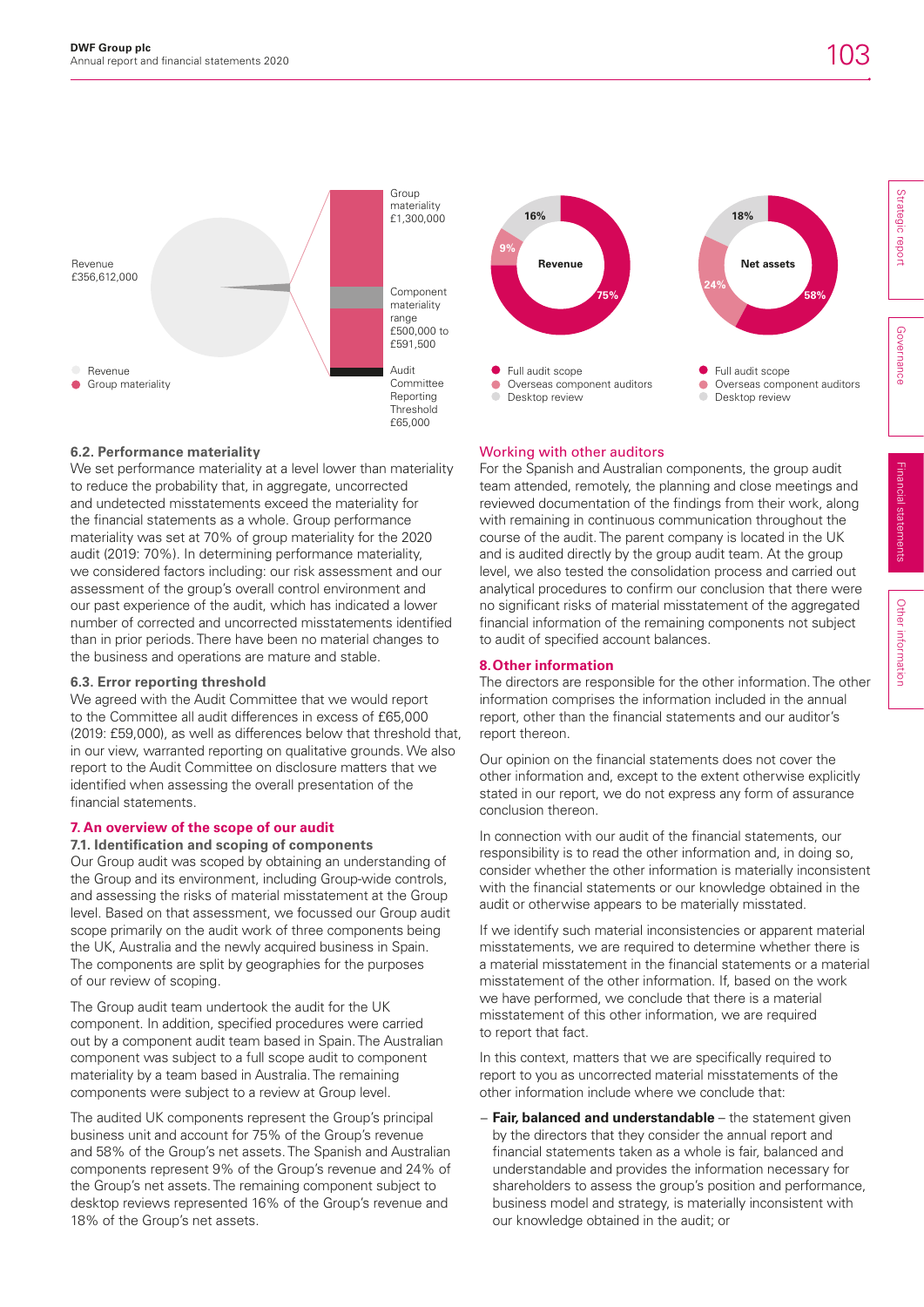# **Independent Auditor's report to the members of DWF Group plc continued**

- − **Audit committee reporting** the section describing the work of the audit committee does not appropriately address matters communicated by us to the audit committee; or
- − **Directors' statement of compliance with the UK Corporate Governance Code** – the parts of the directors' statement required under the Listing Rules relating to the company's compliance with the UK Corporate Governance Code containing provisions specified for review by the auditor in accordance with Listing Rule 9.8.10R(2) do not properly disclose a departure from a relevant provision of the UK Corporate Governance Code.

We have nothing to report in respect of these matters.

## **9.Responsibilities of directors**

As explained more fully in the directors' responsibilities statement, the directors are responsible for the preparation of the financial statements and for being satisfied that they give a true and fair view, and for such internal control as the directors determine is necessary to enable the preparation of financial statements that are free from material misstatement, whether due to fraud or error.

In preparing the financial statements, the directors are responsible for assessing the group's and the parent company's ability to continue as a going concern, disclosing as applicable, matters related to going concern and using the going concern basis of accounting unless the directors either intend to liquidate the group or the parent company or to cease operations, or have no realistic alternative but to do so.

## **10. Auditor's responsibilities for the audit of the financial statements**

Our objectives are to obtain reasonable assurance about whether the financial statements as a whole are free from material misstatement, whether due to fraud or error, and to issue an auditor's report that includes our opinion. Reasonable assurance is a high level of assurance, but is not a guarantee that an audit conducted in accordance with ISAs (UK) will always detect a material misstatement when it exists. Misstatements can arise from fraud or error and are considered material if, individually or in the aggregate, they could reasonably be expected to influence the economic decisions of users taken on the basis of these financial statements.

Details of the extent to which the audit was considered capable of detecting irregularities, including fraud and non-compliance with laws and regulations are set out below.

A further description of our responsibilities for the audit of the financial statements is located on the FRC's website at: www.frc.org.uk/auditorsresponsibilities. This description forms part of our auditor's report.

## **11. Extent to which the audit was considered capable of detecting irregularities, including fraud**

We identify and assess the risks of material misstatement of the financial statements, whether due to fraud or error, and then design and perform audit procedures responsive to those risks, including obtaining audit evidence that is sufficient and appropriate to provide a basis for our opinion.

### **11.1. Identifying and assessing potential risks related to irregularities**

In identifying and assessing risks of material misstatement in respect of irregularities, including fraud and non-compliance with laws and regulations, we considered the following:

- − the nature of the industry and sector, control environment and business performance including the design of the group's remuneration policies, key drivers for directors' remuneration, bonus levels and performance targets;
- − results of our enquiries of management legal counsel and the audit committee about their own identification and assessment of the risks of irregularities;
- − any matters we identified having obtained and reviewed the group's documentation of their policies and procedures relating to:
	- identifying, evaluating and complying with laws and regulations and whether they were aware of any instances of non-compliance;
	- detecting and responding to the risks of fraud and whether they have knowledge of any actual, suspected or alleged fraud;
	- the internal controls established to mitigate risks of fraud or non-compliance with laws and regulations;
- − the matters discussed among the audit engagement team including significant component audit teams and involving relevant internal specialists, including tax, valuations and IT specialists regarding how and where fraud might occur in the financial statements and any potential indicators of fraud.

As a result of these procedures, we considered the opportunities and incentives that may exist within the organisation for fraud and identified the greatest potential for fraud in the following areas: the adequacy of the provision for bad and doubtful debts in respect of client receivables; accounting for acquisitions, revenue recognition: valuation of unbilled revenue and the adequacy of controls over the cash reconciliation and transaction recording cycle. In common with all audits under ISAs (UK), we are also required to perform specific procedures to respond to the risk of management override.

We also obtained an understanding of the legal and regulatory framework that the group operates in, focusing on provisions of those laws and regulations that had a direct effect on the determination of material amounts and disclosures in the financial statements. The key laws and regulations we considered in this context included the UK Companies Act, Listing Rules and relevant tax and pensions legislation.

In addition, we considered provisions of other laws and regulations that do not have a direct effect on the financial statements but compliance with which may be fundamental to the group's ability to operate or to avoid a material penalty. These included the Group's regulatory solvency requirements.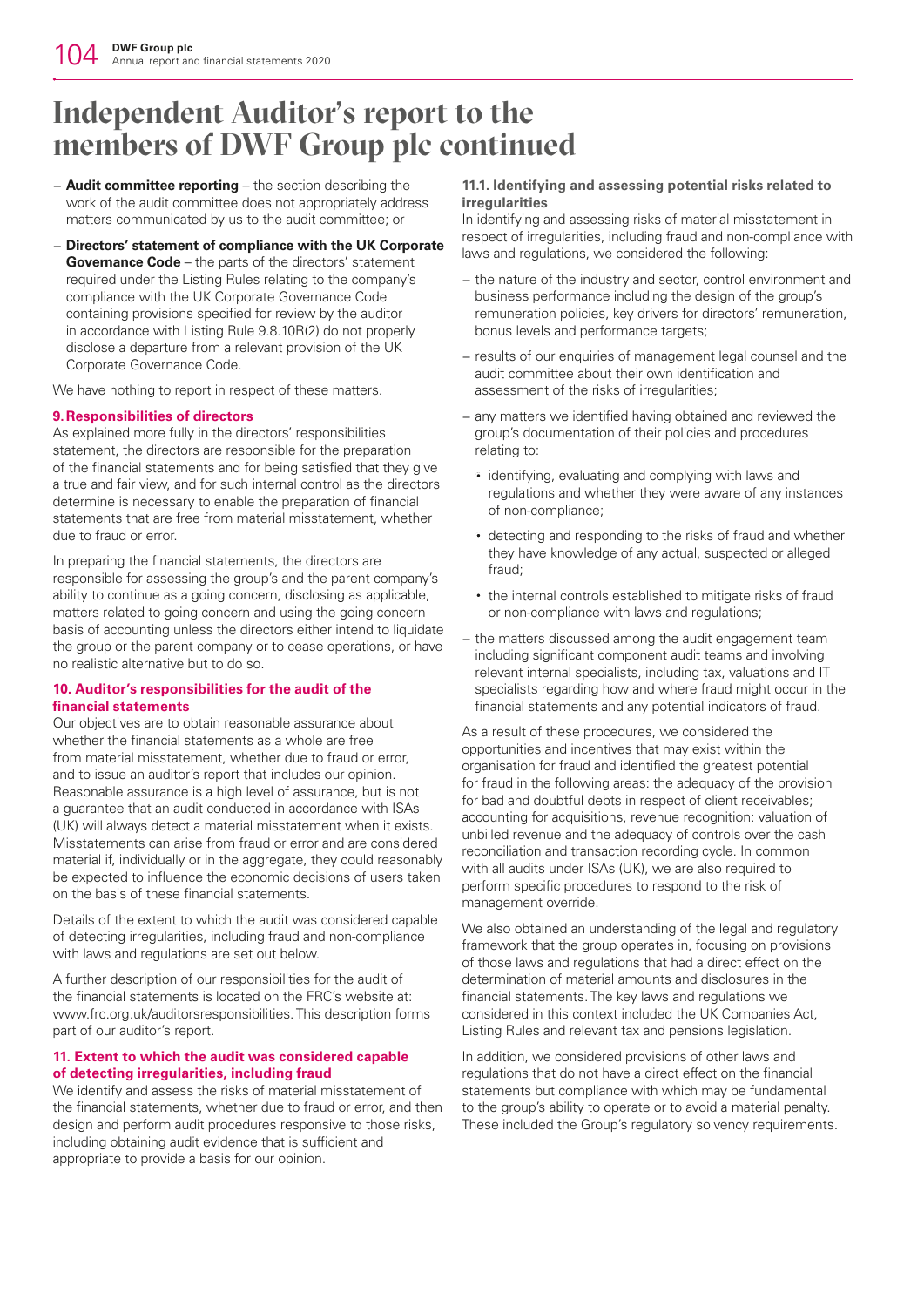## **11.2. Audit response to risks identified**

As a result of performing the above, we identified revenue recognition: valuation of unbilled revenue, the adequacy of the provision for bad and doubtful debts in respect of client receivables, accounting for acquisitions and the adequacy of controls over the cash reconciliation and transaction recording cycle as key audit matters related to the potential risk of fraud. The key audit matters section of our report explains the matters in more detail and also describes the specific procedures we performed in response to those key audit matters.

In addition to the above, our procedures to respond to risks identified included the following:

- − reviewing the financial statement disclosures and testing to supporting documentation to assess compliance with provisions of relevant laws and regulations described as having a direct effect on the financial statements;
- − enquiring of management, the audit committee and in-house legal counsel concerning actual and potential litigation and claims;
- − performing analytical procedures to identify any unusual or unexpected relationships that may indicate risks of material misstatement due to fraud;
- − reading minutes of meetings of those charged with governance; and
- − in addressing the risk of fraud through management override of controls, testing the appropriateness of journal entries and other adjustments; assessing whether the judgements made in making accounting estimates are indicative of a potential bias; and evaluating the business rationale of any significant transactions that are unusual or outside the normal course of business.

We also communicated relevant identified laws and regulations and potential fraud risks to all engagement team members including internal specialists and significant component audit teams, and remained alert to any indications of fraud or noncompliance with laws and regulations throughout the audit.

## **Report on other legal and regulatory requirements**

## **12. Opinions on other matters prescribed by the Companies Act 2006**

In our opinion the part of the directors' remuneration report to be audited has been properly prepared in accordance with the Companies Act 2006.

In our opinion, based on the work undertaken in the course of the audit:

- − the information given in the strategic report and the directors' report for the financial year for which the financial statements are prepared is consistent with the financial statements; and
- − the strategic report and the directors' report have been prepared in accordance with applicable legal requirements.

In the light of the knowledge and understanding of the group and the parent company and their environment obtained in the course of the audit, we have not identified any material misstatements in the strategic report or the directors' report.

### **13.1. Adequacy of explanations received and accounting records**

Under the Companies Act 2006 we are required to report to you if, in our opinion:

- − we have not received all the information and explanations we require for our audit; or
- − adequate accounting records have not been kept by the parent company, or returns adequate for our audit have not been received from branches not visited by us; or
- − the parent company financial statements are not in agreement with the accounting records and returns.

We have nothing to report in respect of these matters.

### **13.2. Directors' remuneration**

Under the Companies Act 2006 we are also required to report if in our opinion certain disclosures of directors' remuneration have not been made or the part of the directors' remuneration report to be audited is not in agreement with the accounting records and returns.

We have nothing to report in respect of these matters.

## **14. Other matters**

## **14.1. Auditor tenure**

Deloitte LLP was originally appointed auditor of DWF LLP, the previous parent entity of the group, for the year ended 30 April 2008 and subsequent financial periods. Following the IPO and the incorporation of DWF Group plc in 2019, Deloitte LLP were retained as auditors at the recommendation of the audit committee. The period of total uninterrupted engagement with DWF Group plc, covering the financial years ending 30 April 2019 and 30 April 2020, is two years, and as auditor of DWF LLP before that is 13 years.

### **14.2. Consistency of the audit report with the additional report to the audit committee**

Our audit opinion is consistent with the additional report to the audit committee we are required to provide in accordance with ISAs (UK).

### **15. Use of our report**

This is made solely to the company's members, as a body, in accordance with Chapter 3 of Part 16 of the Companies Act 2006. Our audit work has been undertaken so that we might state to the company's members those matters we are required to state to them in an auditor's report and for no other purpose. To the fullest extent permitted by law, we do not accept or assume responsibility to anyone other than the company and the company's members as a body, for our audit work, for this report, or for the opinions we have formed.

## **Peter Saunders (Senior statutory auditor)**

For and on behalf of Deloitte LLP Statutory Auditor London, United Kingdom

7 September 2020

Governance

Governance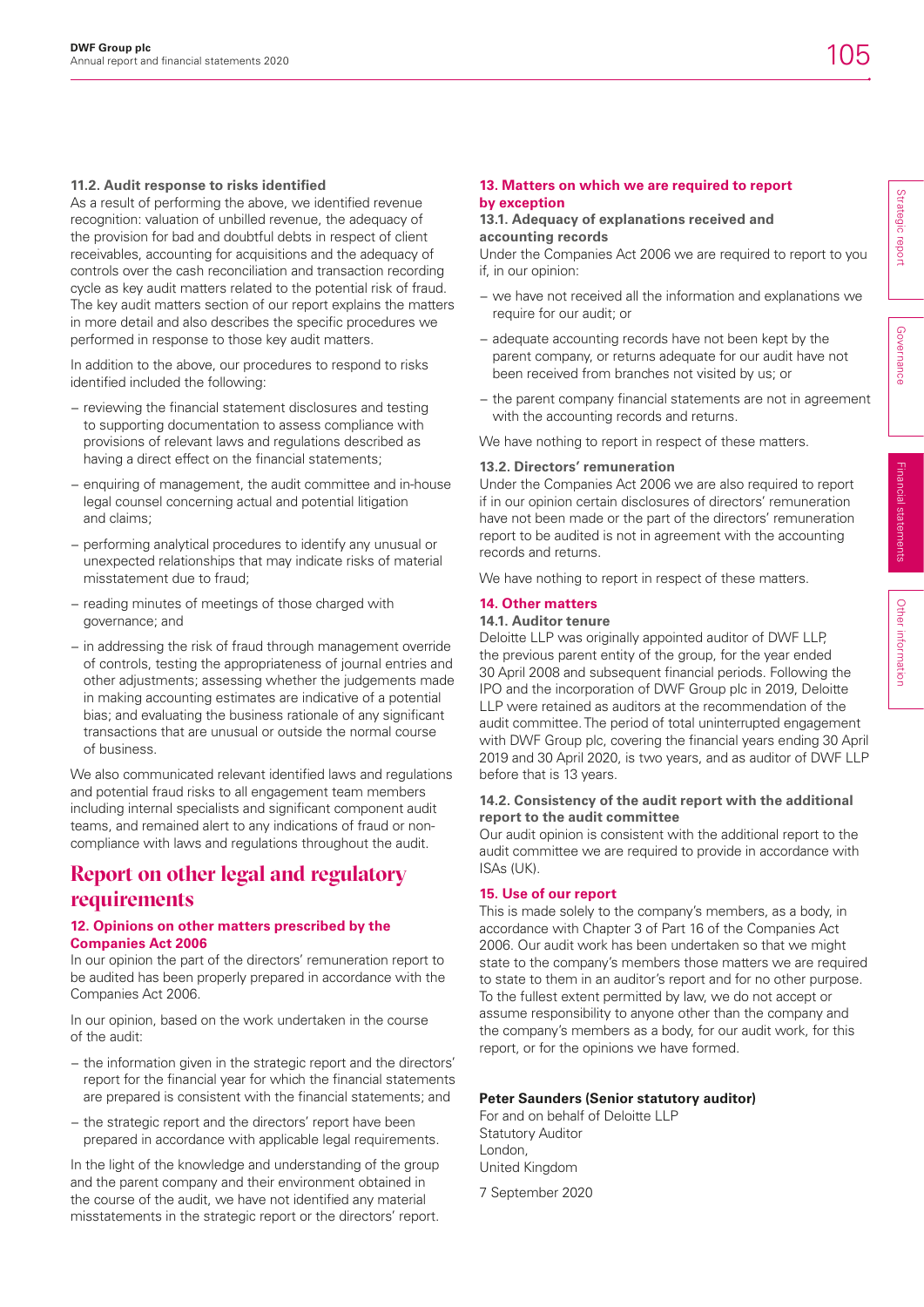## **Consolidated income statement**

Year ended 30 April 2020

|                                                                                  |                |                  | Re-presented<br>(note 1.23) |
|----------------------------------------------------------------------------------|----------------|------------------|-----------------------------|
|                                                                                  |                | 2020             | 2019                        |
| <b>Revenue</b>                                                                   | <b>Notes</b>   | £'000<br>356,612 | f'000<br>317,221            |
| Recoverable expenses                                                             | $\mathbf{1}$   | (59, 381)        | (49,085)                    |
| Net revenue                                                                      | 3              | 297,231          | 268,136                     |
| Direct costs                                                                     |                | (154, 997)       | (124, 707)                  |
| <b>Gross profit</b>                                                              |                | 142,234          | 143,429                     |
| Administrative expenses - other                                                  |                | (116, 789)       | (125, 888)                  |
| Administrative expenses - trade receivables impairment                           |                | (3,295)          | (2,376)                     |
| <b>Operating profit</b>                                                          | $\overline{4}$ | 22,150           | 15,165                      |
|                                                                                  |                |                  |                             |
| <b>Adjusted operating profit</b>                                                 |                | 36,915           | 34,301                      |
|                                                                                  |                |                  |                             |
| Impairment                                                                       | $\overline{4}$ | (382)            |                             |
| Amortisation of intangible assets - acquired                                     | 4              | (1,510)          |                             |
| Depreciation and amortisation                                                    | $\overline{4}$ | (17,755)         | (5, 365)                    |
| Gain on bargain purchase                                                         | $\overline{4}$ | 25,084           |                             |
| Non-underlying items                                                             | 4              | (7,632)          | (12, 569)                   |
| Share-based payments expense                                                     | 4              | (12,570)         | (1, 202)                    |
|                                                                                  |                |                  |                             |
| Interest payable on leases<br>Net finance expense                                | 5              | (2,047)          | (2, 131)                    |
| <b>Profit before tax</b>                                                         | 5              | (1, 905)         |                             |
|                                                                                  |                | 18,198           | 13,034                      |
| Taxation                                                                         | 6              | (3,629)          | (138)                       |
| <b>Profit from continuing operations</b>                                         |                | 14,569           | 12,896                      |
| Loss from discontinued operations                                                | 11             | (4, 301)         | (712)                       |
| Profit for the year                                                              |                | 10,268           | 12,184                      |
|                                                                                  |                |                  |                             |
| Earnings from continuing operations per share attributable to the owners         |                |                  |                             |
| of the parent:                                                                   |                |                  |                             |
| Basic (p)                                                                        | 8              | 5.4p             | 4.8p                        |
| Diluted (p)                                                                      | 8              | 5.3p             | 4.7p                        |
| Earnings from all operations per share attributable to the owners of the parent: |                |                  |                             |
| Basic (p)                                                                        | 8              | 3.8 <sub>D</sub> | 4.5p                        |
| Diluted (p)                                                                      | 8              | 3.7 <sub>p</sub> | 4.5p                        |
|                                                                                  |                |                  |                             |

Notes 1 to 31 are an integral part of these consolidated financial statements. Comparative figures have not been restated for transition to IFRS 16.

## **Consolidated statement of comprehensive income**

Year ended 30 April 2020

|                                                                             |          | Re-presented |
|-----------------------------------------------------------------------------|----------|--------------|
|                                                                             |          | (note 1.23)  |
|                                                                             | 2020     | 2019         |
|                                                                             | £'000    | f'000        |
| <b>Profit for the year</b>                                                  | 10,268   | 12.184       |
| Items that are or may be reclassified subsequently to the income statement: |          |              |
| Foreign currency translation differences – foreign operations               | (1,435)  | 180          |
| Total other comprehensive (expense)/income for the year, net of income tax  | (1, 435) | 180          |
| Total comprehensive income for the year                                     | 8,833    | 12.364       |

Notes 1 to 31 are an integral part of these consolidated financial statements. Comparative figures have not been restated for transition to IFRS 16.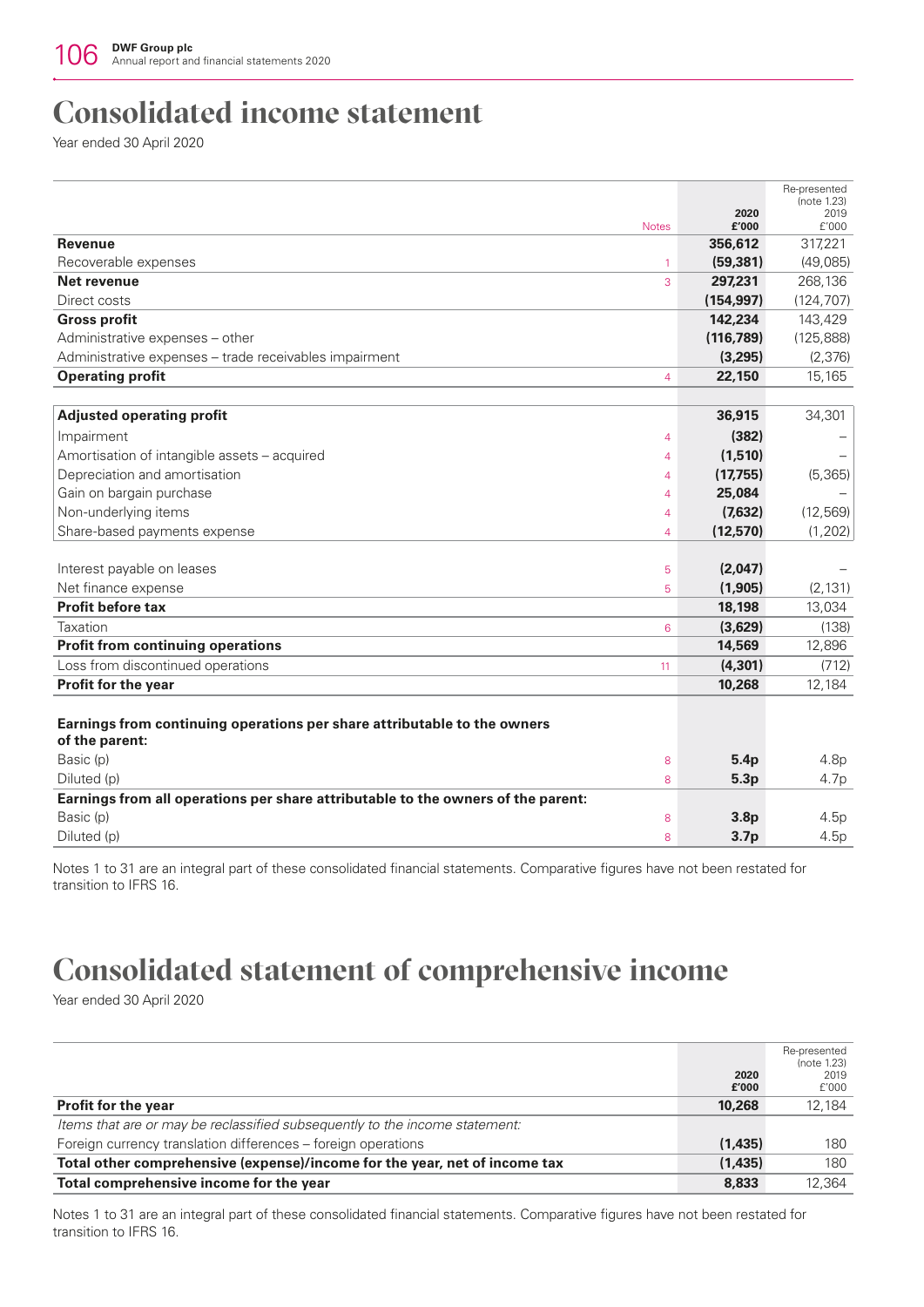## **Consolidated statement of financial position**

As of 30 April 2020

|                                                     | <b>Notes</b> | 2020<br>£'000 | 2019<br>f'000 |
|-----------------------------------------------------|--------------|---------------|---------------|
| <b>Non-current assets</b>                           |              |               |               |
| Intangible assets and goodwill                      | 12           | 50,654        | 4,541         |
| Property, plant and equipment                       | 13           | 83,775        | 14,032        |
| Investments                                         | 14           | 254           | 254           |
| Trade and other receivables                         | 15           | 11,329        | 152           |
| Deferred tax asset                                  | 22           | 3,294         | 933           |
| <b>Total non-current assets</b>                     |              | 149,306       | 19,912        |
| <b>Current assets</b>                               |              |               |               |
| Deferred tax asset                                  | 22           | 228           |               |
| Trade and other receivables                         | 15           | 207,707       | 164,168       |
| Cash at bank and in hand                            | 16           | 31,212        | 12,912        |
| <b>Total current assets</b>                         |              | 239,147       | 177,080       |
| <b>Total assets</b>                                 |              | 388,453       | 196,992       |
| <b>Current liabilities</b>                          |              |               |               |
| Trade and other payables                            | 17           | 79,833        | 53,995        |
| Current tax liabilities                             |              | 2,139         | 418           |
| Deferred consideration                              |              | 8,982         | 1,625         |
| Lease liabilities                                   | 18           | 12,981        |               |
| Other interest-bearing loans and borrowings         | 19           | 7,259         | 9,028         |
| Provisions                                          | 20           | 1,252         | 1,252         |
| Amounts due to members of partnerships in the Group | 30           | 35,852        | 38,071        |
| <b>Total current liabilities</b>                    |              | 148,298       | 104,389       |
| <b>Non-current liabilities</b>                      |              |               |               |
| Trade and other payables                            | 17           |               | 10,072        |
| Deferred tax liability                              | 22           | 8,884         |               |
| Deferred consideration                              |              |               | 208           |
| Lease liabilities                                   | 18           | 71,697        |               |
| Other interest-bearing loans and borrowings         | 19           | 88,815        | 39,196        |
| Provisions                                          | 20           | 1,562         | 1,329         |
| <b>Total non-current liabilities</b>                |              | 170,958       | 50,805        |
| <b>Total liabilities</b>                            |              | 319,256       | 155,194       |
| <b>Net assets</b>                                   |              | 69,197        | 41,798        |
| <b>Equity</b>                                       |              |               |               |
| Share capital                                       | 23           | 3,246         | 3,000         |
| Share premium                                       | 23           | 88,610        | 63,167        |
| Treasury shares                                     | 23           | (20)          |               |
| Other reserves                                      | 24           | 5,861         | (1, 323)      |
| <b>Accumulated losses</b>                           | 24           | (28, 500)     | (23, 046)     |
| <b>Total equity</b>                                 |              | 69,197        | 41,798        |

Notes 1 to 31 are an integral part of these consolidated financial statements. Comparative figures have not been restated for transition to IFRS 16.

The consolidated financial statements of DWF Group plc (company number: 11561594) were approved by the board on 7 September 2020 and signed on its behalf by:

**Sir Nigel Knowles Chris Stefani**

Group Chief Executive Officer Chief Financial Officer

2019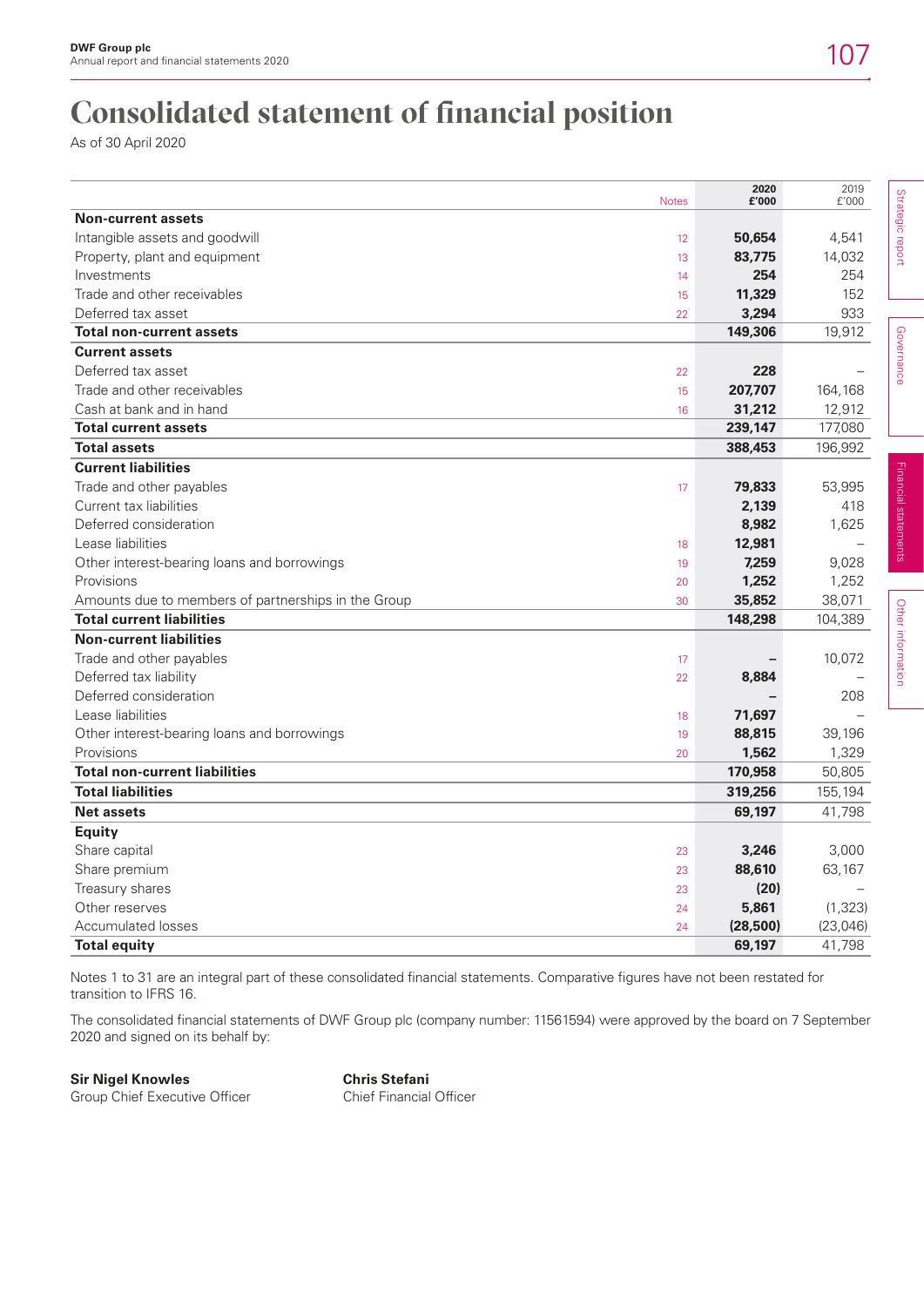## **Consolidated statement of changes in equity**

Year ended 30 April 2020

|                                           |                      |                      |                     |                      | Share-based              |                      | (Accumulated          |              |
|-------------------------------------------|----------------------|----------------------|---------------------|----------------------|--------------------------|----------------------|-----------------------|--------------|
|                                           | Share                | Share                | Treasury            | Merger               | payments                 | Translation          | losses)/<br>retained  |              |
|                                           | capital<br>(Note 23) | premium<br>(Note 23) | shares<br>(Note 23) | reserve<br>(Note 24) | reserve<br>(Note 24)     | reserve<br>(Note 24) | earnings<br>(Note 24) | Total equity |
|                                           | f'000                | f'000                | £'000               | f'000                | f'000                    | f'000                | f'000                 | £'000        |
| At 1 May 2018                             | 2,385                |                      | —                   | (2,385)              | $\overline{\phantom{0}}$ | (171)                | 5,477                 | 5,306        |
| Impact of IFRS 9 transition               |                      |                      |                     |                      |                          |                      | (2,510)               | (2,510)      |
| Impact of IFRS 15 transition              |                      |                      |                     |                      |                          |                      | 997                   | 997          |
| <b>Restated at 1 May 2018</b>             | 2,385                |                      | —                   | (2,385)              | -                        | (171)                | 3,964                 | 3,793        |
| Profit for the year                       |                      |                      |                     |                      |                          |                      | 12,184                | 12,184       |
| Exchange rate difference                  |                      |                      |                     |                      |                          | 180                  |                       | 180          |
| <b>Total comprehensive income</b>         |                      |                      |                     |                      |                          | 180                  | 12,184                | 12,364       |
| Reserves transferred to amounts due to    |                      |                      |                     |                      |                          |                      |                       |              |
| members of partnerships in the Group      |                      |                      |                     |                      |                          |                      | (42, 537)             | (42, 537)    |
| Deferred tax arising on group restructure |                      |                      |                     |                      |                          |                      | 636                   | 636          |
| Issue of share capital                    | 615                  | 63,167               |                     |                      |                          |                      | -                     | 63,782       |
| Treasury share sale                       |                      |                      |                     |                      |                          |                      | 2,707                 | 2,707        |
| Share-based payments                      |                      |                      |                     | —                    | 1,053                    |                      |                       | 1,053        |
| At 30 April 2019                          | 3,000                | 63,167               |                     | (2, 385)             | 1,053                    | 9                    | (23,046)              | 41,798       |

|                                         |                    |                    |                    |                    | Share-based        |                    | (Accumulated             |                       |
|-----------------------------------------|--------------------|--------------------|--------------------|--------------------|--------------------|--------------------|--------------------------|-----------------------|
|                                         | Share              | Share              | Treasury           | Merger             | payments           | Translation        | losses)                  |                       |
|                                         | capital            | premium            | shares             | reserve            | reserve            | reserve            | earnings                 |                       |
|                                         | (Note 23)<br>f'000 | (Note 23)<br>f'000 | (Note 23)<br>£'000 | (Note 24)<br>f'000 | (Note 24)<br>f'000 | (Note 24)<br>£'000 | (Note 24)<br>f'000       | Total equity<br>f'000 |
| At 1 May 2019                           | 3,000              | 63,167             |                    | (2,385)            | 1,053              | 9                  | (23,046)                 | 41,798                |
| Adjustment from the adoption of IFRS 16 |                    |                    |                    |                    |                    |                    |                          |                       |
| (note 1.21)                             |                    |                    |                    |                    |                    |                    | (5, 715)                 | (5, 715)              |
| <b>Restated at 1 May 2019</b>           | 3,000              | 63,167             |                    | (2, 385)           | 1,053              | 9                  | (28, 761)                | 36,083                |
| Profit for the year                     |                    |                    |                    |                    |                    |                    | 10,268                   | 10,268                |
| Exchange rate difference                |                    |                    |                    |                    | $\qquad \qquad -$  | (1,435)            | $\qquad \qquad$          | (1,435)               |
| <b>Total comprehensive income</b>       |                    |                    |                    |                    | $\qquad \qquad -$  | (1,435)            | 10,268                   | 8,833                 |
| Treasury shares                         |                    |                    | (20)               |                    |                    |                    |                          | (20)                  |
| Issue of share capital                  | 246                | 25,443             |                    |                    |                    |                    | $\overline{\phantom{0}}$ | 25,689                |
| Dividends paid                          |                    |                    |                    |                    |                    |                    | (9, 811)                 | (9, 811)              |
| Share-based payments                    |                    |                    |                    |                    | 8,619              |                    |                          | 8,619                 |
| Tax on share-based payments             |                    |                    |                    |                    |                    |                    | (196)                    | (196)                 |
| <b>At 30 April 2020</b>                 | 3,246              | 88,610             | (20)               | (2, 385)           | 9,672              | (1,426)            | (28,500)                 | 69,197                |

Notes 1 to 31 are an integral part of these consolidated financial statements.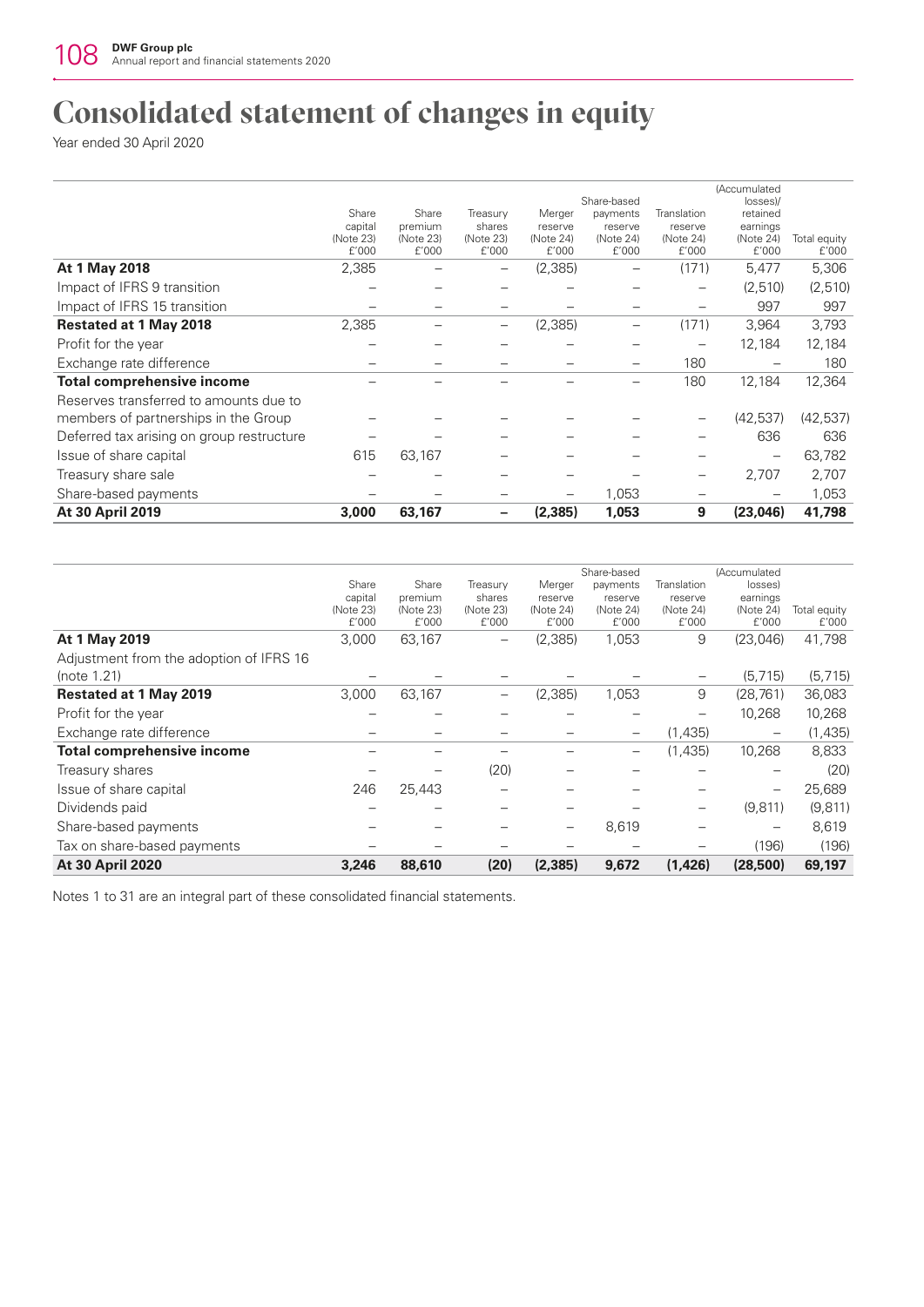## **Consolidated statement of cash flows**

Year ended 30 April 2020

| <b>Note</b>                                                           | 2020<br>£'000 | 2019<br>f'000 |                      |
|-----------------------------------------------------------------------|---------------|---------------|----------------------|
| <b>Cash flows from operating activities</b>                           |               |               | Strategic report     |
| Cash generated from/(used in) operations before adjusting items<br>29 | 24,158        | (10, 545)     |                      |
| Cash used to settle non-underlying items                              | (10, 501)     | (19, 289)     |                      |
| Cash generated from/(used in) operations                              | 13,657        | (29, 834)     |                      |
| Interest paid                                                         | (4, 192)      | (2,405)       |                      |
| Tax paid                                                              | (4, 309)      | (50)          |                      |
| Net cash generated from/(used in) operating activities                | (5, 156)      | (32, 289)     |                      |
| <b>Cash flows from investing activities</b>                           |               |               | Governance           |
| Acquisition of subsidiary, net of cash acquired                       | (3,853)       |               |                      |
| Acquisition of subsidiary, deferred consideration                     | (2,859)       | (1,802)       |                      |
| Purchase of property, plant and equipment                             | (3,520)       | (4, 196)      |                      |
| Purchase of other intangible assets                                   | (4, 116)      | (1, 222)      |                      |
| Net cash flows used in investing activities                           | (14, 348)     | (7, 220)      |                      |
| <b>Cash flows from financing activities</b>                           |               |               |                      |
| Issue of ordinary shares, net of issue costs                          | (57)          | 73,350        |                      |
| Treasury share sale                                                   |               | 2,707         | Financial statements |
| Dividends paid                                                        | (9,811)       |               |                      |
| Proceeds from borrowings                                              | 73,535        | 80,290        |                      |
| Repayment of borrowings                                               | (24, 913)     | (89, 475)     |                      |
| Repayment of lease liabilities                                        | (12, 654)     |               |                      |
| Movement in supplier payments facility                                | (1, 973)      | (2,646)       |                      |
| Interest received                                                     | 456           | 293           |                      |
| Capital contributions by Members                                      | 5,938         | 4,732         |                      |
| Repayments to former Members                                          | (3, 386)      | (23, 124)     |                      |
| Net cash flows from financing activities                              | 27,135        | 46,127        | Other information    |
|                                                                       |               |               |                      |
| Net increase in cash and cash equivalent                              | 17,943        | 6,618         |                      |
|                                                                       |               |               |                      |
| Cash and cash equivalents at the beginning of year                    | 10,822        | 4,228         |                      |
| Effects of foreign exchange rate changes on cash and cash equivalents | (38)          | (24)          |                      |
| Cash and cash equivalents at the end of year<br>16                    | 28,727        | 10,822        |                      |
|                                                                       |               |               |                      |

Notes 1 to 31 are an integral part of these consolidated financial statements.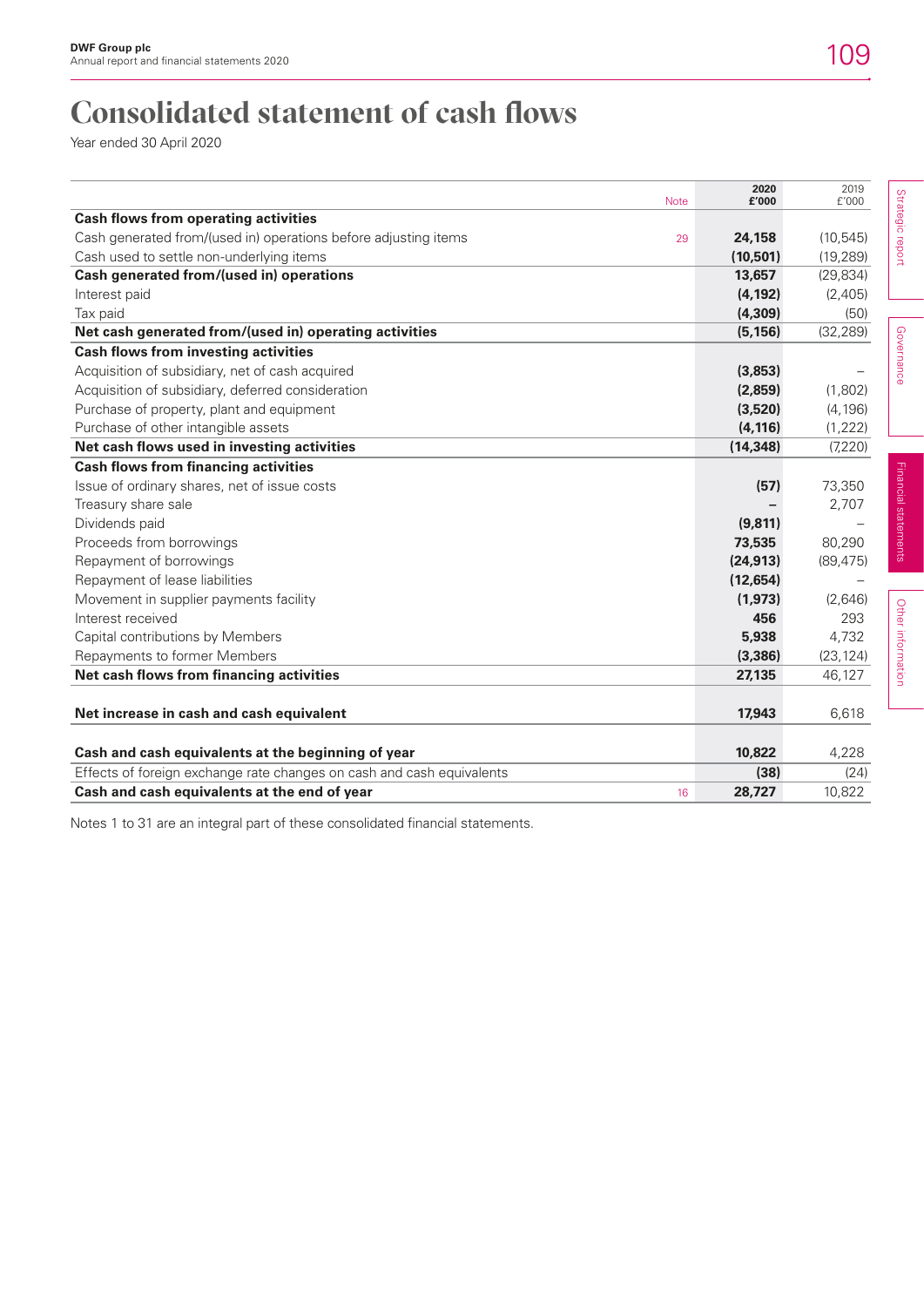Year ended 30 April 2020

## **1. Accounting policies**

## **1.1. General information**

DWF Group plc (the 'Company') is a public limited company incorporated on 10 September 2018, domiciled in the United Kingdom under the Companies Act 2006 and registered in England. The registered office is 20 Fenchurch Street, London, EC3M 3AG.

The principal activities of the Company and its subsidiary undertakings (together referred to as the 'Group') and the nature of the Group's operations are set out in the Strategic report. The entire issued share capital of the Company was admitted to the premium listing segment of the official list of the Financial Conduct Authority and to trading on the Main Market of the London Stock Exchange on 15 March 2019.

The functional currency of the Group is considered to be British pounds sterling because that is the currency of the primary economic environment in which the Group operates. The Group financial statements are also presented in British pounds sterling. Foreign operations are included in accordance with the policies set out below.

For the year ending 30 April 2020 the following subsidiary undertakings of the Company were entitled to exemption from audit under s479A of the Companies Act 2006 relating subsidiary undertakings:

| <b>Subsidiary name</b>                          | <b>Registration number</b> |
|-------------------------------------------------|----------------------------|
| <b>DWF Connected Services Group Limited</b>     | 10826005                   |
| <b>DWF Connected Services Holdings Limited</b>  | 10745072                   |
| DWF Costs Limited                               | 10754856                   |
| <b>DWF Advocacy Limited</b>                     | 10780559                   |
| DWF Resource Limited                            | 11271111                   |
| DWF Claims Limited                              | 10586109                   |
| <b>DWF Adjusting Limited</b>                    | 10586114                   |
| DWF Forensic Limited                            | 10749670                   |
| <b>DWF Ventures Limited</b>                     | 10749685                   |
| <b>DWF Company Secretarial Services Limited</b> | 04176234                   |
| DWF Connected Services Limited                  | 11552915                   |
| Greyfern Law Limited                            | 06666404                   |
| DWF (Northern Ireland) LLP                      | NC001393                   |
| Mindcrest UK Limited                            | 10685700                   |
| DWF (TG) Limited                                | 10568838                   |

## **1.2. Basis of accounting**

The Group financial statements consolidate those of the Company and its subsidiary undertakings.

The consolidated financial statements have been prepared in accordance with International Financial Reporting Standards ('IFRS'), including International Accounting Standards ('IAS') and interpretations issued by the IFRS Interpretations Committee ('IFRS IC') applicable to companies reporting under IFRS, and as adopted in the EU, and in accordance with the Companies Act 2006 as applicable to companies using IFRS.

The accounting policies set out below have, unless otherwise stated, been applied consistently to all periods presented in the Group financial statements. The exception to this statement is the application of IFRS 16 which became effective on 1 January 2019 and adopted by the Group on a prospective basis from 1 May 2019.

The financial statements have been prepared on the historical cost basis except where the IFRS requires an alternative treatment.

### Subsidiary and partnership undertakings

Subsidiary and partnership undertakings are entities controlled by the Group. The Group controls an entity when it is exposed to, or has rights to, variable returns from its involvement with the entity and has the ability to affect those returns through its power over the entity. In assessing control, the Group takes into consideration potential voting rights. The acquisition date is the date on which control is transferred to the Group and deconsolidated from the date control ceases. The financial information of subsidiaries and subsidiary undertakings is included in the consolidated financial statements from the date that control commences until the date that control ceases.

## Transactions eliminated on consolidation

Intra-group balances and transactions, and any unrealised income and expenses arising from intra-group transactions, are eliminated. Unrealised losses are eliminated in the same way as unrealised gains, but only to the extent that there is no evidence of impairment.

## Business combinations

Business combinations are accounted for using the acquisition method as at the acquisition date, which is the date on which control is transferred to the Group.

On 11 March 2019, the Company acquired the entire share capital of DWF Holdings Limited, its subsidiaries and all related undertakings under common control.

The restructure was a transaction under common control and therefore outside of the scope of IFRS 3. As such, management have elected, as permitted under IAS 8, to adopt the Group reconstruction provisions of FRS 102.19.27 'Group reconstructions' from FRS 102.

In the previous financial year, the financial statements were prepared using merger accounting principles (applicable to Group reconstructions) set out in FRS 102 Section 19 in order to meet the overriding requirements under section 404 of the Companies Act 2006 for the financial statements to present a true and fair view. Under merger accounting the results of the Group entities are combined from the beginning of the comparative period before the merger occurred. Income statement and statement of financial position comparatives are restated on a combined basis and adjustments made to achieve consistency of accounting principles.

A merger reserve totalling £2,385,000 is included within the consolidated statement of changes in equity following the adoption of these principles which have given rise to the following changes:

- 1. Share capital is recognised in the prior year comparator
- 2. Members remuneration charged as an expense is recognised in the consolidated income statement
- 3. Amounts due to members of partnerships in the Group is recognised as a current liability in the consolidated statement of financial position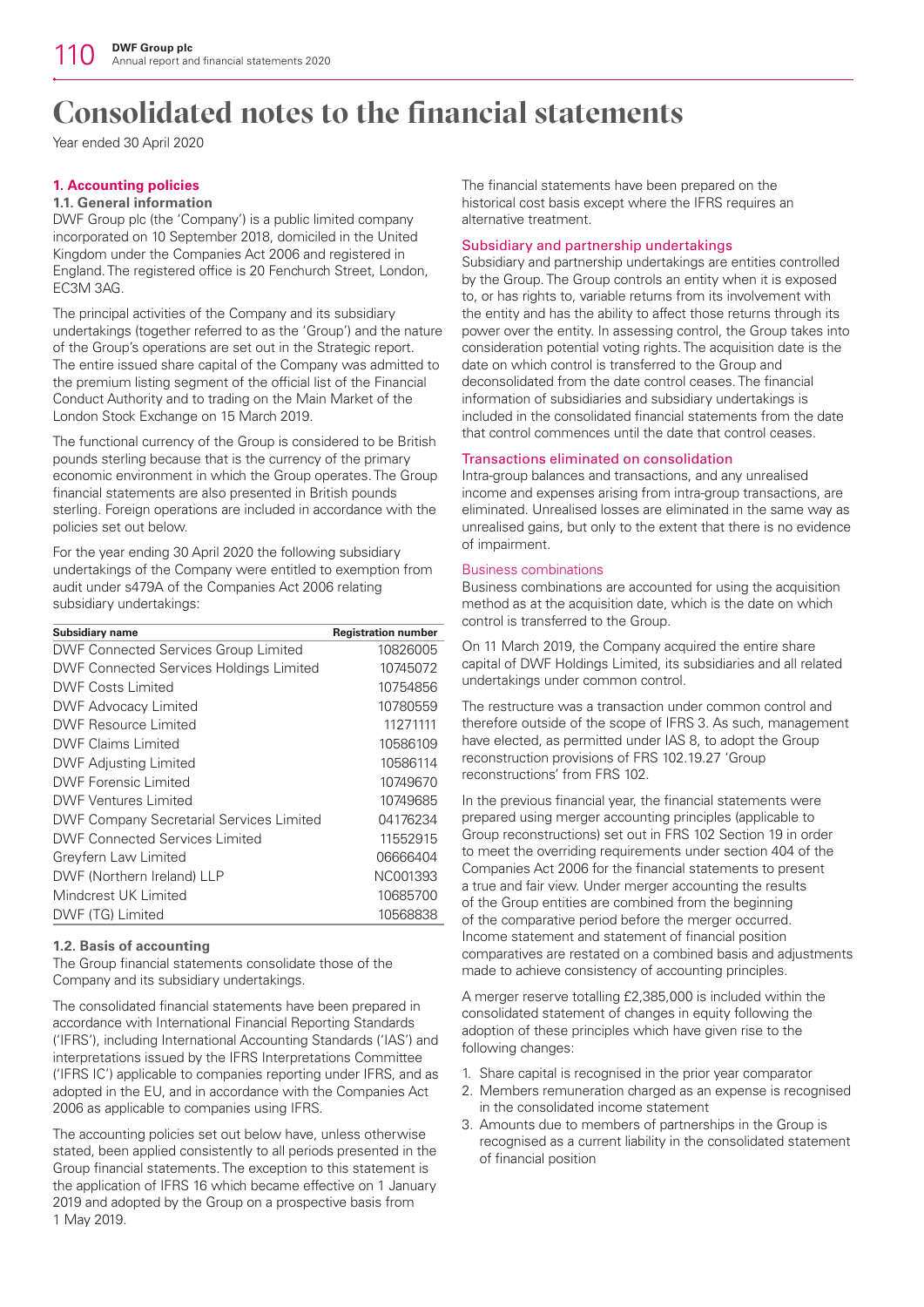For acquisitions on or after 1 May 2015 (which is the date of transition to IFRS), the Group measures goodwill at the acquisition date as:

- − the fair value of the consideration transferred; plus
- − the recognised amount of any non-controlling interests in the acquiree; plus
- − the fair value of any existing equity interest in the acquiree; less
- − the net recognised amount (generally fair value) of the identifiable assets acquired and liabilities assumed.

When the excess is negative, a bargain purchase gain is recognised immediately in the income statement.

Costs related to the acquisition, other than those associated with the issue of debt or equity securities, are expensed as incurred.

Any contingent consideration payable is recognised at fair value at the acquisition date. If the contingent consideration is classified as equity, it is not re-measured and settlement is accounted for within equity. Otherwise, subsequent changes to the fair value of the contingent consideration are recognised in the income statement.

## Acquisitions prior to 1 May 2015 (date of transition to IFRS)

IFRS 1 grants certain exemptions from the full requirements of IFRS in the transition period. The Group elected not to restate business combinations that took place prior to 1 May 2015. In respect of acquisitions prior to 1 May 2015, goodwill is included at 1 May 2015 on the basis of its deemed cost, which represents the amount recorded under UK GAAP which was broadly comparable except that only separable intangibles were recognised and goodwill was amortised. On transition, amortisation of goodwill ceased as required by IFRS 1.

### **1.3. Going concern**

The Directors have assessed the going concern basis adopted by the Group in the preparation of the consolidated financial statements, taking into account the current financial position of the Group including our financing arrangements, the business model at the time of approving this report and the uncertain environment due to the impact of COVID-19. The Directors' assessment was over the period to 30 September 2021 taking account of the potential impact of the principal risks documented in the Strategic Report and accepting that whilst the COVID-19 pandemic is ongoing, there are external factors that could affect Group trading that are difficult to predict with as much confidence as would have been the case pre-pandemic.

The Group experienced a material impact from COVID-19 in the final quarter of the year, seeing revenue fall away suddenly and to an unprecedented degree due to a number of factors caused by COVID-19. This impact materially reduced profit expectations for FY20 as the April year-end coincided with the peak impact of the pandemic, and it was not possible to mitigate the income statement or cash impact of COVID-19 due to the lead-time required to reduce costs and mobilise operational initiatives around working capital management. In response to this impact a number of actions were taken to protect liquidity, access to funding and near-term profit protection:

- − Financial covenants were reviewed and it was agreed with the banking syndicate, with whom the Group has strong relationships, to relax the EBITDA to net debt covenant (the leverage covenant) from 1.5 times to 2 times on the April and July testing dates, and 1.75 times on the October 20 and January 21 testing date, and back to 1.5 times EBITDA by April 21.
- − An additional £15m contingency RCF facility was put in place, for up to July 2021 (with an additional six month extension available to the Company), to provide extra funding should there be any further adverse impact on working capital. This facility has not been drawn and is not envisaged to be required based on current modelling assumptions.
- − Cost reduction measures were agreed and executed to secure £15m of cost savings in FY21 to remove excess capacity from the business as a result of lower activity levels due to COVID-19.
- − Operational initiatives were launched to improve lockup management and reduce working capital consumption by improving billing and collection processes.
- − Whilst no staff were furloughed under the UK government scheme, the Group availed itself of a number of permitted tax deferrals made available by HMRC which will be repaid over the course of 2021.

The actions above were a prudent reaction to a highly unusual situation due to the sudden and severe impact of COVID-19 that impacted Q4 of FY20. The timing of the COVID-19 impact followed a period of heavy investment whereby capital had been deployed on the strategic acquisition of RCD in Spain (December) and Mindcrest (January) – both acquisitions continue to perform well and serve as a differentiator in the legal sector. These acquisitions were progressed with the anticipation that the traditionally strong final quarter of the year would replenish the cash deployed and generate sufficient EBITDA to keep the leverage covenant within more normal parameters. Under more typical circumstances, the COVID-19 impact, whilst significant, would not have necessitated such material actions around liquidity and covenants in particular, and the Directors are of the view that as trading normalises FY21 will transition the business back to a lower level of borrowings and leverage.

Banking facilities, which in addition to the contingency facility and various ancillary facilities, include a rolling credit facility of £80m that matures in January 2022 (with an additional one year extension available to the Company to January 2023) are considered to be sufficient for the Group's purposes based on current projections. It is assumed that these facilities will be renewed successfully in 2021. The leverage covenant is set at 1.5 times EBITDA from April 21 onwards and the Group expects to operate comfortably within this parameter for the forecast period. The other covenants, being maximum net debt of 1 times equity, minimum 4 times interest cover, WIP and debtors being a minimum of 2 times net debt and the number of members in the group remaining above 180 are all projected to be fully compliant with significant headroom. The directors consider short term cash flows are monitored on a monthly basis. All results and forecasts confirm full covenant compliance, and sufficient resources to settle liabilities as they fall due.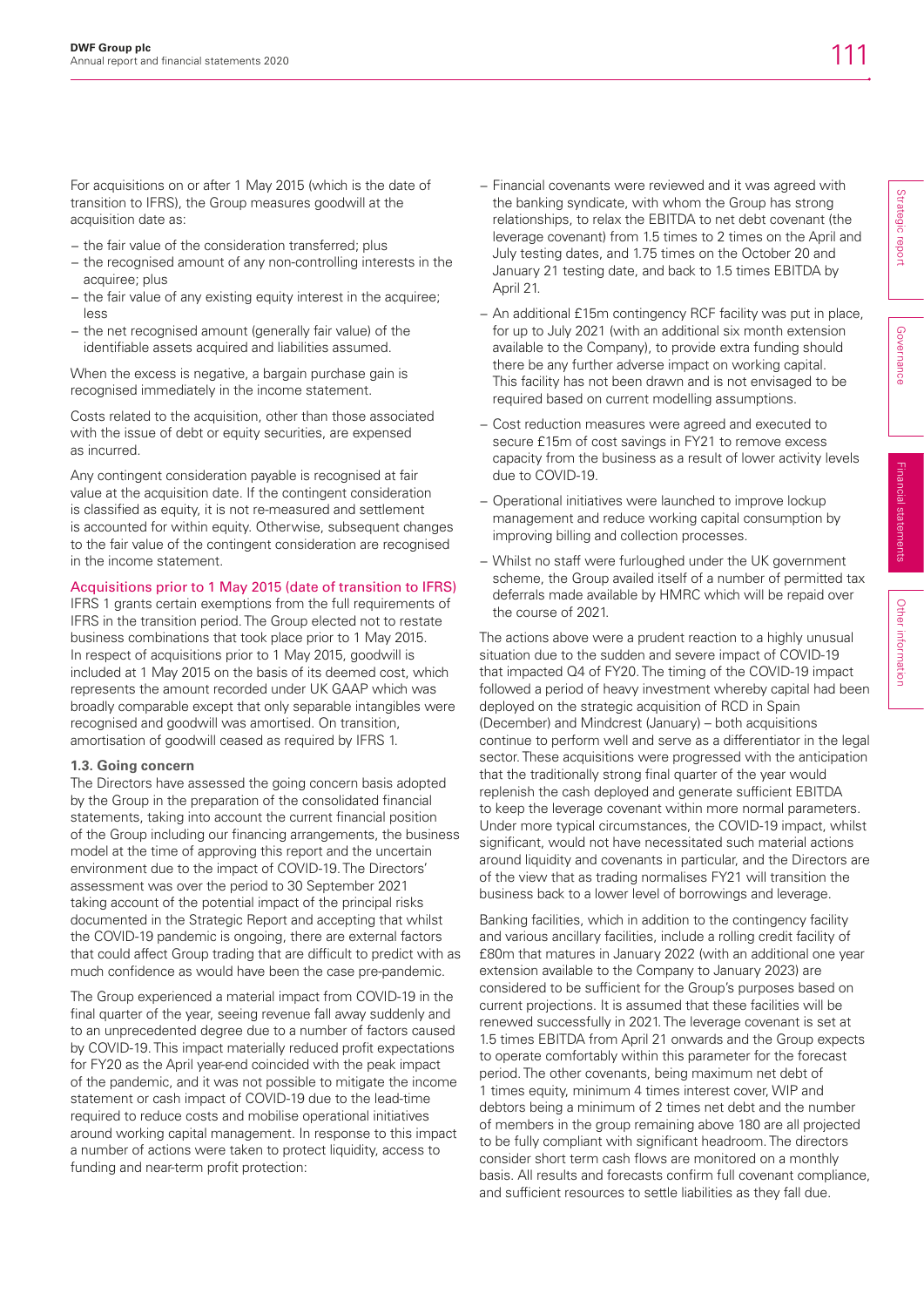## **1. Accounting policies continued**

Base case budget assumptions for FY21, and medium term modelling assumptions for FY22 and beyond, reflect that the Group will operate in compliance with covenants and with sufficient cash and access to banking facilities to meet all obligations as they fall due. The timing of the FY20 preliminary annual results announcement being moved to 8 September has given the Directors visibility of trading performance and cash flows for May to August and both profit and cash generation have improved since the Q4 COVID-19 impact. It has also been possible to assess the impact, so far, of the mitigating actions outlined above. The Directors are of the view that the stronger than expected trading performance in recent months and the availability of additional cash and cost mitigations in the event of further headwinds give confidence in the ongoing viability of the Group. Mitigations available to the Group include further cost cutting measures including bonus payments, deferral of certain outflows, and review of the dividend policy and reassessment of capital expenditure.

The going concern assessment considers business plans, funding and liquidity requirements as well as sensitivity analysis to account for a reasonable worst case scenario. All indicators show full covenant compliance after taking into account mitigating actions that the Group would take in such a scenario. The Group's current position and principal risks have been considered, with those risks set out in the Strategic Report. These risks have been considered individually and in aggregate, and with reference to Group strategy and external factors such as COVID-19 and adverse economic conditions. In assessing going the Group the Directors considered different scenarios and performed sensitivity assessment. These scenarios and sensitivities included a reduction of revenue and working capital. These scenarios and sensitivities did not indicate a mitigated reasonable worst case scenario that requires any enhanced disclosure.

Whilst the impact of COVID-19, and the risk of future disruption, could potentially be material the Directors consider the following characteristics of the legal sector and the Group instructive in forming their conclusions on going concern:

- − The ongoing profitability of the business in FY20, generating £22m of Adjusted EBITDA despite the severe Q4 COVID-19 impact.
- − The annuity and counter-cyclical nature of certain divisions and services such as Insurance and Litigation.
- − Low exposure to sectors more severely impacted by COVID-19.
- − The ability to flex the acquisition strategy to allow cash to replenish in the business after the timing of COVID-19 exacerbated the stretch on cash from two recent strategic acquisitions.
- − The availability of mitigating actions to control costs.
- − A strong relationship with the Group's banking syndicate who continue to provide facilities which ensure ongoing liquidity with material headroom.
- − Whilst the Group has no current plan to change the use of its real estate portfolio the experience of agile working as part of our COVID-19 response may give opportunities to review office space in the future.

− Operational interventions being implemented to improve working capital performance, with the aim of reducing lockup and therefore net debt.

The Directors therefore consider that the business model is appropriately robust, and that there are sufficient mitigating actions available to the Board, that the Group is suitably resilient to deal with the crystallisation of key risks and/or adverse economic conditions. On this basis, the Directors have a reasonable expectation that the Group will continue as a going concern and meet all its liabilities as they fall due.

### **1.4. Foreign currency**

Transactions in foreign currencies are translated to the respective functional currencies of Group entities at the foreign exchange rate ruling at the date of the transaction. Monetary assets and liabilities denominated in foreign currencies at the statement of financial position date are retranslated to the functional currency at the foreign exchange rate ruling at that date. Foreign exchange differences arising on translation are recognised in the consolidated income statement with administrative expenses. Non-monetary assets and liabilities that are measured in terms of historical cost in a foreign currency are translated using the exchange rate at the date of the transaction.

The assets and liabilities of foreign operations, including goodwill and fair value adjustments arising on consolidation, are translated to the Group's presentational currency, at foreign exchange rates ruling at the statement of financial position date. The revenues and expenses of foreign operations are translated at an average rate for the year where this rate approximates to the foreign exchange rates ruling at the dates of the transactions.

Exchange differences arising from this translation of foreign operations are reported as an item of other comprehensive income and accumulated in the translation reserve.

## **1.5. Alternative performance measures ('APMs')**

The Group uses APMs to assess the financial performance of the business alongside statutory measures. These measures are non-IFRS measures. Further explanations of the APMs can be found in the Strategic Report and in note 2.

### **1.6. Non-underlying items**

Non-underlying items are non-trading, non-cash or one-off items disclosed separately in the consolidated income statement where the quantum, nature or volatility of such items are considered by the management to otherwise distort the underlying performance of the Group. The following are included by the Group in its assessment of non-underlying items:

- − Transaction expenses associated with acquisitions
- − Purchase price relating to acquisitions treated as remuneration
- − Expenses directly associated with COVID-19
- − IPO-related expenses

### **1.7 Non-derivative financial instruments**

Non-derivative financial instruments comprise investments, trade and other receivables, cash and cash equivalents, loans and borrowings, and trade and other payables.

### Investments

Other investments are held at fair value through profit or loss.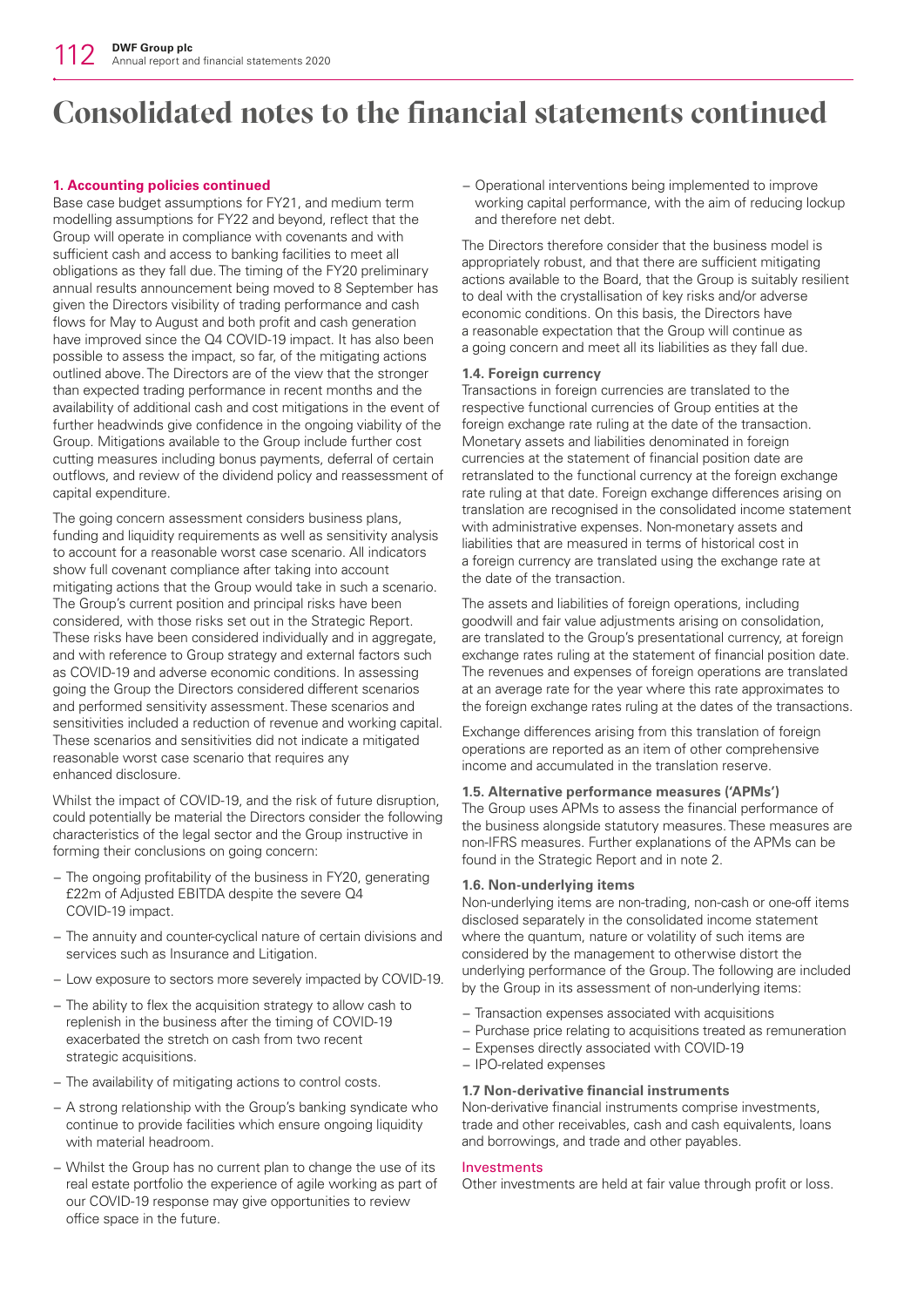## Trade and other receivables

Trade and other receivables are recognised initially at fair value. Subsequent to initial recognition, they are measured at amortised cost using the effective interest method, less any impairment losses, arising from expected credit losses.

## Unbilled revenue

Services provided to clients, which at the period end date have not been billed, are recognised as unbilled revenue and included in trade and other receivables.

Unbilled revenue is valued at selling price less provision for any foreseeable under-recovery when the outcome of the matter can be assessed with reasonable certainty. Provision is made for such factors as historical recoverability rates, contingencies, and agreements with clients and amounts considered irrecoverable by fee earners.

## Cash and cash equivalents

Cash and cash equivalents comprise cash balances and cash deposits. Bank overdrafts that are repayable on demand and form an integral part of the Group's cash management are included as a component of cash and cash equivalents for the purpose only of the statement of cash flows.

## Trade and other payables

Trade and other payables are recognised initially at fair value. Subsequent to initial recognition they are measured at amortised cost using the effective interest method.

## Interest-bearing borrowings

Interest-bearing borrowings are recognised initially at fair value less attributable transaction costs. Subsequent to initial recognition, interest-bearing borrowings are stated at amortised cost using the effective interest method, less any impairment losses.

## **1.8 Property, plant and equipment**

Property, plant and equipment is stated at cost less accumulated depreciation and accumulated impairment losses.

Where parts of an item of property, plant and equipment have different useful lives, they are accounted for as separate items of property, plant and equipment.

Depreciation is charged to the income statement on a straightline basis over the estimated useful lives of each part of an item of property, plant and equipment. The estimated useful lives are as follows:

− Right of use asset Over remaining term of the lease − Leasehold improvements Over remaining term of the lease

- − Computer equipment 4 years − Office equipment and
	-

fixtures and fittings 5-10 years

Depreciation methods, useful lives and residual values are reviewed at each statement of financial position date.

## **1.9 Intangible assets and goodwill** Goodwill

Goodwill is stated at cost less any accumulated impairment losses. Goodwill is allocated to cash-generating units and is not amortised but is tested annually for impairment. Refer to further detail in note 1.10 that discusses the methodology and policy for assessing impairment.

## Customer relationships

The Group recognises acquired customer relationships at fair value less any accumulated impairment losses. Customer relationships are amortised on a straight-line basis over the estimated useful life.

### Brand

The Group recognises acquired brand intangibles at fair value less any accumulated impairment losses. Brands are amortised on a straight-line basis over the estimated useful life.

## Software costs

Significant costs associated with software development are deferred and amortised on a straight-line basis over the period of their expected benefit.

## Capitalised development costs

Expenditure on research activities is recognised in the income statement as an expense is incurred.

Expenditure on development activities is capitalised if the product or process is technically and commercially feasible and the Group intends to and has the technical ability and sufficient resources to complete development, future economic benefits are probable and if the Group can measure reliably the expenditure attributable to the intangible asset during its development. Development activities involve a plan or design for the production of new or substantially improved products or processes. The expenditure capitalised includes the cost of materials, direct labour and an appropriate proportion of overheads and capitalised borrowing costs. Other development expenditure is recognised in the income statement as an expense is incurred. Capitalised development expenditure is stated at cost less accumulated amortisation and less accumulated impairment losses.

## Amortisation

Amortisation is charged to the income statement on a straightline basis over the estimated useful lives of intangible assets unless such lives are indefinite. Intangible assets with an indefinite useful life and goodwill are systematically tested for impairment at each statement of financial position date. Other intangible assets are amortised from the date they are available for use. The estimated useful lives are as follows:

- − Customer relationships 10 years
- − Brand 2 years
- − Software costs 4 years
- − Capitalised development costs 4 years
- **1.10 Impairment**

## Financial assets (including receivables)

The Group recognises a loss allowance for expected credit losses on investments in debt instruments that are measured at amortised cost or at FVTOCI, trade receivables and contract assets. The amount of expected credit losses is updated at each reporting date to reflect changes in credit risk since initial recognition of the respective financial instrument.

The Group recognises lifetime expected credit losses (ECL) for trade receivables and contract assets. The expected credit losses on these financial assets are estimated using a provision matrix based on the Group's historical credit loss experience, adjusted for factors that are specific to the debtors, general economic conditions and an assessment of both the current as well as the forecast direction of conditions at the reporting date, including time value of money where appropriate.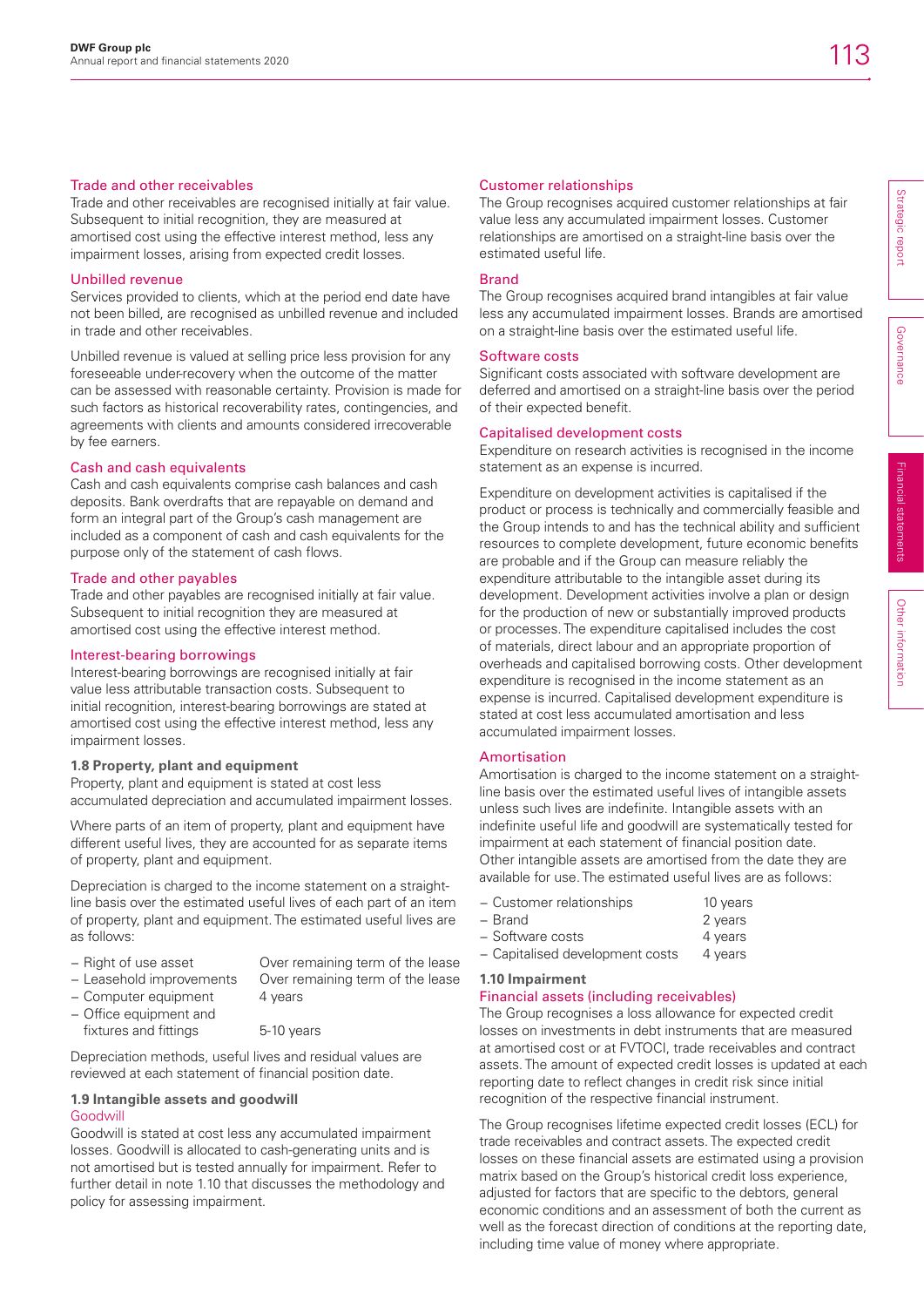## **1. Accounting policies continued**

For other financial instruments, the Group recognises lifetime ECL when there has been a significant increase in credit risk since initial recognition. However, if the credit risk on the financial instrument has not increased significantly since initial recognition, the Group measures the loss allowance for that financial instrument at an amount equal to 12-month ECL.

Lifetime ECL represents the expected credit losses that will result from all possible default events over the expected life of a financial instrument. In contrast, 12-month ECL represents the portion of lifetime ECL that is expected to result from default events on a financial instrument that are possible within 12 months after the reporting date.

## (i) Significant increase or decrease in credit risk

In assessing whether the credit risk on a financial instrument has changed significantly since initial recognition, the Group compares the risk of a default occurring on the financial instrument at the reporting date with the risk of a default occurring on the financial instrument at the date of initial recognition. In making this assessment, the Group considers both quantitative and qualitative information that is reasonable and supportable, including historical experience and forwardlooking information that is available without undue cost or effort. Examples of forward-looking information the Group may consider include the future prospects of the industries in which the Group's debtors operate, obtained from economic expert reports, financial analysts, governmental bodies, relevant think-tanks and other similar organisations, as well as consideration of various external sources of actual and forecast economic information that relate to the Group's core operations.

In particular, the following information is taken into account when assessing whether credit risk has increased significantly since initial recognition:

- − an actual or expected significant deterioration in the financial instrument's external (if available) or internal credit rating;
- − significant deterioration in external market indicators of credit risk for a particular financial instrument;
- − existing or forecast adverse changes in business, financial or economic conditions that are expected to cause a significant change in the debtor's ability to meet its debt obligations;
- − an actual or expected significant deterioration or improvement in the operating results of the debtor;
- − significant changes in credit risk on other financial instruments of the same debtor; and
- − an actual or expected significant adverse change in the regulatory, economic, or technological environment of the debtor that results in a significant change in the debtor's ability to meet its debt obligations.

Despite the foregoing, the Group assumes that the credit risk on a financial instrument has not increased significantly since initial recognition if the financial instrument is determined to have low credit risk at the reporting date. A financial instrument is determined to have low credit risk if:

- 1. the financial instrument has a low risk of default;
- 2. the debtor has a strong capacity to meet its contractual cash flow obligations in the near term; and

3. adverse changes in economic and business conditions in the longer term may, but will not necessarily, reduce the ability of the borrower to fulfil its contractual cash flow obligations.

The Group regularly monitors the effectiveness of the criteria used to identify whether there has been a significant increase in credit risk and revises them as appropriate to ensure that the criteria are capable of identifying significant increase in credit risk before the amount becomes past due.

## (ii) Definition of default

The Group considers the following as constituting an event of default for internal credit risk management purposes as historical experience indicates that financial assets that meet either of the following criteria are generally not recoverable:

- − when there is a breach of financial covenants by the debtor; or
- − information developed internally or obtained from external sources indicates that the debtor is unlikely to pay its creditors, including the Group, in full (without taking into account any collateral held by the Group).

## (iii) Credit-impaired financial assets

A financial asset is credit-impaired when one or more events that have a detrimental impact on the estimated future cash flows of that financial asset have occurred. Evidence that a financial asset is credit-impaired includes observable data about the following events:

- 1. significant financial difficulty of the issuer or the borrower;
- 2. a breach of contract, such as a default or past due event (see (ii) above);
- 3. the lender(s) of the borrower, for economic or contractual reasons relating to the borrower's financial difficulty, having granted to the borrower a concession(s) that the lender(s) would not otherwise consider;
- 4. it is becoming probable that the borrower will enter bankruptcy or other financial reorganisation; or
- 5 the disappearance of an active market for that financial asset because of financial difficulties.

## (iv) Write-off policy

The Group writes off a financial asset when there is information indicating that the debtor is in severe financial difficulty and there is no realistic prospect of recovery, e.g. when the debtor has been placed under liquidation or has entered into bankruptcy proceedings. Financial assets written off may still be subject to enforcement activities under the Group's recovery procedures, taking into account legal advice where appropriate. Any recoveries made are recognised in profit or loss.

## (v) Measurement and recognition of expected credit losses

The measurement of expected credit losses is a function of the probability of default, loss given default (i.e. the magnitude of the loss if there is a default) and the exposure at default. The assessment of the probability of default and loss given default is based on historical data adjusted by forward-looking information as described above. As for the exposure at default, for financial assets, this is represented by the assets' gross carrying amount at the reporting date.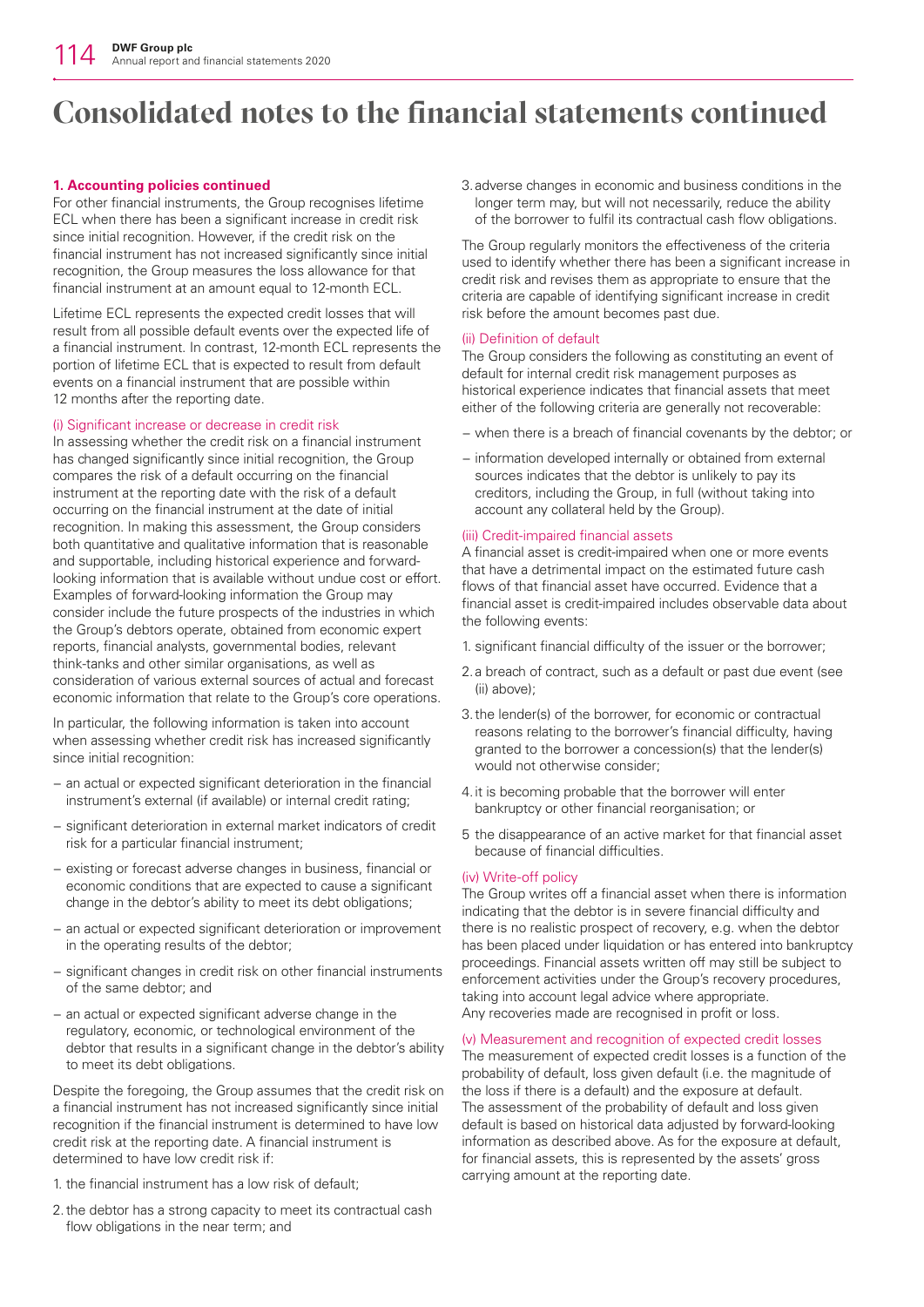For financial assets, the expected credit loss is estimated as the difference between all contractual cash flows that are due to the Group in accordance with the contract and all the cash flows that the Group expects to receive, discounted at the original effective interest rate. For a lease receivable, the cash flows used for determining the expected credit losses is consistent with the cash flows used in measuring the lease receivable in accordance with IFRS 16.

If the Group has measured the loss allowance for a financial instrument at an amount equal to lifetime ECL in the previous reporting period, but determines at the current reporting date that the conditions for lifetime ECL are no longer met, the Group measures the loss allowance at an amount equal to 12-month ECL at the current reporting date, except for assets for which the simplified approach was used.

The Group recognises an impairment gain or loss in profit or loss for all financial instruments with a corresponding adjustment to their carrying amount through a loss allowance account, except for investments in debt instruments that are measured at FVTOCI, for which the loss allowance is recognised in other comprehensive income and accumulated in the investment revaluation reserve, and does not reduce the carrying amount of the financial asset in the statement of financial position.

## Non-financial assets

The carrying amounts of the Group's non-financial assets are reviewed at each reporting date to determine whether there is any indication of impairment. If any such indication exists, then the asset's recoverable amount is estimated. For goodwill, and intangible assets that have indefinite useful lives or that are not yet available for use, the recoverable amount is estimated each year at the same time.

The recoverable amount of an asset or cash-generating unit is the greater of its value in use and its fair value less costs to sell. In assessing value in use, the estimated future cash flows are discounted to their present value using a pre-tax discount rate that reflects current market assessments of the time value of money and the risks specific to the asset. For the purpose of impairment testing, assets that cannot be tested individually are grouped together into the smallest group of assets that generates cash inflows from continuing use that are largely independent of the cash inflows of other assets or groups of assets (the 'cash-generating unit'). The goodwill acquired in a business combination, for the purpose of impairment testing, is allocated to cash-generating units, or ('CGU'), that are expected to benefit from the synergies of the combination. For the purposes of goodwill impairment testing, CGUs to which goodwill has been allocated are aggregated so that the level at which impairment is tested reflects the lowest level at which goodwill is monitored for internal reporting purposes but not at a level higher than the group's operating segment.

An impairment loss in respect of goodwill is not reversed. In respect of other assets, impairment losses recognised in prior periods are assessed at each reporting date for any indications that the loss has decreased or no longer exists. An impairment loss is reversed if there has been a change in the estimates used to determine the recoverable amount. An impairment loss is reversed only to the extent that the asset's carrying amount does not exceed the carrying amount that would have been determined, net of depreciation or amortisation, if no impairment loss had been recognised.

#### **1.11 Employee benefits** Defined contribution plans

A defined contribution plan is a post-employment benefit plan under which the Group pays fixed contributions into a separate entity and will have no legal or constructive obligation to pay further amounts. Obligations for contributions to defined contribution pension plans are recognised as an expense in the income statement in the periods during which services are rendered by employees.

## Short-term benefits

Short-term employee benefit obligations are measured on an undiscounted basis and are expensed as the related service is provided. A liability is recognised for the amount expected to be paid under short-term cash bonus or profit-sharing plans if the Group has a present legal or constructive obligation to pay this amount as a result of past service provided by the employee and the obligation can be estimated reliably.

## **1.12 Provisions**

A provision is recognised in the statement of financial position when the Group has a present legal or constructive obligation as a result of a past event, that can be reliably measured and it is probable that an outflow of economic benefits will be required to settle the obligation. Provisions are determined by discounting the expected future cash flows at a pre-tax rate that reflects risks specific to the liability.

## **1.13 Share-based payments**

The Group operates equity-settled, share-based compensation plans, under which the business receives services from partners and employees as consideration for equity instruments (share awards and options) of the Group. The fair value of the services received in exchange for the grant of share awards and options is recognised as an expense. The total amount to be expensed is determined by reference to the fair value of the share awards and options granted, excluding the impact of any non-market service and performance vesting conditions (for example, remaining engaged by the entity over a specified time period). Non-market vesting conditions are included in assumptions about the number of share awards and options that are expected to vest. The total amount expensed is recognised over the vesting period, which is the period over which all of the specified existing conditions are to be satisfied. At each statement of financial position date, the Group revises its estimates of the number of share awards and options that are expected to vest based on the non-market vesting conditions. It recognises the impact of the revision to original estimates, if any, in the income statement, with a corresponding adjustment to the share-based payments reserve within equity.

The social security contributions in connection with the grant of the share awards is itself considered an integral part of the grant, and the charge will be treated as an equity-settled transaction. The cumulative share-based payment charge held in reserves is recycled into retained earnings when the share awards or options lapse or are exercised.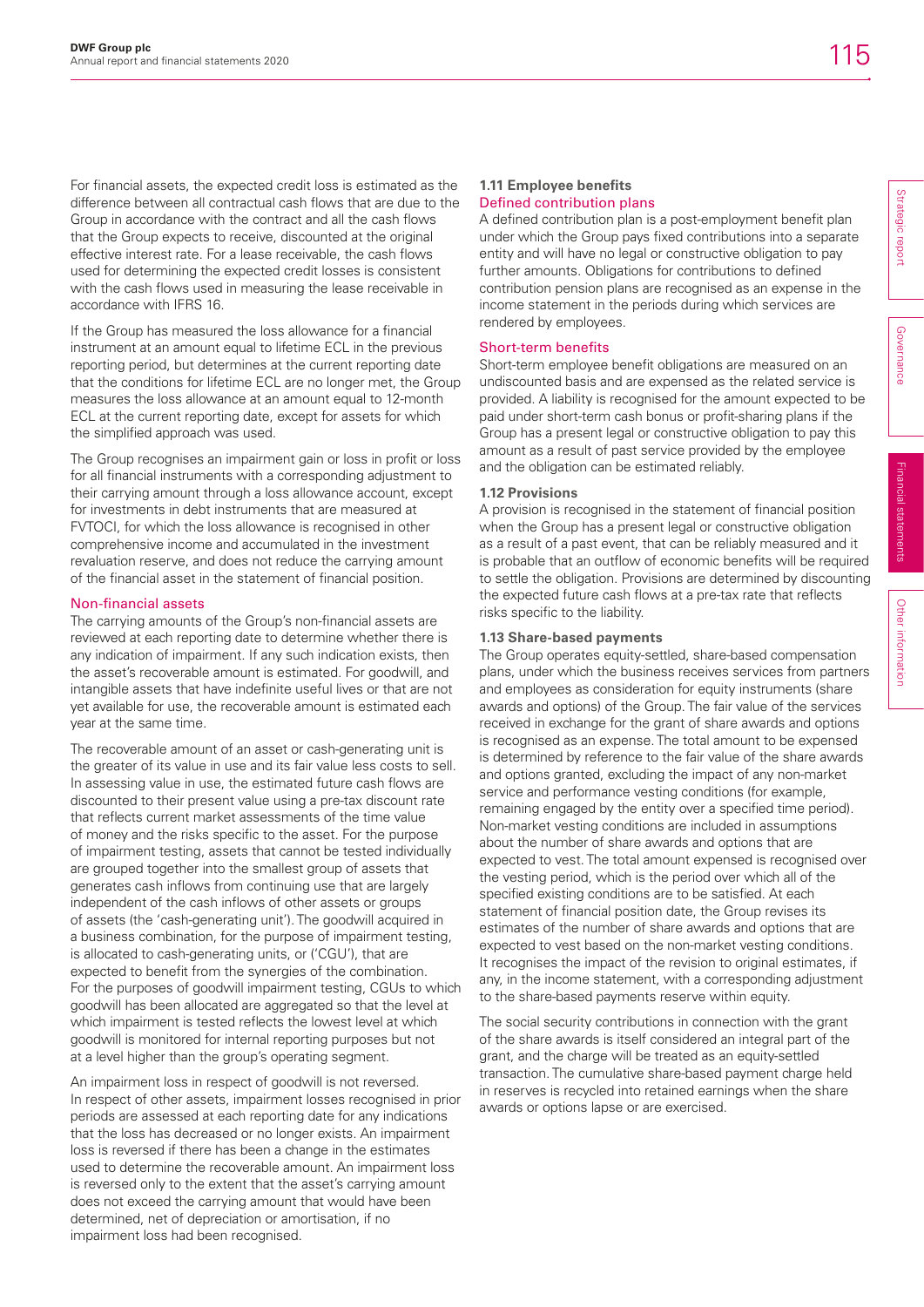## **1. Accounting policies continued**

## **1.14 Share capital**

Ordinary shares are classified as equity. Incremental costs directly attributable to the issue of new shares or options are shown in equity as a deduction, net of tax, from the proceeds.

Where any Group company purchases the Company's equity share capital ('Treasury shares'), the consideration paid, including any directly attributable incremental costs (net of income taxes), is deducted from equity attributable to the Company's equity holders until the shares are cancelled or reissued.

## **1.15 Net revenue**

Net revenue is measured based on the consideration specified in a contract with a client and excludes amounts collected on behalf of third parties. Net revenue represents the fair value of the consideration receivable in respect of professional services provided during the period, exclusive of disbursements and value added taxes.

A contract with a client is recognised when a contract is signed and legally enforceable by the Group; this will be prior to the commencement of work for a client and therefore before any time is accrued by the Group. A single performance obligation is identified on a contract by contract basis; where contracts are entered into at the same time with the same client at differing rates, these may be considered a single contract for the purposes of revenue recognition.

The Group does not provide extended terms on its services and therefore no significant financing components are identified by the Group. The Group applies the revenue constraint in respect of variable consideration by estimating the amount from clients on unbilled items. This assessment is based on the Group's historical recoverability rates, contingencies, agreements with clients and amounts considered irrecoverable by fee earners. Revenue is only recognised on contingent matters from the point at which it is highly probable that a significant reversal in the amount of cumulative revenue recognised will not occur, and it is measured by consideration of historical recoverability rates and agreements with clients.

## **1.16 Financing income and expenses**

Financing expenses comprise interest payable, unwinding of the discount on provisions, and net foreign exchange losses that are recognised in the income statement (see foreign currency accounting policy – note 1.4). Borrowing costs that are directly attributable to the acquisition, construction or production of an asset that takes a substantial time to be prepared for use, are capitalised as part of the cost of that asset. Financing income comprise interest receivable on funds invested, and dividend income.

Interest income and interest payable is recognised in the income statement as it accrues, using the effective interest method. Dividend income is recognised in the income statement on the date the entity's right to receive payments is established. Foreign currency gains and losses are reported on a net basis.

## **1.17 Segmental reporting**

Operating segments are reported in a manner consistent with the internal reporting provided to the Company's Board of Directors ('the Board') which is considered as the Group's chief operating decision maker and is responsible for allocating resources and assessing performance of the operating segments. The Board considers the business from both a geographic and divisional perspective. Geographically, management considers the performance of the Group between the UK, Rest of Europe, Middle East and the Rest of the World.

## **1.18 Taxation**

## Current tax

The tax expense represents the current tax relating to the Company and other Group companies. The current tax expense is based on taxable profits of these companies for the year. Taxable profit differs from net profit as reported in the income statement because it excludes items of income or expense that are taxable or deductible in other years and it further excludes items that are never taxable or deductible. The current tax liability is calculated using tax rates that have been enacted or substantively enacted by the statement of financial position date.

A provision is recognised for those matters for which the tax determination is uncertain but it is considered probable that there will be a future outflow of funds to a tax authority. The provisions are measured at the best estimate of the amount expected to become payable. The assessment is based on the judgment of tax professionals within the Group supported by previous experience in respect of such activities and in certain cases based on specialist independent tax advice.

Current tax assets and liabilities are offset only when there is a legally enforceable right to set off the amounts and the Group intends to either settle on a net basis or realise the asset and settle the liability simultaneously.

## Deferred tax

Deferred tax is the tax expected to be payable or recoverable on differences between the carrying amounts of assets and liabilities in the financial statements and the corresponding tax bases used in the computation of taxable profit, and is accounted for using the liability method. Deferred tax liabilities are generally recognised for all taxable temporary differences and deferred tax assets are recognised to the extent that it is probable that taxable profits will be available against which deductible temporary differences can be utilised. Such assets and liabilities are not recognised if the temporary difference arises from the initial recognition of goodwill or from the initial recognition (other than in a business combination) of other assets and liabilities in a transaction that affects neither the taxable profit nor the accounting profit. In addition, a deferred tax liability is not recognised if the temporary difference arises from the initial recognition of goodwill.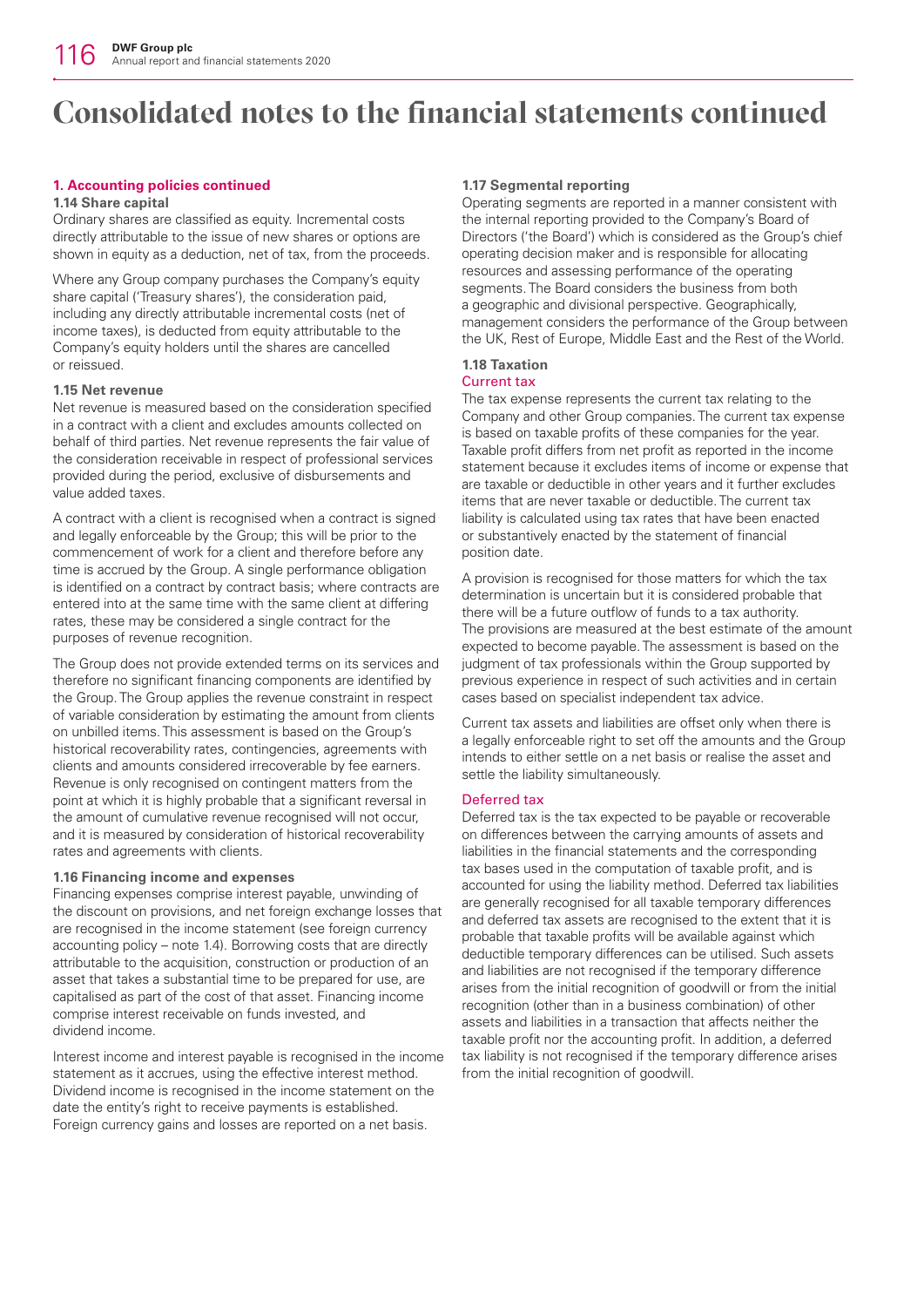Deferred tax liabilities are recognised for taxable temporary differences arising on investments in subsidiaries, subsidiary undertakings and associates, and interests in joint ventures, except where the Group is able to control the reversal of the temporary difference and it is probable that the temporary difference will not reverse in the foreseeable future. Deferred tax assets arising from deductible temporary differences associated with such investments and interests are only recognised to the extent that it is probable that there will be sufficient taxable profits against which to utilise the benefits of the temporary differences and they are expected to reverse in the foreseeable future. The carrying amount of deferred tax assets is reviewed at each reporting date and reduced to the extent that it is no longer probable that sufficient taxable profits will be available to allow all or part of the asset to be recovered. Deferred tax is calculated at the tax rates that are expected to apply in the period when the liability is settled or the asset is realised based on tax laws and rates that have been enacted or substantively enacted at the reporting date. The measurement of deferred tax liabilities and assets reflects the tax consequences that would follow from the manner in which the Group expects, at the end of the reporting period, to recover or settle the carrying amount of its assets and liabilities.

Deferred tax assets and liabilities are offset when there is a legally enforceable right to set off current tax assets against current tax liabilities and when they relate to income taxes levied by the same taxation authority and the Group intends to settle its current tax assets and liabilities on a net basis.

For the purposes of measuring deferred tax liabilities and deferred tax assets for investment properties that are measured using the fair value model, the carrying amounts of such properties are presumed to be recovered entirely through sale, unless the presumption is rebutted.

As a result, the Group has not recognised any deferred taxes on changes in fair value of the investment properties, as the Group is not subject to any income taxes on the fair value changes of the investment properties on disposal.

## Current tax and deferred tax for the year

Current and deferred tax are recognised in the income statement, except when they relate to items that are recognised in other comprehensive income or directly in equity, in which case, the current and deferred tax are also recognised in other comprehensive income or directly in equity respectively. Where current tax or deferred tax arises from the initial accounting for a business combination, the tax effect is included in the accounting for the business combination.

A share of the Group's profits is earned by the limited liability partnerships ('LLPs') within the Group. The taxation on profits earned by the LLPs is, generally, recognised as a liability borne by the Members. The Members include a corporate entity and individual persons. The corporate member is subject to taxation on its share of the LLPs' profits as set out above. Taxation on the individual persons' share of the LLPs' profits remains their personal liability so neither taxation nor related deferred taxation is accounted for in the financial information of the Group, although payment of such liabilities is administered by the Group on behalf of those Members.

Prior to the reorganisation on 9 March 2019, all of the profits earned by the LLPs were attributable to Members who were individual persons so neither taxation nor related deferred taxation on those profits is accounted for in the historical financial information relating to this period.

### **1.19 Dividends**

Dividend distributions are recognised in the consolidated financial statements when the shareholders' right to receive payment is established.

Final dividend distributions are recognised in the period in which they are approved by the shareholders, whilst interim dividend distributions are recognised in the period in which they are declared and paid.

## **1.20 Transactions with and amounts due to members of limited liability partnerships or general partnership ('Partnerships') in the Group**

## Divisible profits and payments to members of partnerships in the Group

Members of partnerships within the Group ('members'), under the terms of the relevant members' agreement, draw monthly on account. Drawings are based on a fixed share.

Pre-IPO, the partners who are equity members of the partnerships received drawings throughout the year. After the year end a final payment/(or receipt) was usually paid/received up to a maximum of the total distributable profits of the partnership.

Any unallocated profit after distribution to members are included in other reserves.

Post-IPO, all members have a fixed share that forms part of a wider remuneration package. This amount is reviewed on an annual basis and is recognised within the income statement within direct costs. The amounts that are due to the partners from the periods prior to the IPO are recognised as amounts due to members of partnerships in the Group.

## Members' remuneration charged as an expense

Members' remuneration charged as an expense is recognised within direct costs totalling £38,808,000 (2019: £31,014,000). Pre-IPO, this was calculated based on the monthly draw of members. Post-IPO, this has been calculated based on the Total Fixed Annual Compensation Amount, which is the members' annual fixed profit share plus, for some members, a nominal salary. Any dividend income received as shareholders and amounts from participation in share incentive plans are excluded from members' remuneration charged as an expense.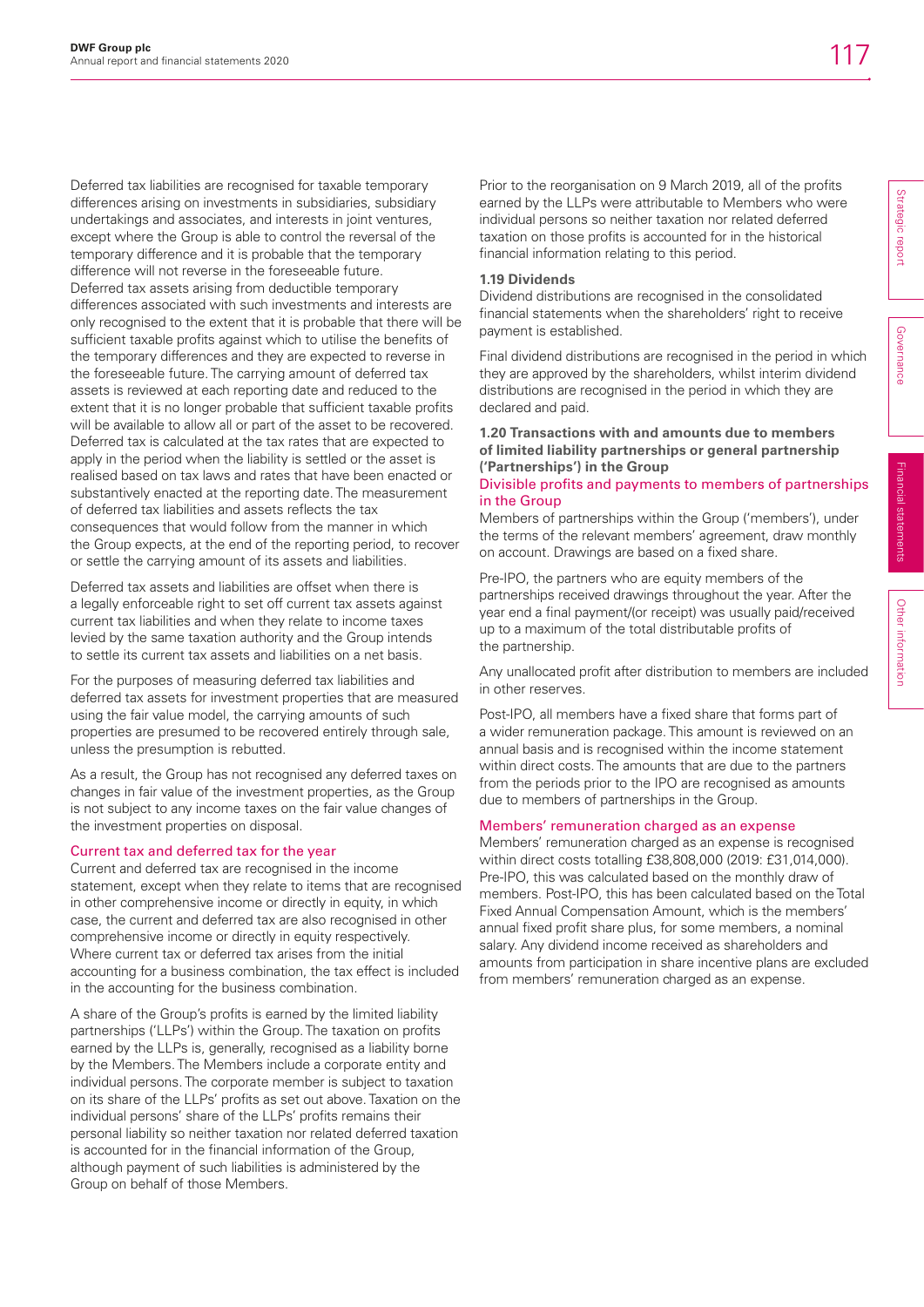### **1. Accounting policies continued**

#### **1.21 Adoption of new and revised standards** New and amended IFRSs that are effective for the current year

The Group has applied IFRS 16 from 1 May 2019.

### IFRS 16: Leases

The Group has adopted 'IFRS 16' using the modified retrospective approach from 1 May 2019, but has not restated comparatives for previous reporting periods, as permitted under the specific transitional provisions in the standard. The reclassifications and adjustments arising from the new leasing rules are therefore recognised in the opening statement of financial position on 1 May 2019.

The Group has lease contracts for various offices and office equipment. Before the adoption of IFRS 16 the Group accounted for leases under IAS 17: Leases ('IAS 17') and were classified as either finance or operating leases. Under IAS 17, all the Group's leases were classified as operating leases and the payments made on leases (net of any incentives received from the lessor) were charged to the income statement on a straight-line basis over the period of the lease.

On adoption of IFRS 16, the Group recognised right-of-use assets and lease liabilities in relation to leases which had previously been classified as operating leases under the principles of IAS 17. The Group has elected to measure its right of use assets arising from property leases using the approach set out in IFRS 16.C8(b)(i). Under IFRS 16.C8(b)(i) right of use assets are calculated as if the Standard applied at lease commencement, but discounted using the borrowing rate at the date of initial application. Lease liabilities were measured at the present value of the remaining lease payments, discounted using the Group's incremental borrowing rate.

The Group's weighted average incremental borrowing rate used as at 1 May 2019 was 2.57%.

The change in accounting policy resulted in the following operating lease commitments disclosed under IAS 17 being recorded as lease liabilities on the statement of financial position at 1 May 2019:

|                                                                        | f'000   |
|------------------------------------------------------------------------|---------|
| <b>Total operating lease commitments</b><br>disclosed at 30 April 2019 | 73,212  |
| Short-term land low-value eases not included in                        |         |
| lease liabilities                                                      | (1.989) |
| Changes in terms recognised under IFRS 16                              | 21.449  |
| Discounted using incremental borrowing rate                            | (9,370) |
| Total lease liabilities recognised under                               |         |
| <b>IFRS 16 at 1 May 2019</b>                                           | 87.302  |

In applying IFRS 16 for the first time, the Group has used the following practical expedients permitted by the standard:

- − The use of a single discount rate to a portfolio of leases with reasonably similar characteristics.
- Reliance on previous assessments on whether leases are onerous.
- The accounting for operating leases with a remaining lease term of less than 12 months as at 1 May 2019 as short-term.
- The exclusion of initial direct costs for the measurement of the right-of-use asset at the date of initial application.
- The use of hindsight in determining the lease term where the contract contains options to extend or terminate the lease.

The Group has also elected not to reassess whether a contract is, or contains, a lease at the date of initial application. Instead, for contracts entered into before the transition date, the Group relied on its assessment made applying IAS 17 and IFRIC 4: *Determining whether an Arrangement contains a Lease*.

The Group remeasures the lease liability (and makes a corresponding adjustment to the related right-of-use asset) whenever:

- − the lease term has changed or there is a change in the assessment of exercise of a purchase option, in which case the lease liability is remeasured by discounting the revised lease payments using a revised discount rate.
- the lease payments change due to changes in an index or rate or a change in expected payment under a guaranteed residual value, in which cases the lease liability is remeasured by discounting the revised lease payments using the initial discount rate (unless the lease payments change is due to a change in a floating interest rate, in which case a revised discount rate is used).
- a lease contract is modified and the lease modification is not accounted for as a separate lease, in which case the lease liability is remeasured by discounting the revised lease payments using a revised discount rate.

The Group did not make any such adjustments during the periods presented.

The impact of the first-time application of IFRS 16 on the statement of financial position at 1 May 2019 is:

|                                         | Impact of<br>transition |
|-----------------------------------------|-------------------------|
| <b>Property, plant and equipment</b>    | f'000                   |
| Right-of-use asset                      | 70,342                  |
| <b>Trade and other receivables</b>      |                         |
| Prepayments                             | (1,689)                 |
| <b>Current trade and other payables</b> |                         |
| Accruals                                | (537)                   |
| Operating lease incentives              | (1, 412)                |
| Lease liabilities                       | 8,276                   |
| Non-current trade and other payables    |                         |
| Operating lease incentives              | (10, 072)               |
| Lease liabilities                       | 78,113                  |
| <b>Net assets</b>                       | (5.715)                 |
| Equity                                  |                         |
| Accumulated losses                      | (5, 715)                |
| <b>Total equity</b>                     | (5.715)                 |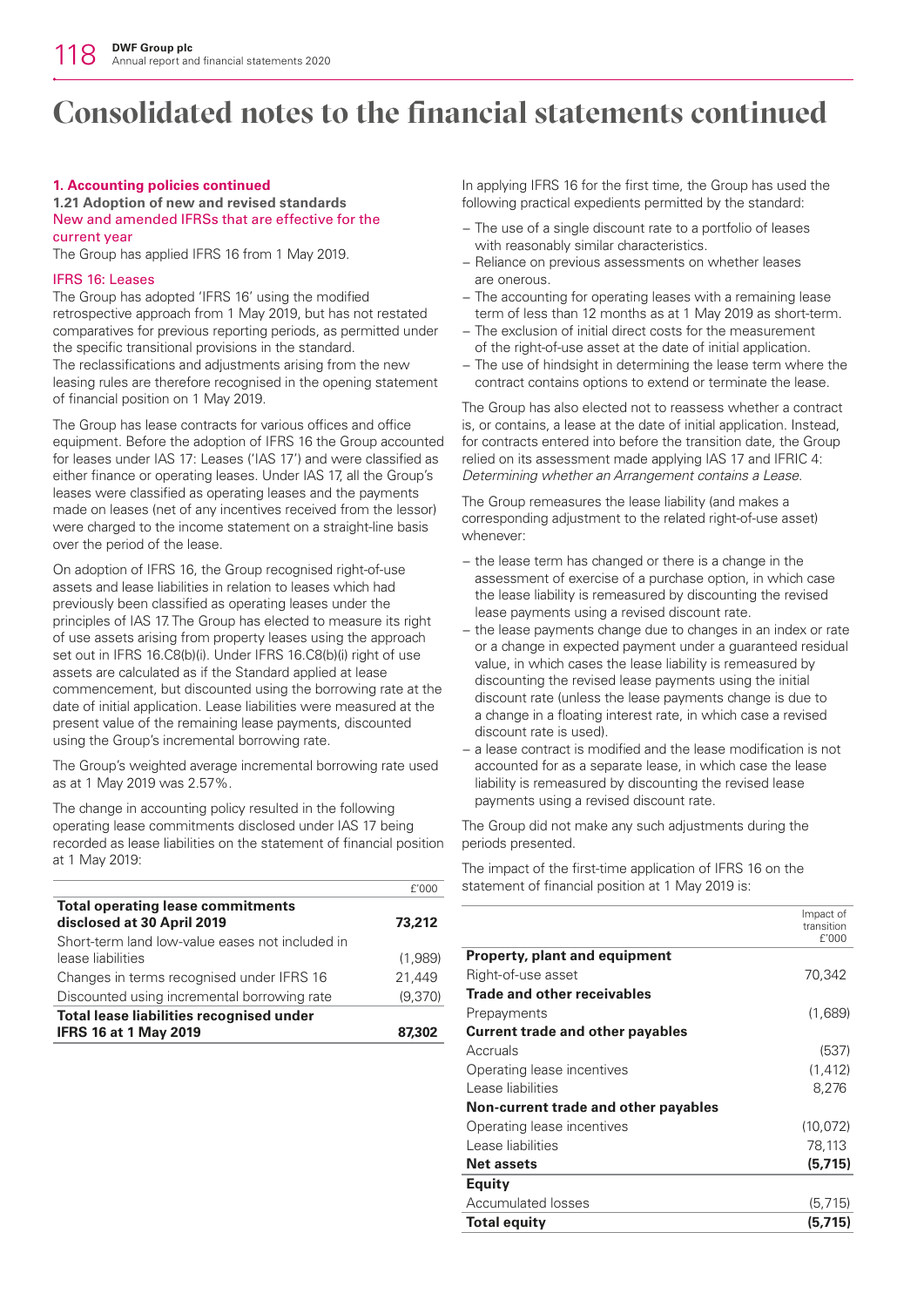As the Group has applied the simplified approach in respect of comparatives at transition, comparative information has not been restated and continues to be reported under IAS 17. The table below demonstrates the impact of using IAS 17 compares to IFRS 16 on the Group's income statement for the year to 30 April 2020:

|                                  | <b>IAS 17</b> | Impact of           |                  |
|----------------------------------|---------------|---------------------|------------------|
|                                  | f'000         | transition<br>f'000 | IFRS 16<br>f'000 |
|                                  |               |                     |                  |
| Rental expense                   | (15,072)      | 15,072              |                  |
| Depreciation, amortisation       |               |                     |                  |
| and impairment                   |               | (11,580)            | (11,580)         |
| <b>Administrative expenses</b>   | (15,072)      | 3.492               | (11,580)         |
|                                  |               |                     |                  |
| <b>Operating profit</b>          | (15,072)      | 3,492               | (11,580)         |
|                                  |               |                     |                  |
| <b>Adjusted operating profit</b> | (15.072)      | 15,072              |                  |
| Depreciation, amortisation       |               |                     |                  |
| and impairment                   |               | (11,580)            | (11,580)         |
|                                  |               |                     |                  |
| Interest payable on leases       |               | (2,047)             | (2,047)          |
| <b>Profit before tax</b>         | (15.072)      | 1.445               | (13.627)         |

From 1 May 2019, leases are recognised as a right-of-use asset with a corresponding liability at the date at which the lease asset is available for use by the Group.

Right-of-use assets are measured at cost, less any accumulated depreciation and impairment losses, and adjusted for any re-measurement of lease liabilities. The cost of right-of-use assets includes the amount of lease liabilities recognised, initial direct costs incurred, and lease payments made on or before the commencement date, less any lease incentives received. Right-of-use assets are depreciated over the shorter of the asset's useful life and the lease term on a straight-line basis. Right-of-use assets are recognised within property, plant and equipment.

Lease liabilities are initially measured at the net present value of lease payments to be made over the lease term. The lease payments include fixed payments (including in-substance fixed payments) less any lease incentives receivable, variable lease payments that depend on an index or a rate, and amounts expected to be paid under residual value guarantees. The lease payments also include the exercise price of a purchase option reasonably certain to be exercised by the Group and payments of penalties for terminating a lease, if the lease term reflects the Group exercising the option to terminate.

In calculating the present value of lease payments, the Group uses the incremental borrowing rate at the lease commencement date if the interest rate implicit in the lease is not readily determinable. After the commencement date, the amount of lease liabilities is increased to reflect the accretion of interest and reduced for the lease payments made. In addition, the carrying amount of lease liabilities is re-measured if there is a modification, a change in the lease term, a change in the in-substance fixed lease payments or a change in the assessment to purchase the underlying asset.

Extension and termination options are included in several of the property leases across the Group. The Group determines the lease term as the non-cancellable term of the lease, together with any periods covered by an option to extend the lease if it is reasonably certain to be exercised, or any period covered by an option to terminate the lease if it is reasonably certain not to be exercised. The Group applies judgement in evaluating whether it is reasonably certain to exercise an option to renew or terminate a lease. Management considers all facts and circumstances that create an economic incentive to exercise an extension option, or not exercise a termination option. After the commencement date, the Group reassesses the lease term if there is a significant event or change in circumstances that is within its control and affects its ability to exercise, or not to exercise, the option to renew or terminate the contract.

Payments associated with short-term leases and leases of low-value assets (with a value of less than £5,000) are recognised on a straight-line basis as an expense in the income statement. Short-term leases have a term of 12 months or less.

## 1.21.1 The following amendments have been adopted in the year:

- − IFRS 9, 'Financial instruments' on prepayment features with negative compensation
- − IAS 28, 'Investments in associates', on long term interests in associates and joint ventures
- − IAS 19, 'Employee benefits' Plan amendment, curtailment or settlement'
- − Annual improvements 2015-2017
- − IFRIC 23 'Uncertainty over income tax'

 The above interpretations and revised standards have not had any material impact on the amounts reported in these financial statements or the disclosures required.

## **1.22 IFRS not yet applied**

The following IFRSs have been issued but have not been applied by the Group in these consolidated financial statements.

Their adoption is not expected to have a material effect on the financial information unless otherwise indicated:

- − Amendment to IFRS 3, Business combinations
- − Amendments to References to the Conceptual Framework in IFRS Standards
- − Definition of Material (Amendments to IAS 1 and IAS 8)
- − Interest Rate Benchmark Reform (Amendments to IFRS 9, IAS 39 and IFRS 7)
- − COVID-19-Related Rent Concessions (Amendment to IFRS 16)

### **1.23 Re-presentation of prior year**

The prior-period financial results have been re-presented for the impact of discontinued operations (note 11).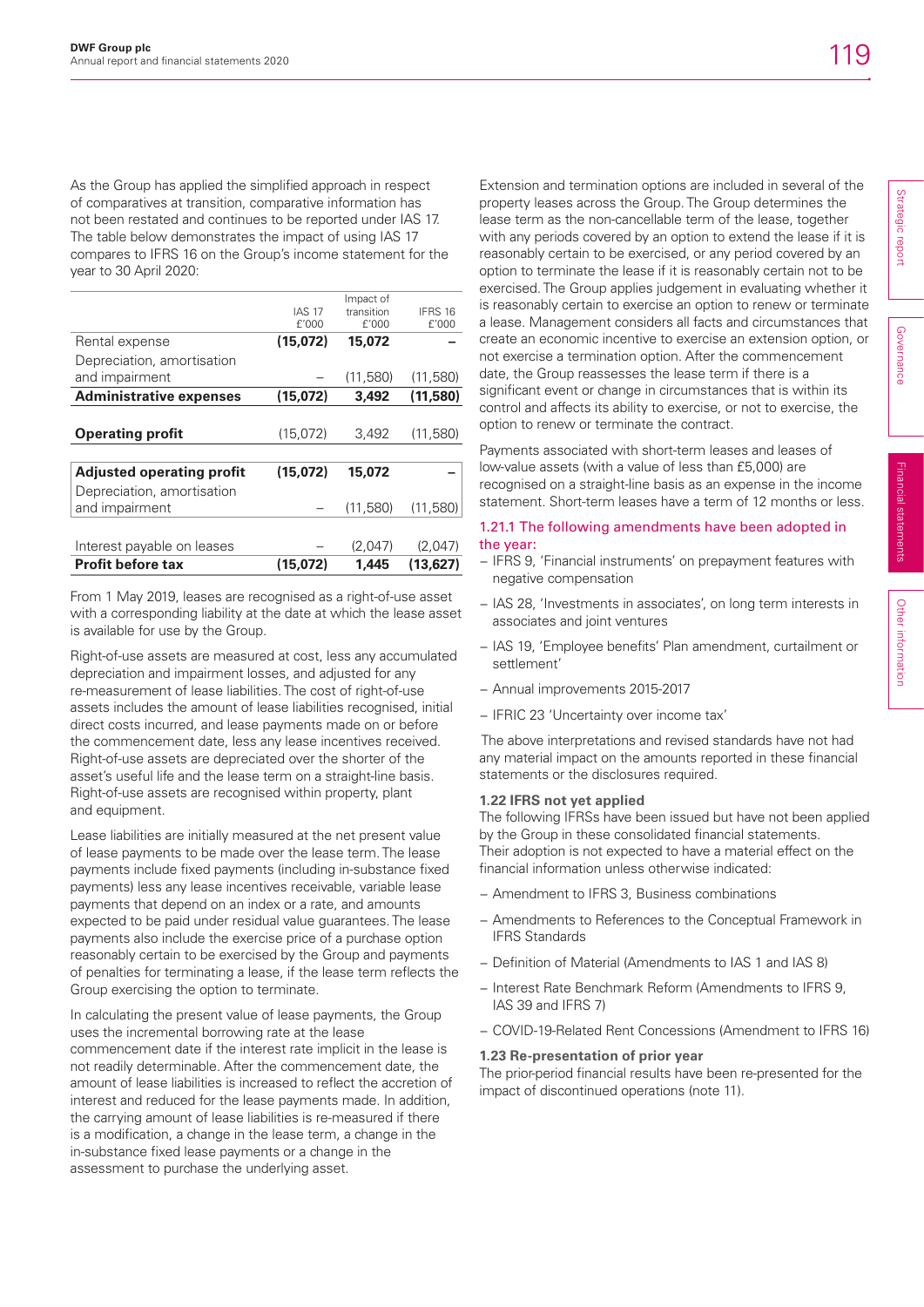## **1. Accounting policies continued**

## **1.24 Accounting estimates and judgement**

The preparation of the financial statements under IFRS requires management to make judgements, estimates and assumptions which affect the financial information. The estimates and associated assumptions are based on historical experience and other factors that are considered to be relevant and are reviewed on an ongoing basis.

The key areas of judgements, estimate and assumptions relate to the fair value of unbilled revenue, impairment of trade receivables, professional indemnity provisions and control over ABS and non-ABS Groups.

## Critical judgements in applying the Group's accounting policies

## Control over the ABS and non-ABS Groups

Regulations in certain jurisdictions in which the Group is represented allow Alternative Business Structures ('ABS') where legal firms can be owned by non-lawyers. This is not the case in other jurisdictions ('non-ABS'). As a result, DWF LLP, the head of the non-ABS Group, is not directly owned by any entity within the ABS Group (which includes the ultimate parent DWF Group plc). Consolidation of DWF LLP and the other non-ABS entities depends on the assessment of whether a member of the ABS Group is exposed, or has rights, to variable returns from its involvement with such entity and has the ability to affect those returns through its power over such entity. DWF LLP and the other non-ABS entities are consolidated in these financial statements on the basis of the Governance Deed adopted by the Group.

## Professional indemnity insurance claims

There is significant judgement in the recognition and quantification of the liability associated with claims and regulatory proceedings. Recognition is based on the assessed likelihood of an individual claim's success. When the outflow is both probable and can be estimated reliably, a liability is recognised for the best estimate of the gross liability with a separate asset recognised for any portion that the Group will recover from its insurers. Where the payment is not probable or cannot be estimated reliably no liability is recognised. Gross liability is recognised in other payables and the related asset is recognised in other receivables in the consolidated statement of financial position.

## Business combinations – acquisition date

In accordance with IAS 1.122, management has made judgements in respect of when control was obtained for the acquisitions of subsidiaries. This included evaluating when power over the relevant activities of the subsidiaries was obtained, including an assessment of both the existing rights that gave the current ability to direct the relevant activities and protective rights.

## Key sources of estimation uncertainty

The key assumptions concerning the future, and other key sources of estimation uncertainty at the reporting period that may have a significant risk of causing material adjustment of the carrying amounts of assets and liabilities within the next financial year, are discussed below.

## Unbilled revenue

The valuation of unbilled revenue is based on an estimate of the amount expected to be recoverable from clients on unbilled matters based on the time spent at a rate which is defined by factors including time spent, the expertise and skills provided, and expenses incurred. Provisions are made for such factors as historical recoverability rates, contingencies, the outcomes of previous matters and agreements with clients. Respective amounts are provided in note 15.

Management considers the values of unbilled revenue and the trade receivables provision to be material and have reviewed the significant risk of material change within the next financial year as required by IAS 1:125, no material change is expected due to the historic rates applied by the Group expected to only change by immaterial amounts. No sensitivity analysis has therefore been provided.

## Trade receivables provision

The valuation of amounts recoverable and not recoverable on trade receivables involves significant estimation. The estimation of provisions is established based on interactions between finance, the fee earner and clients, mindful of the specific circumstances of clients and individual matters and invoices and guided by calculation rules applied to the aged population of all trade receivables (excluding those already addressed by more specific provisions). Bad debt provision amounting to £11,871,000 was provided at 30 April 2020 (30 April 2019: £6,534,000). Further details of trade receivables ageing and provision movement are provided in note 15.

*IFRS 9 Financial instruments* requires the expected credit losses to be measured using an unbiased and probability-weighted amount that is determined by evaluating a range of possible outcomes, the time value of money and reasonable and supportable information that is available without undue cost or effort at the reporting date about past events, current conditions and forecasts of future economic conditions. IFRS 9 allows practical expedients to be used when measuring credit losses. The Group has elected to use a provision matrix based on the ageing profit of debts and the historical credit loss rates adjusted by a forward looking estimate that includes the probability of a worsening domestic economic environment/specific conditions to a particular client over the coming quarters.

Management considers the values of unbilled revenue and the trade receivables provision to be material and have reviewed the significant risk of material change within the next financial year as required by IAS 1:125, no material change is expected due to the historic rates applied by the Group expected to only change by immaterial amounts. No sensitivity analysis has therefore been provided.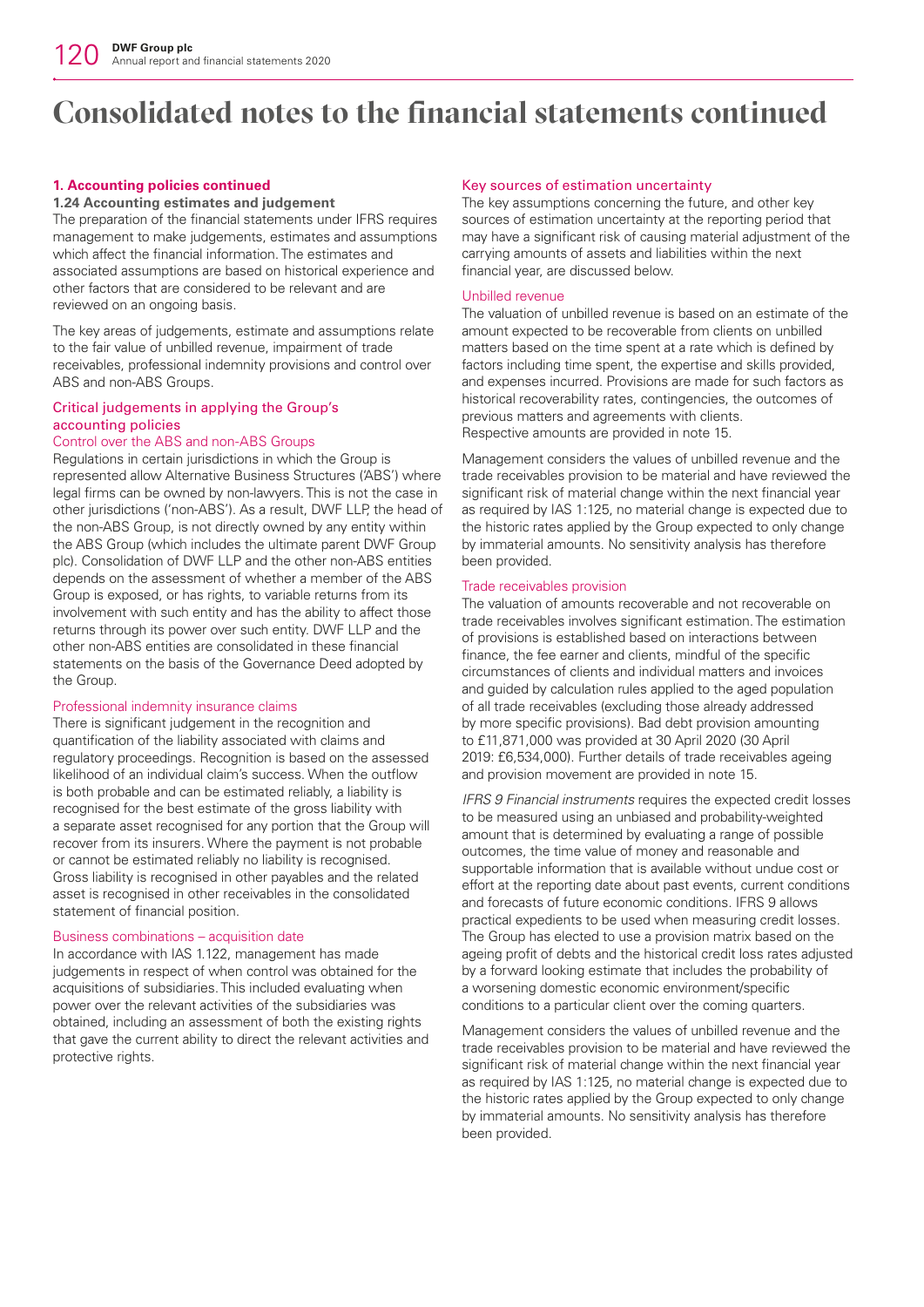## **2. Alternative performance measures**

Alternative performance measures are not intended to supplant IFRS measures. In line with investor feedback and to provide readers of the financial statements with additional understanding of the trading performance of the Group, adjusted earnings before interest, tax, depreciation and amortisation ('EBITDA') has been calculated as profit before tax after adding back:

- − impairment and amortisation of intangible assets acquired;
- − non-underlying items;
- − share-based payments expense;
- − gain on bargain purchase;
- − net finance expense; and
- − depreciation, amortisation and impairment.

Owing to the change in partner remuneration structure effected on 15 March 2019 together with the application of IFRS 16 Leases effected on 1 May 2019, Underlying Adjusted EBITDA is presented to allow for greater comparability of financial performance between each period. Underlying Adjusted EBITDA is calculated as Adjusted EBITDA less the internally reported partner remuneration pro-forma adjustment and the impact of the transition to IFRS 16.

In addition, underlying adjusted PBT is presented as adjusted PBT less the internally reported partner remuneration pro-forma adjustment and the impact of transition to IFRS 16. Lastly, the cost to income ratio is used to assess the levels of operational gearing in the Group. The cost to income ratio is defined as administrative expenses less non-underlying items, share-based payment expense and the impact of the transition to IFRS 16 divided by net revenue. Adjusted profit before tax, adjusted EBITDA and underlying adjusted EBITDA reconcile to profit on continuing activities before tax as follows:

|                                                                         |          | Re-presented        |
|-------------------------------------------------------------------------|----------|---------------------|
|                                                                         | 2020     | (note 1.23)<br>2019 |
|                                                                         | £'000    | f'000               |
| <b>Profit before tax ('PBT')</b>                                        | 18,198   | 13,034              |
| Amortisation of intangible assets – acquired                            | 1,510    |                     |
| Impairment                                                              | 382      |                     |
| Gain on bargain purchase                                                | (25,084) |                     |
| Non-underlying items                                                    | 7,632    | 12,569              |
| Share-based payments expense                                            | 12,570   | 1,202               |
| <b>Adjusted PBT</b>                                                     | 15,208   | 26,805              |
| Depreciation of right-of-use asset (note 1.21)                          | 11,580   |                     |
| Other depreciation and amortisation                                     | 6,175    | 5,365               |
| Interest payable on leases (note 1.21)                                  | 2,047    |                     |
| Net finance expense                                                     | 1.905    | 2,131               |
| Adjusted operating profit ('Adjusted EBITDA')                           | 36,915   | 34,301              |
| Internally reported partner remuneration pro-forma adjustment (Note 30) |          | (6, 456)            |
| Impact of the transition to IFRS 16 (Note 1.21)                         | (15,072) |                     |
| <b>Underlying adjusted EBITDA</b>                                       | 21,843   | 27,845              |

Underlying adjusted PBT reconciles to Adjusted PBT as follows:

|                                                                         |         | Re-presented |
|-------------------------------------------------------------------------|---------|--------------|
|                                                                         |         | (note 1.23)  |
|                                                                         | 2020    | 2019         |
|                                                                         | £'000   | f'000        |
| <b>Adjusted PBT</b>                                                     | 15.208  | 26,805       |
| Internally reported partner remuneration pro-forma adjustment (Note 30) |         | (6, 456)     |
| Impact of the transition to IFRS 16 (Note 1.21)                         | (1,445) |              |
| Underlying adjusted PBT                                                 | 13,763  | 20,349       |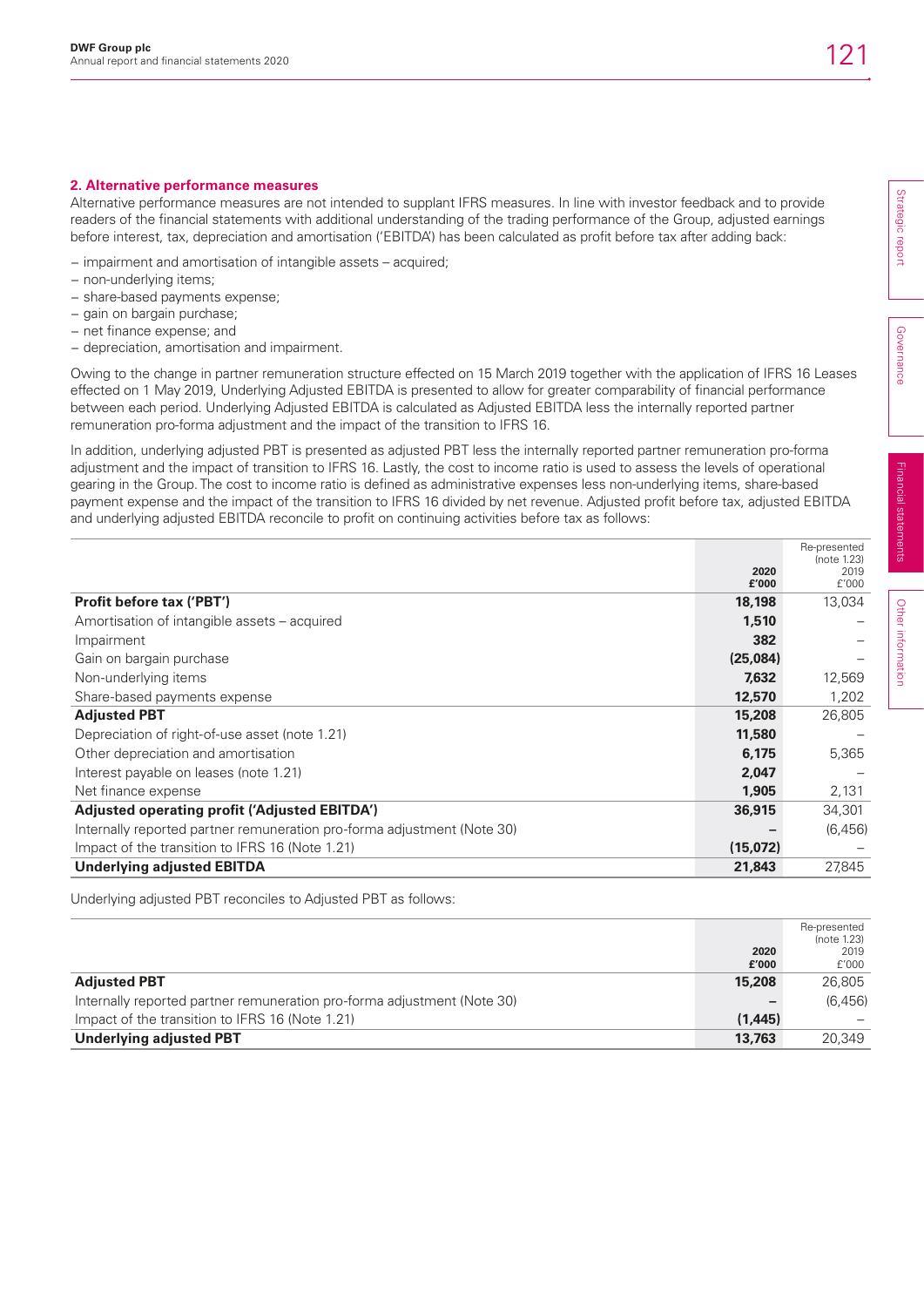## **2. Alternative performance measures continued**

The cost to income ratio is calculated as follows:

|                                              |          | Re-presented<br>(note 1.23) |
|----------------------------------------------|----------|-----------------------------|
|                                              | 2020     | 2019                        |
|                                              | £'000    | f'000                       |
| Net revenue                                  | 297,231  | 268,136                     |
| <b>Administrative expenses</b>               | 120.804  | 128.264                     |
| Amortisation of intangible assets – acquired | (1,510)  |                             |
| Impairment                                   | (382)    |                             |
| Gain on bargain purchase                     | 25,084   |                             |
| Non-underlying items                         | (7,632)  | (12, 569)                   |
| Share-based payments expense                 | (12,570) | (1,202)                     |
| Impact of transition to IFRS 16              | 3,492    |                             |
| <b>Adjusted administrative expenses</b>      | 126,566  | 114,493                     |
| Cost to income ratio                         | 42.6%    | 42.7%                       |

### **3. Operating segments**

#### **Reporting segments**

In accordance with IFRS 8 the Group's operating segments are based on the operating results reviewed by the Board, who represents the chief operating decision maker ('CODM'). The Group has the following four strategic divisions, which are its reportable segments. These divisions offer different services and are reported separately because of different specialisms from the teams in the business Group.

The following summary describes the operations of each reportable segment:

| <b>Reportable segment</b>  | <b>Operations</b>                                                                                                                                                                               |
|----------------------------|-------------------------------------------------------------------------------------------------------------------------------------------------------------------------------------------------|
| <b>Commercial Services</b> | Provides commercial legal services, encompassing our Corporate Services,<br>Litigation and Real Estate practice groups.                                                                         |
| Insurance Services         | Provides insurance legal services, encompassing our Professional Indemnity &<br>Commercial, Catastrophic Personal Injury & Occupational Health, and Motor, Fraud<br>& Claimant practice groups. |
| International              | A division focussed on supporting clients on a global scale, with a sector-focussed<br>approach to grow a client-orientated practice.                                                           |
| <b>Connected Services</b>  | Encompasses various independent businesses that work alongside, support and<br>deliver products and services to our legal teams and clients.                                                    |

The revenue and operating profit are attributable to the principal activities of the Group. Information relating to each reportable segment is set out below:

### For year ended 30 April 2020

|                                          | Commercial<br><b>Services</b><br>f'000 | <b>Insurance</b><br><b>Services</b><br>£'000 | <b>International</b><br>£'000 | <b>Connected</b><br><b>Services</b><br>£'000 | <b>Total</b><br>£'000 |
|------------------------------------------|----------------------------------------|----------------------------------------------|-------------------------------|----------------------------------------------|-----------------------|
| Segment net revenue                      | 104,367                                | 95,838                                       | 76,165                        | 20,861                                       | 297,231               |
| Direct costs                             | (45,960)                               | (49, 726)                                    | (45, 188)                     | (14, 123)                                    | (154, 977)            |
| <b>Reported gross profit</b>             | 58,407                                 | 46,112                                       | 30,977                        | 6,738                                        | 142,234               |
| Administrative expenses                  |                                        |                                              |                               |                                              | (120, 084)            |
| <b>Operating profit</b>                  |                                        |                                              |                               |                                              | 22,150                |
| Net finance expense                      |                                        |                                              |                               |                                              | (3,952)               |
| <b>Profit before tax</b>                 |                                        |                                              |                               |                                              | 18,198                |
| Taxation                                 |                                        |                                              |                               |                                              | (3,629)               |
| <b>Profit from continuing operations</b> |                                        |                                              |                               |                                              | 14,569                |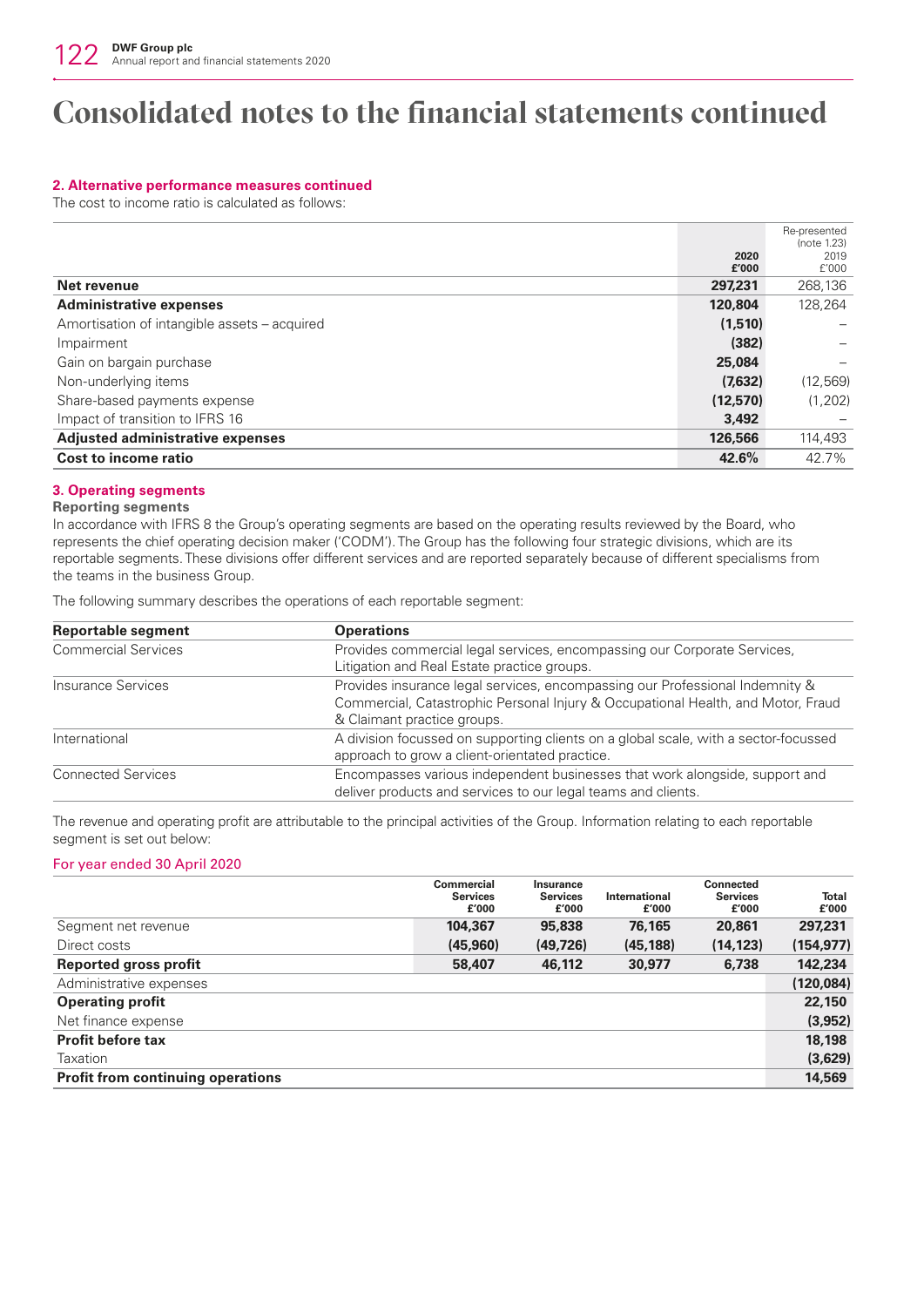## For year ended 30 April 2019 (re-presented (note 1.23))

| Restated                                 | Commercial<br><b>Services</b><br>f'000 | Insurance<br><b>Services</b><br>f'000 | International<br>f'000 | Connected<br>Services<br>f'000 | Re-presented<br>(note 1.23)<br>Total<br>f'000 |
|------------------------------------------|----------------------------------------|---------------------------------------|------------------------|--------------------------------|-----------------------------------------------|
| Segment net revenue                      | 108,885                                | 91,062                                | 49.729                 | 18.460                         | 268,136                                       |
| Direct costs                             | (40, 499)                              | (44, 532)                             | (28, 123)              | (11, 553)                      | (124,707)                                     |
| <b>Gross profit</b>                      | 68,386                                 | 46,530                                | 21,606                 | 6,907                          | 143,429                                       |
| Administrative expenses                  |                                        |                                       |                        |                                | (128,264)                                     |
| <b>Operating profit</b>                  |                                        |                                       |                        |                                | 15.165                                        |
| Net finance expense                      |                                        |                                       |                        |                                | (2, 132)                                      |
| <b>Profit before tax</b>                 |                                        |                                       |                        |                                | 13,034                                        |
| Taxation                                 |                                        |                                       |                        |                                | (138)                                         |
| <b>Profit from continuing operations</b> |                                        |                                       |                        |                                | 12.896                                        |

## For year ended 30 April 2019 – Underlying adjusted (re-presented (note 1.23))

|                                       | Commercial<br>Services<br>f'000 | Insurance<br>Services<br>f'000 | International<br>f'000 | Connected<br>Services<br>f'000 | Re-presented<br>(note 1.23)<br>Total<br>£'000 |
|---------------------------------------|---------------------------------|--------------------------------|------------------------|--------------------------------|-----------------------------------------------|
| Segment net revenue                   | 108.885                         | 91.062                         | 49.729                 | 18.460                         | 268.136                                       |
| Direct costs                          | (40.499)                        | (44.532)                       | (28.123)               | (11.553)                       | (124.707)                                     |
| Revised compensation model adjustment | (3.792)                         | (2, 555)                       |                        | (109)                          | (6, 456)                                      |
| Underlying gross profit               | 64.594                          | 43.975                         | 21.606                 | 6.798                          | 136.973                                       |

There are no intra-segmental revenues which are material for disclosure. Administrative expenses represent non-direct costs that are not specifically allocated to segments.

## Revenue by Region

The UK is the Group's country of domicile and the Group generates the majority of its revenue from external clients in the UK. The geographical analysis of revenue is on the basis of the country of origin in which the client is invoiced:

|                |         | Re-presented<br>(note 1.23) |
|----------------|---------|-----------------------------|
|                | 2020    | 2019                        |
|                | £'000   | £'000                       |
| UK             | 218,562 | 220,486                     |
| Rest of Europe | 45,905  | 19,807                      |
| Middle East    | 6,702   | 9,871                       |
| Rest of World  | 26,062  | 17,972                      |
| Net revenue    | 297,231 | 268,136                     |

Total assets and liabilities for each reportable segment are not presented as such information is not provided to the CODM.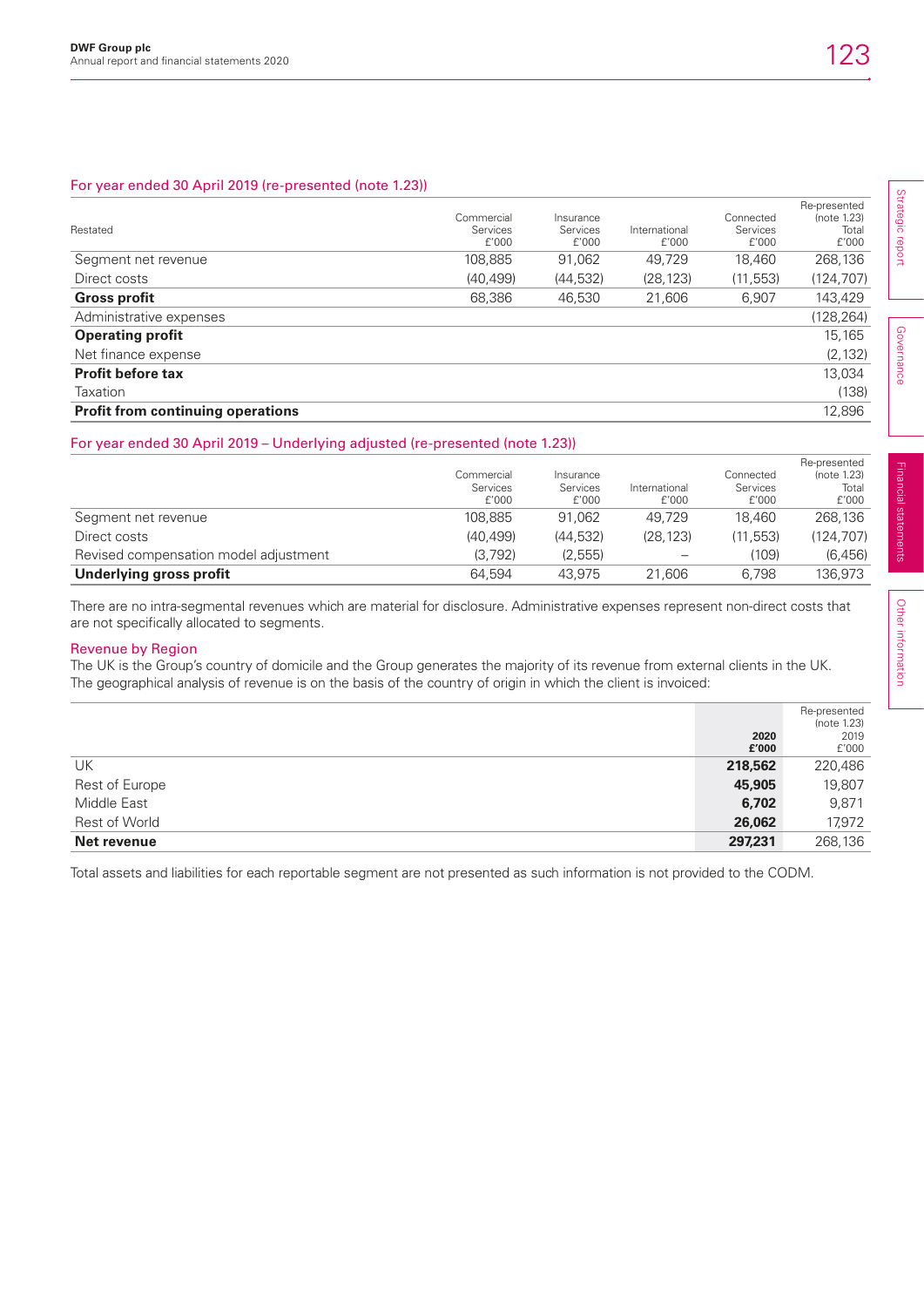## **4. Operating profit and Auditor's remuneration**

|                                                                                         |               | Re-presented<br>(note 1.23) |
|-----------------------------------------------------------------------------------------|---------------|-----------------------------|
| <b>Notes</b>                                                                            | 2020<br>£'000 | 2019<br>f'000               |
| Recognised in the income statement                                                      |               |                             |
| Members' remuneration charged as an expense                                             | 38,808        | 31,014                      |
| Net foreign exchange loss<br>13                                                         | 517           | 545                         |
| Impairment of intangible assets – continuing operations<br>13                           | 382           |                             |
| Impairment of intangible assets – discontinued operations<br>12 <sup>°</sup>            | 654           |                             |
| Amortisation of intangible assets – acquired<br>12                                      | 1,510         |                             |
| Amortisation of intangible assets – software and capitalised development costs          | 1.504         | 1.017                       |
| Depreciation of tangible assets                                                         | 4,671         | 4,348                       |
| Depreciation of right-of-use asset                                                      | 11,580        |                             |
| Operating lease cost on land and buildings                                              |               | 12,261                      |
| Short-term and low-value lease cost                                                     | 1,310         |                             |
| Operating lease cost of other leases                                                    |               | 1,202                       |
| Gain on bargain purchase                                                                | (25,084)      |                             |
| Non-underlying items                                                                    | 7.632         | 12.569                      |
| Share-based payments expense                                                            | 12,570        | 1,202                       |
|                                                                                         |               |                             |
| <b>Auditor's remuneration</b>                                                           |               |                             |
| Audit of the Group financial statements                                                 | 340           | 250                         |
| Amounts payable to the Company's Auditor and its associates in respect of:              |               |                             |
| Audit of financial information of subsidiary undertakings and partnerships of the Group | 144           | 120                         |
| Other assurance services                                                                |               | 2,500                       |
| Tax advisory services                                                                   |               | 626                         |
| Other assurance services                                                                | 43            |                             |
| Other services                                                                          | 161           | 105                         |
| <b>Total fees</b>                                                                       | 688           | 3,601                       |

Non-underlying items are set out in the table below:

|                                                | 2020  | 2019   |
|------------------------------------------------|-------|--------|
|                                                | £'000 | f'000  |
| Acquisition-related advisory fees - successful | 2,639 |        |
| Acquisition-related advisory fees - aborted    | 1.542 |        |
| Acquisition-related remuneration expense       | 2,876 |        |
| COVID-19 related costs                         | 230   |        |
| IPO-related advisory fees                      | 345   | 12.569 |
| Non-underlying items                           | 7,632 | 12.569 |

Acquisition-related remuneration expense does not reflect the ongoing employment costs of the individuals retained as part of the acquisition agreement. The ongoing employment costs of these individuals is expensed in direct costs.

COVID-related costs include, inter-alia, specialist cleaning and additional IT support costs that are non-recurring.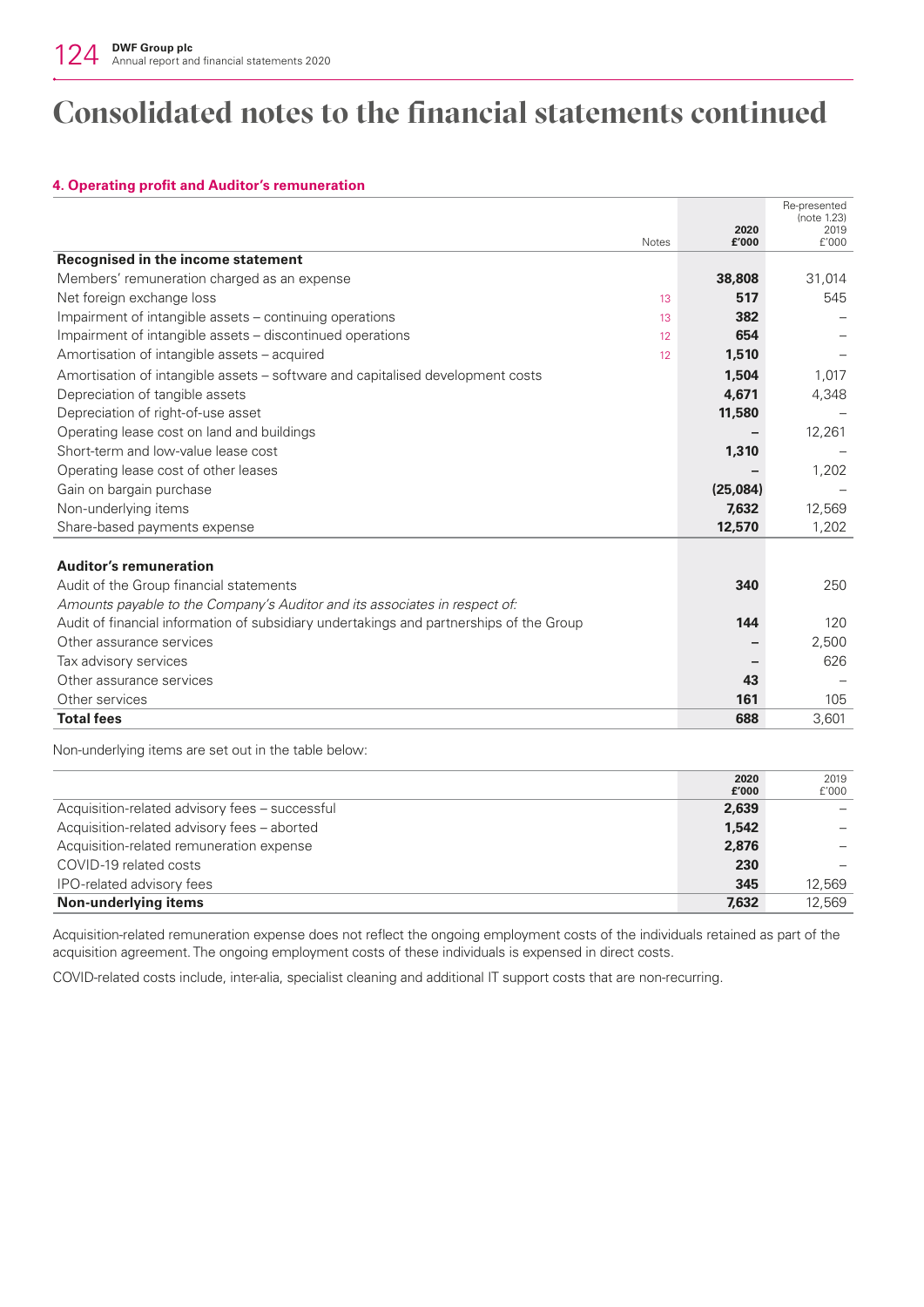## **5. Net finance expense**

| 5. Net finance expense              |               |                            |
|-------------------------------------|---------------|----------------------------|
|                                     | 2020<br>£'000 | Strategic<br>2019<br>£'000 |
| <b>Finance income</b>               |               |                            |
| Interest receivable                 | 456           | report<br>293              |
|                                     | 456           | 293                        |
| <b>Finance expense</b>              |               |                            |
| Interest payable on bank borrowings | 1,655         | 1,057                      |
| Other interest payable              | 165           | 279                        |
| Bank and other charges              | 541           | Governance<br>1,088        |
|                                     | 2,361         | 2,424                      |
| <b>Net finance expense</b>          | 1,905         | 2,131                      |
| Finance expense - leases            |               |                            |
| Interest payable on leases          | 2,047         |                            |
|                                     | 2,047         |                            |

## **6. Taxation**

|                                         |               | Re-presented<br>(note 1.23) |
|-----------------------------------------|---------------|-----------------------------|
|                                         | 2020<br>£'000 | 2019<br>f'000               |
| UK corporation tax on profit            | 4,746         | 237                         |
| Foreign tax on profit                   | 1,347         | 145                         |
| Adjustments in respect of prior periods | 97            | 53                          |
| <b>Current tax expense</b>              | 6,190         | 435                         |
| Deferred tax credit                     | (2,587)       | (297)                       |
| Adjustments in respect of prior periods | 26            |                             |
| <b>Deferred tax expense</b>             | (2,561)       | (297)                       |
| <b>Taxation</b>                         | 3,629         | 138                         |

Factors affecting the tax charge for the year:

The effective tax rate is higher (2019: lower) than the average rate of corporate tax in the UK of 19% (2019: 19%). The difference is explained below:

|                                                                            | 2020<br>£'000 | Re-presented<br>(note 1.23)<br>2019<br>f'000 |
|----------------------------------------------------------------------------|---------------|----------------------------------------------|
| <b>Profit before taxation</b>                                              | 18,198        | 13,034                                       |
| Tax on Group profit at standard UK corporation tax rate of 19% (2019: 19%) | 3,458         | 2,476                                        |
| Tax borne by individual members of partnerships within the Group           |               | (4,708)                                      |
| Foreign tax rate differences                                               | 917           | 20                                           |
| Non-taxable income                                                         | (4,766)       | (135)                                        |
| Non-deductible expenses                                                    | 3,326         | 2,479                                        |
| Adjustments in respect of prior periods                                    | 123           | 53                                           |
| Brought forward tax losses utilised                                        | (28)          |                                              |
| Tax losses not recognised as assets                                        | 706           |                                              |
| Effect on deferred tax of change in corporation tax rate                   | (107)         | (47)                                         |
| Group total tax charge for the year                                        | 3,629         | 138                                          |

On 18 November 2019, the UK Government cancelled plans to reduce the corporation tax rate from 19% to 17% from 1 April 2020. Deferred tax assets and liabilities are measured at the rates that are expected to apply in the periods of the reversal so UK deferred tax assets and liabilities previously measured at 17% are now measured at 19%.

Financial statements

Financial statements

Other information

Other information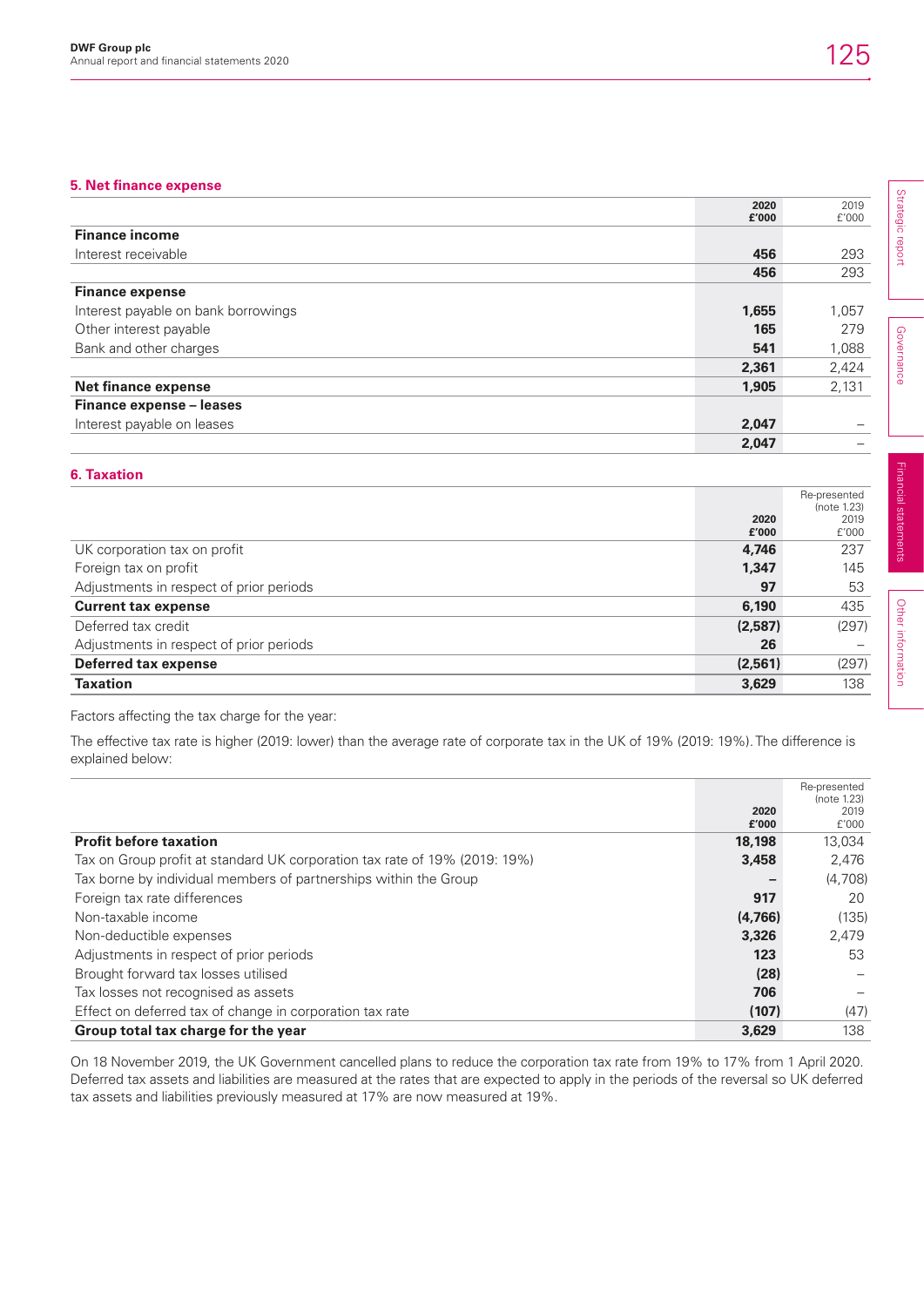## **7. Dividends**

Distributions to owners of the parent in the year:

|                                  | 2020              | 2019      |
|----------------------------------|-------------------|-----------|
|                                  | pence             | pence     |
|                                  | per share         | per share |
| FY 2019 final dividend           | 1.00 <sub>p</sub> |           |
| FY 2020 first interim dividend   | 1.25p             |           |
| FY 2020 second interim dividend  | 1.25p             |           |
| Total dividends paid in the year | 3.50 <sub>p</sub> |           |
| <b>Final dividend proposed</b>   | 0.75p             |           |
|                                  |                   |           |
|                                  | 2020              | 2019      |
|                                  | £'000             | f'000     |
| FY 2019 final dividend           | 2,746             |           |
| FY 2020 first interim dividend   | 3,428             |           |
| FY 2020 second interim dividend  | 3,637             |           |
| Total dividends paid in the year | 9,811             |           |
| <b>Final dividend proposed</b>   | 2,434             |           |

The first interim dividend of 1.25 pence per share was approved by the Board on 13 November 2019. The dividend was paid on 20 December 2019 to all shareholders on the Register of Members on 22 November 2019. The payment of this dividend did not have any tax consequences for the Group.

The second interim dividend of 1.25 pence per share was approved by the Board on 16 January 2020. The dividend was paid on 21 February 2020 to all shareholders on the Register of Members on 24 January 2020. The payment of this dividend did not have any tax consequences for the Group.

The proposed final dividend of 0.75 pence per share was approved by the Board on 7 September 2020 and is subject to approval by shareholders at the Annual General Meeting in October. The final dividend has not been included as a liability in these financial statements. The proposed dividend is payable to all shareholders on the Register of Members on 25 September 2020. The dividend will be paid on 5 November 2020. The payment of this dividend will not have any tax consequences for the Group.

## **8. Earnings per share**

The calculation of the basic and diluted earnings per share is based on the following data:

|                                                                                             | 2020<br>£'000    | Re-presented<br>(note 1.23)<br>2019<br>f'000 |
|---------------------------------------------------------------------------------------------|------------------|----------------------------------------------|
| Earnings from continuing operations for the purpose of basic and diluted earnings per share | 14,569           | 12,896                                       |
| Losses from discontinued operations for the purpose of basic and diluted earnings per share | (4, 301)         | (712)                                        |
| Earnings from all operations for the purpose of basic and diluted earnings per share        | 10,268           | 12,184                                       |
|                                                                                             |                  |                                              |
|                                                                                             | Number           | Re-presented<br>(note 1.23)<br>Number        |
| Weighted average number of ordinary shares for the purposes of basic earnings per share     | 271,406,294      | 269,221,068                                  |
| Effect of dilutive potential ordinary shares:                                               |                  |                                              |
| Future exercise of share awards and options                                                 | 5,087,543        | 3,969,034                                    |
| Weighted average number of ordinary shares for the purposes of diluted earnings per share   | 276,493,837      | 273,190,102                                  |
| Earnings from continuing operations per share attributable to the owners of the parent:     |                  |                                              |
| Basic earnings per share                                                                    | 5.4p             | 4.8p                                         |
| Diluted earnings per share                                                                  | 5.3p             | 4.7p                                         |
| Earnings from discontinued operations per share attributable to the owners of the parent:   |                  |                                              |
| Basic earnings per share                                                                    | $(1.6)$ p        | (0.3)p                                       |
| Diluted earnings per share                                                                  | (1.6)p           | (0.3)p                                       |
| Earnings from all operations per share attributable to the owners of the parent:            |                  |                                              |
| Basic earnings per share                                                                    | 3.8 <sub>p</sub> | 4.5p                                         |
| Diluted earnings per share                                                                  | 3.7 <sub>p</sub> | 4.5p                                         |
|                                                                                             |                  |                                              |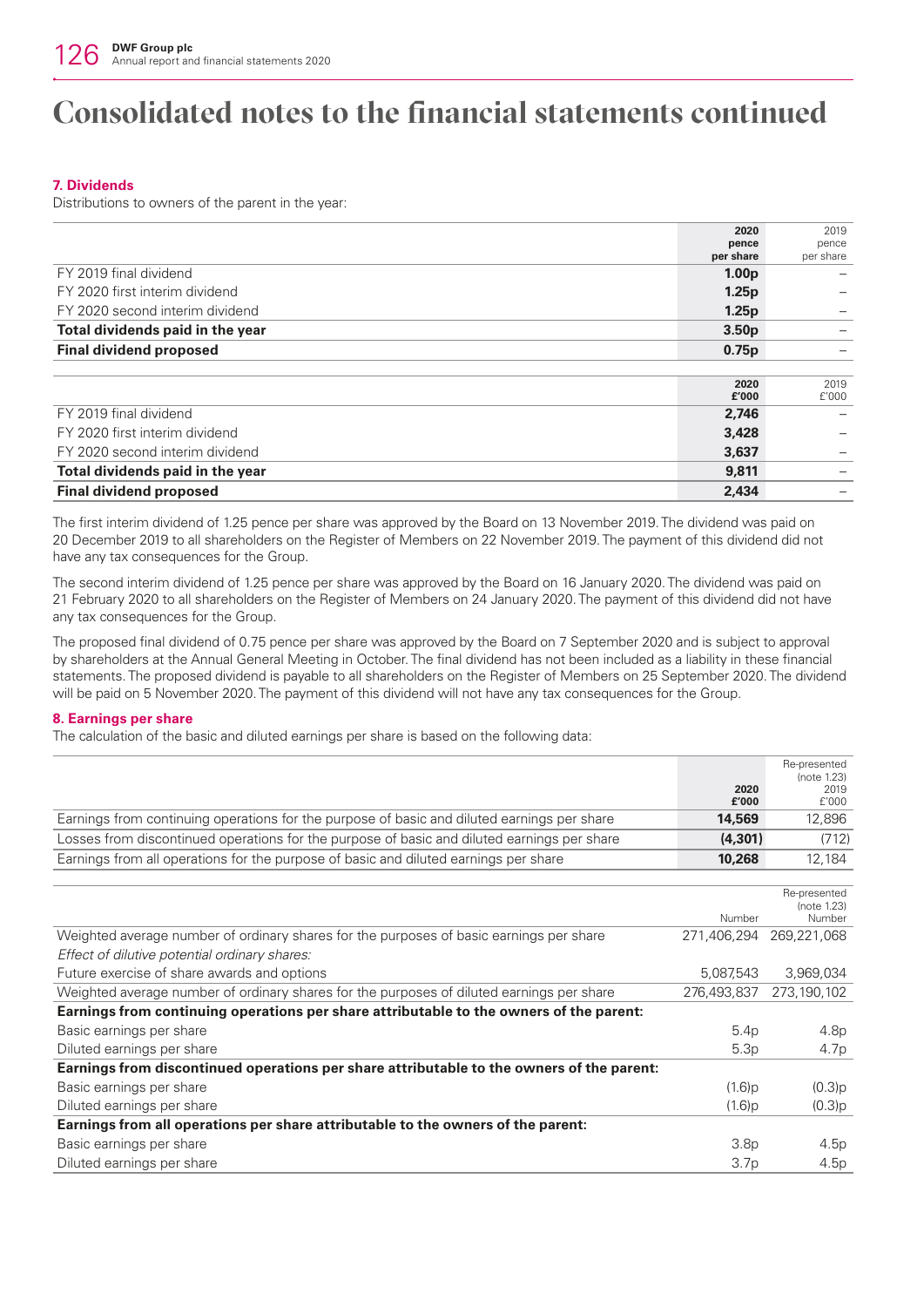Adjusted earnings per share is included as an Alternative Performance Measure ('APM'). Adjusted earnings per share is not presented in accordance with IAS 33. Adjusted earnings per share has been calculated using adjusted earnings calculated as profit after taxation but before:

- − non-underlying items;
- − share-based payments expense;
- − gain on bargain purchase;
- − amortisation of acquired intangible assets;
- − impairment;
- − the tax effect of the above items; and
- − in the prior year only, a tax adjustment included on a pro-forma basis to reflect a full year of normalised tax charge as if the corporate structure was in effect for the full year.

The calculation of adjusted basic and adjusted diluted earnings per share is based on:

|                                                                                                    |                  | Re-presented<br>(note 1.23) |
|----------------------------------------------------------------------------------------------------|------------------|-----------------------------|
|                                                                                                    | 2020             | 2019                        |
| Earnings from continuing operations for the purpose of basic and diluted earnings per share        | £'000<br>14,569  | f'000<br>12,896             |
| Add/(remove):                                                                                      |                  |                             |
|                                                                                                    | 382              |                             |
| Impairment                                                                                         |                  |                             |
| Amortisation of intangible assets – acquired                                                       | 1,510            |                             |
| Gain on bargain purchase                                                                           | (25,084)         |                             |
| Non-underlying items                                                                               | 7,632            | 12,569                      |
| Share-based payments expense                                                                       | 12,570           | 1,202                       |
| Tax effect of adjustments above                                                                    | (2, 394)         | (204)                       |
| Pro-forma tax adjustment                                                                           |                  | (5, 275)                    |
| Adjusted earnings for the purposes of adjusted earnings per share                                  | 9,185            | 21,188                      |
|                                                                                                    |                  |                             |
|                                                                                                    |                  | Re-presented                |
|                                                                                                    | Number           | (note 1.23)<br>Number       |
| Weighted average number of ordinary shares for the purposes of adjusted earnings per share         | 271.406.294      | 269,221,068                 |
| Add:                                                                                               |                  |                             |
| Additional shares held in trust                                                                    | 31,400,161       | 26,809,898                  |
| Weighted average number of ordinary shares for the purposes of adjusted basic earnings per share   | 302,806,455      | 296,030,966                 |
| Effect of dilutive potential ordinary shares:                                                      |                  |                             |
| Future exercise of share awards and options                                                        | 5.087.543        | 3.969.034                   |
| Weighted average number of ordinary shares for the purposes of adjusted diluted earnings per share | 307,893,998      | 300,000,000                 |
| Adjusted basic earnings per share                                                                  | 3.0 <sub>p</sub> | 7.2p                        |
| Adjusted diluted earnings per share                                                                | 3.0 <sub>D</sub> | 7.1 <sub>p</sub>            |

Tax adjustments of £2,394,000 (2019: £5,479,000) have been made in arriving at the adjusted earnings per share. This is based on an estimated full year equivalent effective tax rate of 21%, which is largely driven by the UK corporation tax rate of 19% adjusted upwards to take into account the effect of non-deductible expenses and higher overseas tax rates in certain territories.

Shares held in trust are i) issued shares that are owned by the EBT and RST and are recognised, on consolidation, as treasury shares; less ii) the future exercise of share awards and options.

#### **9. Results of DWF Group plc**

DWF Group plc, the parent company, recorded a loss of £12,886,000 during the year to 30 April 2020 (the period ended 30 April 2019: £3,324,000).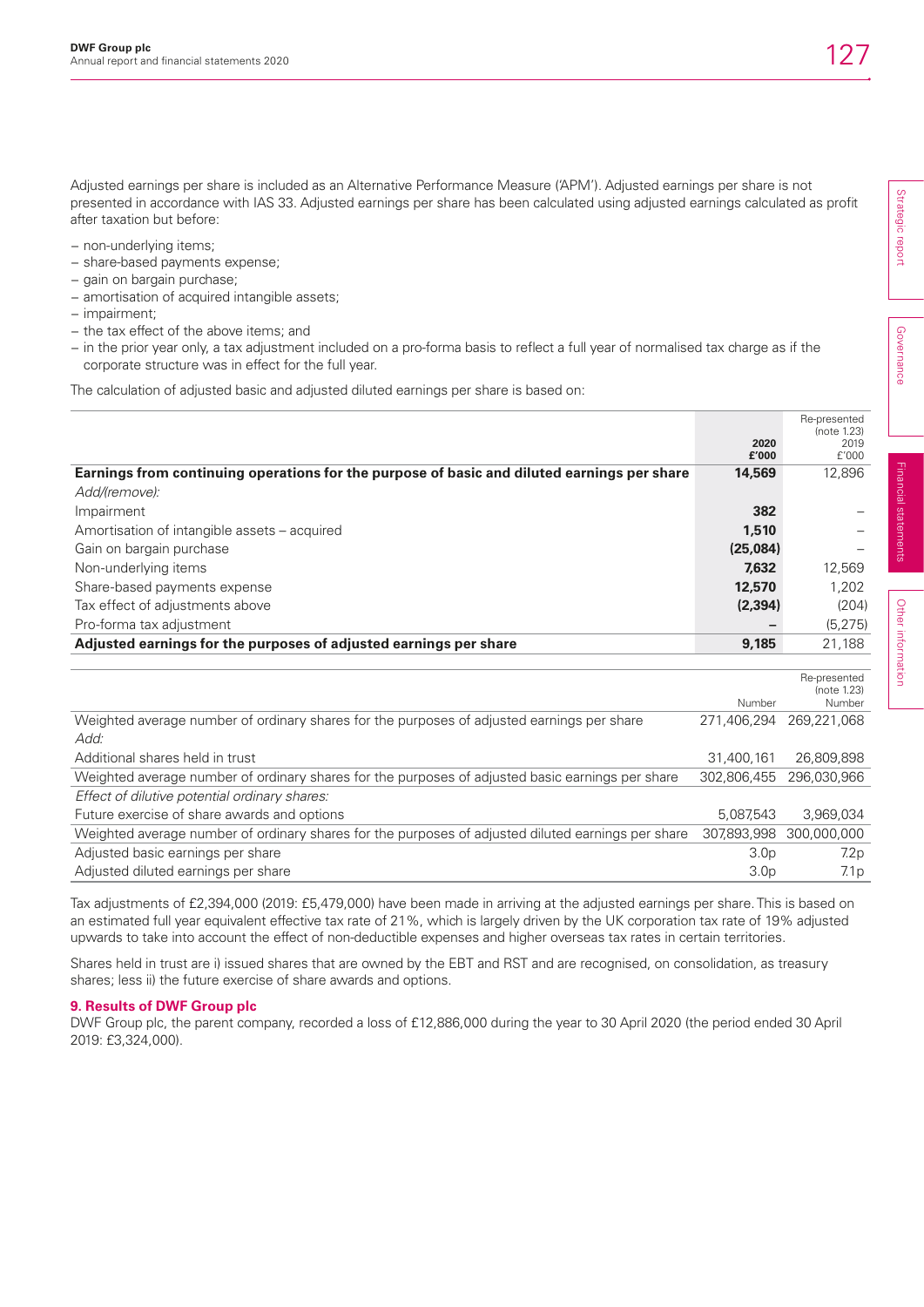## **10. Acquisitions of subsidiaries**

## **Acquisitions in the year to 30 April 2020**

Where applicable, acquisition-related remuneration expense does not reflect the ongoing employment costs of the individuals retained as part of the acquisition agreement. The ongoing employment costs of these individuals is expensed in direct costs.

## a) Rousaud Costas Duran S.L.P. – Spain

On 20 December 2019, DWF Spain S.L.P., an indirect subsidiary of DWF Group plc, acquired 48% of the issued share capital of Rousaud Costas Duran S.L.P. ('RCD'), a legal services business registered and operating in Spain. The remaining 52% of the share capital was acquired by DWF Group plc, who then sold its 52% shareholding to DWF Spain S.L.P. This transaction expands the Group's geographic footprint.

The Sellers consist of nine former equity partners who have all been retained as employees following the sale of the business. A total purchase price of £38.5m (or €45.2m) was agreed between DWF Group plc and the Sellers. This is comprised of the following components.

- − £6.3m (or €7.4m) initial cash payment paid on completion. This amount is linked to the continuing employment of the Sellers for a period of up to two years following completion. This cash outflow is accounted for as remuneration. It is initially recorded as a prepaid expense in the consolidated statement of financial position and is subsequently recorded as an expense in the income statement (classified as a non-underlying item) vesting evenly over the two-year period.
- − £9.4m (or €11.0m) deferred cash payments are due in four equal instalments over a period up to December 2021. These cash payments are also linked to the continuing employment of the Sellers. These future cash outflows are accounted for as remuneration. An expense in the income statement (classified as a non-underlying item) is recognised evenly over the two-year period.
- − £1.8m (or €2.1m) deferred cash payments are due in two instalments up to November 2020. This cash outflow is accounted for as consideration within the scope of IFRS 3 Business combinations.
- − £1.7m (or €2.0m) deferred cash payments are payable contingent on RCD achieving stretching EBITDA targets for FY20. No continuing employment clause is linked to this payment. This cash outflow is accounted for as contingent consideration within the scope of IFRS 3 Business combinations.
- − £9.1m (or €10.7m) shares issued in five equal tranches that vest separately to the Sellers over a period of between one and five years to December 2024 contingent on continuing employment of the Sellers. This is accounted for within the scope of IFRS 2 Share-based payments.
- − £9.1m (or €10.7m) shares issued in five equal tranches that vest separately to the Sellers over a period of between one to five years to December 2024 contingent on continuing employment of the Sellers and stretching EBITDA targets. This is accounted for within the scope of IFRS 2 Share-based payments.
- − £1.1m (or €1.3m) shares issued with no continuing employment or performance conditions attached. This is accounted for as consideration within the scope of IFRS 3 Business combinations. The fair value of the consideration was based, inter-alia, on the share price (1.25 pence per ordinary share) on the date of completion.

In summary, the purchase price of  $£38.5m$  (or  $€45.2m$ ) is split and is accounted for as follows:

| - Consideration | £4.6m (or €5.4m)  | <b>IFRS 3 Business combinations</b>                |
|-----------------|-------------------|----------------------------------------------------|
| n <b>. .</b>    | $C_1 = 71C_1 = 1$ | $1 \wedge \bigcap_{i=1}^n A_i \bigcap_{i=1}^n A_i$ |

− Remuneration £15.7m (or €18.4m) IAS 19 Employee benefits − Remuneration £18.2m (or €21.4m) IFRS 2 Share-based payments\*

The fair value of this expense has been calculated using the methodology as set out in note 25. A £18.2m share-based payment expense for the period to December 2024 has been calculated.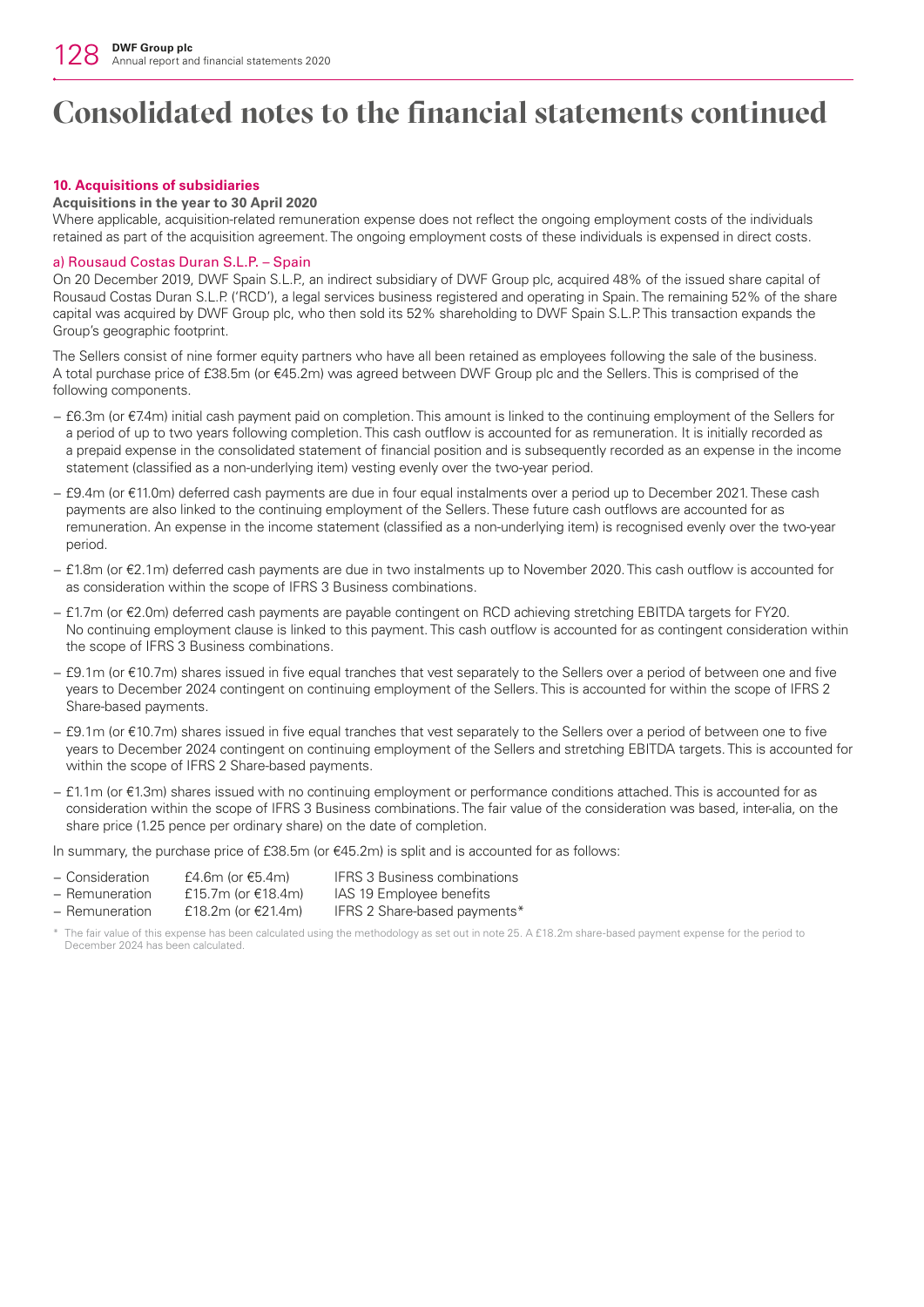Strategic report

Strategic report

Governance

Governance

Financial statements

Financial statements

Other information

Other information

Details of the consideration paid and the fair value of net assets acquired are as follows:

|                                             | <b>Rousaud Costas</b>         |
|---------------------------------------------|-------------------------------|
|                                             | Duran S.L.P.<br>Provisionally |
|                                             | recognised fair               |
|                                             | value on                      |
|                                             | acquisition<br>f'000          |
| <b>Consideration paid</b>                   |                               |
| Deferred cash consideration                 | 1,805                         |
| Deferred and contingent cash consideration  | 1,736                         |
| Initial share consideration                 | 1,097                         |
| <b>Fair value of consideration</b>          | 4,638                         |
| Less:                                       |                               |
| Intangible assets – customer relationships  | 25,751                        |
| Intangible assets - brand                   | 536                           |
| Intangible assets - software                | 19                            |
| Property, plant and equipment               | 767                           |
| Trade receivables                           | 8,052                         |
| Other receivables                           | 5,145                         |
| Cash                                        | (1, 242)                      |
| Trade payables                              | (2,017)                       |
| Other payables                              | (4, 518)                      |
| Other interest bearing loans and borrowings | (184)                         |
| Deferred tax liability                      | (6, 572)                      |
| Fair value of net assets acquired           | 25,737                        |

## **Gain on bargain purchase (21,099)**

The fair value of acquired trade receivables is £8.1m. The gross contractual amount for trade receivables due is £10.2m with a loss allowance of £2.1m recognised on acquisition.

A £21.1m gain on bargain purchase has been recognised within administrative expenses. Remuneration expense of £2.7m is recorded in the year in the income statement classified in non-underlying items. A share-based payment expense of £3.0m relating to the RCD acquisition is recorded in the income statement in the year.

Acquisition-related remuneration expense does not reflect the ongoing employment costs of the individuals retained as part of the acquisition agreement. The ongoing employment costs of these individuals is expensed in direct costs.

The acquired business contributed revenues of £12,465,000 to the group for the period from 20 December 2019 to 30 April 2020.

Acquisition-related advisory costs of £1.1m are included in the income statement classified in non-underlying items.

#### Cash flow impact

No cash consideration has been paid in the year. Remuneration linked purchase price of £6,404,000 has been paid in the year – this is included in the statement of cash flows as cash used to settle non-underlying items.

### b) K&L Gates Jamka sp.k ('K&L Gates') – Poland

On 20 May 2019, DWF Law LLP, a partnership controlled by DWF Group plc, acquired the legal services business K&L Gates which is registered and operates in Poland. The acquisition expands the Group's geographic footprint. This was achieved through the acquisition of 100% of the share capital of the corporate partner, which is the only limited partner of the underlying trading partnership. The transaction resulted in DWF Law LLP obtaining control of K&L Gates and the underlying partnership from 1 May 2019.

Total consideration has been provisionally estimated at £3,015,000, which results in a gain on bargain purchase of £2,772,000 (recognised within administrative expenses as a non-underlying item).

Initial consideration on completion of £605,000 was paid on 22 May 2019. Deferred consideration is variable based on the cash conversion of acquired work in progress and trade receivables. As a result, total consideration may increase or decrease, or may be deferred beyond the agreed instalment dates until the acquired assets convert to cash. Deferred consideration, subject to any adjustment for cash conversion, of £2,410,000 is payable in instalments over 18 months as follows:

- − £247,000 VAT refund payable within 14 days of receipt
- − £811,000 (30%) in November 2019
- − £811,000 (30%) in May 2020
- − £541,000 (20%) in November 2020.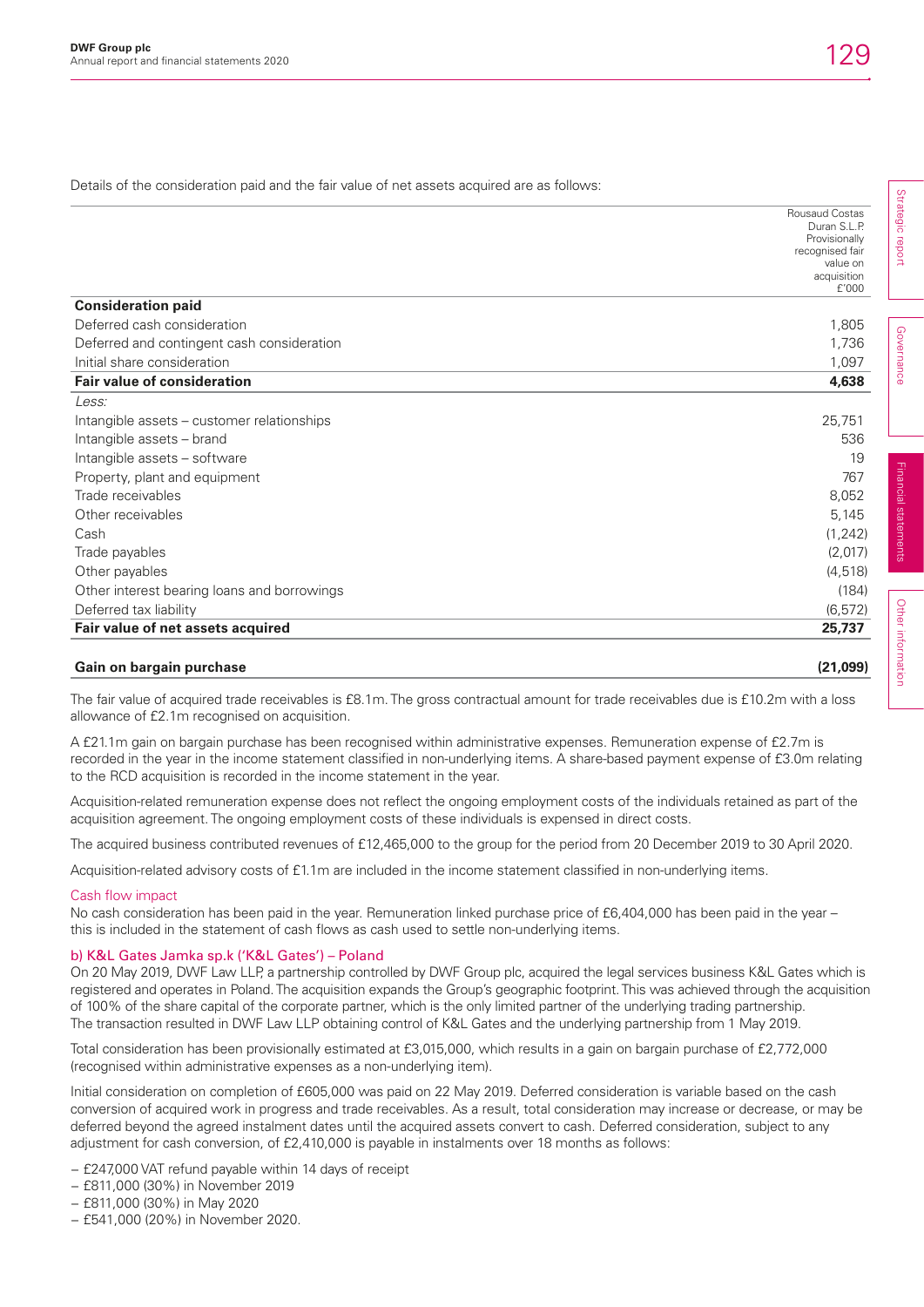## **10. Acquisitions of subsidiaries continued**

Details of the consideration paid and the fair value of net assets acquired are as follows:

| Gain on bargain purchase                   | (197)                              | (2,575)                      | (2,772)                        |
|--------------------------------------------|------------------------------------|------------------------------|--------------------------------|
| Fair value of net assets acquired          | 3,210                              | 2,577                        | 5,787                          |
| Deferred tax liability                     |                                    | (588)                        | (588)                          |
| Other payables                             | (254)                              |                              | (254)                          |
| Trade payables                             | (346)                              | 141                          | (205)                          |
| Cash                                       | 877                                |                              | 877                            |
| Other receivables                          | 455                                | 771                          | 1,226                          |
| Trade receivables                          | 2,177                              | (842)                        | 1,335                          |
| Property, plant and equipment              | 301                                |                              | 301                            |
| Intangible assets – customer relationships |                                    | 3,095                        | 3,095                          |
| Less:                                      |                                    |                              |                                |
| <b>Fair value of consideration</b>         | 3,013                              | 2                            | 3,015                          |
| Deferred consideration                     | 2,408                              | 2                            | 2,410                          |
| Initial cash consideration paid            | 605                                |                              | 605                            |
| <b>Consideration paid</b>                  |                                    |                              |                                |
|                                            | acquisition<br>f'000               | acquisition<br>f'000         | acquisition<br>f'000           |
|                                            | value on                           | fair value on                | fair value on                  |
|                                            | Provisionally<br>recognised fair   | Jamka sp.k<br>Adjustments to | Jamka sp.k<br>Final recognised |
|                                            | <b>K&amp;L Gates</b><br>Jamka sp.k | <b>K&amp;L Gates</b>         | <b>K&amp;L Gates</b>           |

The fair value of the acquired trade receivables is £1,336,000. The gross contractual amount for trade receivables due is £1,833,000, with a loss allowance of £497,000 recognised on acquisition.

The acquired business contributed revenues of £9,425,000 to the group for the period from 1 May 2019 to 30 April 2020.

Acquisition-related advisory costs of £0.8m are included in the income statement classified in non-underlying items.

## Cash flow impact

Cash consideration of £1,663,000 has been paid in the year.

## c) Mindcrest Inc.

On 28 February 2020 DWF US Group LLC, a 100% owned subsidiary of DWF Group plc, acquired 54% of the issued share capital of Mindcrest Inc., a managed services legal business registered and operating in the USA, with subsidiary operations in the UK and India. DWF Group plc acquired the remaining 46% of the issued share capital of Mindcrest Inc. DWF Group plc then contributed their 46% shareholding in Mindcrest Inc. at its market value of \$8.4m to DWF US Group LLC in exchange for one newly-issued share in DWF US Group LLC, making them the sole shareholder of Mindcrest Inc. The group obtained control from the date of exchange on 28 January 2020. This transaction expands DWF's managed services offerings.

A total purchase price of £14.2m (or \$18.4m) was agreed between DWF Group plc and the Sellers. This is comprised of the following components.

- − £1.8m (or \$2.3m) initial cash payment paid on completion to the Sellers. £0.7m (or \$0.8m) of this initial cash payment is linked to the continuing employment of certain key individuals for a period of up to two years following completion. This cash outflow is accounted for as remuneration. It is initially recorded as a prepaid expense in the consolidated statement of financial position and is subsequently recorded as an expense in the income statement (classified as a non-underlying item) vesting evenly over the two-year period. The remaining £1.1m (or \$1.5m) initial cash payment is accounted for as consideration within the scope of IFRS 3 Business Combinations.
- − £5.9m (or \$7.7m) deferred cash payments are due over a six-month period to August 2020. £2.1m (or \$2.7m) of these deferred cash payments are linked to the continuing employment of certain key individuals for a period of up to two years following completion. This cash outflow is accounted for as remuneration recognised evenly in the income statement (classified as a non-underlying item) over the period to February 2022. The remaining £3.8m (or \$5.0m) deferred cash payments are accounted for as consideration within the scope of IFRS 3 Business combinations.
- − £3.3m (or \$4.2m) shares issued on completion that vest to the Sellers on publication of the FY2021 results. This is accounted for within the scope of IFRS 3 Business combinations. The fair value of the consideration was based, inter-alia, on the share price (1.29 pence per ordinary share) on the date of completion.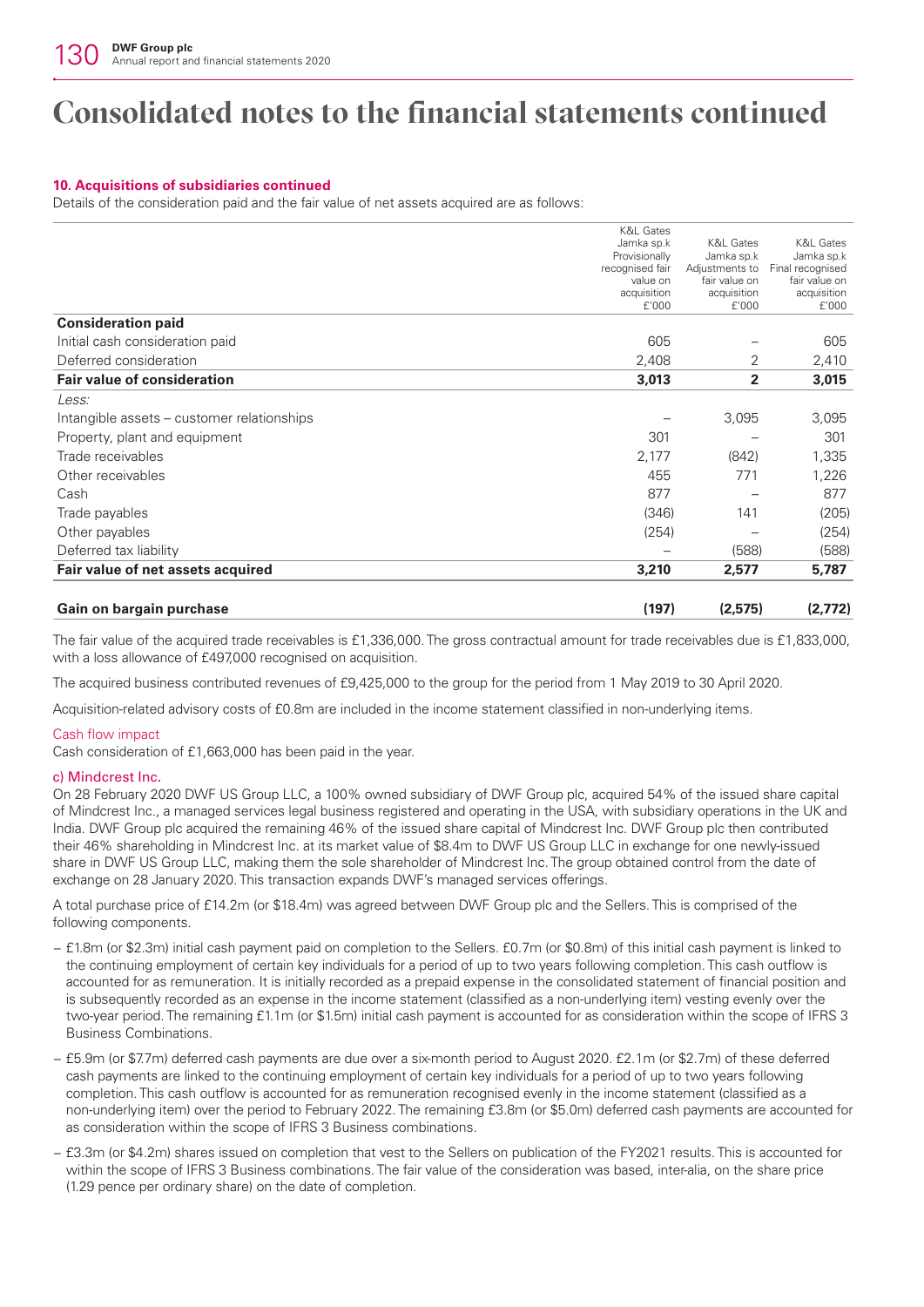− £3.3m (or \$4.2m) shares issued on completion that vest to the Sellers on publication of the FY2022 results that are subject to a contingent non-stretching threshold revenue growth clause for the years ending 31 December 2020 and 31 December 2021. This is accounted for within the scope of IFRS 3 Business Combinations. The fair value of the consideration was based, inter-alia, on the share price (1.29 pence per ordinary share) on the date of completion.

In summary, the purchase price of £14.2m (or \$18.5m) is split and is accounted for as follows:

| - Consideration | $£11.5m$ (or \$14.9m) | <b>IFRS 3 Business combinations</b> |
|-----------------|-----------------------|-------------------------------------|
| - Remuneration  | $E2.7m$ (or \$3.6m)   | IAS 19 Employee benefits            |

Details of the consideration paid and the fair value of net assets acquired are as follows:

|                                             | Mindcrest             |
|---------------------------------------------|-----------------------|
|                                             | Inc.<br>Provisionally |
|                                             | recognised fair       |
|                                             | value on              |
|                                             | acquisition<br>f'000  |
| <b>Consideration paid</b>                   |                       |
|                                             |                       |
| Initial cash consideration                  | 1,143                 |
| Deferred cash consideration                 | 3,821                 |
| Initial share consideration                 | 3,236                 |
| Initial contingent share consideration      | 3,236                 |
| <b>Fair value of consideration</b>          | 11,436                |
| Less:                                       |                       |
| Intangible assets – customer relationships  | 5,036                 |
| Intangible assets - brand                   | 1,149                 |
| Intangible assets - software                | 15                    |
| Property, plant and equipment               | 103                   |
| Deferred tax asset                          | 86                    |
| Trade receivables                           | 1,047                 |
| Other receivables                           | 705                   |
| Cash                                        | 98                    |
| Trade payables                              | (60)                  |
| Other payables                              | (3,609)               |
| Other interest-bearing loans and borrowings | (590)                 |
| Deferred tax liability                      | (1,670)               |
| Fair value of net assets acquired           | 2,310                 |
|                                             |                       |

### **Goodwill 9,126**

The fair value of the acquired trade receivables is £1.0m. The gross contractual amount for trade receivables due is £1.1m, with a loss allowance of £0.1m recognised on acquisition.

Goodwill of £9.1m has been recognised on acquisition relates to the benefit of operating an already well established business in a low cost environment in India. Remuneration expense of £0.2m is recorded in the year in the income statement classified in non-underlying items.

Acquisition-related remuneration expense does not reflect the ongoing employment costs of the individuals retained as part of the acquisition agreement. The ongoing employment costs of these individuals is expensed in direct costs.

The acquired business contributed revenues of £3,319,777 to the group for the period from 28 January 2020 to 30 April 2020.

Acquisition-related advisory costs of £0.7m are included in the income statements classified in non-underlying items.

### Cash flow impact

Cash consideration of £1,811,000 has been paid in the year. Remuneration linked purchase price of £991,000 has been paid in the year – this is included in the statement of cash flows as cash used to settle non-underlying items.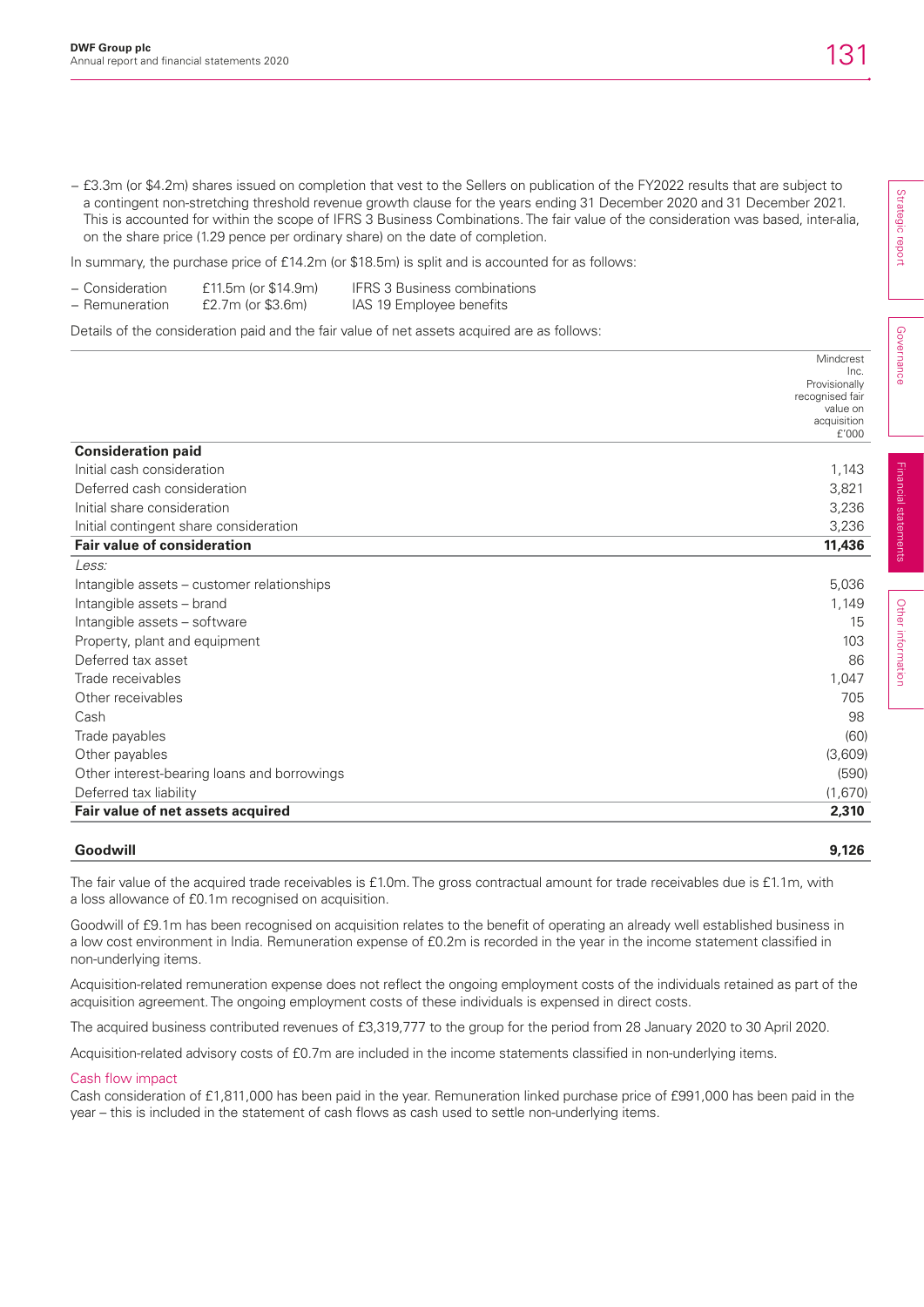## **10. Acquisitions of subsidiaries continued**

#### d) McDonald Johnson

On 21 November 2019 DWF Law Australia Pty Ltd ('DWF') purchased the trade and assets of McDonald Johnson ('the Business'). As part of this arrangement, on 1 December 2019 DWF acquired the net assets of the Business, and commenced employment of the Seller and Relevant Employees. Although the transaction was completed on 21 November 2019, the Group obtained control on 1 December 2019. This transaction expands the Group's geographic presence in Australia.

Total consideration has been calculated at £78,855, which results in a gain on bargain purchase of £1,213,000 (recognised within administrative expenses as a non-underlying item).

Details of the consideration paid and the fair value of net assets acquired are as follows:

|                                            | McDonald             |
|--------------------------------------------|----------------------|
|                                            | Johnson              |
|                                            | Provisionally        |
|                                            | recognised fair      |
|                                            | value on             |
|                                            | acquisition<br>f'000 |
| <b>Consideration paid</b>                  |                      |
| Initial cash consideration paid            | 79                   |
| <b>Fair value of consideration</b>         | 79                   |
| Less:                                      |                      |
| Intangible assets - customer relationships | 1,527                |
| Other receivables                          | 237                  |
| Deferred tax liability                     | (472)                |
| Fair value of net assets acquired          | 1,292                |
|                                            |                      |
| Gain on bargain purchase                   | (1,213)              |

The acquired business contributed revenues of £409,000 to the group for the period from 1 December 2019 to 30 April 2020.

### Cash flow impact

Cash consideration of £79,000 has been paid in the year.

#### e) BT Law Limited

On 23 July 2019 DWF was appointed as strategic legal partner of BT. As a result of this appointment, on 31 October 2019, DWF Law LLP, a partnership controlled by DWF Group plc, acquired the share capital of the legal services business BT Law Limited, which is registered and operates in the United Kingdom. Consideration equal to the net asset value of the business is provisionally estimated at £84,000 and was paid on 1 November 2019. Net assets acquired included £51,000 of cash.

### **Acquisitions in the year to 30 April 2019**

There were no material acquisitions during the year.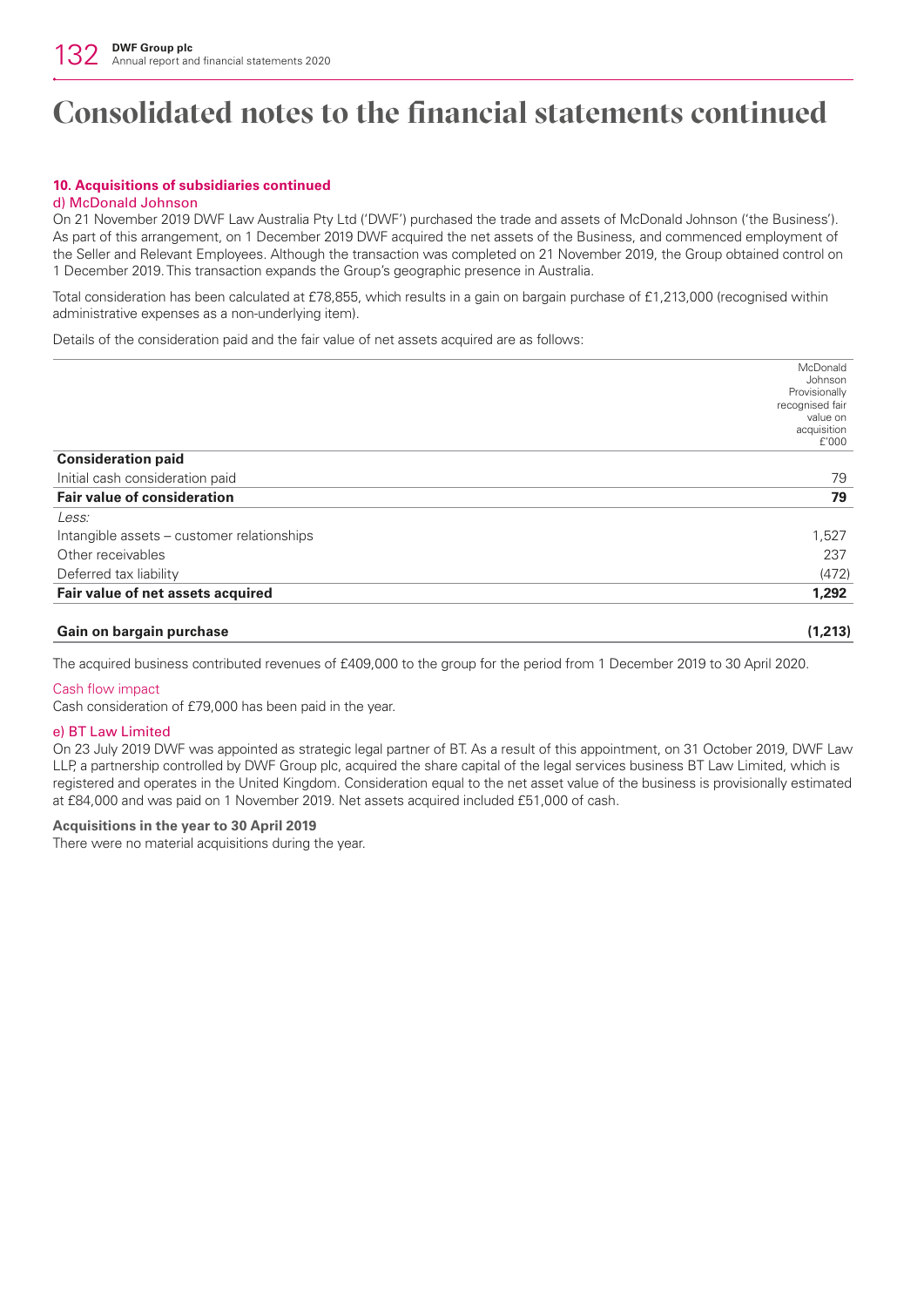## **11. Discontinued operations**

On 30 April 2020, the Group disposed of the business of the Cologne office in Germany and the results of that business are reported in the current period as a discontinued operation. Financial information relating to the discontinued operation for the period is set out below.

|                                           | 2020<br>£'000 | 2019<br>f'000 |
|-------------------------------------------|---------------|---------------|
| Net revenue                               | 3,171         | 4,225         |
| Direct costs                              | (2, 184)      | (2, 164)      |
| <b>Gross profit</b>                       | 987           | 2,061         |
| Administrative expenses                   | (5,288)       | (2,773)       |
| <b>Operating profit</b>                   | (4,301)       | (712)         |
|                                           |               |               |
| Adjusted operating profit                 | (3,647)       | (712)         |
| Depreciation, amortisation and impairment | (654)         | -             |
|                                           |               |               |
| Loss before tax                           | (4, 301)      | (712)         |
| Taxation                                  |               |               |
| Loss from discontinued operations         | (4, 301)      | (712)         |

## **Further discontinuation and scale back programmes**

In a trading statement on 9 July 2020, the Board announced further disposals, closures and scaling back programmes in Brussels, Singapore and Dubai as well as for DWF Resource (a part of the Connected Services division). The results for these business are not treated as discontinued in the period as the decision was taken after the year end. These operations represented c.1.5% of the Group's revenues and generated a £4.5m EBITDA loss in FY20.

## **12. Intangible assets and goodwill**

|                                         |                   | Acquired                           |                       |                                     | Capitalised                   |                |
|-----------------------------------------|-------------------|------------------------------------|-----------------------|-------------------------------------|-------------------------------|----------------|
|                                         | Goodwill<br>f'000 | Customer<br>relationships<br>f'000 | <b>Brand</b><br>f'000 | External<br>software costs<br>£'000 | development<br>costs<br>£'000 | Total<br>f'000 |
| Cost                                    |                   |                                    |                       |                                     |                               |                |
| At 1 May 2019                           | 2,589             |                                    |                       | 1,580                               | 3,260                         | 7,429          |
| Additions through acquisitions          | 9,126             | 35,410                             | 1,685                 | 35                                  |                               | 46,256         |
| Additions - internally developed        |                   |                                    |                       |                                     | 3,823                         | 3,823          |
| Additions - externally purchased        |                   |                                    |                       | 293                                 |                               | 293            |
| Effect of movements in foreign exchange | (24)              | (199)                              |                       | 15                                  |                               | (208)          |
| <b>At 30 April 2020</b>                 | 11,691            | 35,211                             | 1,685                 | 1,923                               | 7,083                         | 57,593         |
| <b>Amortisation and impairment</b>      |                   |                                    |                       |                                     |                               |                |
| At 1 May 2019                           | 319               |                                    |                       | 538                                 | 2,031                         | 2,888          |
| Amortisation for the year               |                   | 1,351                              | 159                   | 469                                 | 1,035                         | 3,014          |
| Impairment                              | 1,036             |                                    |                       |                                     |                               | 1,036          |
| Effect of movements in foreign exchange |                   |                                    |                       |                                     |                               |                |
| <b>At 30 April 2020</b>                 | 1,356             | 1,351                              | 159                   | 1,007                               | 3,066                         | 6,939          |
| <b>Net book value</b>                   |                   |                                    |                       |                                     |                               |                |
| At 30 April 2020                        | 10,335            | 33,860                             | 1,526                 | 916                                 | 4,017                         | 50,654         |
| At 1 May 2019                           | 2,270             |                                    |                       | 1,042                               | 1,229                         | 4,541          |

The impairment expense includes £654,000 relating to the discontinued operation (see note 11). The remaining impairment expense of £382,000 relates to DWF 360 (a part of the Connected Services division) following a year of poor performance relating to assets acquired as part of the historic acquisition.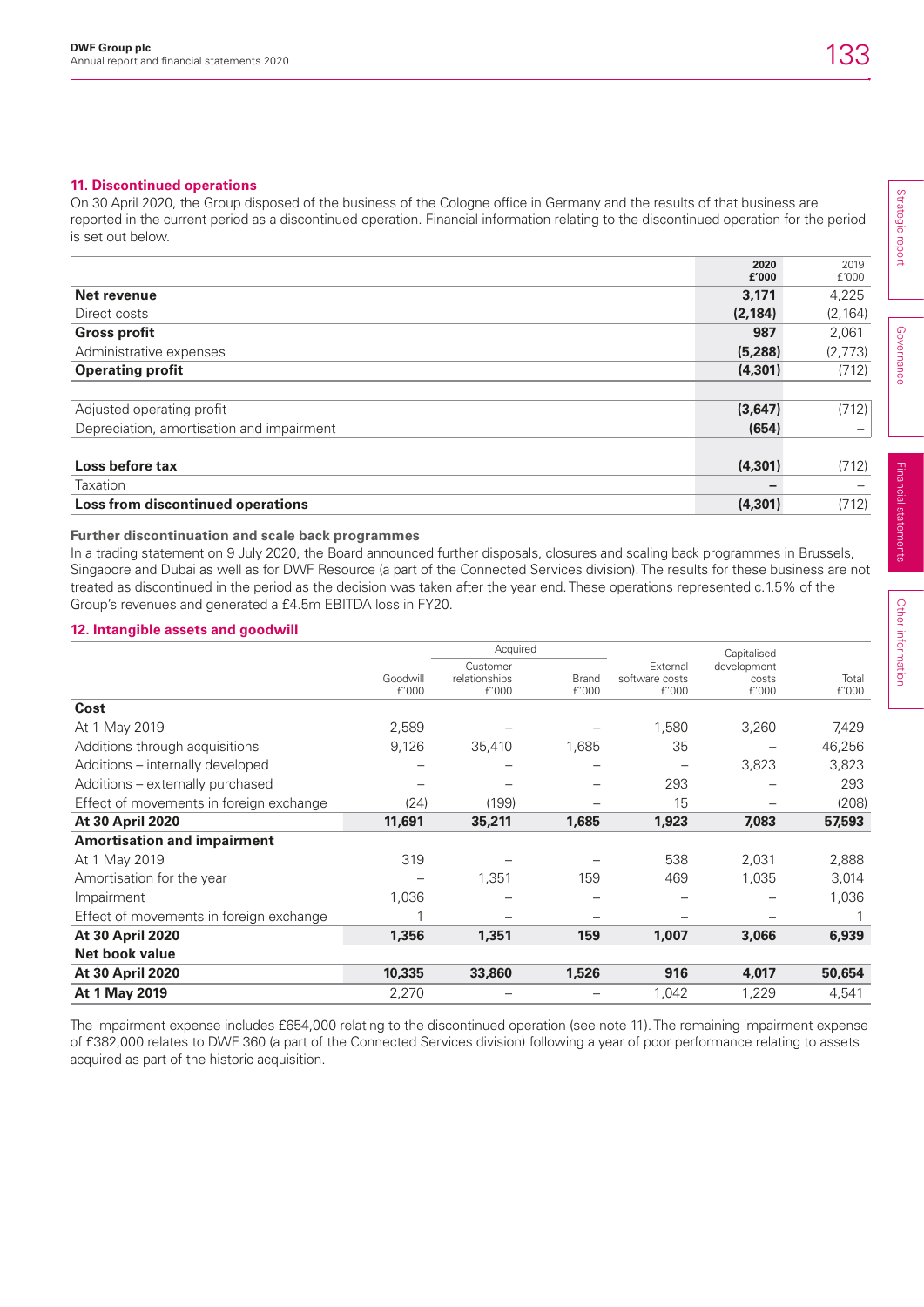## **12. Intangible assets and goodwill continued**

Individual intangible assets that are material to the financial statements are set out below:

- − Customer relationships Spain: Net book value at 30 April 2020 £24,898,000 (2019: £nil) remaining amortisation period is 9.6 years
- − Customer relationships Managed Services (Mindcrest): Net book value at 30 April 2020 £4,912,000 (2019: £nil) remaining amortisation period is 9.8 years
- − Customer relationships Poland: Net book value at 30 April 2020 £2,784,000 (2019: £nil) remaining amortisation period is 9.0 years
- − Customer relationships McDonald Johnson: Net book value at 30 April 2020 £1,463,000 (2019: £nil) remaining amortisation period is 9.6 years
- − Capitalised development costs Managed Services: Net book value at 30 April 2020 £1,600,000 (2019: £nil) remaining amortisation period is 3.0 years

|                                         |                   | Acquired                           |                       |                                     | Capitalised                   |                |
|-----------------------------------------|-------------------|------------------------------------|-----------------------|-------------------------------------|-------------------------------|----------------|
|                                         | Goodwill<br>f'000 | Customer<br>relationships<br>£'000 | <b>Brand</b><br>f'000 | External<br>software costs<br>f'000 | development<br>costs<br>f'000 | Total<br>£'000 |
| Cost                                    |                   |                                    |                       |                                     |                               |                |
| At 1 May 2018                           | 2,052             |                                    |                       | 943                                 | 2,679                         | 5,674          |
| Additions through acquisitions          | 535               |                                    |                       |                                     |                               | 535            |
| Additions - internally developed        |                   |                                    |                       |                                     | 581                           | 581            |
| Additions - externally purchased        |                   |                                    | —                     | 639                                 | $\overline{\phantom{0}}$      | 639            |
| Effect of movements in foreign exchange | 2                 |                                    | —                     | (2)                                 | -                             |                |
| At 30 April 2019                        | 2,589             |                                    | —                     | 1,580                               | 3,260                         | 7,429          |
| <b>Amortisation and impairment</b>      |                   |                                    |                       |                                     |                               |                |
| At 1 May 2018                           | 321               |                                    |                       | 152                                 | 1,400                         | 1,873          |
| Amortisation for the year               |                   |                                    |                       | 386                                 | 631                           | 1,017          |
| Effect of movements in foreign exchange | (2)               |                                    | —                     |                                     |                               | (2)            |
| <b>At 30 April 2019</b>                 | 319               |                                    | -                     | 538                                 | 2,031                         | 2,888          |
| <b>Net book value</b>                   |                   |                                    |                       |                                     |                               |                |
| <b>At 30 April 2019</b>                 | 2,270             |                                    |                       | 1,042                               | 1,229                         | 4,541          |
| At 1 May 2018                           | 1,731             |                                    |                       | 791                                 | 1,279                         | 3,801          |

The above capitalised development costs relate to the development of software used internally and as products for clients of the Group.

### **Goodwill**

Goodwill considered significant in comparison to the Group's total carrying amount of such assets have been allocated to cash generating units or Groups of cash generating units as follows:

|                                    | 2020   | 2019                     |
|------------------------------------|--------|--------------------------|
|                                    | £'000  | f'000                    |
| Managed Services                   | 9,126  | $\overline{\phantom{0}}$ |
| Other individually immaterial CGUs | 1.209  | 2.270                    |
|                                    | 10,335 | 2.270                    |

Goodwill arising on business combinations is not amortised but reviewed for impairment on an annual basis, or more frequently if there are indications that goodwill may be impaired. Impairment reviews were performed by comparing the carrying value of goodwill with the recoverable amount of the cash generating units ('CGU') to which goodwill has been allocated. Recoverable amounts for cash generating units are the higher of fair value less costs of disposal, and value in use. Recently acquired businesses are performing in line with the investment case approved by the Board.

The recoverable amounts of the CGUs are determined from value in use calculations. The calculations have been based on a discounted cash flow model covering a period of five years using forecast revenues and costs, extended to perpetuity. The inputs into the model appropriately consider the relevant market maturity and local factors. The first year of the forecast is established from the budget for FY21 which is underpinned by the business plan that has been signed off by the Board. The outer years have been included on a consistent basis with the Board approved strategy. In each case, the calculations use a growth rate of 2% and a pre-tax discount rate of 10-20%. These pre-tax discount rates reflect current market assessments for the time value of money and the risks associated with the CGUs as the Group manages its treasury function on a group-wide basis. The long-term growth rates used are based on management's expectations of future changes in the markets for each CGU.

Significant headroom exists for each CGU. No reasonable worst-case scenario gives rise to an impairment risk. On this basis, no sensitivity is disclosed.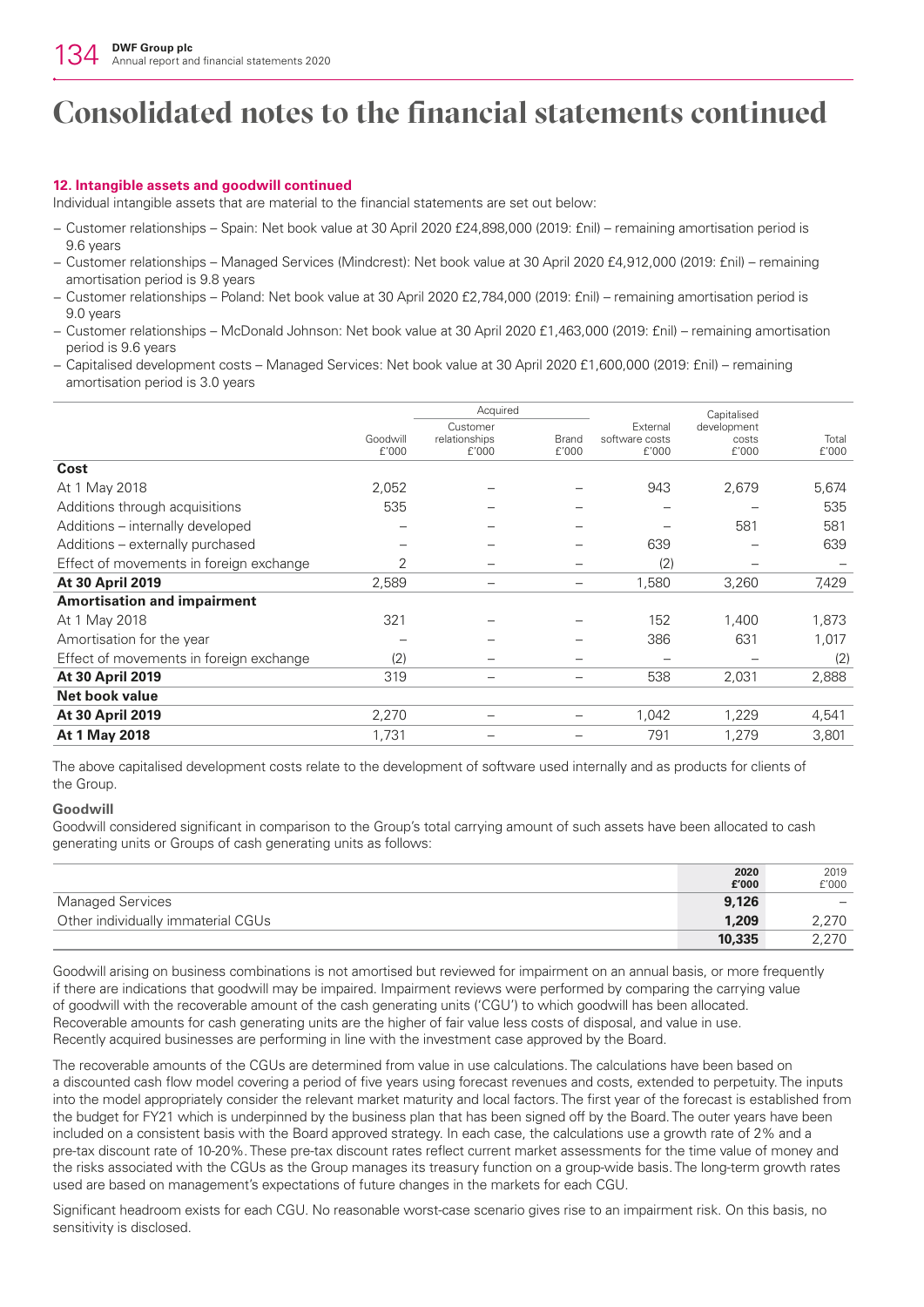## **13. Property, plant and equipment**

|                                         |                                |                                    | Office                                             |                                |                |
|-----------------------------------------|--------------------------------|------------------------------------|----------------------------------------------------|--------------------------------|----------------|
|                                         | Right-of-use<br>asset<br>£'000 | Leasehold<br>improvements<br>f'000 | equipment and<br>fixtures and<br>fittings<br>f'000 | Computer<br>equipment<br>f'000 | Total<br>£'000 |
| Cost                                    |                                |                                    |                                                    |                                |                |
| At 1 May 2019                           |                                | 16,230                             | 10,944                                             | 36,971                         | 64,145         |
| Adjustment on transition to IFRS 16     | 70,342                         |                                    |                                                    |                                | 70,342         |
| Additions through acquisitions          | 6,246                          | 324                                | 592                                                | 233                            | 7,395          |
| Additions                               | 4,649                          | 185                                | 751                                                | 2,584                          | 8,169          |
| Effect of movements in foreign exchange |                                | 43                                 | (5)                                                | 50                             | 88             |
| <b>At 30 April 2020</b>                 | 81,237                         | 16,782                             | 12,282                                             | 39,838                         | 150,139        |
| <b>Accumulated depreciation</b>         |                                |                                    |                                                    |                                |                |
| At 1 May 2019                           |                                | 11,665                             | 6,051                                              | 32,397                         | 50,113         |
| Charge for the year                     | 11,580                         | 1,071                              | 1,137                                              | 2,463                          | 16,251         |
| <b>At 30 April 2020</b>                 | 11,580                         | 12,736                             | 7,188                                              | 34,860                         | 66,364         |
| Net book value                          |                                |                                    |                                                    |                                |                |
| <b>At 30 April 2020</b>                 | 69,657                         | 4,046                              | 5,094                                              | 4,978                          | 83,775         |
| At 1 May 2019                           |                                | 4,565                              | 4,893                                              | 4,574                          | 14,032         |
|                                         |                                |                                    | Office                                             |                                |                |
|                                         |                                |                                    | equipment and                                      |                                |                |

|                                         |                          |                     | equipment and |                       |        |
|-----------------------------------------|--------------------------|---------------------|---------------|-----------------------|--------|
|                                         | Right-of-use             | Leasehold           | fixtures and  | Computer<br>equipment |        |
|                                         | asset                    | <i>improvements</i> | fittings      |                       | Total  |
|                                         | f'000                    | f'000               | f'000         | f'000                 | f'000  |
| Cost                                    |                          |                     |               |                       |        |
| At 1 May 2018                           |                          | 15,704              | 9,868         | 34,377                | 59,949 |
| Additions                               |                          | 540                 | 1,084         | 2,589                 | 4,213  |
| Effect of movements in foreign exchange |                          | (14)                | (8)           | 5                     | (17)   |
| <b>At 30 April 2019</b>                 | $\qquad \qquad -$        | 16,230              | 10,944        | 36,971                | 64,145 |
| <b>Accumulated depreciation</b>         |                          |                     |               |                       |        |
| At 1 May 2018                           | —                        | 10,624              | 5,281         | 29,860                | 45,765 |
| Charge for the year                     | $\overline{\phantom{m}}$ | 1.041               | 770           | 2,537                 | 4,348  |
| <b>At 30 April 2019</b>                 | $\qquad \qquad -$        | 11,665              | 6,051         | 32,397                | 50,113 |
| Net book value                          |                          |                     |               |                       |        |
| <b>At 30 April 2019</b>                 |                          | 4,565               | 4,893         | 4,574                 | 14,032 |
| At 1 May 2018                           |                          | 5,080               | 4,587         | 4,517                 | 14,184 |
|                                         |                          |                     |               |                       |        |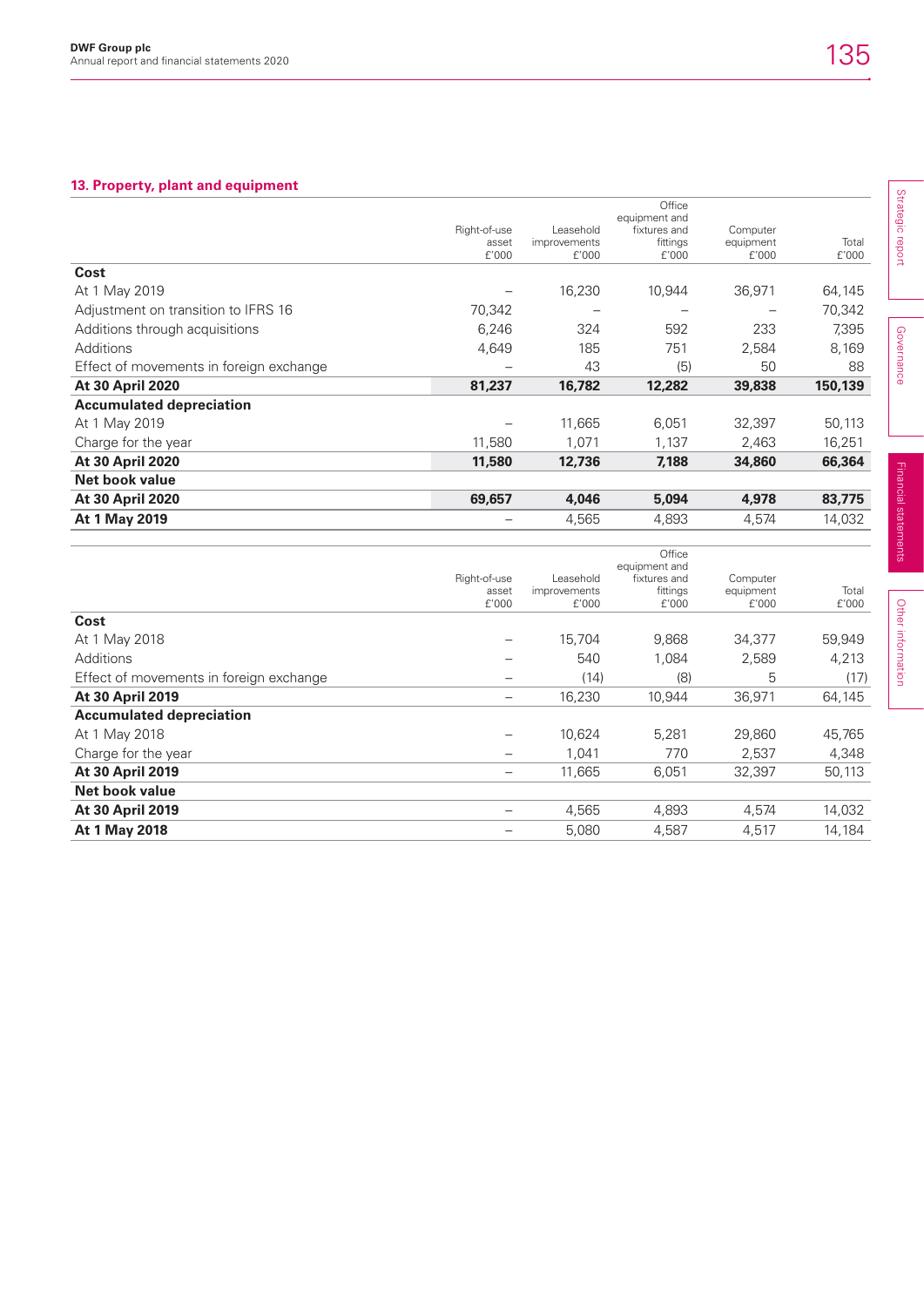## **14. Investments**

|                                         | 2020  | 2019  |
|-----------------------------------------|-------|-------|
|                                         | £'000 | £'000 |
| Investments                             |       |       |
| At the start and at the end of the year | 254   | 254   |

The Group holds a £204,000 investment (10% interest) in Dealscoper Limited and £50,000 investment (<0.1% interest) in Mercantile Ports and Logistics Limited; these are deemed to be approximate to the investment's fair value based on management information available. The Group has investments in the following undertakings, all are held as ordinary shares:

|                                                          |                    | Principal place |                    | Proportion   |
|----------------------------------------------------------|--------------------|-----------------|--------------------|--------------|
| <b>Subsidiaries</b>                                      | Registered address | of business     | Nature of business | of ownership |
| <b>Direct</b>                                            |                    |                 |                    |              |
| DWF Holdings Limited                                     | Ť                  | UK              | Investment holding | 100%         |
| DWF Group (US) LLC <sup>4</sup>                          | <b>xxviii</b>      | <b>USA</b>      | Investment holding | 100%         |
| <b>Indirect</b>                                          |                    |                 |                    |              |
| DWF (TG) Limited <sup>4</sup>                            |                    | UK              | Investment holding | Note 1       |
| <b>DWF LLP</b>                                           |                    | UK              | Legal services     | Note 2       |
| DWF Law LLP                                              |                    | UK              | Legal services     | Note 1       |
| DWF (NI) LLP                                             | ii                 | UK              | Legal services     | Note 2       |
| Vueity Limited                                           |                    | UK              | Connected services | Note 1       |
| DWF Costs Limited <sup>4</sup>                           |                    | UK              | Connected services | Note 1       |
| DWF Claims Limited <sup>4</sup>                          |                    | UK              | Connected services | Note 1       |
| DWF Advocacy Limited <sup>4</sup>                        |                    | UK              | Connected services | Note 1       |
| DWF Forensic Limited <sup>4</sup>                        |                    | UK              | Connected services | Note 1       |
| DWF Ventures Limited <sup>4</sup>                        |                    | UK              | Connected services | Note 1       |
| DWF Adjusting Limited <sup>4</sup>                       |                    | UK              | Connected services | Note 1       |
| DWF Resource Limited <sup>4</sup>                        |                    | UK              | Connected services | Note 1       |
| DWF Connected Services Holdings Ltd <sup>4</sup>         |                    | UK              | Connected services | Note 1       |
| DWF Company Secretarial Services Limited <sup>3</sup>    |                    | UK              | Connected services | Note 2       |
| Greyfern Law Limited <sup>3</sup>                        |                    | UK              | Connected services | Note 2       |
| Davies Wallis Foyster Limited                            |                    | UK              | Non-trading        | Note 2       |
| Davies Wallis (unlimited) <sup>1</sup>                   |                    | UK              | Dormant            | Note 2       |
| DWF Solicitors Limited <sup>1</sup>                      |                    | UK              | Dormant            | Note 2       |
| DWF (Trustee) Limited <sup>1</sup>                       |                    | UK              | Dormant            | Note 2       |
| DWF Nominees Limited <sup>1</sup>                        |                    | UK              | Dormant            | Note 2       |
| Resolution Law Limited <sup>1</sup>                      |                    | UK              | Dormant            | Note 1       |
| DWF Middle East Group LLP <sup>1</sup>                   |                    | UK              | Dormant            | Note 1       |
| DWF (Nominees) 2013 Limited <sup>1</sup>                 |                    | UK              | Dormant            | Note 2       |
| Harborne Road Nominees Limited <sup>1</sup>              |                    | UK              | Dormant            | Note 2       |
| DWF Connected Services Limited <sup>4</sup>              |                    | UK              | Dormant            | Note 2       |
| DWF Connected Services Group Limited <sup>3</sup>        |                    | UK              | Non-trading        | Note 1       |
| Newco 4736 Limited <sup>4</sup>                          |                    | UK              | Dormant            | Note 1       |
| Bailford Trustees Limited <sup>1</sup>                   | iii                | UK              | Dormant            | Note 2       |
| Bailford EBT Trustees Limited <sup>1</sup>               | iii                | UK              | Dormant            | Note 2       |
| DWF Trustee (Scotland) Limited <sup>1</sup>              | iii                | UK              | Dormant            | Note 2       |
| DWF Directors (Scotland) Limited <sup>1</sup>            | iii                | UK              | Dormant            | Note 2       |
| DWF Secretarial Services (Scotland) Limited <sup>1</sup> | iii                | UK              | Dormant            | Note 2       |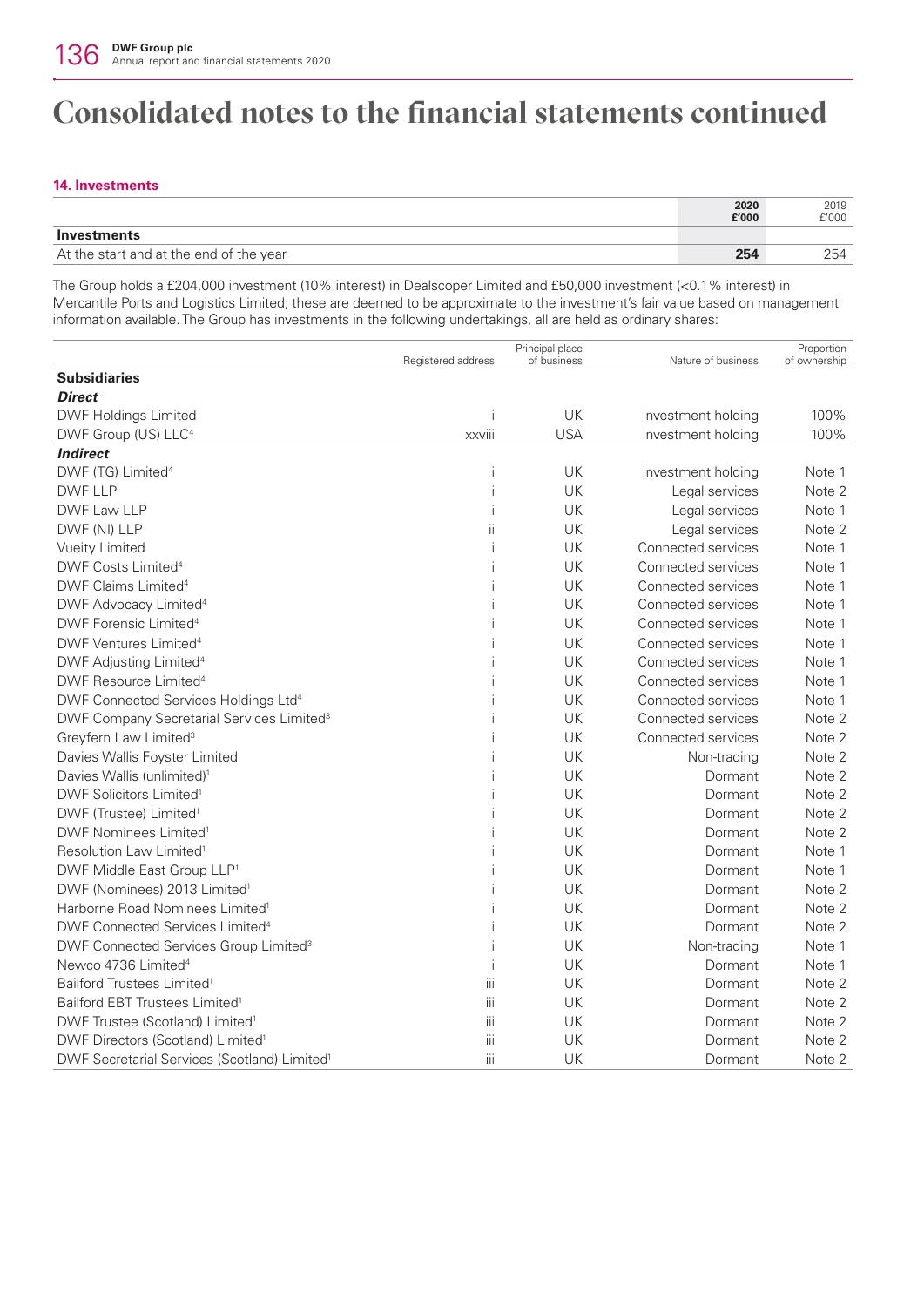| Strategic report<br><b>Indirect continued</b><br><b>DWF Pension Trustees Limited</b><br>UK<br>Dormant<br>Note 2<br>İV<br>UK<br>DWF 360 Limited<br>Software provider<br>Note 1<br>Ť<br>UK<br>EBT<br><b>Trustees</b><br>Note 3<br>V<br><b>RST</b><br>UK<br>Note 3<br><b>Trustees</b><br>$\vee$<br>DWF (France) AARPI <sup>2</sup><br>Legal services<br>Note 2<br>vi<br>France<br>Governance<br>DWF Claims (France) SAS<br>Connected services<br>Note 1<br>vi<br>France<br>DWF Holding GbR<br>vii<br>Investment holding<br>Note 2<br>Germany<br>viii<br>DWF Germany RmbH<br>Legal services<br>Note 2<br>Germany<br>DWF LLP Studio Legale Associato<br>Legal services<br>Italy<br>Note 2<br>ix<br>Connected services<br>DWF Claims (Italy) S.r.L.<br>ix<br>Note 1<br>Italy<br><b>DWF</b><br>ROI<br>Legal services<br>Note 2<br>X<br>ROI<br>DWF Claims (Ireland) Limited<br>Connected services<br>Note 1<br>$\boldsymbol{\mathsf{X}}$<br>ROI<br>DWF Dublin Secretarial Limited <sup>1</sup><br>Dormant<br>Note 2<br>X<br>Financial statements<br>DWF Poland Holdings Sp. z o.o.<br>Poland<br>Investment holding<br>Note 1<br>xxi<br>Poland<br>DWF Poland Jamka sp.k<br>Legal services<br>Note 1<br>xxi<br>DWF Spain S.L.P. <sup>4</sup><br>Spain<br>Investment holding<br>Note 1<br><b>XXVI</b><br>Rousaud Costas Duran S.L.P.U.<br>Spain<br>Legal services<br>Note 1<br><b>XXVI</b><br>Rousaud Costas Duran Abogados S.L.P.U.<br>Spain<br>Legal services<br>Note 1<br>XXV<br>Rousaud Costas Duran Concursal S.L.P.<br>Spain<br>Legal services<br>Note 1<br><b>XXVI</b><br>Rousaud Costas Duran Valencia S.L.P.U.<br>Spain<br>Legal services<br>Note 1<br><b>XXVII</b><br>Other information<br>RCD Tax & Legal Advisors S.L.P.U.<br>Spain<br>Legal services<br>Note 1<br>xxvi<br>Gestart Assessors S.L.U.<br>Spain<br>Legal services<br>Note 1<br><b>XXVi</b><br>Gestart Asesoramiento Empresarial S.L.U.<br>Spain<br>Legal services<br>Note 1<br><b>XXV</b><br>Australia<br>DWF Law Australia Pty Limited<br>Legal services<br>Note 1<br>Xİ<br>DWF Australia Holdings Pty Ltd<br>Australia<br>Legal services<br>Note 1<br>Xİ<br>Australia<br>Connected services<br>DWF Claims (Australia) Pty Limited<br>Note 1<br>xii<br>DWF Adjusting (Australia) Pty Limited<br>Australia<br>Connected services<br>xii<br>Note 1<br>DWF Claims (Canada) Limited<br>xiii<br>Canada<br>Connected services<br>Note 1<br>Canada<br>Connected services<br>DWF Adjusting (Canada) Limited<br>xiii<br>Note 1<br>DWF Compliance (Singapore) Pte Limited<br>Connected services<br>Note 1<br>Singapore<br>XİV<br>Triton Global Claims (Asia) Pte Limited<br>Note 1<br>Singapore<br>Dormant<br>XV<br>Triton Global Claims (HK) Pty Limited<br>Hong Kong<br>Dormant<br>Note 1<br>XVİ<br>DWF (Middle East) LLP<br><b>UAE</b><br>xvii<br>Legal services<br>Note 1<br><b>USA</b><br>Mindcrest Inc. <sup>2</sup><br>Legal services<br>100%<br>xxii<br>xxiii<br>India<br>100%<br>Mindcrest (India) Private Limited<br>Legal services<br>Mindcrest (UK) Limited <sup>2</sup><br>UK<br>Legal services<br>100%<br>xxiv<br><b>USA</b><br>DWF Claims (USA) LLC<br>xviii<br>Connected services<br>Note 1<br>UK<br>Connected services<br><b>Moat Pensions Limited</b><br>j<br>Note 2<br><b>Other Investments</b><br>Dealscoper Limited<br>UK<br>Software provider<br>10%<br>$x$ ix |                                      |                        | Principal place |                    | Proportion   |  |
|-------------------------------------------------------------------------------------------------------------------------------------------------------------------------------------------------------------------------------------------------------------------------------------------------------------------------------------------------------------------------------------------------------------------------------------------------------------------------------------------------------------------------------------------------------------------------------------------------------------------------------------------------------------------------------------------------------------------------------------------------------------------------------------------------------------------------------------------------------------------------------------------------------------------------------------------------------------------------------------------------------------------------------------------------------------------------------------------------------------------------------------------------------------------------------------------------------------------------------------------------------------------------------------------------------------------------------------------------------------------------------------------------------------------------------------------------------------------------------------------------------------------------------------------------------------------------------------------------------------------------------------------------------------------------------------------------------------------------------------------------------------------------------------------------------------------------------------------------------------------------------------------------------------------------------------------------------------------------------------------------------------------------------------------------------------------------------------------------------------------------------------------------------------------------------------------------------------------------------------------------------------------------------------------------------------------------------------------------------------------------------------------------------------------------------------------------------------------------------------------------------------------------------------------------------------------------------------------------------------------------------------------------------------------------------------------------------------------------------------------------------------------------------------------------------------------------------------------------------------------------------------------------------------------------------------------------------------------------------------------------------------------------------------------------------------------------------------------------------------------------------------------------------------------------------------------------------------------------------------------------------------------------------------------------------------------------------------------|--------------------------------------|------------------------|-----------------|--------------------|--------------|--|
|                                                                                                                                                                                                                                                                                                                                                                                                                                                                                                                                                                                                                                                                                                                                                                                                                                                                                                                                                                                                                                                                                                                                                                                                                                                                                                                                                                                                                                                                                                                                                                                                                                                                                                                                                                                                                                                                                                                                                                                                                                                                                                                                                                                                                                                                                                                                                                                                                                                                                                                                                                                                                                                                                                                                                                                                                                                                                                                                                                                                                                                                                                                                                                                                                                                                                                                                           |                                      | Registered address     | of business     | Nature of business | of ownership |  |
|                                                                                                                                                                                                                                                                                                                                                                                                                                                                                                                                                                                                                                                                                                                                                                                                                                                                                                                                                                                                                                                                                                                                                                                                                                                                                                                                                                                                                                                                                                                                                                                                                                                                                                                                                                                                                                                                                                                                                                                                                                                                                                                                                                                                                                                                                                                                                                                                                                                                                                                                                                                                                                                                                                                                                                                                                                                                                                                                                                                                                                                                                                                                                                                                                                                                                                                                           |                                      |                        |                 |                    |              |  |
|                                                                                                                                                                                                                                                                                                                                                                                                                                                                                                                                                                                                                                                                                                                                                                                                                                                                                                                                                                                                                                                                                                                                                                                                                                                                                                                                                                                                                                                                                                                                                                                                                                                                                                                                                                                                                                                                                                                                                                                                                                                                                                                                                                                                                                                                                                                                                                                                                                                                                                                                                                                                                                                                                                                                                                                                                                                                                                                                                                                                                                                                                                                                                                                                                                                                                                                                           |                                      |                        |                 |                    |              |  |
|                                                                                                                                                                                                                                                                                                                                                                                                                                                                                                                                                                                                                                                                                                                                                                                                                                                                                                                                                                                                                                                                                                                                                                                                                                                                                                                                                                                                                                                                                                                                                                                                                                                                                                                                                                                                                                                                                                                                                                                                                                                                                                                                                                                                                                                                                                                                                                                                                                                                                                                                                                                                                                                                                                                                                                                                                                                                                                                                                                                                                                                                                                                                                                                                                                                                                                                                           |                                      |                        |                 |                    |              |  |
|                                                                                                                                                                                                                                                                                                                                                                                                                                                                                                                                                                                                                                                                                                                                                                                                                                                                                                                                                                                                                                                                                                                                                                                                                                                                                                                                                                                                                                                                                                                                                                                                                                                                                                                                                                                                                                                                                                                                                                                                                                                                                                                                                                                                                                                                                                                                                                                                                                                                                                                                                                                                                                                                                                                                                                                                                                                                                                                                                                                                                                                                                                                                                                                                                                                                                                                                           |                                      |                        |                 |                    |              |  |
|                                                                                                                                                                                                                                                                                                                                                                                                                                                                                                                                                                                                                                                                                                                                                                                                                                                                                                                                                                                                                                                                                                                                                                                                                                                                                                                                                                                                                                                                                                                                                                                                                                                                                                                                                                                                                                                                                                                                                                                                                                                                                                                                                                                                                                                                                                                                                                                                                                                                                                                                                                                                                                                                                                                                                                                                                                                                                                                                                                                                                                                                                                                                                                                                                                                                                                                                           |                                      |                        |                 |                    |              |  |
|                                                                                                                                                                                                                                                                                                                                                                                                                                                                                                                                                                                                                                                                                                                                                                                                                                                                                                                                                                                                                                                                                                                                                                                                                                                                                                                                                                                                                                                                                                                                                                                                                                                                                                                                                                                                                                                                                                                                                                                                                                                                                                                                                                                                                                                                                                                                                                                                                                                                                                                                                                                                                                                                                                                                                                                                                                                                                                                                                                                                                                                                                                                                                                                                                                                                                                                                           |                                      |                        |                 |                    |              |  |
|                                                                                                                                                                                                                                                                                                                                                                                                                                                                                                                                                                                                                                                                                                                                                                                                                                                                                                                                                                                                                                                                                                                                                                                                                                                                                                                                                                                                                                                                                                                                                                                                                                                                                                                                                                                                                                                                                                                                                                                                                                                                                                                                                                                                                                                                                                                                                                                                                                                                                                                                                                                                                                                                                                                                                                                                                                                                                                                                                                                                                                                                                                                                                                                                                                                                                                                                           |                                      |                        |                 |                    |              |  |
|                                                                                                                                                                                                                                                                                                                                                                                                                                                                                                                                                                                                                                                                                                                                                                                                                                                                                                                                                                                                                                                                                                                                                                                                                                                                                                                                                                                                                                                                                                                                                                                                                                                                                                                                                                                                                                                                                                                                                                                                                                                                                                                                                                                                                                                                                                                                                                                                                                                                                                                                                                                                                                                                                                                                                                                                                                                                                                                                                                                                                                                                                                                                                                                                                                                                                                                                           |                                      |                        |                 |                    |              |  |
|                                                                                                                                                                                                                                                                                                                                                                                                                                                                                                                                                                                                                                                                                                                                                                                                                                                                                                                                                                                                                                                                                                                                                                                                                                                                                                                                                                                                                                                                                                                                                                                                                                                                                                                                                                                                                                                                                                                                                                                                                                                                                                                                                                                                                                                                                                                                                                                                                                                                                                                                                                                                                                                                                                                                                                                                                                                                                                                                                                                                                                                                                                                                                                                                                                                                                                                                           |                                      |                        |                 |                    |              |  |
|                                                                                                                                                                                                                                                                                                                                                                                                                                                                                                                                                                                                                                                                                                                                                                                                                                                                                                                                                                                                                                                                                                                                                                                                                                                                                                                                                                                                                                                                                                                                                                                                                                                                                                                                                                                                                                                                                                                                                                                                                                                                                                                                                                                                                                                                                                                                                                                                                                                                                                                                                                                                                                                                                                                                                                                                                                                                                                                                                                                                                                                                                                                                                                                                                                                                                                                                           |                                      |                        |                 |                    |              |  |
|                                                                                                                                                                                                                                                                                                                                                                                                                                                                                                                                                                                                                                                                                                                                                                                                                                                                                                                                                                                                                                                                                                                                                                                                                                                                                                                                                                                                                                                                                                                                                                                                                                                                                                                                                                                                                                                                                                                                                                                                                                                                                                                                                                                                                                                                                                                                                                                                                                                                                                                                                                                                                                                                                                                                                                                                                                                                                                                                                                                                                                                                                                                                                                                                                                                                                                                                           |                                      |                        |                 |                    |              |  |
|                                                                                                                                                                                                                                                                                                                                                                                                                                                                                                                                                                                                                                                                                                                                                                                                                                                                                                                                                                                                                                                                                                                                                                                                                                                                                                                                                                                                                                                                                                                                                                                                                                                                                                                                                                                                                                                                                                                                                                                                                                                                                                                                                                                                                                                                                                                                                                                                                                                                                                                                                                                                                                                                                                                                                                                                                                                                                                                                                                                                                                                                                                                                                                                                                                                                                                                                           |                                      |                        |                 |                    |              |  |
|                                                                                                                                                                                                                                                                                                                                                                                                                                                                                                                                                                                                                                                                                                                                                                                                                                                                                                                                                                                                                                                                                                                                                                                                                                                                                                                                                                                                                                                                                                                                                                                                                                                                                                                                                                                                                                                                                                                                                                                                                                                                                                                                                                                                                                                                                                                                                                                                                                                                                                                                                                                                                                                                                                                                                                                                                                                                                                                                                                                                                                                                                                                                                                                                                                                                                                                                           |                                      |                        |                 |                    |              |  |
|                                                                                                                                                                                                                                                                                                                                                                                                                                                                                                                                                                                                                                                                                                                                                                                                                                                                                                                                                                                                                                                                                                                                                                                                                                                                                                                                                                                                                                                                                                                                                                                                                                                                                                                                                                                                                                                                                                                                                                                                                                                                                                                                                                                                                                                                                                                                                                                                                                                                                                                                                                                                                                                                                                                                                                                                                                                                                                                                                                                                                                                                                                                                                                                                                                                                                                                                           |                                      |                        |                 |                    |              |  |
|                                                                                                                                                                                                                                                                                                                                                                                                                                                                                                                                                                                                                                                                                                                                                                                                                                                                                                                                                                                                                                                                                                                                                                                                                                                                                                                                                                                                                                                                                                                                                                                                                                                                                                                                                                                                                                                                                                                                                                                                                                                                                                                                                                                                                                                                                                                                                                                                                                                                                                                                                                                                                                                                                                                                                                                                                                                                                                                                                                                                                                                                                                                                                                                                                                                                                                                                           |                                      |                        |                 |                    |              |  |
|                                                                                                                                                                                                                                                                                                                                                                                                                                                                                                                                                                                                                                                                                                                                                                                                                                                                                                                                                                                                                                                                                                                                                                                                                                                                                                                                                                                                                                                                                                                                                                                                                                                                                                                                                                                                                                                                                                                                                                                                                                                                                                                                                                                                                                                                                                                                                                                                                                                                                                                                                                                                                                                                                                                                                                                                                                                                                                                                                                                                                                                                                                                                                                                                                                                                                                                                           |                                      |                        |                 |                    |              |  |
|                                                                                                                                                                                                                                                                                                                                                                                                                                                                                                                                                                                                                                                                                                                                                                                                                                                                                                                                                                                                                                                                                                                                                                                                                                                                                                                                                                                                                                                                                                                                                                                                                                                                                                                                                                                                                                                                                                                                                                                                                                                                                                                                                                                                                                                                                                                                                                                                                                                                                                                                                                                                                                                                                                                                                                                                                                                                                                                                                                                                                                                                                                                                                                                                                                                                                                                                           |                                      |                        |                 |                    |              |  |
|                                                                                                                                                                                                                                                                                                                                                                                                                                                                                                                                                                                                                                                                                                                                                                                                                                                                                                                                                                                                                                                                                                                                                                                                                                                                                                                                                                                                                                                                                                                                                                                                                                                                                                                                                                                                                                                                                                                                                                                                                                                                                                                                                                                                                                                                                                                                                                                                                                                                                                                                                                                                                                                                                                                                                                                                                                                                                                                                                                                                                                                                                                                                                                                                                                                                                                                                           |                                      |                        |                 |                    |              |  |
|                                                                                                                                                                                                                                                                                                                                                                                                                                                                                                                                                                                                                                                                                                                                                                                                                                                                                                                                                                                                                                                                                                                                                                                                                                                                                                                                                                                                                                                                                                                                                                                                                                                                                                                                                                                                                                                                                                                                                                                                                                                                                                                                                                                                                                                                                                                                                                                                                                                                                                                                                                                                                                                                                                                                                                                                                                                                                                                                                                                                                                                                                                                                                                                                                                                                                                                                           |                                      |                        |                 |                    |              |  |
|                                                                                                                                                                                                                                                                                                                                                                                                                                                                                                                                                                                                                                                                                                                                                                                                                                                                                                                                                                                                                                                                                                                                                                                                                                                                                                                                                                                                                                                                                                                                                                                                                                                                                                                                                                                                                                                                                                                                                                                                                                                                                                                                                                                                                                                                                                                                                                                                                                                                                                                                                                                                                                                                                                                                                                                                                                                                                                                                                                                                                                                                                                                                                                                                                                                                                                                                           |                                      |                        |                 |                    |              |  |
|                                                                                                                                                                                                                                                                                                                                                                                                                                                                                                                                                                                                                                                                                                                                                                                                                                                                                                                                                                                                                                                                                                                                                                                                                                                                                                                                                                                                                                                                                                                                                                                                                                                                                                                                                                                                                                                                                                                                                                                                                                                                                                                                                                                                                                                                                                                                                                                                                                                                                                                                                                                                                                                                                                                                                                                                                                                                                                                                                                                                                                                                                                                                                                                                                                                                                                                                           |                                      |                        |                 |                    |              |  |
|                                                                                                                                                                                                                                                                                                                                                                                                                                                                                                                                                                                                                                                                                                                                                                                                                                                                                                                                                                                                                                                                                                                                                                                                                                                                                                                                                                                                                                                                                                                                                                                                                                                                                                                                                                                                                                                                                                                                                                                                                                                                                                                                                                                                                                                                                                                                                                                                                                                                                                                                                                                                                                                                                                                                                                                                                                                                                                                                                                                                                                                                                                                                                                                                                                                                                                                                           |                                      |                        |                 |                    |              |  |
|                                                                                                                                                                                                                                                                                                                                                                                                                                                                                                                                                                                                                                                                                                                                                                                                                                                                                                                                                                                                                                                                                                                                                                                                                                                                                                                                                                                                                                                                                                                                                                                                                                                                                                                                                                                                                                                                                                                                                                                                                                                                                                                                                                                                                                                                                                                                                                                                                                                                                                                                                                                                                                                                                                                                                                                                                                                                                                                                                                                                                                                                                                                                                                                                                                                                                                                                           |                                      |                        |                 |                    |              |  |
|                                                                                                                                                                                                                                                                                                                                                                                                                                                                                                                                                                                                                                                                                                                                                                                                                                                                                                                                                                                                                                                                                                                                                                                                                                                                                                                                                                                                                                                                                                                                                                                                                                                                                                                                                                                                                                                                                                                                                                                                                                                                                                                                                                                                                                                                                                                                                                                                                                                                                                                                                                                                                                                                                                                                                                                                                                                                                                                                                                                                                                                                                                                                                                                                                                                                                                                                           |                                      |                        |                 |                    |              |  |
|                                                                                                                                                                                                                                                                                                                                                                                                                                                                                                                                                                                                                                                                                                                                                                                                                                                                                                                                                                                                                                                                                                                                                                                                                                                                                                                                                                                                                                                                                                                                                                                                                                                                                                                                                                                                                                                                                                                                                                                                                                                                                                                                                                                                                                                                                                                                                                                                                                                                                                                                                                                                                                                                                                                                                                                                                                                                                                                                                                                                                                                                                                                                                                                                                                                                                                                                           |                                      |                        |                 |                    |              |  |
|                                                                                                                                                                                                                                                                                                                                                                                                                                                                                                                                                                                                                                                                                                                                                                                                                                                                                                                                                                                                                                                                                                                                                                                                                                                                                                                                                                                                                                                                                                                                                                                                                                                                                                                                                                                                                                                                                                                                                                                                                                                                                                                                                                                                                                                                                                                                                                                                                                                                                                                                                                                                                                                                                                                                                                                                                                                                                                                                                                                                                                                                                                                                                                                                                                                                                                                                           |                                      |                        |                 |                    |              |  |
|                                                                                                                                                                                                                                                                                                                                                                                                                                                                                                                                                                                                                                                                                                                                                                                                                                                                                                                                                                                                                                                                                                                                                                                                                                                                                                                                                                                                                                                                                                                                                                                                                                                                                                                                                                                                                                                                                                                                                                                                                                                                                                                                                                                                                                                                                                                                                                                                                                                                                                                                                                                                                                                                                                                                                                                                                                                                                                                                                                                                                                                                                                                                                                                                                                                                                                                                           |                                      |                        |                 |                    |              |  |
|                                                                                                                                                                                                                                                                                                                                                                                                                                                                                                                                                                                                                                                                                                                                                                                                                                                                                                                                                                                                                                                                                                                                                                                                                                                                                                                                                                                                                                                                                                                                                                                                                                                                                                                                                                                                                                                                                                                                                                                                                                                                                                                                                                                                                                                                                                                                                                                                                                                                                                                                                                                                                                                                                                                                                                                                                                                                                                                                                                                                                                                                                                                                                                                                                                                                                                                                           |                                      |                        |                 |                    |              |  |
|                                                                                                                                                                                                                                                                                                                                                                                                                                                                                                                                                                                                                                                                                                                                                                                                                                                                                                                                                                                                                                                                                                                                                                                                                                                                                                                                                                                                                                                                                                                                                                                                                                                                                                                                                                                                                                                                                                                                                                                                                                                                                                                                                                                                                                                                                                                                                                                                                                                                                                                                                                                                                                                                                                                                                                                                                                                                                                                                                                                                                                                                                                                                                                                                                                                                                                                                           |                                      |                        |                 |                    |              |  |
|                                                                                                                                                                                                                                                                                                                                                                                                                                                                                                                                                                                                                                                                                                                                                                                                                                                                                                                                                                                                                                                                                                                                                                                                                                                                                                                                                                                                                                                                                                                                                                                                                                                                                                                                                                                                                                                                                                                                                                                                                                                                                                                                                                                                                                                                                                                                                                                                                                                                                                                                                                                                                                                                                                                                                                                                                                                                                                                                                                                                                                                                                                                                                                                                                                                                                                                                           |                                      |                        |                 |                    |              |  |
|                                                                                                                                                                                                                                                                                                                                                                                                                                                                                                                                                                                                                                                                                                                                                                                                                                                                                                                                                                                                                                                                                                                                                                                                                                                                                                                                                                                                                                                                                                                                                                                                                                                                                                                                                                                                                                                                                                                                                                                                                                                                                                                                                                                                                                                                                                                                                                                                                                                                                                                                                                                                                                                                                                                                                                                                                                                                                                                                                                                                                                                                                                                                                                                                                                                                                                                                           |                                      |                        |                 |                    |              |  |
|                                                                                                                                                                                                                                                                                                                                                                                                                                                                                                                                                                                                                                                                                                                                                                                                                                                                                                                                                                                                                                                                                                                                                                                                                                                                                                                                                                                                                                                                                                                                                                                                                                                                                                                                                                                                                                                                                                                                                                                                                                                                                                                                                                                                                                                                                                                                                                                                                                                                                                                                                                                                                                                                                                                                                                                                                                                                                                                                                                                                                                                                                                                                                                                                                                                                                                                                           |                                      |                        |                 |                    |              |  |
|                                                                                                                                                                                                                                                                                                                                                                                                                                                                                                                                                                                                                                                                                                                                                                                                                                                                                                                                                                                                                                                                                                                                                                                                                                                                                                                                                                                                                                                                                                                                                                                                                                                                                                                                                                                                                                                                                                                                                                                                                                                                                                                                                                                                                                                                                                                                                                                                                                                                                                                                                                                                                                                                                                                                                                                                                                                                                                                                                                                                                                                                                                                                                                                                                                                                                                                                           |                                      |                        |                 |                    |              |  |
|                                                                                                                                                                                                                                                                                                                                                                                                                                                                                                                                                                                                                                                                                                                                                                                                                                                                                                                                                                                                                                                                                                                                                                                                                                                                                                                                                                                                                                                                                                                                                                                                                                                                                                                                                                                                                                                                                                                                                                                                                                                                                                                                                                                                                                                                                                                                                                                                                                                                                                                                                                                                                                                                                                                                                                                                                                                                                                                                                                                                                                                                                                                                                                                                                                                                                                                                           |                                      |                        |                 |                    |              |  |
|                                                                                                                                                                                                                                                                                                                                                                                                                                                                                                                                                                                                                                                                                                                                                                                                                                                                                                                                                                                                                                                                                                                                                                                                                                                                                                                                                                                                                                                                                                                                                                                                                                                                                                                                                                                                                                                                                                                                                                                                                                                                                                                                                                                                                                                                                                                                                                                                                                                                                                                                                                                                                                                                                                                                                                                                                                                                                                                                                                                                                                                                                                                                                                                                                                                                                                                                           |                                      |                        |                 |                    |              |  |
|                                                                                                                                                                                                                                                                                                                                                                                                                                                                                                                                                                                                                                                                                                                                                                                                                                                                                                                                                                                                                                                                                                                                                                                                                                                                                                                                                                                                                                                                                                                                                                                                                                                                                                                                                                                                                                                                                                                                                                                                                                                                                                                                                                                                                                                                                                                                                                                                                                                                                                                                                                                                                                                                                                                                                                                                                                                                                                                                                                                                                                                                                                                                                                                                                                                                                                                                           |                                      |                        |                 |                    |              |  |
|                                                                                                                                                                                                                                                                                                                                                                                                                                                                                                                                                                                                                                                                                                                                                                                                                                                                                                                                                                                                                                                                                                                                                                                                                                                                                                                                                                                                                                                                                                                                                                                                                                                                                                                                                                                                                                                                                                                                                                                                                                                                                                                                                                                                                                                                                                                                                                                                                                                                                                                                                                                                                                                                                                                                                                                                                                                                                                                                                                                                                                                                                                                                                                                                                                                                                                                                           |                                      |                        |                 |                    |              |  |
|                                                                                                                                                                                                                                                                                                                                                                                                                                                                                                                                                                                                                                                                                                                                                                                                                                                                                                                                                                                                                                                                                                                                                                                                                                                                                                                                                                                                                                                                                                                                                                                                                                                                                                                                                                                                                                                                                                                                                                                                                                                                                                                                                                                                                                                                                                                                                                                                                                                                                                                                                                                                                                                                                                                                                                                                                                                                                                                                                                                                                                                                                                                                                                                                                                                                                                                                           |                                      |                        |                 |                    |              |  |
|                                                                                                                                                                                                                                                                                                                                                                                                                                                                                                                                                                                                                                                                                                                                                                                                                                                                                                                                                                                                                                                                                                                                                                                                                                                                                                                                                                                                                                                                                                                                                                                                                                                                                                                                                                                                                                                                                                                                                                                                                                                                                                                                                                                                                                                                                                                                                                                                                                                                                                                                                                                                                                                                                                                                                                                                                                                                                                                                                                                                                                                                                                                                                                                                                                                                                                                                           |                                      |                        |                 |                    |              |  |
|                                                                                                                                                                                                                                                                                                                                                                                                                                                                                                                                                                                                                                                                                                                                                                                                                                                                                                                                                                                                                                                                                                                                                                                                                                                                                                                                                                                                                                                                                                                                                                                                                                                                                                                                                                                                                                                                                                                                                                                                                                                                                                                                                                                                                                                                                                                                                                                                                                                                                                                                                                                                                                                                                                                                                                                                                                                                                                                                                                                                                                                                                                                                                                                                                                                                                                                                           |                                      |                        |                 |                    |              |  |
|                                                                                                                                                                                                                                                                                                                                                                                                                                                                                                                                                                                                                                                                                                                                                                                                                                                                                                                                                                                                                                                                                                                                                                                                                                                                                                                                                                                                                                                                                                                                                                                                                                                                                                                                                                                                                                                                                                                                                                                                                                                                                                                                                                                                                                                                                                                                                                                                                                                                                                                                                                                                                                                                                                                                                                                                                                                                                                                                                                                                                                                                                                                                                                                                                                                                                                                                           |                                      |                        |                 |                    |              |  |
|                                                                                                                                                                                                                                                                                                                                                                                                                                                                                                                                                                                                                                                                                                                                                                                                                                                                                                                                                                                                                                                                                                                                                                                                                                                                                                                                                                                                                                                                                                                                                                                                                                                                                                                                                                                                                                                                                                                                                                                                                                                                                                                                                                                                                                                                                                                                                                                                                                                                                                                                                                                                                                                                                                                                                                                                                                                                                                                                                                                                                                                                                                                                                                                                                                                                                                                                           | Mercantile Ports & Logistics Limited | $\mathsf{X}\mathsf{X}$ | Guernsey        | Asset investment   | $< 0.1\%$    |  |

1. Subsidiary undertakings have been excluded from the consolidation on the basis of immateriality.

2. The statutory year end in the period being reported is 31 December.

3. Entities have claimed audit exemption for the year to 30 April 2020 under Section 479A of the Companies Act 2006.

4. These entities were incorporated within financial year 2020.

Note 1 DWF Group plc indirectly controls these entities by virtue its designated membership of DWF Law LLP.

Note 2 DWF Group plc indirectly controls these entities by virtue of Governance Agreements and Intra-Group Agreements between the Company, DWF Law LLP, DWF LLP and other related subsidiary undertakings.

Note 3 These trusts are consolidated as if they were subsidiaries of the Group.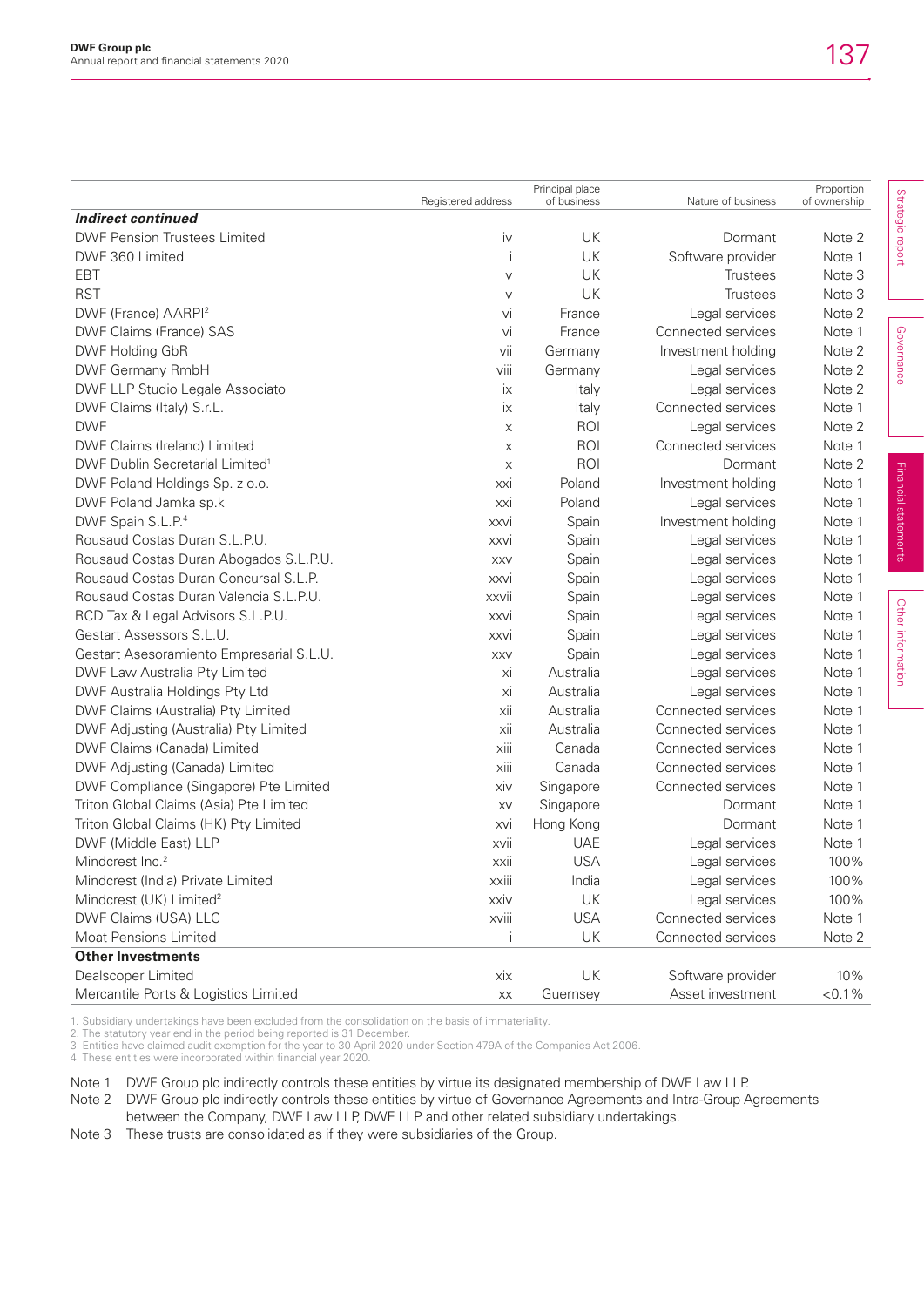#### **14. Investments continued**

- (i) 1 Scott Place, 2 Hardman Street, Manchester, United Kingdom, M3 3AA
- (ii) 42 Queen Street, Belfast, BT1 6HL
- (iii) 110 Queen Street, Glasgow, Scotland, G1 3HD
- (iv) 5 St. Paul's Square, Old Hall Street, Liverpool, L3 9AE
- (v) 13-14 Esplanade, St Heller, Jersey, JE1 1EE
- (vi) 137-139 rue de l'Université, 75007 Paris
- (vii) Habsburgerring 2, Westgate, 50674 Cologne, Germany
- (viii) Prinzregentenstraße 78, Munich, DE-81675
- (ix) Via del Bossi 6, Milano, Italy, 20121
- (x) 5 George's Dock, IFSC, Dublin
- (xi) Level 6, 231 George Street, Brisbane, QLD 4000
- (xii) 48 Hunter Street, Sydney
- (xiii) 111 Queen Street East, Suite 450, Toronto, Ontario, M5C 1S2
- (xiv) 9 Raffles Place, #58-0 Republic Plaza, Singapore, 048619
- (xv) 8 Cross Street, #24-03/04 Manulife Tower, Singapore, 048424
- (xvi) Suite 1101-1103, 11/F The Hong Kong Club Building, 3a Charter Road Central, Hong Kong
- (xvii) P.O. Box 507104, Office 901 & 904, Tower 2, Al Fattan Currency House, DIFC, Dubai
- (xviii) 740 Waukegan Road, Deerfield, Chicago, Illinois, 60015
- (xix) Harrow House, 23 West Street, Haslemere, Surrey, GU27 2AB
- (xx) Martello Court, Admiral Park, St Peter Port, Guernsey, GY1 3HB
- (xxi) plac Stanisława Małachowskiego 2, 00-066 Warsaw
- (xxii) 425 S. Financial Place, Suite 1100, Chicago, IL 60605
- (xxiii) 603/604 Block D, Weikfield IT-Citi Info Park, Nagar Rd, Vadgaon Sheri, Pune, 411014
- (xxiv) 1 Scott Place, 2 Hardman Street, Manchester, United Kingdom, M3 3AA
- (xxv) Calle Serrano, 116, 28006 Madrid
- (xxvi) Calle Escoles Pies, 102, 08017 Barcelona
- (xxvii) Moratín 17, 46002 Valencia
- (xxviii) 251 Little Falls Drive, Wilmington, Delaware 19808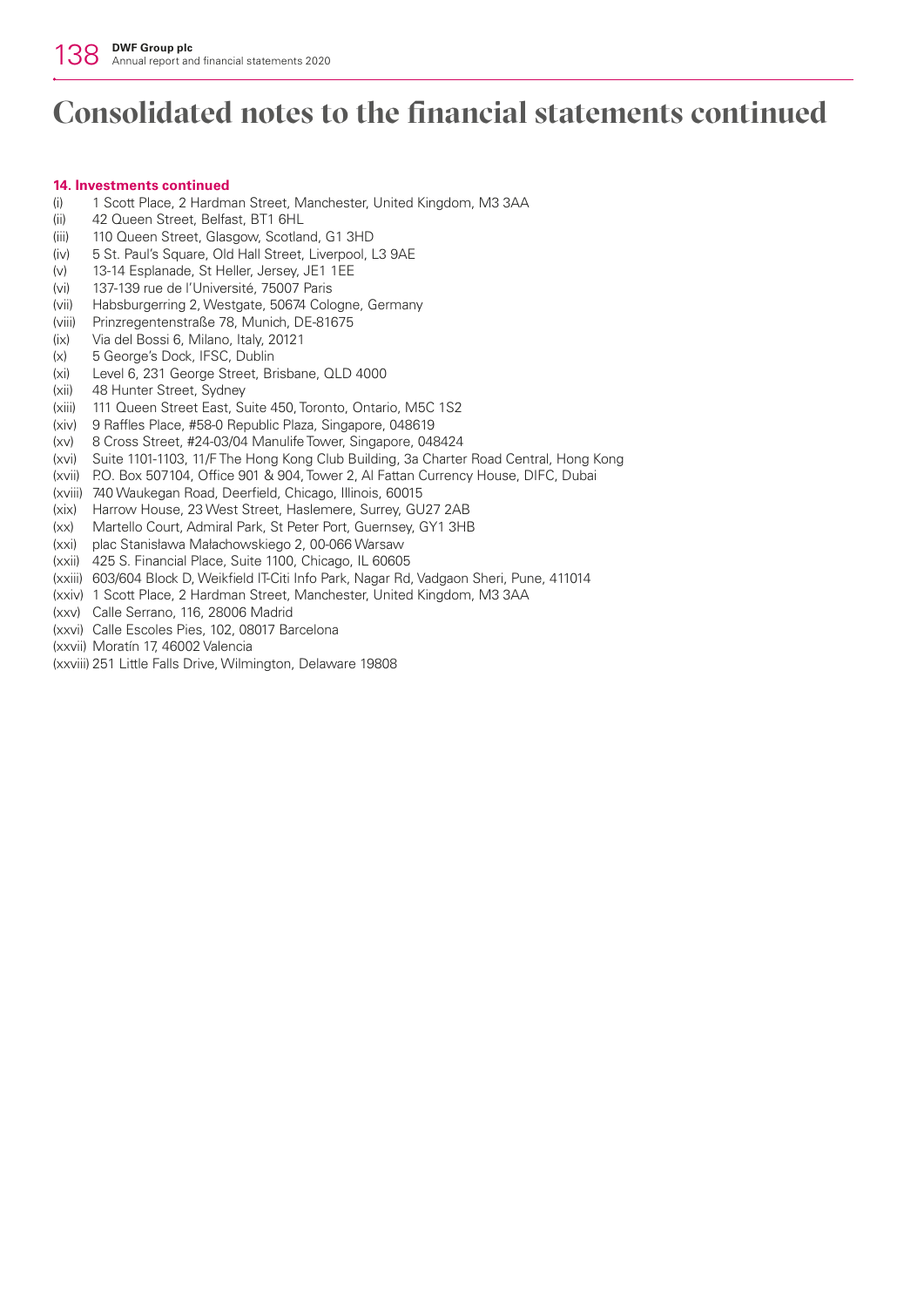## **15. Trade and other receivables**

|                                                                 | 2020<br>£'000 | 2019<br>f'000 |
|-----------------------------------------------------------------|---------------|---------------|
| Trade receivables (net of allowance for doubtful receivables)   | 108,727       | 86.022        |
| Other receivables                                               | 4,950         | 5.108         |
| Amounts recoverable from clients in respect of unbilled revenue | 64,379        | 53,996        |
| Unbilled disbursements                                          | 8,501         | 6.279         |
| Prepayments and accrued income                                  | 20,298        | 11,911        |
| Reimbursement asset*                                            | 852           | 852           |
|                                                                 | 207.707       | 164,168       |
| Non-current                                                     |               |               |
| Other receivables                                               | 152           | 152           |
| Prepayments and accrued income                                  | 11,177        |               |
|                                                                 | 11,329        | 152           |

\* Reimbursement asset attributable to FOIL provision, see note 20.

Trade receivables disclosed above include amounts which are past due at the reporting date but against which the Group has not recognised an allowance for doubtful receivables because there has not been a significant change in credit quality and the amounts are still considered recoverable.

Non-current prepayments and accrued income relates to the prepaid remuneration expense arising as a result of the acquisitions of Spain (£10,752,000) and Mindcrest (£425,000).

### **Ageing of trade receivables**

|                                | 2020    | 2019   |
|--------------------------------|---------|--------|
|                                | £'000   | f'000  |
| Trade receivables not past due | 39,820  | 33,656 |
| Trade receivables past due     |         |        |
| $0 - 90$ days                  | 46,810  | 37,368 |
| $91 - 180$ days                | 13,403  | 7,548  |
| 181 – 270 days                 | 5,935   | 4,820  |
| 271 – 365 days                 | 2,992   | 2,172  |
| More than 365 days             | 11,638  | 6,992  |
|                                | 120,598 | 92.556 |

Lifetime expected credit losses are used to measure the loss allowance. These balances are held against trade receivables.

## **Movement in allowance for doubtful receivables**

|                                        | 2020   | 2019    |
|----------------------------------------|--------|---------|
|                                        | £'000  | f'000   |
| Brought forward provision              | 6,534  | 3.854   |
| Impact of transition to IFRS 9         |        | 2,510   |
| Provision utilised and other movements | 956    | (2,206) |
| Charges to income statement            | 4,381  | 2,376   |
|                                        | 11,871 | 6.534   |

These balances are held against trade receivables. Charges to the income statement include £1,086,000 (2019: £nil) relating to discontinued operations.

## **16. Cash and cash equivalents**

|                                                       | 2020<br>f'000 | 2019<br>f'000 |
|-------------------------------------------------------|---------------|---------------|
| Cash at bank and in hand                              | 31,212        | 12.912        |
| Bank overdrafts                                       | (2.485)       | (2,090)       |
| Cash and cash equivalents per statement of cash flows | 28.727        | 10.822        |

Strategic report Strategic report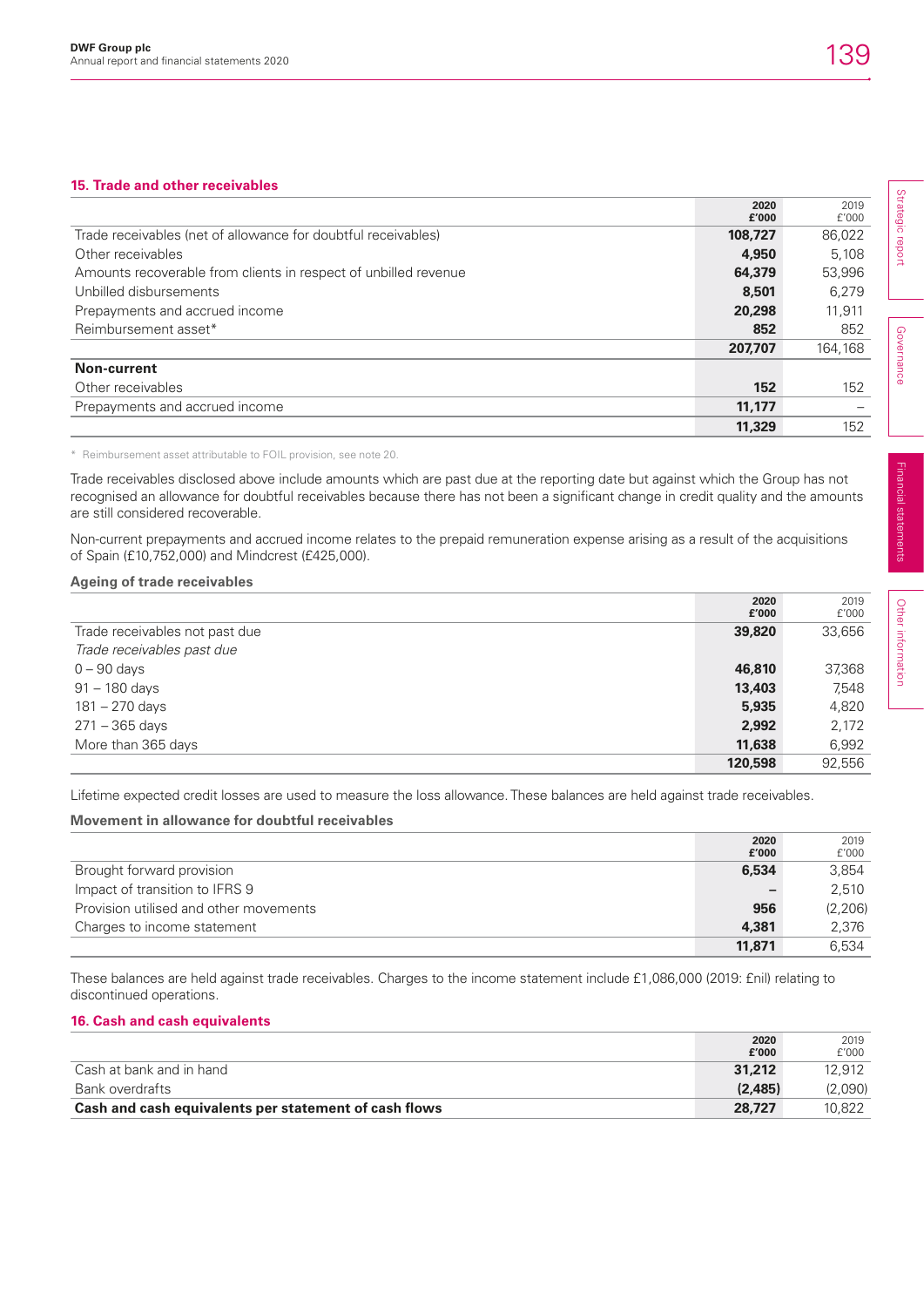## **17. Trade and other payables**

|                                    | 2020   | 2019   |
|------------------------------------|--------|--------|
|                                    | £'000  | f'000  |
| Trade payables                     | 26,779 | 24,756 |
| Other payables                     | 15,133 | 7,657  |
| Other taxation and social security | 26,224 | 9,879  |
| Accruals and deferred income       | 11,697 | 10,291 |
| Operating lease incentives         |        | 1,412  |
|                                    | 79,833 | 53,995 |
| Non-current                        |        |        |
| Operating lease incentives         |        | 10,072 |
|                                    |        | 10.072 |

The Group has given a guarantee in favour of its Australian bank of AUD 400,000 (2019: nil). Through that same bank, the Group has issued rental guarantees to its landlords of AUD 2,971,820 (2019: AUD 2,971,820).

The Group has a rental guarantee in favour of a German landlord for €145,000 and in the favour of its Polish landlord for €245,000.

### **18. Lease liabilities**

|                                                     | f'000     |
|-----------------------------------------------------|-----------|
| 1 May 2019                                          | (87, 302) |
| Additions                                           | (9,832)   |
| Interest expense related to lease liabilities       | (2,047)   |
| Net foreign currency translation gain               | (198)     |
| Repayment of lease liabilities (including interest) | 14,701    |
| <b>30 April 2020</b>                                | (84, 678) |
| Current lease liabilities                           | (12,981)  |
|                                                     |           |
| Non-current lease liabilities                       | (71, 697) |
|                                                     | (84, 678) |

The maturity of lease liabilities at 30 April 2020 were as follows:

| Lease     |
|-----------|
| payments  |
| f'000     |
| (14, 842) |
| (13, 753) |
| (13,004)  |
| (11, 286) |
| (39, 702) |
| 7,930     |
| (21)      |
| (84, 678) |
|           |

The undiscounted contractual cash flows relating to lease liabilities accounted for in accordance with IFRS 16 is £92,608,000.

Further information regarding leases is set out in note 1.21.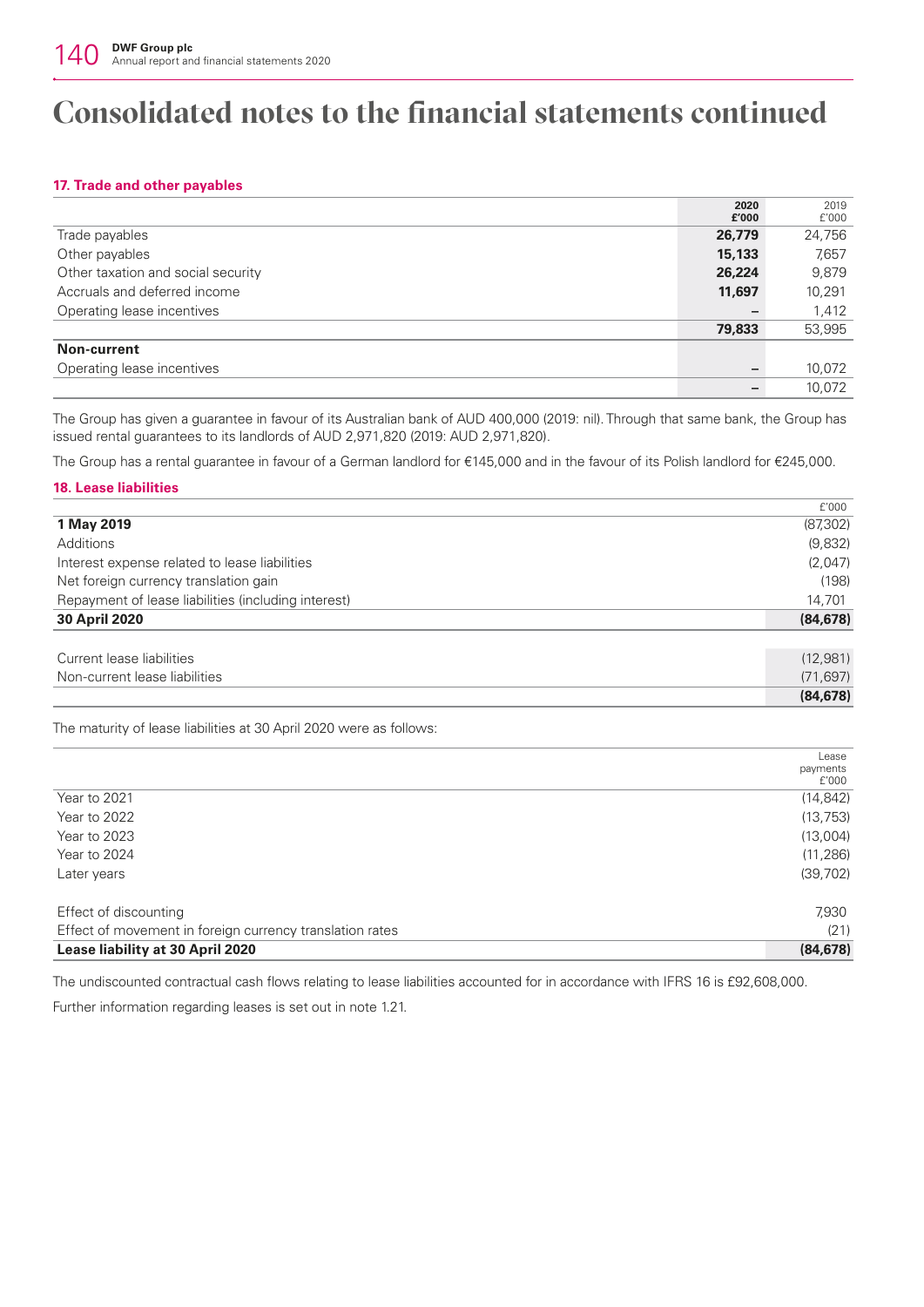## **19. Other interest-bearing loans and borrowings**

This note provides information about the contractual terms of the Group's interest-bearing loans and borrowings, which are measured at amortised cost. For more information about the Group's exposure to interest rate and foreign currency risk, refer to note 21.

## **Obligations under interest-bearing loans and borrowings**

|                                                 | 2020<br>£'000 | 2019<br>f'000 |
|-------------------------------------------------|---------------|---------------|
| <b>Current liabilities</b>                      |               |               |
| Bank loans                                      | 4,464         | 4,655         |
| Supplier payment facility                       | 310           | 2,283         |
| <b>Bank overdrafts</b>                          | 2,485         | 2,090         |
|                                                 | 7,259         | 9,028         |
| <b>Non-current liabilities</b>                  |               |               |
| Bank loans                                      | 89,194        | 39,791        |
| Capitalised Ioan arrangement fees               | (379)         | (595)         |
|                                                 | 88,815        | 39,196        |
|                                                 | 96,074        | 48,224        |
|                                                 |               |               |
|                                                 | 2020<br>£'000 | 2019<br>£'000 |
| Terms of repayment of bank loans and overdrafts |               |               |
| Within one year                                 | 7,259         | 9,028         |
| Between one and five years                      | 88,815        | 39,196        |
| <b>Total bank loans and overdrafts</b>          | 96,074        | 48,224        |

## **Contractual terms of interest-bearing loans and borrowings**

|                           | Currency   | Nominal<br>interest rate | Year of<br>maturity | <b>Fair value</b><br>£'000 | 2020<br>Carrying<br>amount<br>£'000 | Fair value<br>f'000 | 2019<br>Carrying amount<br>£'000 |
|---------------------------|------------|--------------------------|---------------------|----------------------------|-------------------------------------|---------------------|----------------------------------|
| <b>RCF</b>                | <b>GBP</b> | $LIBOR+1.4%$             | 2022                | 79,334                     | 79,334                              | 38.405              | 38,405                           |
| <b>RCF</b>                | <b>EUR</b> | $EURIBOR+1.4%$           | 2022                | 9,321                      | 9,321                               |                     |                                  |
| Unsecured bank loans      | <b>GBP</b> | 3.75%                    | 2020                | 23                         | 23                                  | 109                 | 109                              |
| Unsecured bank loans      | <b>EUR</b> | 2.00%                    | 2020                | 176                        | 176                                 | 79                  | 79                               |
| Unsecured bank loans      | <b>AUD</b> | 6.50%                    | 2021                | 244                        | 244                                 | 563                 | 563                              |
| Unsecured bank loans      | <b>GBP</b> | 1.77%-2.84%              | 2019-2021           | 4.171                      | 4,171                               | 4,695               | 4,695                            |
| Unsecured bank loans      | <b>USD</b> | 1.50%                    | 2020                | 10                         | 10                                  |                     |                                  |
| Supplier payment facility | <b>GBP</b> | No rate                  | 2020                | 310                        | 310                                 | 2.283               | 2,283                            |
| <b>Bank overdrafts</b>    | <b>GBP</b> | Base+1.15%               | 2020                | 2,485                      | 2,485                               | 2,090               | 2,090                            |
|                           |            |                          |                     | 96,074                     | 96,074                              | 48.224              | 48,224                           |

Note 1.3 sets out changes to the financial covenants attached to the RCF held with the Group's banking syndicate.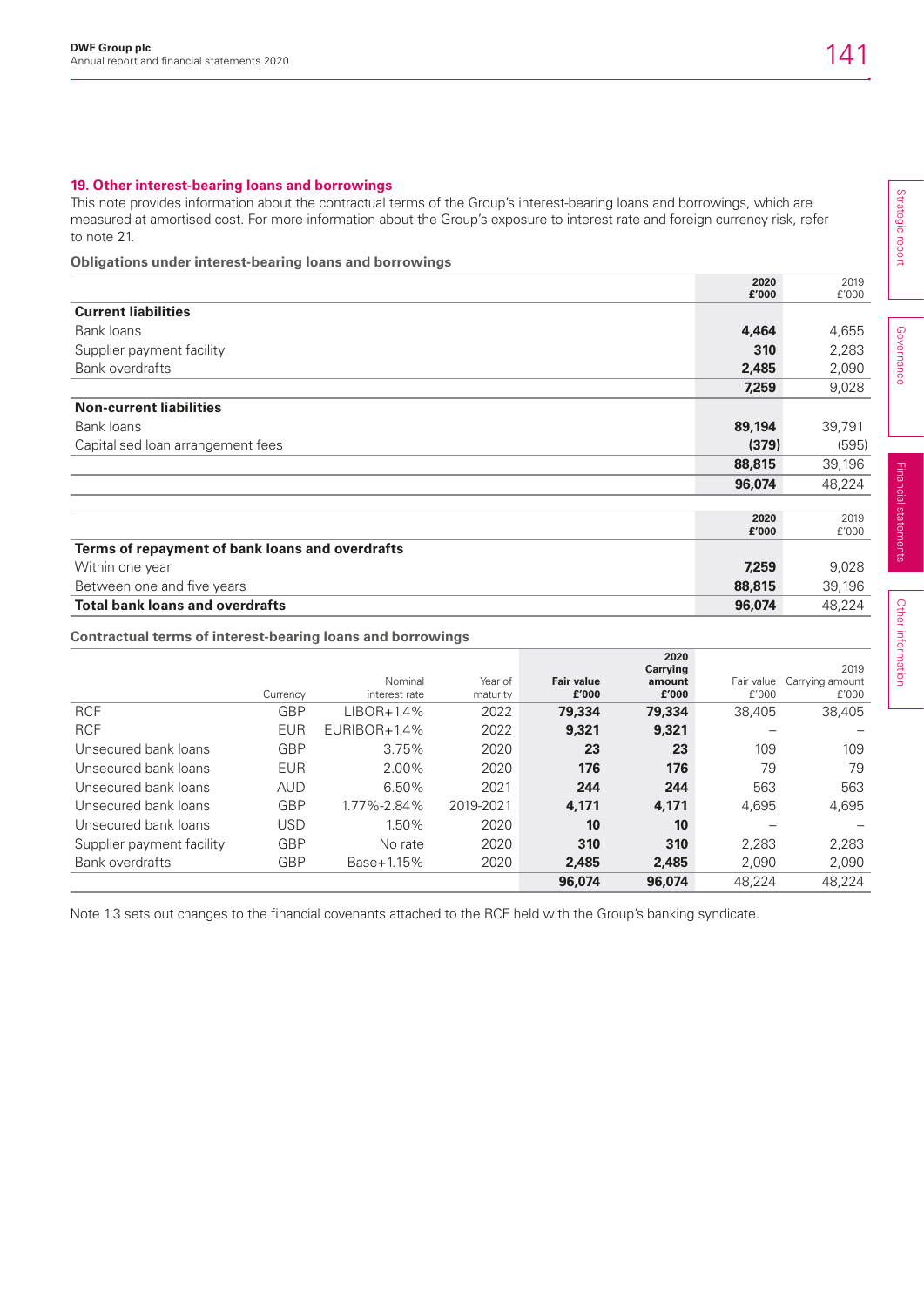## **20. Provisions**

### **Dilapidations provision**

Dilapidation provisions are established for wear and tear of property leases, held at the date of the statement of financial position. Such provisions are estimated at the start of the lease and updated annually. The Group's current lease portfolio terminate over the course of the next 10 years.

### **FOIL provision**

The Forum of Insurance Lawyers (FOIL) provision represents the total VAT (partial exemption) exposure on historic claims handling engagements. There is an attributable reimbursement asset in note 15, resulting in net exposure of £400,000 as at 30 April 2020 (2019: £400,000). The enquiry is ongoing and therefore it is not possible to estimate when the provision will crystallise.

|                                     | 2020<br>£'000 | 2019<br>f'000 |
|-------------------------------------|---------------|---------------|
| <b>Dilapidations provision</b>      |               |               |
| Balance at beginning of the year    | 1,329         | 119           |
| Provisions made during the year     | 233           | 1,440         |
| Provisions used during the year     |               | (200)         |
| Provisions reversed during the year |               | (30)          |
| Balance at the end of the year      | 1,562         | 1,329         |
| Non-current                         | 1,562         | 1,329         |
| Current                             |               |               |
|                                     | 1,562         | 1,329         |
| <b>FOIL provision</b>               |               |               |
| Balance at beginning of the year    | 1,252         | 1,252         |
| Provisions reversed during the year |               |               |
| Balance at the end of the year      | 1,252         | 1,252         |
| Non-current                         |               |               |
| Current                             | 1,252         | 1,252         |
|                                     | 1,252         | 1,252         |
| <b>Total provisions</b>             |               |               |
| Balance at beginning of the year    | 2,581         | 1,371         |
| Provisions made during the year     | 233           | 1,440         |
| Provisions used during the year     |               | (200)         |
| Provisions reversed during the year |               | (30)          |
| Balance at the end of the year      | 2,814         | 2,581         |
| Non-current                         | 1,562         | 1,329         |
| Current                             | 1,252         | 1,252         |
|                                     | 2,814         | 2,581         |

## **21. Financial instruments**

### **Financial risk management**

The Directors have overall responsibility for the oversight of the Group's risk management framework. Further explanation on management of risk factors are provided in the risk section of the Strategic report.

The Group's principal financial instruments comprise trade and other receivables, unbilled revenue, cash and cash equivalents, trade and other payables, bank borrowings and capital contributions from partners.

### Credit risk

Credit risk is the risk of financial loss to the Group if a client or counterparty to a financial instrument fails to meet its contractual obligations, and arises principally from the Group's receivables. Credit checks are performed for new clients and ongoing monitoring takes place for existing clients.

### Liquidity risk

Liquidity risk is the risk that the Group will not be able to meet its financial obligations as they fall due. The Group maintains sufficient cash or working capital facilities to meet the cash requirements of the Group in order to mitigate this risk.

The Group is financed through a combination of partners' capital (repayable on retirement of the Member), undistributed profits, cash and bank borrowing facilities.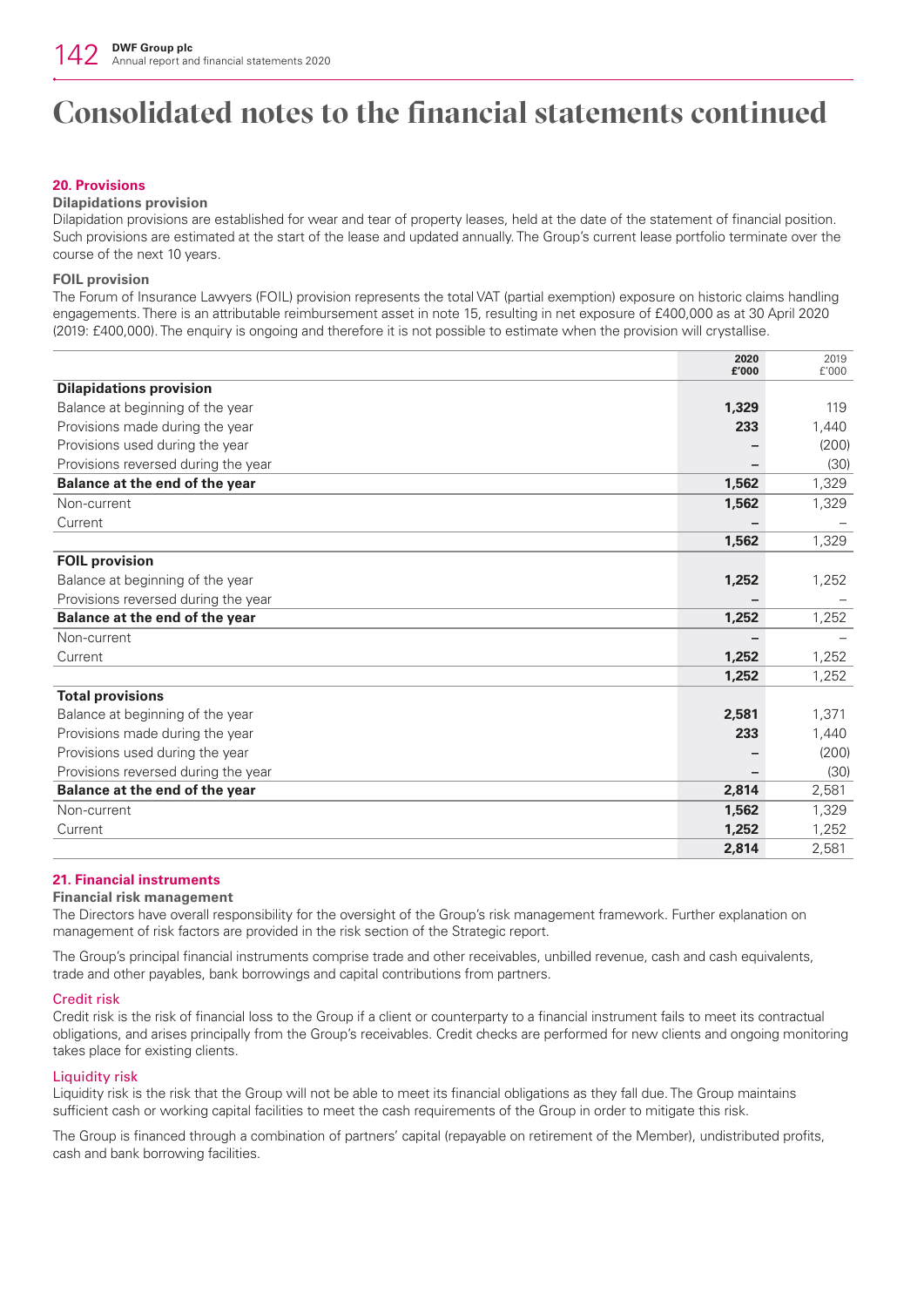The Group's principal facility is a £80.0m revolving credit facility ('RCF'). Details of amounts drawn can be found in note 19. Management undertake rolling thirteen week cash flow forecasts to ensure visibility of short term liquidity and manage facility usage, in addition to annual budgets and longer term forecasts. The RCF facility matures in 2022 and there are no contracted repayments until that date. The Group anticipates continued utilisation of the facility to fund business growth.

Note 1.3 sets out changes to the financial covenants attached to the RCF held with the Group's banking syndicate.

### Market risk

Market risk is the risk that changes in market prices, such as foreign exchange rates and interest rates will affect the Group's income. The Group's exposure to market risk predominantly relates to interest and currency risk.

### Interest rate risk

The Group's bank borrowings incur both fixed and variable interest charges. The variable rates are linked to LIBOR plus a margin.

## Foreign currency risk

The Group has overseas operations in Europe, Middle East, Asia, Australia, Canada and North America and is therefore exposed to changes in the respective currencies in these territories. The Group maintains bank balances in local currency. Cash positions are monitored and any imbalances are dealt with by purchasing currency at the spot rate.

### **Fair value measurement**

The fair value of each class of financial assets and liabilities is the carrying amount, based on the following assumptions:

- − Trade receivables, trade payables and short term borrowings The fair value approximates to the carrying value because of the short maturity of these instruments.
- − Long term borrowings The majority of the value of the Group's borrowings are on a variable rate linked to LIBOR. Interest on this is paid quarterly. Therefore the fair value of bank loans and other loans approximates to the carrying value reported in the statement of financial position.

| <b>Notes</b>                                              | 2020<br>£'000 | 2019<br>f'000 |
|-----------------------------------------------------------|---------------|---------------|
| Cash and cash equivalents<br>16                           | 28,727        | 10,822        |
| Measured at amortised cost:                               |               |               |
| Trade and other receivables<br>15                         | 187.409       | 152,257       |
| Fair value through the profit or loss:                    |               |               |
| Investments                                               | 254           | 254           |
| <b>Total financial assets</b>                             | 216,390       | 163,333       |
|                                                           |               |               |
| Measured at amortised cost:                               |               |               |
| Trade and other payables<br>17                            | 68,136        | 53,776        |
| Lease liabilities<br>18                                   | 84,678        |               |
| <b>Borrowings</b><br>19                                   | 93,589        | 46,134        |
| Amounts due to members of partnerships in the Group<br>30 | 35,852        | 38,071        |
| <b>Total financial liabilities</b>                        | 282,255       | 137.981       |

## **Financial instruments sensitivity analysis**

The Group has exposure to interest rate and foreign exchange rate movements given the nature of its borrowings and operations. At the end of the year, the effect of hypothetical changes in interest and currency rates are as follows.

### Interest rate sensitivity

A change of 100 basis points in interest rates at the statement of financial position date would have increased/(decreased) equity and income statement by the amounts shown below. This calculation assumes that the change occurred at the statement of financial position date and had been applied to risk exposures existing at that date.

This analysis assumes that all other variables, in particular foreign currency rates, remain constant and considers the effect of financial instruments with variable interest rates, financial instruments at fair value through profit or loss or available for sale with fixed interest rates and the fixed rate element of interest rate swaps. The analysis is performed on the same basis for comparative periods.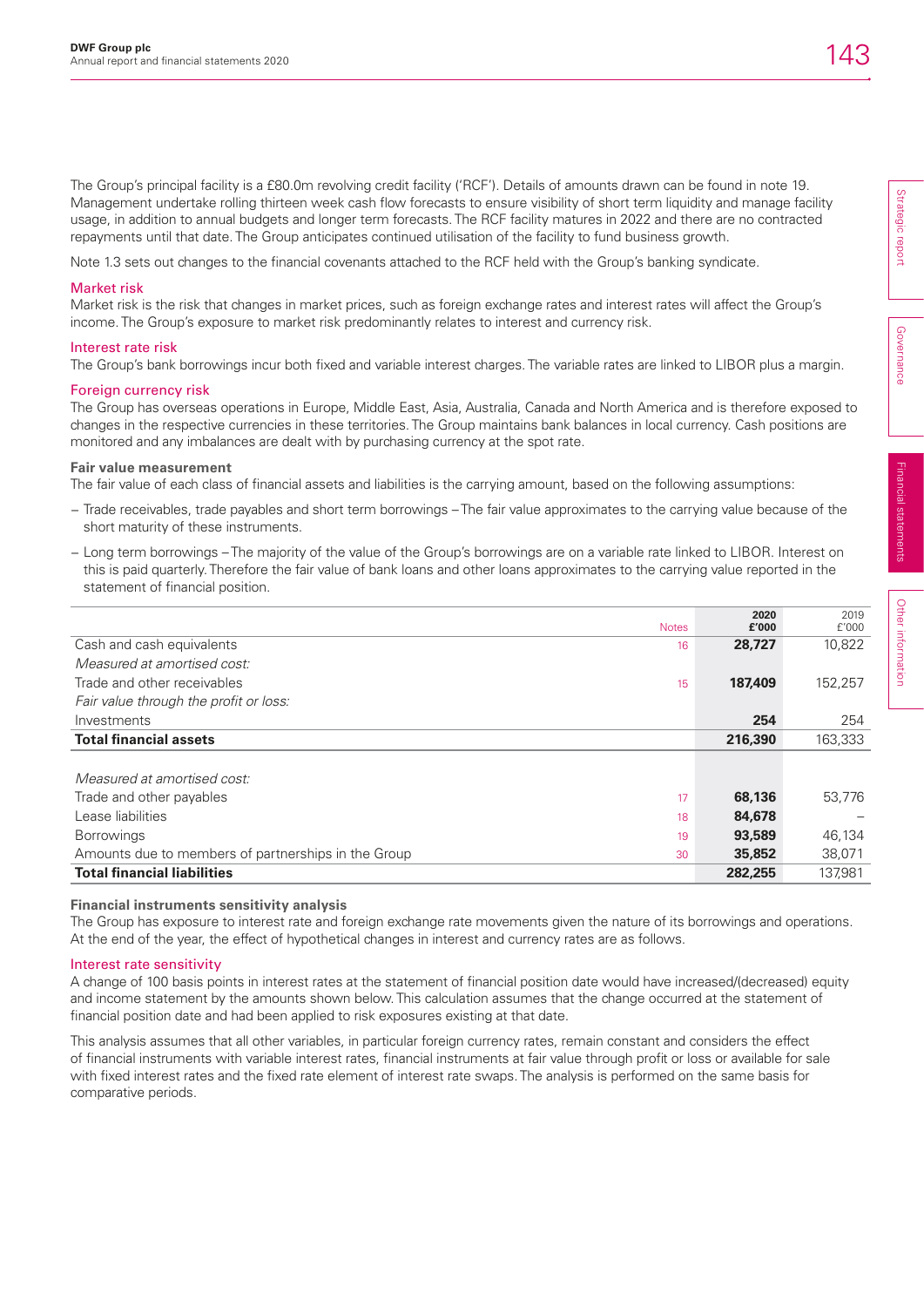## **21. Financial instruments continued**

The impact of the results in the income statement and equity would be:

|                                                    | 2020  | 2019  |
|----------------------------------------------------|-------|-------|
|                                                    | £'000 | £'000 |
| <b>IOSS</b><br>Impact<br>profit<br>.or<br>$\cap r$ | 704   | (50 L |

A decrease of 100 basis points in interest rates would have had the equal but opposite effect to the amounts shown above, on the basis that all other variables remain constant. There would be negligible impact on gross assets.

### Foreign exchange rate sensitivity

A 10% weakening of the following currencies against the pound sterling would have decreased equity and profit or loss by the amounts shown below. This calculation assumes that the change occurred at the statement of financial position date and had been applied to risk exposures existing at that date.

This analysis assumes that all other variables, in particular interest rates, remain constant. The analysis is performed on the same basis for comparative periods.

The Group transacts in the following currencies which have been incorporated into the sensitivity analysis; Euro, US Dollar, Australian Dollar, Singaporean Dollar, UAE Dirham, and Canadian Dollar.

The impact of the results in the income statement and statement of comprehensive income and equity would be:

|                             | 2020    | 2019    |
|-----------------------------|---------|---------|
|                             | £'000   | f'000   |
| Impact on equity            | (6)     | (1,316) |
| Impact on profit or loss    | (6,662) | (1,001) |
| Impact on gross assets      | (6,011) | (3,078) |
| Impact on gross liabilities | 6.004   | 1.762   |

A 10% strengthening of the above currencies against the pound sterling would have had the equal but opposite effect on the above currencies to the amounts shown above, on the basis that all other variables remain constant.

## **22. Deferred taxation**

The deferred tax asset as at 30 April 2020 is as follows:

|                                                          | 2020<br>£'000 | 2019<br>f'000 |
|----------------------------------------------------------|---------------|---------------|
| <b>Assets</b>                                            |               |               |
| Balance at the beginning of year                         | 933           |               |
| Arising on group restructure                             |               | 636           |
| Acquired                                                 | 86            |               |
| Deferred tax debit recognised directly in equity         | (198)         |               |
| Deferred tax credit in the income statement for the year | 2,195         | 297           |
| Exchange rate translation                                | 278           |               |
| <b>Balance at the end of year</b>                        | 3,294         | 933           |

£228,000 (2019: £nil) of the balance at the end of the year is classified as a current asset as it is expected to be utilised within one year.

The Group deferred tax asset arises as a result of tax on share-based payments: £1.8m (2019: £0.2m), future deductions available on property, plant and equipment £0.9m (2019: £0.6m) and future deductions available on tax losses carried forward £0.6m (2019: £nil). It is anticipated that the Group and related subsidiary undertakings will make sufficient taxable profit to allow the benefit of the deferred tax asset to be utilised. A potential deferred tax asset of £0.7m (2019: £0.6m) has not been recognised relating to tax losses.

The deferred tax liability as at 30 April 2020 is as follows:

|                                                          | 2020<br>£'000 | 2019<br>f'000 |
|----------------------------------------------------------|---------------|---------------|
| <b>Non-current liabilities</b>                           |               |               |
| Balance at beginning of year                             |               |               |
| Arising on acquisition intangibles                       | 9,250         |               |
| Deferred tax credit in the income statement for the year | (366)         |               |
| Balance at the end of year                               | 8,884         |               |

The Group deferred tax liability relates to the recognition of acquired intangible assets arising on consolidation.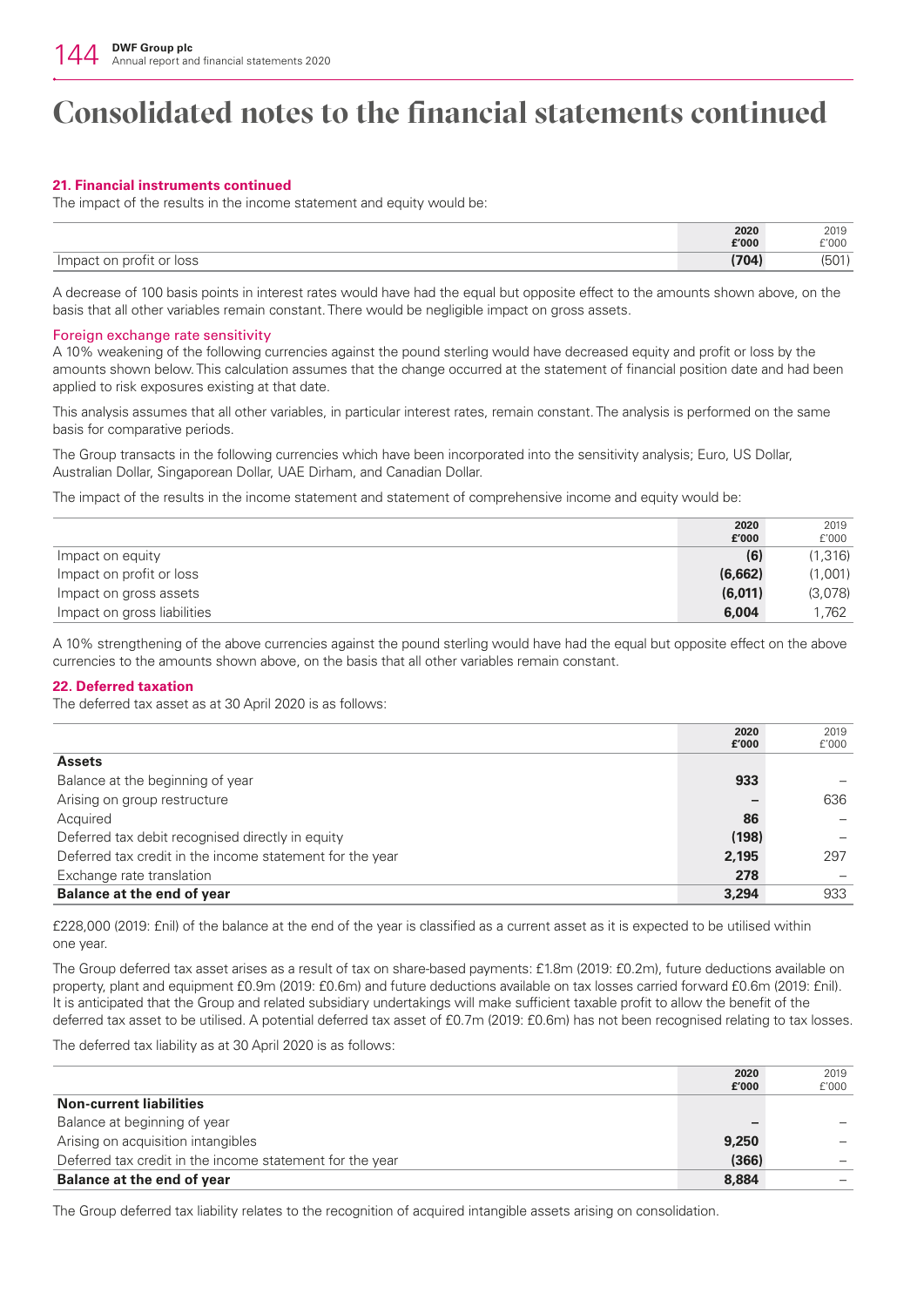|                                                              | Number      | Ordinary<br>shares | Share<br>premium | Treasury<br>shares       | Total  |
|--------------------------------------------------------------|-------------|--------------------|------------------|--------------------------|--------|
|                                                              | of 1p each  | f'000              | f'000            | f'000                    | f'000  |
| Issued and fully paid ordinary shares                        |             |                    |                  |                          |        |
| On incorporation                                             |             |                    |                  |                          |        |
| Shares issued                                                | 299,999,999 | 3,000              | 63.167           |                          | 66,167 |
| <b>At 30 April 2019</b>                                      | 300.000.000 | 3,000              | 63.167           |                          | 66,167 |
| Shares issued in acquisition of Rousaud Costas Duran S.L.P.U | 19.525.927  | 195                | 19.037           | (20)                     | 19.212 |
| Shares issued in acquisition of Mindcrest Inc.               | 5.028.726   | 51                 | 6.406            | $\overline{\phantom{m}}$ | 6.457  |
| <b>At 30 April 2020</b>                                      | 324,554,653 | 3,246              | 88,610           | (20)                     | 91,836 |

On 20 December 2019, DWF Group plc issued 17,559,755 ordinary shares with a nominal value of £0.01 each to Rousaud Costas Duran SLP. On the same day the EBT agreed to subscribe for 1,966,172 newly issued shares to be held by the EBT for the benefit of employees of Rousaud Costas Duran SLP only. One of the RCD Sellers (Carmaral 2000 SLP) who had received consideration shares then agreed to transfer 1,145,755 of its shares to the EBT as a gift to be held by the EBT for the benefit of employees of Rousaud Costas Duran SLP only. The total of shares that was issued altogether in relation to the acquisition of Rousaud Costas Duran SLP is 19,525,927.

On 28 February 2020, DWF Group plc issued 5,028,726 ordinary shares with a nominal value of £0.01 each in relation to the acquisition of Mindcrest Inc.

### **24. Reserves**

The following describes the nature and purpose of each reserve within equity:

| Share premium                              | The amount subscribed for share capital in excess of the nominal value.                                                                                                                               |
|--------------------------------------------|-------------------------------------------------------------------------------------------------------------------------------------------------------------------------------------------------------|
| Treasury shares                            | The treasury shares reserve represents shares in DWF Group plc held by the Group's share trusts.<br>The trusts are consolidated in the Group's financial statements.                                  |
| Merger reserve                             | The difference between the nominal value of shares acquired by the Company in the share-for-share<br>exchange with the former DWF LLP members and the nominal value of shares issued to acquire them. |
| Share-based payments<br>reserve            | The cumulative share-based payment expense net of release of amounts in respect of option exercised.                                                                                                  |
| Translation reserve                        | Gains/losses in translating the net assets of overseas operations into GBP.                                                                                                                           |
| (Accumulated losses)/<br>retained earnings | All other net gains and losses and transactions with owners not recognised elsewhere.                                                                                                                 |

## **25. Share-based payments**

## **Charge to the income statement**

The Group operates two share-based payment plans, both of which are equity settled.

The charge to the income statement is set out below:

|                             | 2020   | 2019  |
|-----------------------------|--------|-------|
|                             | £'000  | £'000 |
| <b>Share plans:</b>         |        |       |
| Equity incentive plan (EIP) | 5,503  | 193   |
| Buy-as-you-earn plan (BAYE) | 6,096  | 860   |
|                             | 11,599 | 1,053 |
| Social security expenses    | 971    | 149   |
| <b>Total expense</b>        | 12,570 | 1,202 |

Details of Directors' share awards are set out in the Directors' Remuneration Report. In addition to Directors, some of the senior management team received EIP share awards.

Within each plan, grants are made to eligible employees through one of several schemes as described below.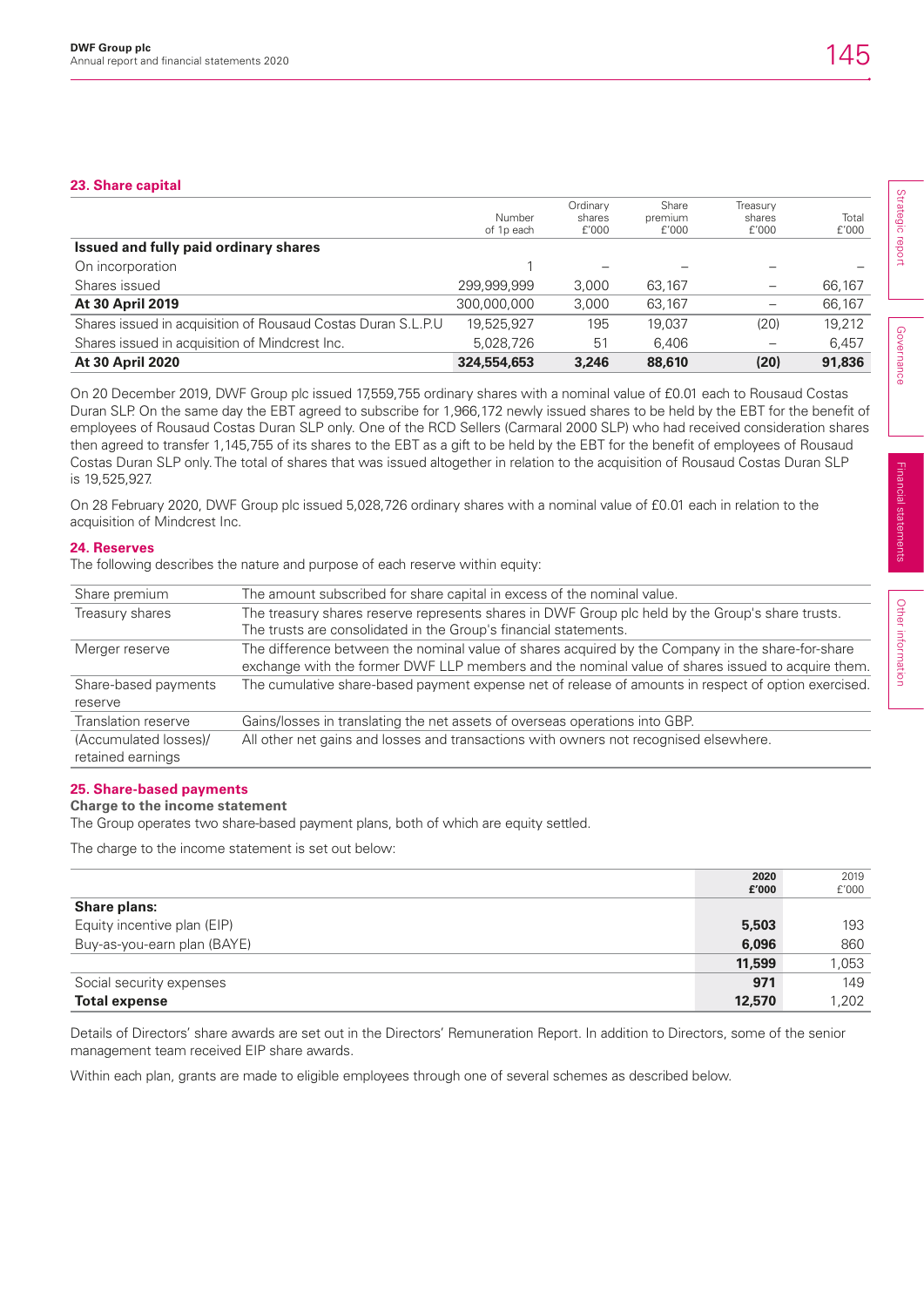## **25. Share-based payments continued**

## **Share awards under the DWF Group plc 2020 EIP – IPO award**

At IPO, awards were granted consisting of conditional and restricted share awards made to a limited number of the senior management team.

Movements in the number of shares outstanding and their exercise prices are set out below:

| Financial year | Share<br>price per | Exercise<br>price per |                  | Number of<br>shares for<br>which awards<br>outstanding<br>1 Mav | Awards<br>granted<br>during the | Awards<br>vested<br>during the | Awards<br>lapsed<br>during the | Number of<br>shares for<br>which awards<br>outstanding<br>30 April |
|----------------|--------------------|-----------------------|------------------|-----------------------------------------------------------------|---------------------------------|--------------------------------|--------------------------------|--------------------------------------------------------------------|
| of grant       | award              | award                 | Date of vesting  | 2019                                                            | year                            | year                           | year                           | 2020                                                               |
| 2018/19        | 1.25               | Nil                   | <b>July 2020</b> | 671,316                                                         |                                 |                                | $\overline{\phantom{0}}$       | 671,316                                                            |
| 2018/19        | 1.25               | Nil                   | <b>July 2021</b> | 671,316                                                         |                                 |                                | $\overline{\phantom{0}}$       | 671,316                                                            |
| 2018/19        | 1.25               | Nil                   | <b>July 2022</b> | 671,316                                                         |                                 |                                | $\overline{\phantom{m}}$       | 671,316                                                            |
| 2018/19        | 1.25               | Nil                   | <b>July 2023</b> | 671,316                                                         |                                 |                                | $\overline{\phantom{m}}$       | 671,316                                                            |
| 2018/19        | 1.25               | Nil                   | <b>July 2024</b> | 671,316                                                         |                                 |                                | $\overline{\phantom{m}}$       | 671,316                                                            |

The weighted average fair value of these awards granted during the period was £1.25 per award.

The EIP IPO awards were valued using the Black Scholes method with the following assumptions:

- − Expected volatility (%) 14.2 (average volatility across the tranches granted)
- − Expected life (years) 3.3 (average life across the tranches granted)
- − Expected dividend yield (%) Nil

Expected volatility was determined by reference to the historical volatility of the FTSE All Share Support Services Index, as there was insufficient trading history in the Groups' shares. The expected life used is the vesting date of the award. There is an entitlement to receive dividends or dividend equivalents. Management estimate that 100% of the shares will vest.

## **Share awards under the DWF Group PLC EIP – Career level 1-3 award**

This scheme is to incentivise senior employees for performance and additional contribution to the Group. Additionally, as part of the RCD acquisition, shares are ringfenced for future grant to employees of the acquired business which fall under this award.

In August 2019, awards were granted to incentivise senior employees and, in both January 2020 and April 2020, awards were granted to incentivise RCD employees.

| Financial year<br>of grant | Share<br>price per<br>award | Exercise<br>price per<br>award | Date of vesting  | Number of<br>shares for<br>which awards<br>outstanding<br>1 Mav<br>2019 | Awards<br>granted<br>during the<br>year | Awards<br>vested<br>during the<br>year | Awards<br>lapsed<br>during the<br>year | Number of<br>shares for<br>which awards<br>outstanding<br>30 April<br>2020 |
|----------------------------|-----------------------------|--------------------------------|------------------|-------------------------------------------------------------------------|-----------------------------------------|----------------------------------------|----------------------------------------|----------------------------------------------------------------------------|
| 2019/20                    | 1.19                        | Nil                            | January 2021     | $\qquad \qquad -$                                                       | 104,190                                 |                                        |                                        | 104,190                                                                    |
| 2019/20                    | 1.19                        | Nil                            | January 2022     | $\qquad \qquad -$                                                       | 104,190                                 |                                        |                                        | 104,190                                                                    |
| 2019/20                    | 1.19                        | Nil                            | January 2023     | —                                                                       | 104,190                                 |                                        |                                        | 104,190                                                                    |
| 2019/20                    | 1.19                        | Nil                            | January 2024     | $\qquad \qquad -$                                                       | 104,190                                 |                                        |                                        | 104,190                                                                    |
| 2019/20                    | 1.19                        | Nil                            | January 2025     |                                                                         | 104,190                                 |                                        | $\overline{\phantom{0}}$               | 104,190                                                                    |
| 2019/20                    | 1.25                        | Nil                            | September 2020   | $\qquad \qquad -$                                                       | 150,011                                 |                                        |                                        | 150,011                                                                    |
| 2019/20                    | 1.25                        | Nil                            | <b>July 2021</b> | $\qquad \qquad -$                                                       | 449,807                                 |                                        | $\overline{\phantom{0}}$               | 449,807                                                                    |
| 2019/20                    | 1.25                        | Nil                            | <b>July 2022</b> | —                                                                       | 449,807                                 |                                        |                                        | 449,807                                                                    |
| 2019/20                    | 1.25                        | Nil                            | <b>July 2023</b> | $\qquad \qquad -$                                                       | 449,807                                 |                                        | $\overline{\phantom{0}}$               | 449,807                                                                    |
| 2019/20                    | 1.25                        | Nil                            | <b>July 2024</b> | $\qquad \qquad -$                                                       | 449,807                                 |                                        |                                        | 449,807                                                                    |
| 2019/20                    | 1.25                        | Nil                            | <b>July 2025</b> | $\qquad \qquad -$                                                       | 299,797                                 |                                        |                                        | 299,797                                                                    |
| 2019/20                    | 1.25                        | Nil                            | September 2020   | —                                                                       | 42,655                                  |                                        | $\overline{\phantom{0}}$               | 42,655                                                                     |
| 2019/20                    | 1.25                        | Nil                            | <b>July 2021</b> |                                                                         | 127,900                                 |                                        |                                        | 127,900                                                                    |
| 2019/20                    | 1.25                        | Nil                            | <b>July 2022</b> | $\qquad \qquad -$                                                       | 127,900                                 |                                        |                                        | 127,900                                                                    |
| 2019/20                    | 1.25                        | Nil                            | <b>July 2023</b> | $\qquad \qquad -$                                                       | 127,900                                 |                                        | $\overline{\phantom{0}}$               | 127,900                                                                    |
| 2019/20                    | 1.25                        | Nil                            | <b>July 2024</b> |                                                                         | 127,900                                 |                                        |                                        | 127,900                                                                    |
| 2019/20                    | 1.25                        | Nil                            | <b>July 2025</b> |                                                                         | 85,245                                  |                                        |                                        | 85,245                                                                     |

The weighted average fair value of these awards granted during the period was £1.24 per award.

Career level 1-3 award awards are valued using the Black Scholes method with the following assumptions:

− Expected volatility (%) 14.5 (average volatility across the tranches granted)

- − Expected life (years) 3.0 (average life across the tranches granted)
- − Expected dividend yield (%) Nil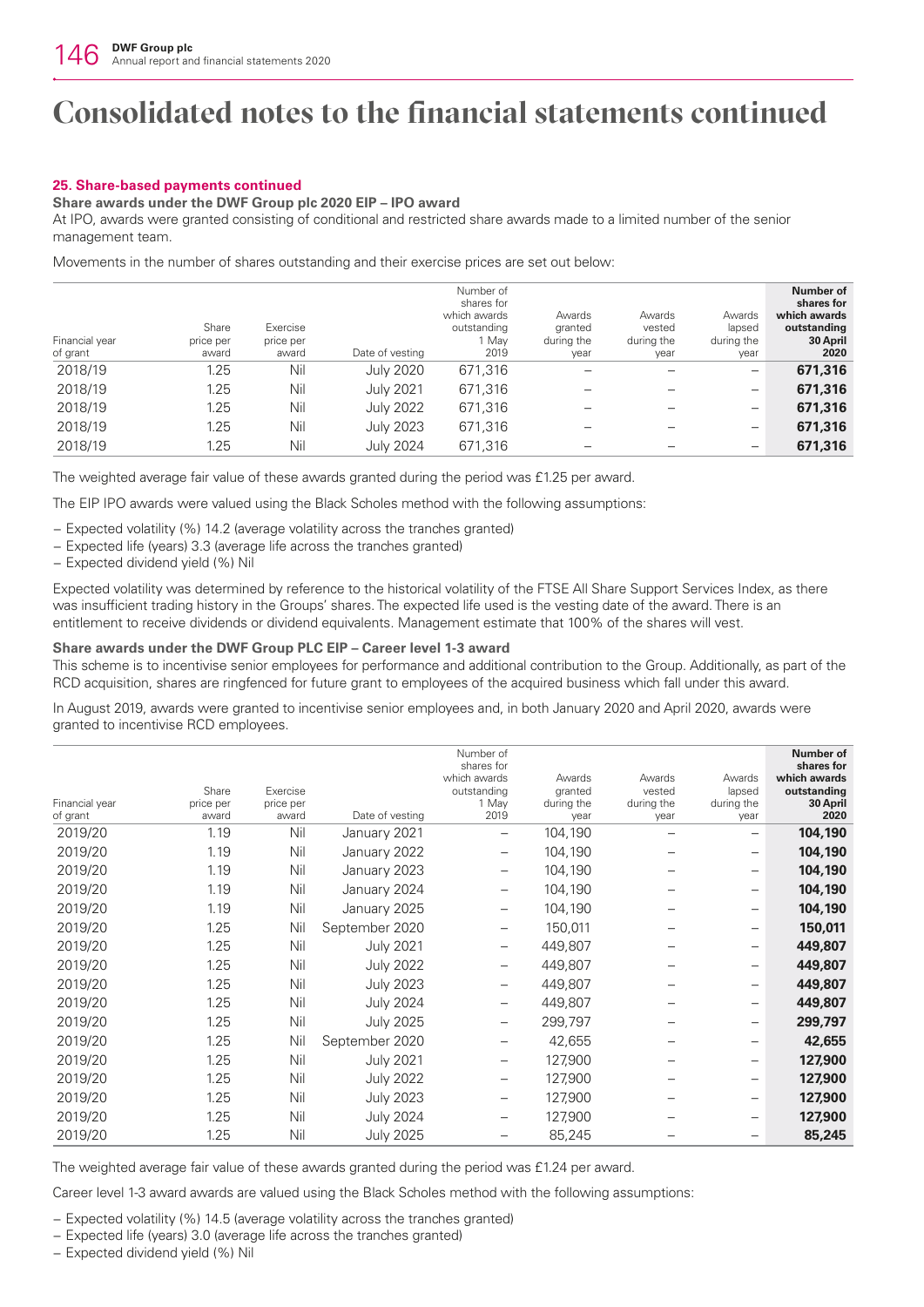Expected volatility was determined by reference to the historical volatility of the FTSE All Share Support Services Index, as there was insufficient trading history in the Groups' shares. The expected life used is the vesting date of the award. There is an entitlement to receive dividends or dividend equivalents on some of the awards. Management estimate that 80-100% of performance conditions are met and there is between 5-25% attrition over the vesting period.

## **Share awards under the DWF Group PLC EIP – Long-Term Incentive Plan ('LTIP')**

The Group incentivises its Executive Board with long-term reward based on challenging performance targets. Awards were granted to the Executive Board members in the year.

| Financial year<br>of grant | Share<br>price per<br>award | Exercise<br>price per<br>award | Date of vesting  | Number of<br>shares for<br>which awards<br>outstanding<br>Mav<br>2019 | Awards<br>granted<br>during the<br>year | Awards<br>vested<br>during the<br>year | Awards<br>lapsed<br>during the<br>year | Number of<br>shares for<br>which awards<br>outstanding<br>30 April<br>2020 |
|----------------------------|-----------------------------|--------------------------------|------------------|-----------------------------------------------------------------------|-----------------------------------------|----------------------------------------|----------------------------------------|----------------------------------------------------------------------------|
| 2019/20                    | 1.19                        | Nil                            | <b>July 2020</b> |                                                                       | 517,699                                 |                                        | $\overline{\phantom{0}}$               | 517,699                                                                    |
| 2019/20                    | 1.19                        | Nil                            | <b>July 2021</b> | $\qquad \qquad -$                                                     | 517.699                                 |                                        | $\overline{\phantom{m}}$               | 517,699                                                                    |
| 2019/20                    | 1.19                        | Nil                            | <b>July 2022</b> | $\overline{\phantom{m}}$                                              | 517,699                                 |                                        | $\overline{\phantom{m}}$               | 517,699                                                                    |
| 2019/20                    | 1.19                        | Nil                            | <b>July 2023</b> | $\overline{\phantom{m}}$                                              | 517,699                                 |                                        | $\overline{\phantom{m}}$               | 517,699                                                                    |
| 2019/20                    | 1.19                        | Nil                            | <b>July 2024</b> | $\overline{\phantom{m}}$                                              | 517,699                                 |                                        | $\overline{\phantom{m}}$               | 517,699                                                                    |

The weighted average fair value of these awards was £1.19.

The LTIP free share awards are valued using the Black Scholes method with the following assumptions:

- − Expected volatility (%) 12.8 (average volatility across the tranches granted)
- − Expected life (years) 3.0 (average life across the tranches granted)
- − Expected dividend yield (%) 5.0

Expected volatility was determined by reference to the historical volatility of the FTSE All Share Support Services Index, as there was insufficient trading history in the Groups' shares. The expected life used is the vesting date of the award. There is no entitlement to receive dividends or dividend equivalents on the awards. Management estimate that 80% of performance conditions are met and there is between 25% attrition over the vesting period.

## **Share awards under the DWF Group PLC EIP – Promotion award**

The Group may incentivise its employees on promotion with a share award from this scheme.

| Financial year<br>of grant | Share<br>price per<br>award | Exercise<br>price per<br>award | Date of vesting | Number of<br>shares for<br>which awards<br>outstanding<br>1 Mav<br>2019 | Awards<br>granted<br>during the<br>year | Awards<br>vested<br>during the<br>year | Awards<br>lapsed<br>during the<br>year | Number of<br>shares for<br>which awards<br>outstanding<br>30 April<br>2020 |
|----------------------------|-----------------------------|--------------------------------|-----------------|-------------------------------------------------------------------------|-----------------------------------------|----------------------------------------|----------------------------------------|----------------------------------------------------------------------------|
| 2019/20                    | 1.24                        | Nil                            | January 2021    | —                                                                       | 87,243                                  |                                        |                                        | 87,243                                                                     |
| 2019/20                    | 1.24                        | Nil                            | January 2022    |                                                                         | 87,243                                  |                                        |                                        | 87,243                                                                     |
| 2019/20                    | 1.24                        | Nil                            | January 2023    |                                                                         | 87,243                                  |                                        |                                        | 87,243                                                                     |
| 2019/20                    | 1.24                        | Nil                            | January 2024    | —                                                                       | 87.243                                  |                                        |                                        | 87,243                                                                     |
| 2019/20                    | 1.24                        | Nil                            | January 2025    | —                                                                       | 87,243                                  |                                        |                                        | 87,243                                                                     |
| 2019/20                    | 1.19                        | Nil                            | August 2020     | —                                                                       | 61,742                                  |                                        |                                        | 61,742                                                                     |
| 2019/20                    | 1.19                        | Nil                            | August 2021     |                                                                         | 61,742                                  |                                        |                                        | 61,742                                                                     |
| 2019/20                    | 1.19                        | Nil                            | August 2022     |                                                                         | 61,742                                  |                                        |                                        | 61,742                                                                     |
| 2019/20                    | 1.19                        | Nil                            | August 2023     |                                                                         | 61,742                                  |                                        |                                        | 61,742                                                                     |
| 2019/20                    | 1.19                        | Nil                            | August 2024     |                                                                         | 61,742                                  |                                        |                                        | 61,742                                                                     |

The weighted average fair value of these awards was £1.19.

The promotion share awards are valued using the Black Scholes method with the following assumptions:

− Expected volatility (%) 13.0 (average volatility across the tranches granted)

− Expected life (years) 3.0 (average life across the tranches granted)

− Expected dividend yield (%) 5.0

Expected volatility was determined by reference to the historical volatility of the FTSE All Share Support Services Index, as there was insufficient trading history in the Groups' shares. The expected life used is the vesting date of the award. There is no entitlement to receive dividends or dividend equivalents on the awards. Management estimate that 80% of performance conditions are met and there is 25% attrition over the vesting period.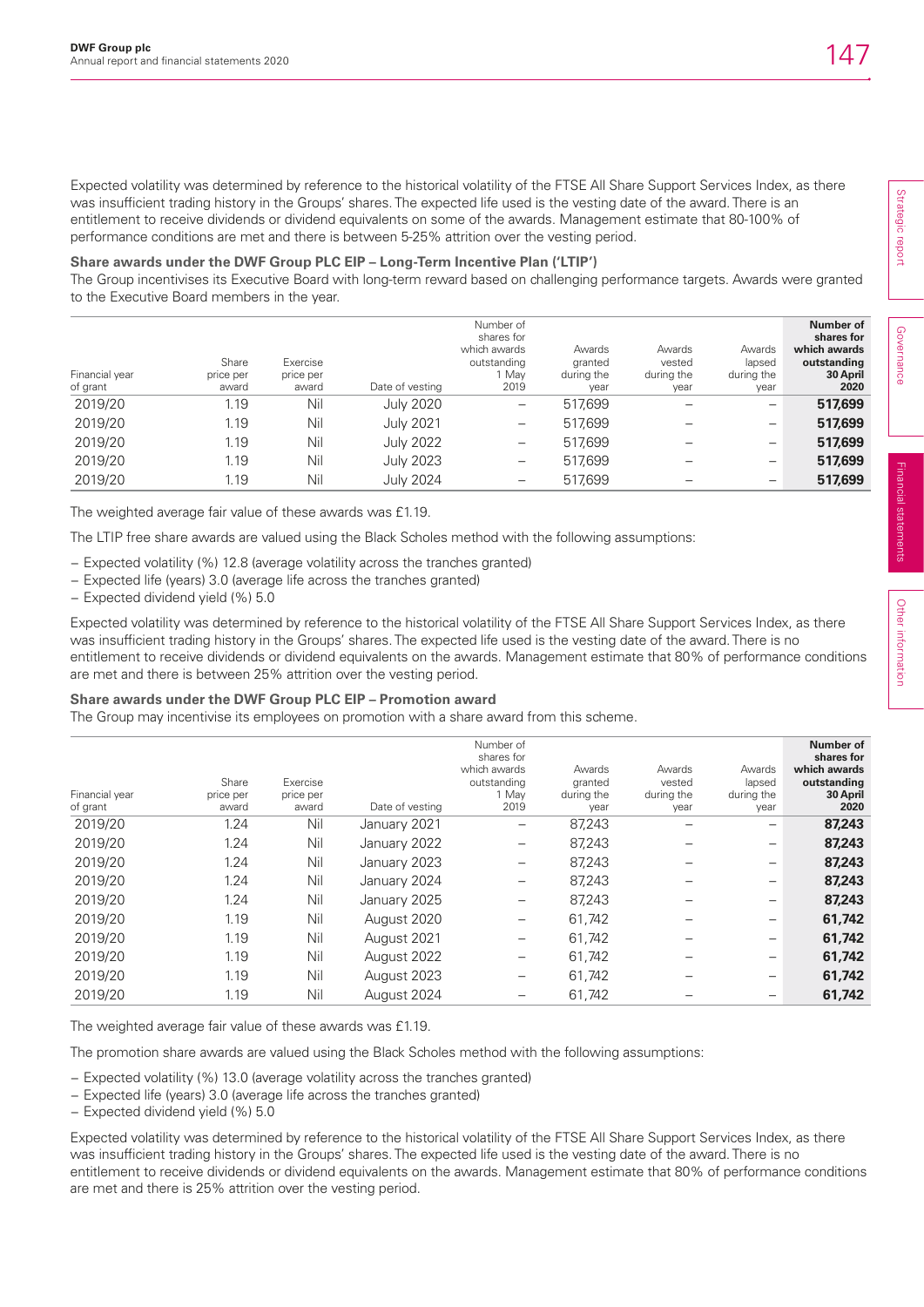## **25. Share-based payments continued**

**Share awards under the DWF Group plc BAYE – IPO award**

At IPO, awards were granted to eligible employees.

| Financial year<br>of grant | Share<br>price per<br>award | Exercise<br>price per<br>award | Date of vesting  | Number of<br>shares for<br>which awards<br>outstanding<br>1 Mav<br>2019 | Awards<br>granted<br>during the<br>year | Awards<br>vested<br>during the<br>year | Awards<br>lapsed<br>during the<br>year | Number of<br>shares for<br>which awards<br>outstanding<br>30 April<br>2020 |
|----------------------------|-----------------------------|--------------------------------|------------------|-------------------------------------------------------------------------|-----------------------------------------|----------------------------------------|----------------------------------------|----------------------------------------------------------------------------|
| 2018/19                    | 1.25                        | Nil                            | <b>July 2020</b> | 5,554,568                                                               |                                         |                                        | -                                      | 5,554,568                                                                  |
| 2018/19                    | 1.25                        | Nil                            | <b>July 2021</b> | 5.554.568                                                               |                                         |                                        | $\overline{\phantom{0}}$               | 5,554,568                                                                  |
| 2019/20                    | 1.19                        | Nil                            | August 2021      | -                                                                       | 312,675                                 |                                        | —                                      | 312,675                                                                    |
| 2019/20                    | 1.19                        | Nil                            | August 2022      |                                                                         | 312,675                                 |                                        | -                                      | 312,675                                                                    |

The weighted average fair value of these awards was £1.25.

The BAYE IPO awards are valued using the Black Scholes method with the following assumptions:

− Expected volatility (%) 15.0 (average volatility across the tranches granted)

- − Expected life (years) 1.5 (average life across the tranches granted)
- − Expected dividend yield (%) 5.0

Expected volatility was determined by reference to the historical volatility of the FTSE All Share Support Services Index, as there was insufficient trading history in the Groups' shares. The expected life used is the vesting date of the award. There is no entitlement to receive dividends or dividend equivalents on the awards. Management estimate there is 25% attrition over the vesting period.

## **Share awards under the DWF Group plc BAYE – free-share award**

The Group incentivises its employees for additional contributions from this scheme.

| Financial year<br>of grant | Share<br>price per<br>award | Exercise<br>price per<br>award | Date of vesting | Number of<br>shares for<br>which awards<br>outstanding<br>Mav<br>2019 | Awards<br>granted<br>during the<br>year | Awards<br>vested<br>during the<br>year | Awards<br>lapsed<br>during the<br>year | Number of<br>shares for<br>which awards<br>outstanding<br>30 April<br>2020 |
|----------------------------|-----------------------------|--------------------------------|-----------------|-----------------------------------------------------------------------|-----------------------------------------|----------------------------------------|----------------------------------------|----------------------------------------------------------------------------|
| 2019/20                    | 1.24                        | Nil                            | December 2021   |                                                                       | 97.301                                  |                                        |                                        | 97,301                                                                     |
| 2019/20                    | 1.24                        | Nil                            | December 2022   | $\qquad \qquad \blacksquare$                                          | 97.301                                  |                                        | $\overline{\phantom{0}}$               | 97.301                                                                     |

The weighted average fair value of these awards granted during the period was £1.24 per award.

The BAYE free-share awards were valued using the Black Scholes method with the following assumptions:

− Expected volatility (%) 21.0 (average volatility across the tranches granted)

− Expected life (years) 1.0 (average life across the tranches granted)

− Expected dividend yield (%) Nil

Expected volatility was determined by reference to the historical volatility of the FTSE All Share Support Services Index, as there was insufficient trading history in the Groups' shares. The expected life used is the vesting date of the award. There is no entitlement to receive dividends or dividend equivalents. Management estimate that 100% of the shares will vest.

## **26. Related parties and ultimate controlling party**

The Directors are not aware of any related party transactions other than those disclosed in this paragraph.

As a member of the Executive Board, Jason Ford is a related party of the Company. In July 2017, July 2018 and July 2019 loan agreements (the 'July 2017 Loan Agreement', the 'July 2018 Loan Agreement' and the 'July 2019 Loan Agreement respectively) were executed between DWF LLP and six former directors of Triton Global Limited, including Jason Ford (who at the time of the agreements was a member of DWF LLP) (together, the 'Borrowers'). As at 30 April 2020, the total aggregate outstanding loan amount owed by the Borrowers to DWF LLP under these agreements was £691,602 (2019: £398,051). The Borrowers are jointly and severally liable under those loan agreements.

In March 2017, DWF LLP and Jason Ford entered into a loan agreement, pursuant to which DWF LLP provided a loan of £100,000 to Jason Ford for the purpose of repayment by Jason Ford of a professional corporate investment loan made available by Barclays Bank plc to Jason Ford in December 2015 to fund a shareholder loan to Triton Global Limited. The outstanding loan amount owed by Jason Ford to DWF LLP as at 30 April 2020 was £100,000 (2019: £100,000).

In the opinion of the Directors, there is no controlling party of DWF Group plc.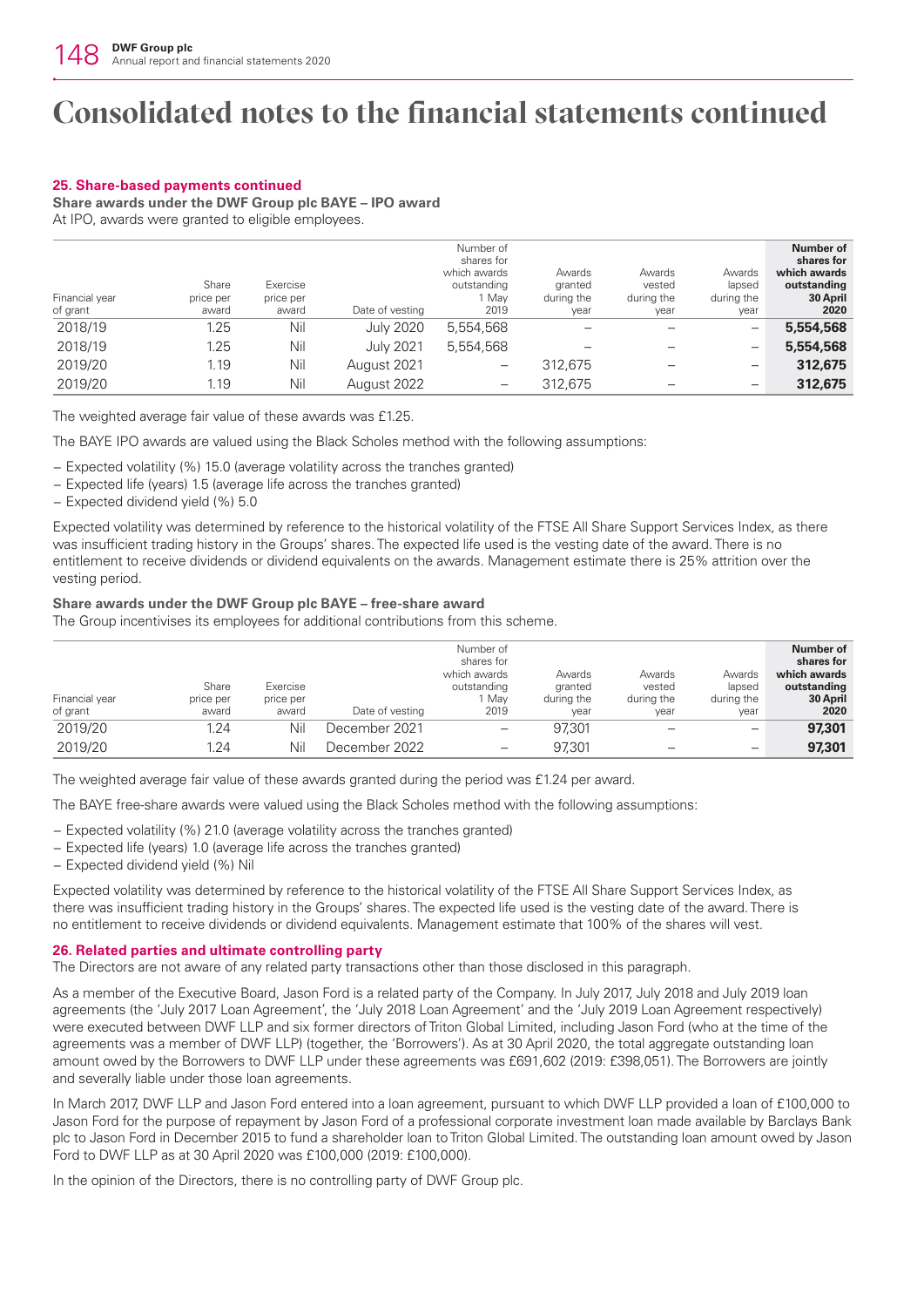## **27. Key management personnel**

**Compensation paid to key management personnel** 

|                                      | 2020  | 2019  |  |
|--------------------------------------|-------|-------|--|
|                                      | £'000 | f'000 |  |
| <b>Remuneration of the PLC Board</b> |       |       |  |
| Short term employee benefits         | 1.420 | 175   |  |
| Post-employment benefits             | 60    |       |  |
| Share-based payments                 | 1,328 |       |  |
|                                      | 2,808 | 182   |  |

Key management personnel comprise of the PLC Board of Directors.

## **28. Employee information and their pay and benefits**

The average number of persons employed by the Group (including Executive Directors) during the year, analysed by category, and the aggregate payroll costs of these persons were as follows:

|                                             | 2020<br>No. | 2019<br>No. |
|---------------------------------------------|-------------|-------------|
| Legal advisers                              | 1,980       | 1,626       |
| Support staff                               | 1,341       | 1,089       |
|                                             | 3,321       | 2,715       |
|                                             |             |             |
|                                             | £'000       | f'000       |
| Wages and salaries                          | 193,576     | 110,156     |
| Social security costs                       | 11,970      | 11,369      |
| Contributions to defined contribution plans | 6,689       | 4,854       |
|                                             | 212,235     | 126,379     |

## **Defined contribution plans**

The Group operates defined contribution pension plans. The amounts charged to the income statement in respect of the scheme represents contributions payable in respect of the accounting period. The total annual pension cost for the defined contribution scheme was £6,689,000 at 30 April 2020 (30 April 2019: £4,854,000) and the outstanding balance at year end was £979,000 at 30 April 2020 (30 April 2019: £914,000).

### **29. Cash generated from operations**

**a) Cash generated/(used) in operations before adjusting items**

|                                                                 | 2020<br>£'000 | 2019<br>£'000 |
|-----------------------------------------------------------------|---------------|---------------|
| <b>Cash flows from operating activities</b>                     |               |               |
| Profit before tax including loss from discontinued operations   | 13,897        | 12,322        |
| Adjustments for:                                                |               |               |
| Impairment                                                      | 1,036         |               |
| Amortisation of acquired intangible assets                      | 1,510         |               |
| Depreciation of right-of-use asset                              | 11,580        |               |
| Other depreciation and amortisation                             | 6,175         | 5,365         |
| Gain on bargain purchase                                        | (25,084)      |               |
| Non-underlying items                                            | 7,632         | 12,569        |
| Share-based payments expense                                    | 11,599        | 1,202         |
| Interest payable on leases                                      | 2,047         |               |
| Net finance expense                                             | 1,905         | 2,131         |
| Operating cash flows before movements in working capital        | 32,297        | 33,589        |
| Increase in trade and other receivables                         | (18, 726)     | (24, 601)     |
| Increase in trade and other payables                            | 15,125        | 1,455         |
| Increase in provisions                                          | 233           | 1,210         |
| Decrease in amounts due to members of partnerships in the Group | (4,771)       | (22, 198)     |
| Cash generated/(used) in operations before adjusting items      | 24,158        | (10, 545)     |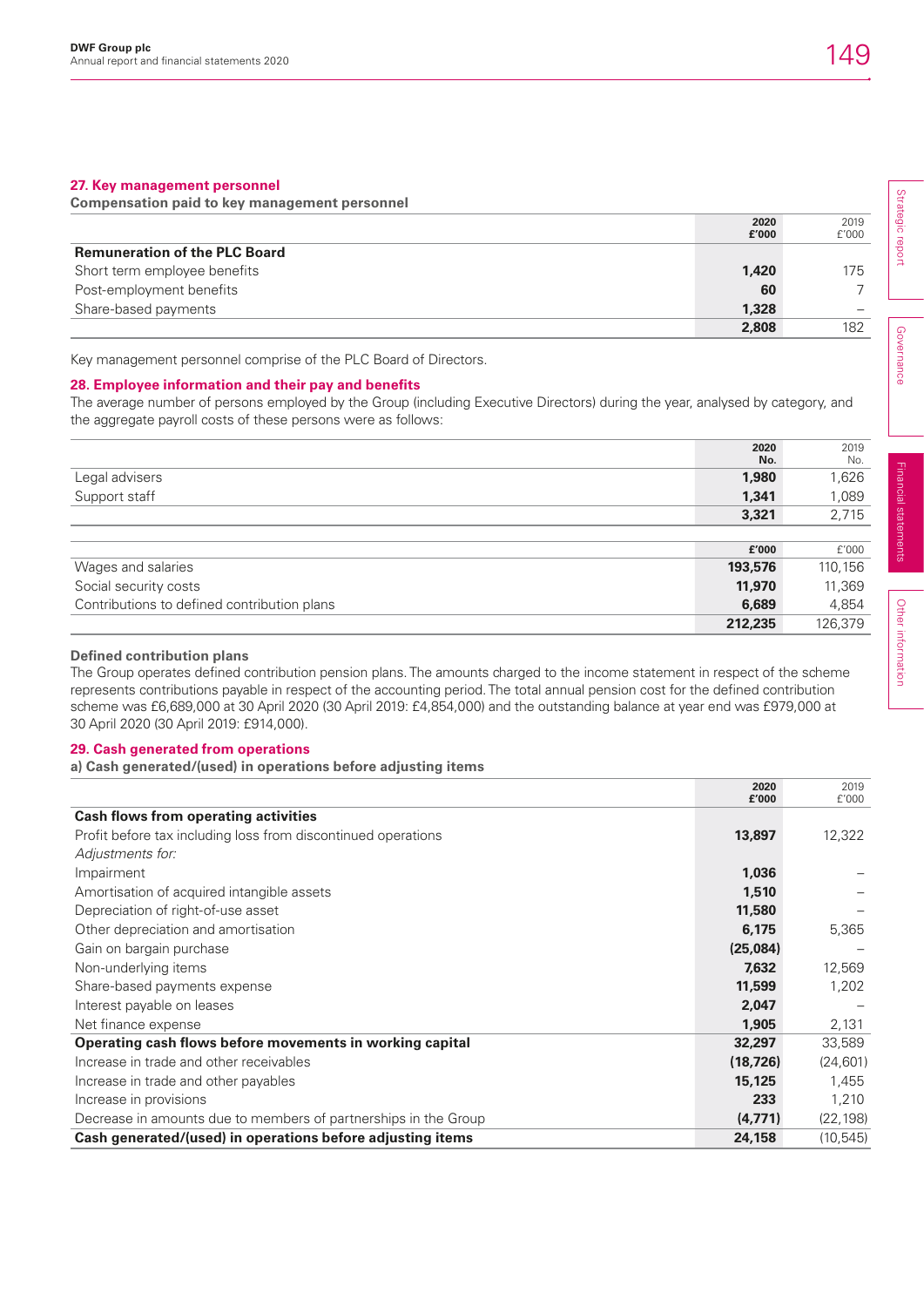## **29. Cash generated from operations continued**

Analysis of cash and cash equivalents and other interest bearing loans and borrowings:

|                                    | Mav<br>2019<br>f'000 | Cash flow<br>f'000 | Exchange<br>movement<br>f'000 | Non-cash<br>movement<br>f'000 | 30 April<br>2020<br>£'000 |
|------------------------------------|----------------------|--------------------|-------------------------------|-------------------------------|---------------------------|
| Cash and cash equivalents          | 10.822               | 17.943             | (38)                          | -                             | 28,727                    |
| Bank loans                         | (43.851)             | (48.622)           | -                             | (806)                         | (93, 279)                 |
| Supplier payments facility         | (2.283)              | 1.973              | -                             |                               | (310)                     |
| Total net debt (excluding IFRS 16) | (35.312)             | (28.706)           | (38)                          | (806)                         | (64, 862)                 |

Following the impact of the current year transition to IFRS 16 Leases (from IAS 17 Leases – see note 1.21), net debt including lease liabilities is £149,540,000.

|                                    | Mav<br>2018<br>f'000 | Cash flow<br>f'000 | Exchange<br>movement<br>f'000 | Non-cash<br>movement<br>f'000 | 30 April<br>2019<br>f'000 |
|------------------------------------|----------------------|--------------------|-------------------------------|-------------------------------|---------------------------|
| Cash and cash equivalents          | 4.228                | 6.618              | (24)                          | $\overline{\phantom{0}}$      | 10.822                    |
| Bank loans                         | (53.394)             | 9.185              | 13                            | 345                           | (43.851)                  |
| Supplier payments facility         | (4.930)              | 2.647              |                               | $\overline{\phantom{m}}$      | (2, 283)                  |
| Total net debt (excluding IFRS 16) | (54.096)             | 18.450             | '11)                          | 345                           | (35, 312)                 |

## **b) Free cash flows**

|                                                                 | 2020      | 2019      |
|-----------------------------------------------------------------|-----------|-----------|
|                                                                 | £'000     | f'000     |
| <b>Free cash flows</b>                                          |           |           |
| Operating cash flows before movements in working capital        | 32,297    | 33,589    |
| Net working capital movement                                    | (3,368)   | (21, 936) |
| Amounts due to members of partnerships in the Group             | (4,771)   | (22, 198) |
| Cash generated from/(used in) operations before adjusting items | 24,158    | (10, 545) |
| Repayment of lease liabilities                                  | (12, 654) |           |
|                                                                 | 11,504    | (10, 545) |
| Net interest paid                                               | (4, 192)  | (2.112)   |
| Tax paid                                                        | (4,309)   | (50)      |
| Purchase of property, plant and equipment                       | (3,520)   | (4, 196)  |
| Purchase of other intangible assets                             | (4, 116)  | (1, 222)  |
| <b>Free cash flows</b>                                          | (4,633)   | (18, 125) |

### **c) Working capital measures**

|                                                                 | 2020<br>£'000 | 2019<br>f'000 |
|-----------------------------------------------------------------|---------------|---------------|
| <b>WIP days</b>                                                 |               |               |
| Amounts recoverable from clients in respect of unbilled revenue | 64,379        | 53,996        |
| Unbilled disbursements                                          | 8,501         | 6,279         |
| <b>Total WIP</b>                                                | 72,880        | 60,275        |
| Pro-forma net revenue                                           | 330,340       | 272,361       |
| <b>WIP days</b>                                                 | 81            | 81            |
| <b>Debtor days</b>                                              |               |               |
| Trade receivables (net of allowance for doubtful receivables)   | 108,727       | 86,022        |
| Other receivables                                               | 4,950         | 5,108         |
| <b>Total debtors</b>                                            | 113,677       | 91,130        |
| Pro-forma net revenue                                           | 330,340       | 272,361       |
| <b>Debtor days</b>                                              | 125           | 122           |
| Gross lock-up days                                              |               |               |
| <b>Total WIP</b>                                                | 72,880        | 60,275        |
| Total debtors                                                   | 113,677       | 91,130        |
| Total gross lock-up                                             | 186,557       | 151,405       |
| <b>Pro-forma net revenue</b>                                    | 330,340       | 272,361       |
| Gross lock-up days                                              | 206           | 203           |

Pro-forma net revenue includes revenue from acquisitions on a full year pro-forma basis.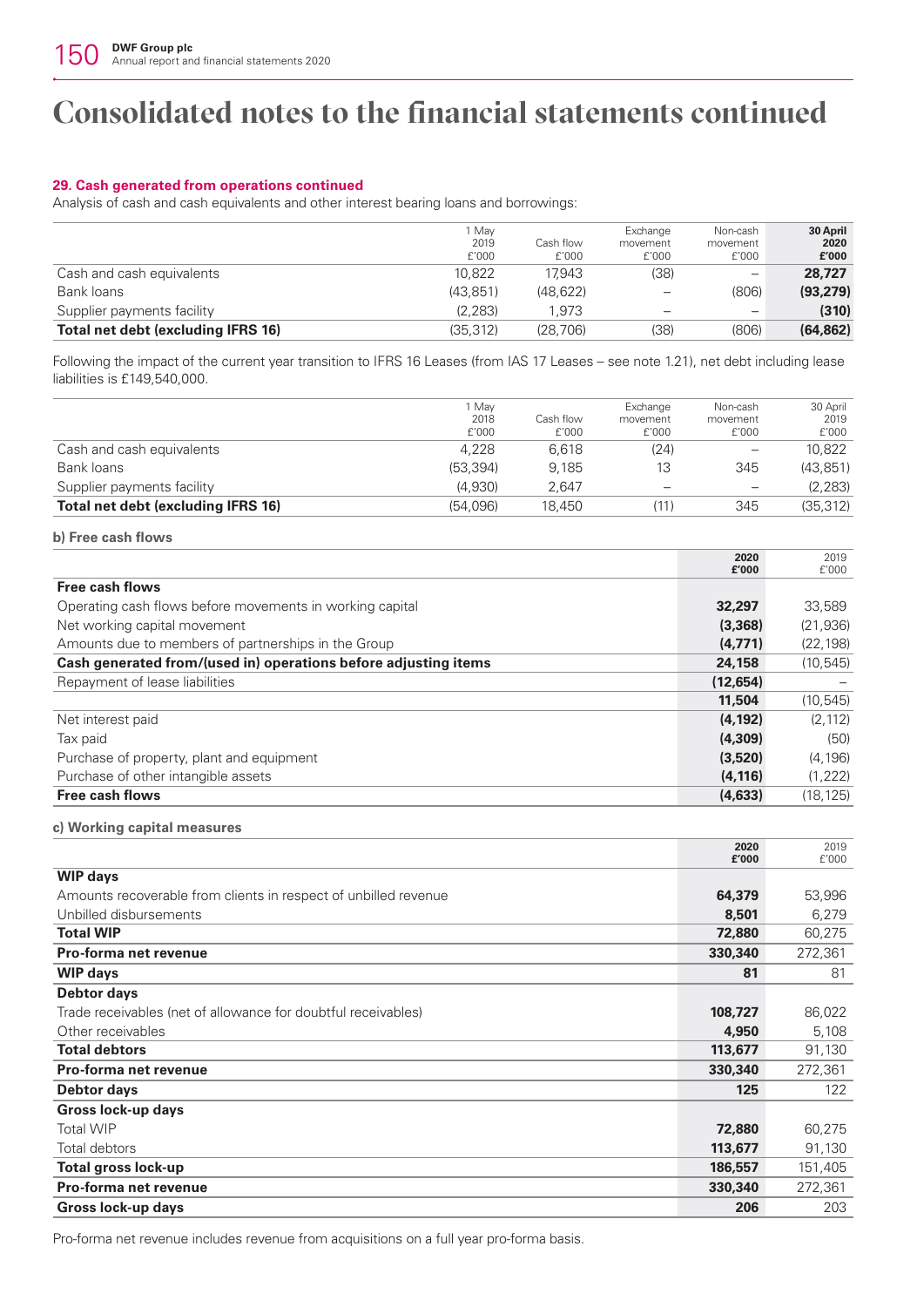## **30. Amounts due to members of partnerships in the Group**

Amounts due to members of partnerships in the Group comprise unallocated reserves within equity, members' capital and other amounts due to members classified as liabilities as follows:

|                                             |          |                          | Total amounts   |
|---------------------------------------------|----------|--------------------------|-----------------|
|                                             |          |                          | due to Members  |
|                                             | Members' | Other amounts            | of partnerships |
|                                             |          | capital due to Members   | in the Group    |
|                                             | f'000    | f'000                    | £'000           |
| At 1 May 2019                               | 10.679   | 27.392                   | 38,071          |
| Members' remuneration charged as an expense |          | 38,808                   | 38,808          |
| Introduced by the Members                   | 5,938    |                          | 5,938           |
| Repayments of capital                       | (3,386)  | $\overline{\phantom{m}}$ | (3,386)         |
| <b>Drawings</b>                             | -        | (43.579)                 | (43, 579)       |
| <b>At 30 April 2020</b>                     | 13,231   | 22,621                   | 35,852          |

|                                             | Members'<br>f'000        | Other amounts<br>capital due to Members<br>f'000 | Total amounts<br>due to Members<br>of partnerships<br>in the Group<br>£'000 |
|---------------------------------------------|--------------------------|--------------------------------------------------|-----------------------------------------------------------------------------|
| At 1 May 2018                               | 29.071                   | 6.644                                            | 35.715                                                                      |
| Members' remuneration charged as an expense | $\overline{\phantom{m}}$ | 31.014                                           | 31,014                                                                      |
| Allocation of retained profit               | $\overline{\phantom{0}}$ | 42.537                                           | 42,537                                                                      |
| Introduced by the Members                   | 4,732                    |                                                  | 4,732                                                                       |
| Repayments of capital                       | (23, 124)                | $\qquad \qquad -$                                | (23, 124)                                                                   |
| <b>Drawings</b>                             | $\overline{\phantom{m}}$ | (52, 803)                                        | (52, 803)                                                                   |
| <b>At 30 April 2019</b>                     | 10.679                   | 27.392                                           | 38.071                                                                      |

The average number of members during the year and members' remuneration charged as an expense during the year was as follows:

|                                                                             | 2020     | 2019     |
|-----------------------------------------------------------------------------|----------|----------|
| Average number of Members of partnerships held by the Group during the year | 366      | 249      |
|                                                                             |          |          |
|                                                                             | £'000    | f'000    |
| Members' profit share charged as an expense                                 | 38,808   | 31.014   |
| Pro-forma revised compensation model adjustment                             | (38.808) | (36,970) |
|                                                                             |          | (5,956)  |
| Partner annual bonus charged as an expense                                  |          | (500)    |
| <b>Revised compensation model adjustment</b>                                |          | (6.456)  |

To allow for greater comparability of financial performance, a revised compensation model adjustment is calculated for each relevant period on the same basis as is described in the IPO Prospectus. The adjustments reflect the impact of the revised compensation model for Members of the Partnerships held by the Group as if the revised compensation model had been in place during the pre-IPO period.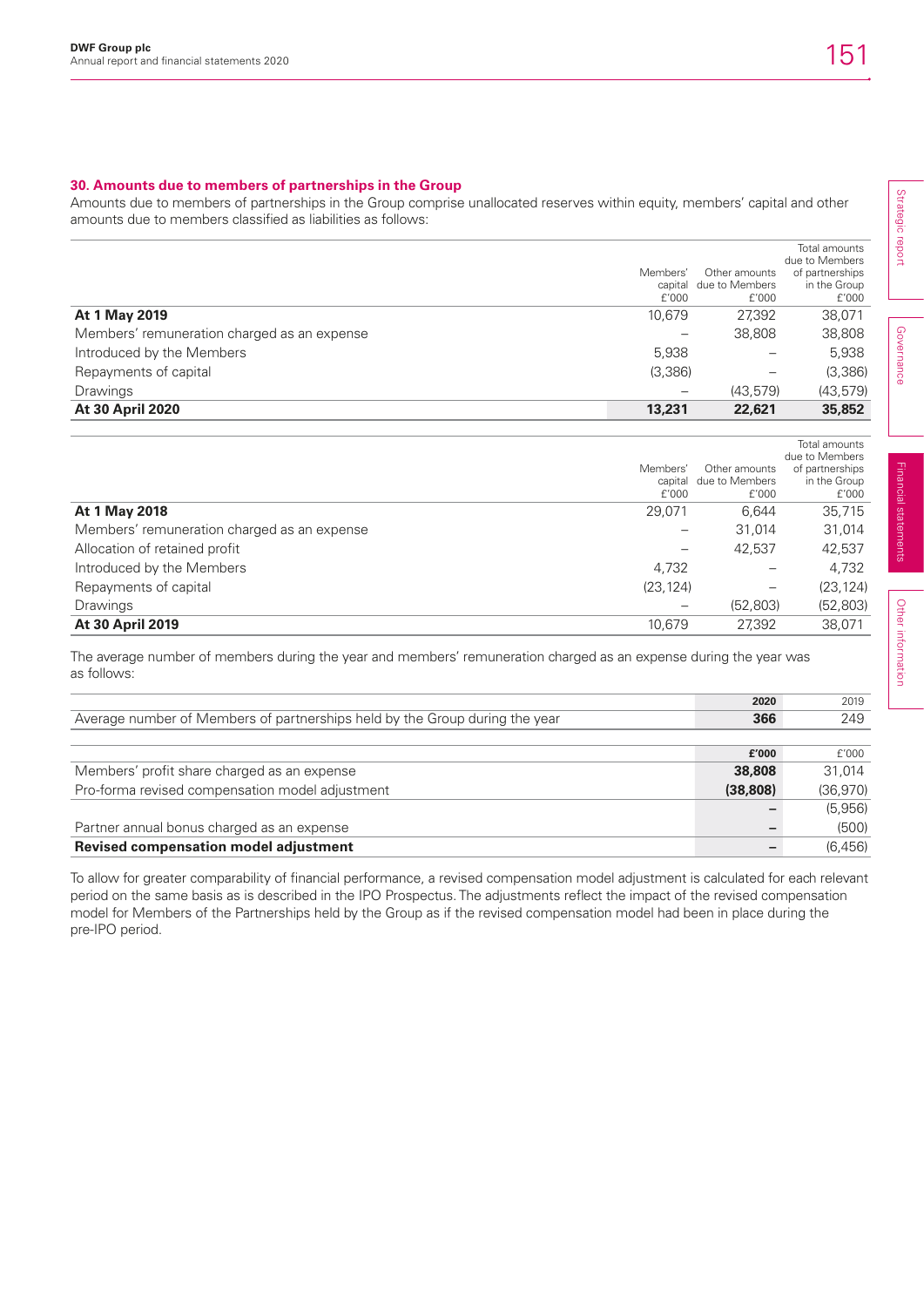## **31. Events after the reporting period**

### **Directorate changes**

On 29 May 2020, Andrew Leaitherland informed the Board of his intention to step down as Group Chief Executive Officer with immediate effect. Sir Nigel Knowles assumed the role of Group Chief Executive Officer and Chris Sullivan, the Senior Independent Director, was appointed as interim Chairman on the same day.

On the 31 July 2020, following the successful completion of a process led by the Nomination Committee to hire a new Chair, the Company announced that Jonathan Bloomer would join the Board as Chairman with effect from 1 August 2020. On the same day, Chris Sullivan was appointed as Deputy Chairman and continues to act as Senior Independent Director.

The Company intends to announce on 8 September 2020 the following appointments with effect from 22 October 2020:

- − Matthew Doughty as Group Chief Operating Officer of DWF Group plc. Matthew Doughty will step down as Partner Director at the same time; and
- − Following a thorough internal recruitment process, Michele Cicchetti and Seema Bains as Partner Directors of DWF Group plc. The position of Partner Director is designated by the Board as a Non-independent, Non-Executive Director position.

A Partner Director represents the partners of DWF Law LLP and DWF LLP and is therefore a partner shareholder representative on the Board.

#### **Discontinuation and scale back programmes**

In a trading statement on 9 July 2020, the Board announced further closures and scaling back programmes in Brussels, Singapore and Dubai as well as for DWF Resource (a part of the Connected Services division). The results for these business are not treated as discontinued in the period as the decision was taken after the year end. These operations represented c.1.5% of the Group's revenues and generated a £4.5m EBITDA loss in FY20.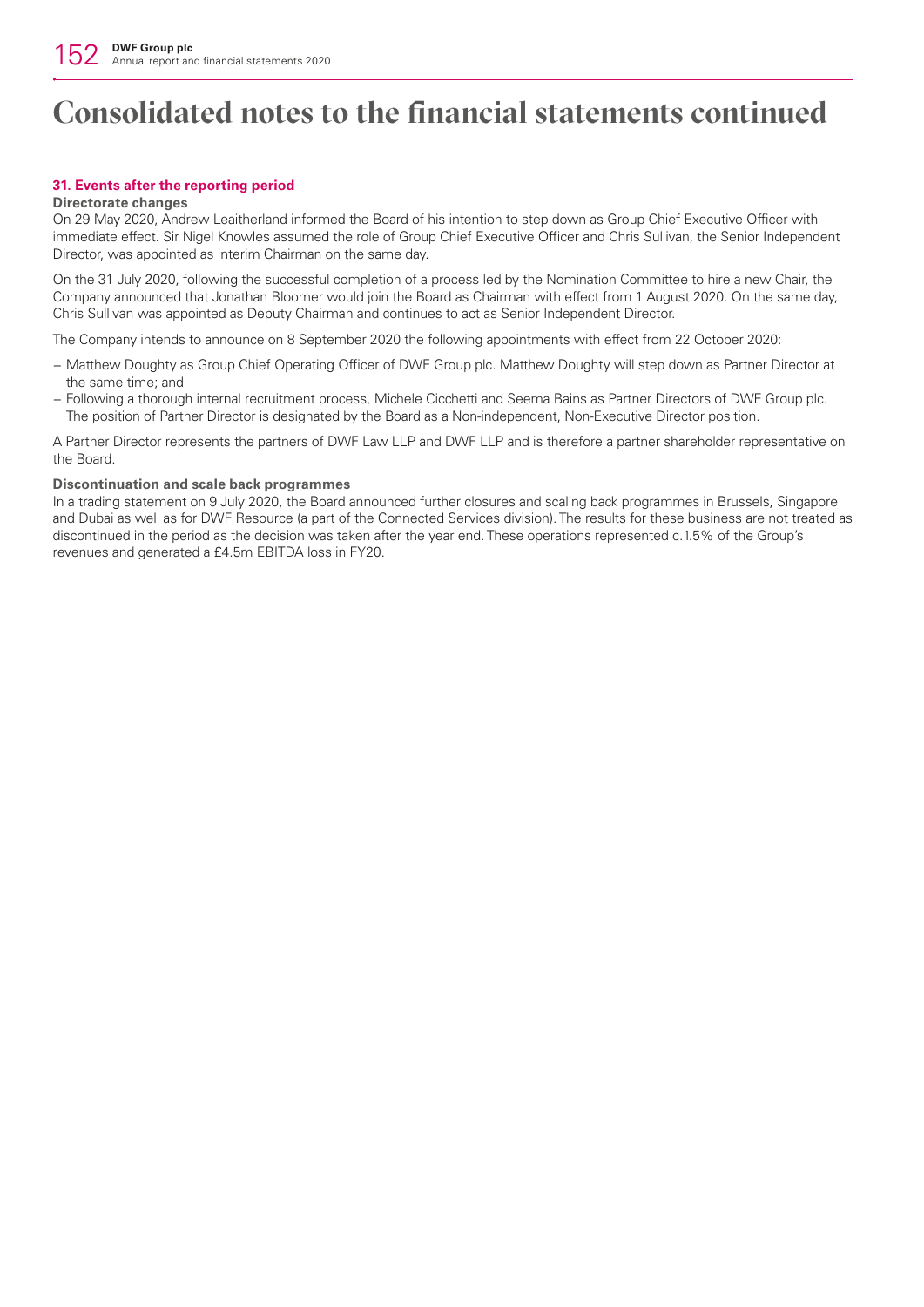## **Company statement of financial position**

As of 30 April 2020

| <b>Notes</b>                                     | 2020<br>£'000 | 2019<br>f'000 |                   |
|--------------------------------------------------|---------------|---------------|-------------------|
| <b>Non-current assets</b>                        |               |               | Strategic report  |
| Investments<br>$\overline{2}$                    | 235,605       | 227,428       |                   |
| <b>Total non-current assets</b>                  | 235,605       | 227,428       |                   |
| <b>Current assets</b>                            |               |               |                   |
| Trade and other receivables<br>3                 | 156,201       | 100,243       |                   |
| Cash at bank and in hand                         | 123           | 3,115         |                   |
| <b>Total current assets</b>                      | 156,324       | 103,358       |                   |
| <b>Total assets</b>                              | 391,929       | 330,786       | <b>Governance</b> |
| <b>Current liabilities</b>                       |               |               |                   |
| Trade and other payables<br>4                    | 9,338         | 735           |                   |
| <b>Total current liabilities</b>                 | 9,338         | 735           |                   |
| <b>Non-current liabilities</b>                   |               |               |                   |
| Other interest-bearing loans and borrowings<br>5 | 79,334        | 38,405        |                   |
| <b>Total non-current liabilities</b>             | 79,334        | 38,405        |                   |
| <b>Total liabilities</b>                         | 88,672        | 39,140        | <b>Financial</b>  |
| <b>Net assets</b>                                | 303,257       | 291,646       |                   |
| <b>Equity</b>                                    |               |               | statements        |
| Share capital<br>6                               | 3,246         | 3,000         |                   |
| Share premium<br>6                               | 88,610        | 63,167        |                   |
| Share-based payments reserve                     | 9,672         | 1,053         |                   |
| Retained earnings                                | 201,729       | 224,426       |                   |
| <b>Total equity</b>                              | 303,257       | 291,646       | Other             |

Under section s408 of the Companies Act 2006 the Company is exempt from the requirement to present its own income statement. The loss for the period to 30 April 2020 was £12,886,000 (2019: £3,324,000).

These financial statements of DWF Group plc (registered number: 11561594) were approved by the board on 7 September 2020.

Notes 1 to 10 are an integral part of these financial statements.

Group Chief Executive Officer

**Sir Nigel Knowles**<br> **Group Chief Executive Officer Chief Financial Officer Chief Financial Officer**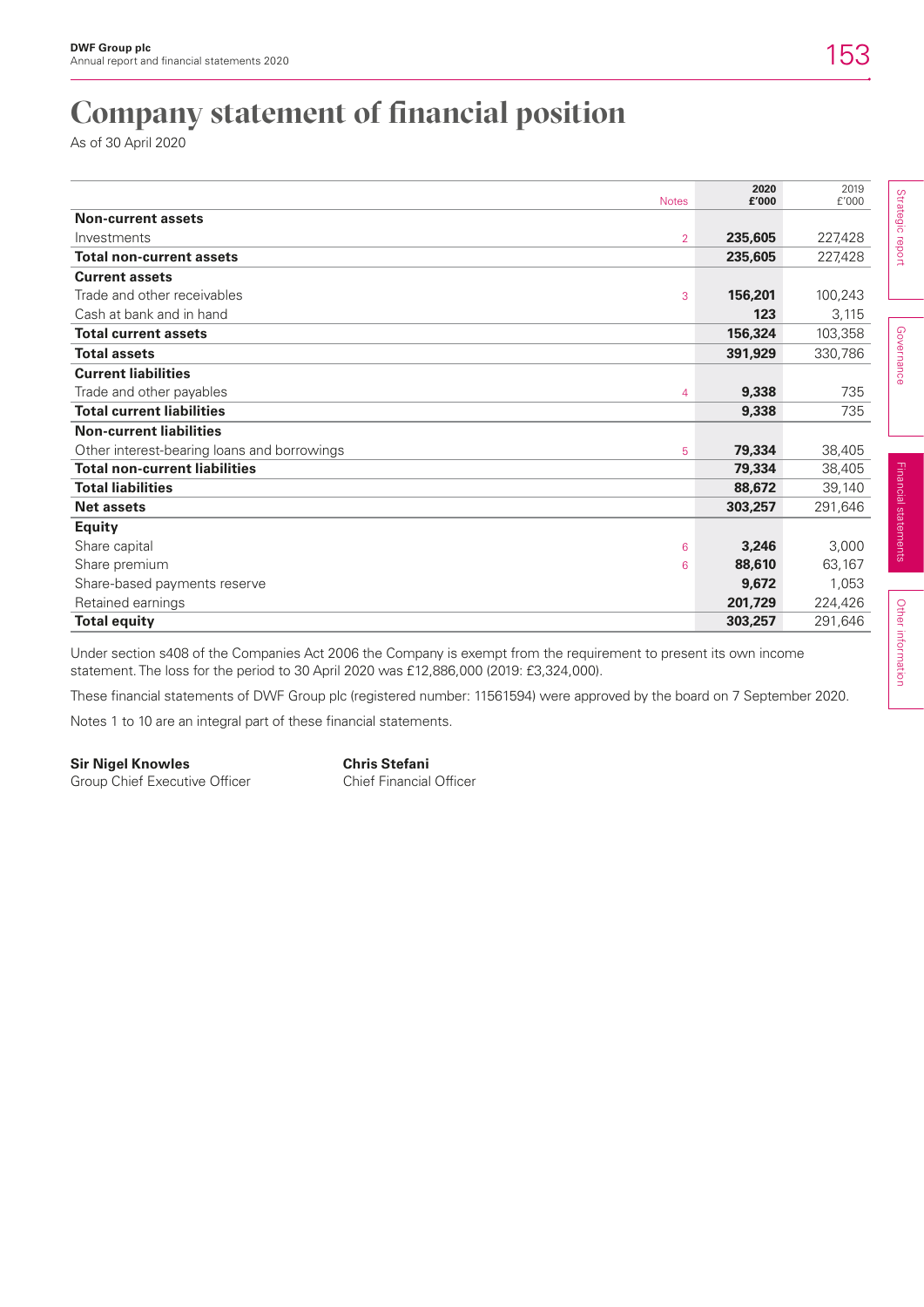## **Company statement of changes in equity**

Year ended 30 April 2020

|                                    |                           |                           | Share-based                  | Retained                      |                       |
|------------------------------------|---------------------------|---------------------------|------------------------------|-------------------------------|-----------------------|
|                                    | Share capital<br>f'000    | Share premium<br>f'000    | payments<br>reserve<br>f'000 | earnings<br>f'000             | Total equity<br>f'000 |
| <b>Balance on incorporation</b>    |                           |                           |                              |                               |                       |
| Loss for the period                |                           |                           | $\overline{\phantom{0}}$     | (3,324)                       | (3, 324)              |
| <b>Total comprehensive expense</b> |                           | -                         | —                            | (3, 324)                      | (3, 324)              |
| Issue of share capital             | 3,000                     | 63,167                    | —                            |                               | 66,167                |
| Treasury share sale                |                           |                           |                              | 2,707                         | 2,707                 |
| Merger of existing group           |                           |                           |                              | 225,043                       | 225,043               |
| Share-based payments               |                           |                           | 1,053                        |                               | 1,053                 |
| At 30 April 2019                   | 3,000                     | 63,167                    | 1,053                        | 224,426                       | 291,646               |
|                                    |                           |                           | Share-based                  |                               |                       |
|                                    | Share<br>capital<br>f'000 | Share<br>premium<br>f'000 | payments<br>reserve<br>f'000 | Retained<br>earnings<br>f'000 | Total equity<br>f'000 |
| 1 May 2019                         | 3,000                     | 63,167                    | 1,053                        | 224,426                       | 291,646               |
| Loss for the year                  |                           |                           |                              | (12,886)                      | (12,886)              |
| <b>Total comprehensive expense</b> |                           |                           |                              | (12,886)                      | (12,886)              |
| Issue of share capital             | 246                       | 25,443                    | —                            |                               | 25,689                |
| Dividends paid                     |                           |                           |                              | (9,811)                       | (9,811)               |
| Share-based payments               |                           |                           | 8,619                        |                               | 8,619                 |
| <b>At 30 April 2020</b>            | 3,246                     | 88,610                    | 9,672                        | 201,729                       | 303,257               |

Notes 1 to 10 are an integral part of these financial statements.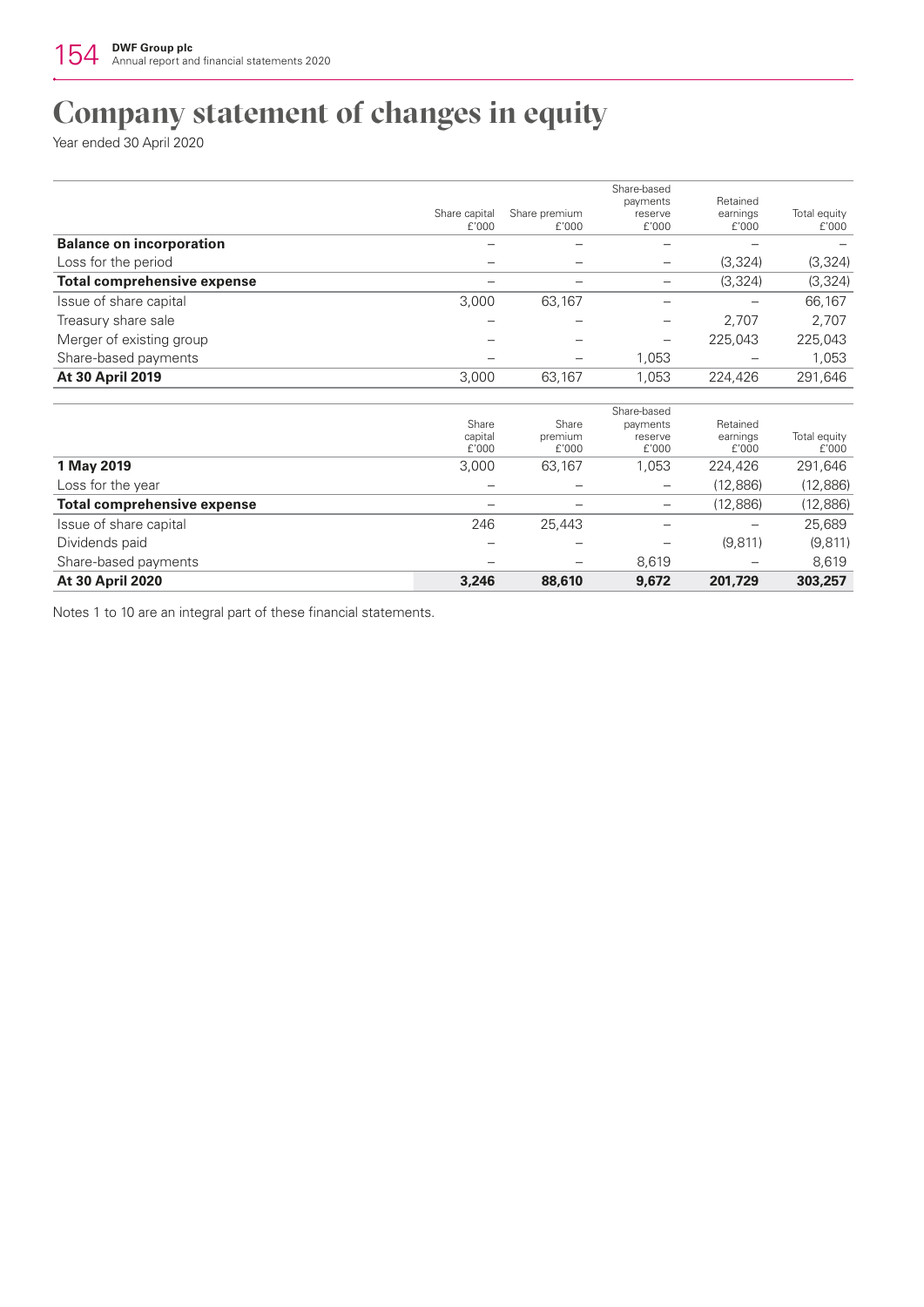## **Company notes to the financial statements**

Year ended 30 April 2020

## **1. Accounting policies**

## **General information and basis of accounting**

DWF Group plc (the 'Company'), is a public limited company incorporated on 10 September 2018, domiciled in the United Kingdom under the Companies Act 2006, and registered in England. The registered office is 20 Fenchurch Street, London, EC3M 3AG.

The Company meets the definition of a qualifying entity under FRS 100 'Application of Financial Reporting Requirements' issued by the FRC. Accordingly, these financial statements were prepared in accordance with Financial Reporting Standard 101 'Reduced Disclosure Framework' ('FRS 101'). In preparing these financial statements, the Company applies the recognition, measurement and disclosure requirements of International Financial Reporting Standards as adopted by the EU ('IFRS'), but makes amendments where necessary in order to comply with the Companies Act 2006 and has set out below where advantage of the FRS 101 disclosure exemptions has been taken.

The functional currency of the Company is pounds sterling because that is the currency of the primary economic environment in which the Company operates. The Company financial statements are presented in pounds sterling. Foreign operations are included in accordance with the policies set out below.

The Company financial statements have been prepared in accordance with Financial Reporting Standard 101 'The Financial Reporting Standard applicable in the UK and Republic of Ireland' ('FRS 101'). In these financial statements, DWF Group plc has applied the exemptions available under FRS 101 in respect of the following disclosures:

- − Cash Flow Statement and related notes;
- − Comparative period reconciliations for tangible fixed assets, intangible assets, investment, and members' interest;
- − Disclosures in respect of transactions with wholly owned subsidiaries;
- − Disclosures in respect of capital management;
- − The effects of new but not yet effective IFRSs;
- − An additional statement of financial position for the beginning of the earliest comparative period following the retrospective change in accounting policy, the correction of error, or the reclassification of items in the financial statements;
- − Disclosures in respect of the compensation of key management personnel; and
- − Disclosures of transactions with a management entity that provides key management personnel services to the Company.

As the consolidated financial statements of the Group include the equivalent disclosures, the Company has also taken the exemptions under FRS 101 available in respect of the following disclosures:

- − Certain disclosures required by IAS 36: Impairment of assets in respect of the impairment of goodwill and indefinite life intangible assets;
- − Certain disclosures required by IFRS 3: Business combinations in respect of business combinations undertaken by the Company; and
- − Certain disclosures required by IFRS 13: Fair Value Measurement and the disclosures required by IFRS 7 Financial Instrument Disclosures.

As the consolidated financial statements of the Group include the equivalent disclosures, DWF Group plc has also taken the exemptions under section 408(4) of the Companies Act 2006, not to present its individual income statement and related notes as part of these financial statements.

The accounting policy set out below has, unless otherwise stated, been applied consistently to all periods presented in the Company financial statements. The accounting policies in note 1 of the consolidated notes to the financial statements of DWF Group plc also apply to the parent company.

### **1.1 Investments in subsidiaries**

Investments in subsidiaries are stated at cost less provision for any impairment in value.

### **2. Investment**

|                          | 2020<br>£'000 | 2019<br>f'000 |
|--------------------------|---------------|---------------|
| Investments              |               |               |
| At the start of the year | 227,428       |               |
| Additions                | 8.177         | 227,428       |
| At the end of the year   | 235,605       | 227,428       |

Additions in the year ended 30 April 2020 relates to the incorporation of the Group's US holding company DWF Group (US) LLC and the related acquisition of Mindcrest Inc together with, inter alia, the push down of the share-based payment expense to entity's that the employees provide services to.

On 11 March 2019 DWF Group plc issued ordinary shares in a share-for-share exchange with the shareholders of DWF Holdings Limited. Consequently, DWF Group plc directly owns 100% of DWF Holdings Limited. See note 6 for more information.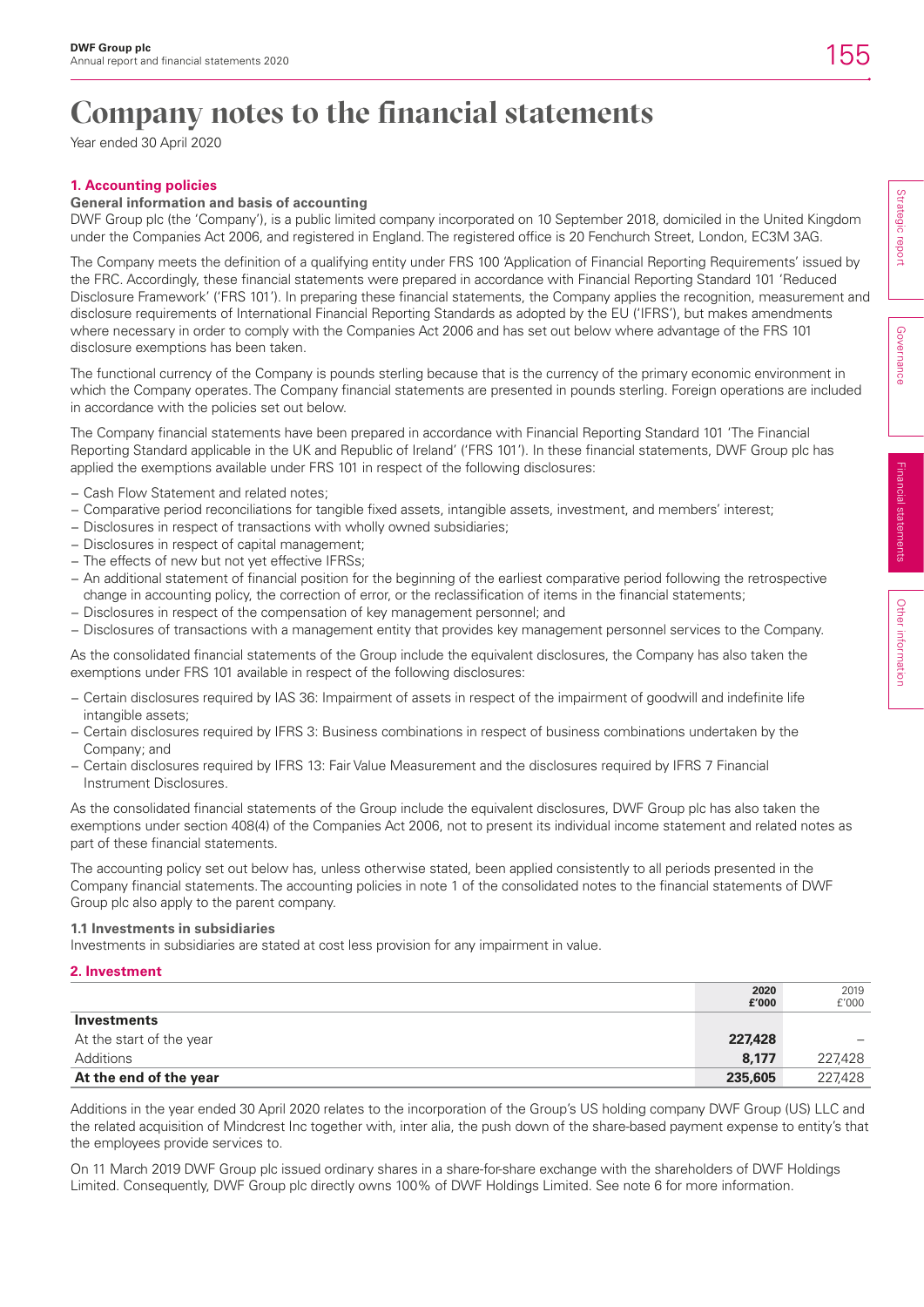## **Company notes to the financial statements continued**

## **3. Trade and other receivables**

|                                           | 2020    | 2019    |
|-------------------------------------------|---------|---------|
|                                           | £'000   | f'000   |
| Amounts due from subsidiary undertakings* | 156.188 | 100.243 |
| Prepayments and accrued income            | 13      |         |
|                                           | 156.201 | 100.243 |
|                                           |         |         |

\* Amounts due from all subsidiaries are interest free, unsecured and repayable on demand.

## **4. Trade and other payables**

|                                         | 2020  | 2019  |
|-----------------------------------------|-------|-------|
|                                         | £'000 | f'000 |
| Trade payables                          | 520   |       |
| Other payables                          | з     | 63    |
| Other taxation and social security      | 1,386 | 149   |
| Accruals                                | 2,189 | 523   |
| Amounts due to subsidiary undertakings* | 5,240 |       |
|                                         | 9,338 | 735   |

\* Amounts due to subsidiary undertakings are interest free and repayable on demand.

## **5. Other interest bearing loans and borrowings**

Further details on the Company's RCF can be found on the consolidated financial statements note 21.

### **6. Share capital**

|                                                              | Number      | Ordinary<br>shares | Share<br>premium | Total  |
|--------------------------------------------------------------|-------------|--------------------|------------------|--------|
| Issued and fully paid ordinary shares                        | of 1p each  | f'000              | £'000            | f'000  |
|                                                              |             |                    |                  |        |
| On incorporation                                             |             | -                  |                  |        |
| Shares issued                                                | 299.999.999 | 3.000              | 63.167           | 66,167 |
| At 30 April 2019                                             | 300,000,000 | 3,000              | 63.167           | 66,167 |
| Shares issued in acquisition of Rousaud Costas Duran S.L.P.U | 19.525.927  | 195                | 19.037           | 19.232 |
| Shares issued in acquisition of Mindcrest Inc.               | 5,028,726   | 51                 | 6.406            | 6.457  |
| <b>At 30 April 2020</b>                                      | 324,554,653 | 3,246              | 88,610           | 91,856 |

### **7. Employee information and Directors' remuneration**

The Company had no employees (other than Directors) employed during the year. No Directors received remuneration in respect to services to the Company in the year (2019: £nil).

### **8. Related parties**

The Company has taken the advantage of the exemption to not disclose the transactions between the wholly owned or controlled Group companies.

### **9. Ultimate parent company and parent company of Group**

In the opinion of the Directors, there is no controlling party of DWF Group plc.

### **10. Events after the reporting period**

### **Directorate changes**

On 29 May 2020, Andrew Leaitherland informed the Board of his intention to step down as Group Chief Executive Officer with immediate effect. Sir Nigel Knowles assumed the role of Group Chief Executive Officer and Chris Sullivan, the Senior Independent Director, was appointed as interim Chairman on the same day.

On the 31 July 2020, following the successful completion of a process led by the Nomination Committee to hire a new Chair, the Company announced that Jonathan Bloomer would join the Board as Chairman with effect from 1 August 2020. On the same day, Chris Sullivan was appointed as Deputy Chairman and continues to act as Senior Independent Director.

The Company intends to announce on 8 September 2020 the following appointments with effect from 22 October 2020:

- − Matthew Doughty as Group Chief Operating Officer of DWF Group plc. Matthew Doughty will step down as Partner Director at the same time; and
- − Following a thorough internal recruitment process, Michele Cicchetti and Seema Bains as Partner Directors of DWF Group plc. The position of Partner Director is designated by the Board as a Non-independent, Non-Executive Director position.

A Partner Director represents the partners of DWF Law LLP and DWF LLP and is therefore a partner shareholder representative on the Board.